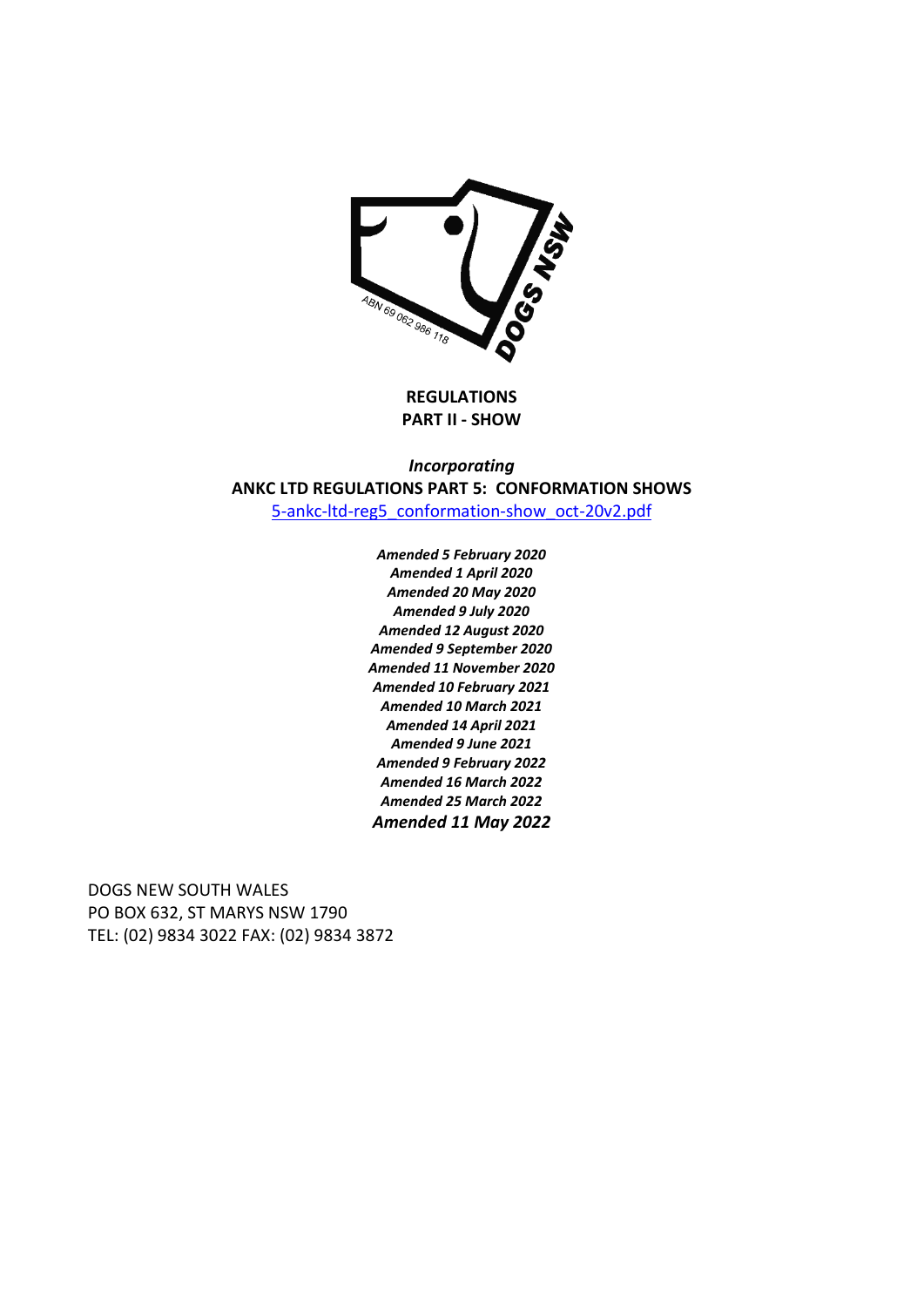#### **REGULATIONS**

# **PART II - Show**

INDEX PAGE

| <b>SECTION 1</b>  | General                                        | 3              |
|-------------------|------------------------------------------------|----------------|
| <b>SECTION 2</b>  | Classification of a Show                       | $\overline{7}$ |
| <b>SECTION 3</b>  | Competition by Dogs in Associate Register      | 11             |
| <b>SECTION 4</b>  | Approval of a Show                             | 12             |
| <b>SECTION 5</b>  | Catalogue and Show Schedule                    | 15             |
| <b>SECTION 6</b>  | Classes for Exhibit at a Show                  | 18             |
| <b>SECTION 7</b>  | Classification of the Groups of Breeds of Dogs | 26             |
| <b>SECTION 8</b>  | Time and Order of Judging                      | 30             |
| <b>SECTION 9</b>  | <b>Weight Limitation</b>                       | 33             |
| SECTION 10        | <b>Prizes and Prize Money</b>                  | 34             |
| <b>SECTION 11</b> | <b>Entry Fee</b>                               | 43             |
| <b>SECTION 12</b> | Exhibit                                        | 44             |
| <b>SECTION 13</b> | Application for Entry of an Exhibit            | 52             |
| <b>SECTION 14</b> | Disqualification from Exhibition               | 54             |
| <b>SECTION 15</b> | <b>Disqualification of Persons</b>             | 60             |
| <b>SECTION 16</b> | Misconduct in connection with a Show           | 63             |
| <b>SECTION 17</b> | Diseases and Abnormalities                     | 66             |
| <b>SECTION 18</b> | <b>Fines and Penalties</b>                     | 67             |
| <b>SECTION 19</b> | <b>Extreme Weather and Safety Guidelines</b>   | 68             |
| <b>SECTION 20</b> | Limitation of Exhibits for Judging             | 76             |
| <b>SECTION 21</b> | De-Sexed Dogs                                  | 78             |
| <b>SECTION 22</b> | <b>Facilities at Shows</b>                     | 79             |
| <b>SECTION 23</b> | Deleted November 2012                          | 80             |
| <b>SECTION 24</b> | <b>Prohibited Drugs</b>                        | 81             |
| <b>SECTION 25</b> | Vandalism at the Complex                       | 82             |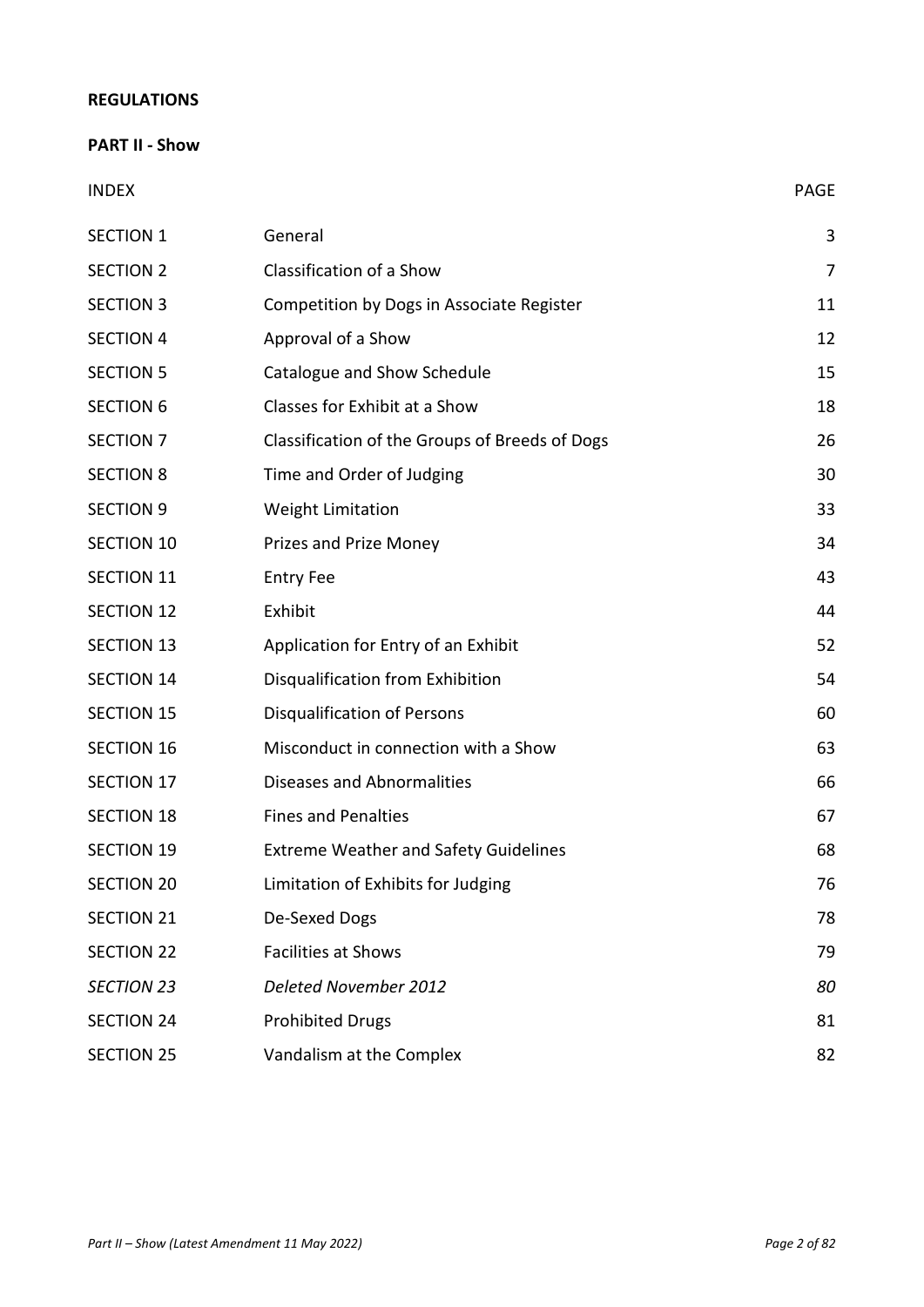## **REGULATIONS**

## **PART II - SHOW**

#### **GENERAL**

#### **SECTION l**

- 1.1 Except in respect of a show conducted by the Dog Section Committee of the Royal Agricultural Society of New South Wales, Part II of the Regulations shall apply to a Show conducted by DOGS NSW or by an Affiliate and to a Show conducted under the auspices of DOGS NSW by another body. **(06/06)**
- 1.2 In the event of a conflict between the Regulations of a Show and the Regulations, the latter shall prevail.
- 1.3 A question of dispute which shall arise as to the meaning or interpretation of the Regulations or of those governing a Show or as to the rights or obligations of an exhibitor, or as to the acts or omissions of an exhibitor or as to any matter or thing concerning or arising out of the conduct of a Show shall be referred to the Show Committee conducting such Show. The Show Committee shall make such enquiry and investigation as it may consider appropriate and accept and act upon such evidence as it may think fit regardless of the ordinary rules of evidence and its decision shall be final and binding upon persons affected thereby subject, however, to such right of appeal (if any) as may be granted by the Regulations.
- 1.4 (a) Neither a body conducting a Recognised Show, nor any office bearers or member or representative thereof, nor DOGS NSW nor any office bearer or member or representative thereof, shall have any responsibility for loss or damage to any person property or exhibit whether caused as a result of negligence by any person or otherwise howsoever. **(09/84)**
	- (b) It shall be a condition of entry to a Recognised Show that an exhibitor shall hold such body, DOGS NSW and all such office bearers, members and representatives harmless and indemnified against all claims demands suits actions proceedings damages expenses and costs (including legal costs) arising from or relating to such loss or damage. **(09/84)**
- 1.5 An exhibitor or handler either in or outside the Show Ring shall not alert or offer food to an exhibit in any manner which in the opinion of the Judge affects the exhibition of any dogs in the Show Ring.
- 1.6 All Show Officials are required to be:
	- (i) a member of DOGS NSW; or
	- (ii) a member of a Canine Controlling Body recognised by the ANKC; or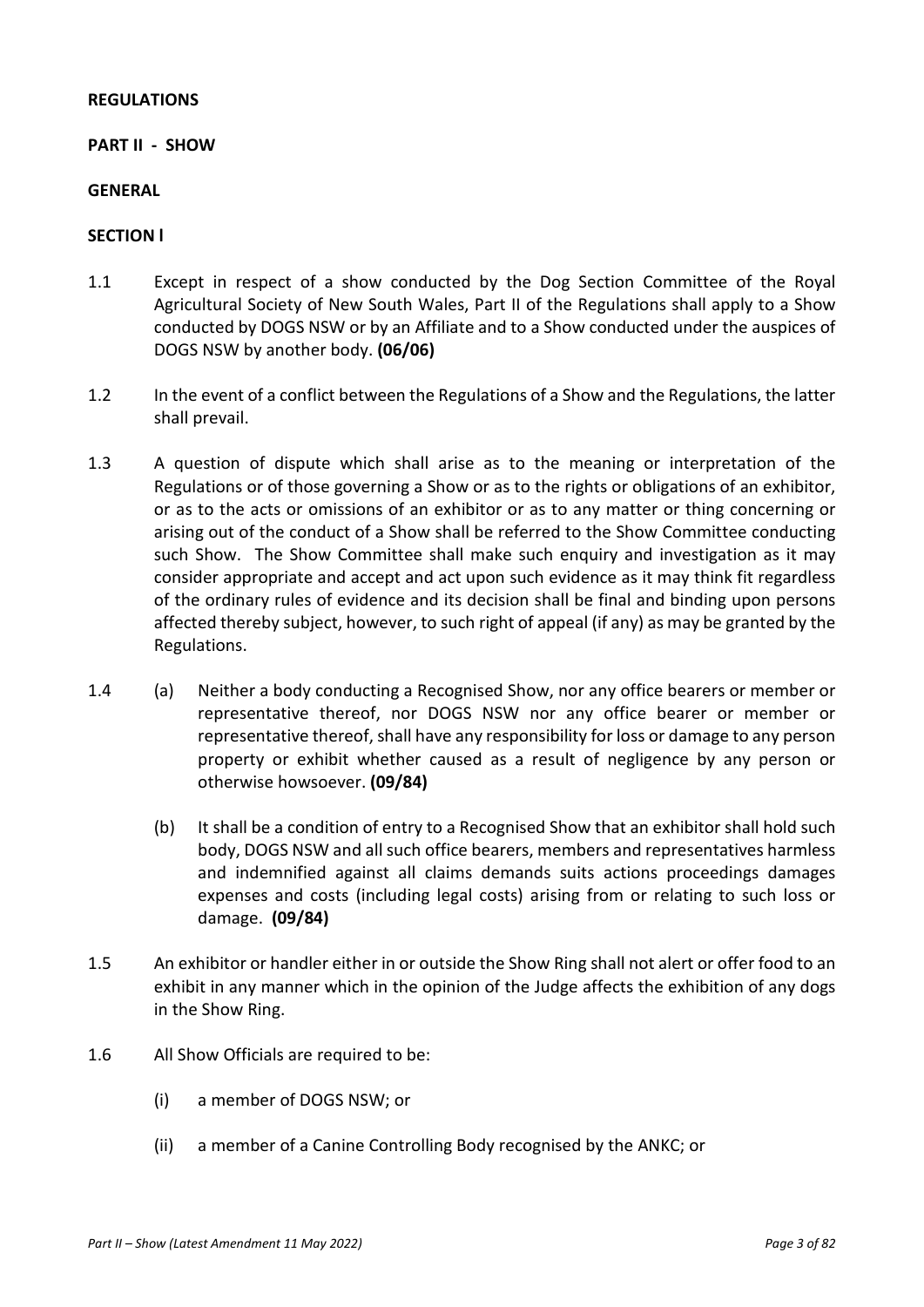- (iii) in the case of a Show conducted by an Associate Affiliate, a Member of that Associate Affiliate; or **(02/06)**
- (iv) in, the case of a Steward officiating at an Obedience Trial who is not a Member of DOGS NSW or of another ANKC Member Body, a Financial Member of the Affiliate which is conducting the Trial. **(01/11)**

# **(n.b: Office Bearers of an Affiliate are also required to be residents of NSW (Regs. Part X - 10(b))**

- 1.7 A dog shall not be entered as a competitor or allowed to be exhibited in a Recognised Show unless:-
	- (i) it is registered, re-registered or deemed registered with DOGS NSW or, in the case of a dog entered for exhibition by a person not resident in the State, it is registered with the canine controlling body of the State of residence of the person who entered it recognised as such by the Board of Directors and such registration is acceptable to the Board of Directors; **(07/08)**
	- (ii) it is entered by its registered owner or in the case aforesaid by the person registered as its owner by the said canine controlling body;
	- (iii) such registration was effected on or prior to the date of application for entry; and
	- (iv) full particulars thereof as required by the Regulations are printed in the Show Catalogue.
- 1.8 A dog shall be deemed to be Australian-bred unless:-
	- (a) it is registered as having been imported; or
	- (b) a Show Schedule otherwise expressly provides.
- 1.9 A body conducting a Recognised Show may, by Regulation, disallow the exhibition of an exhibit which is in oestrum provided that such Regulation is set forth in its Show Schedule.
- 1.10 (a) A person shall not enter or exhibit or handle a dog in a General or Special Class at a recognised Show unless such person is:- **(09/11)**
	- (i) a Member, Associate Member or Junior Member of DOGS NSW;
	- (ii) a person resident outside the State who is a Member of another member body of ANKC Ltd in a category of Membership which permits the exhibition and handling of dogs;
	- (iii) a child 7 years of age and under the age of 12 years; or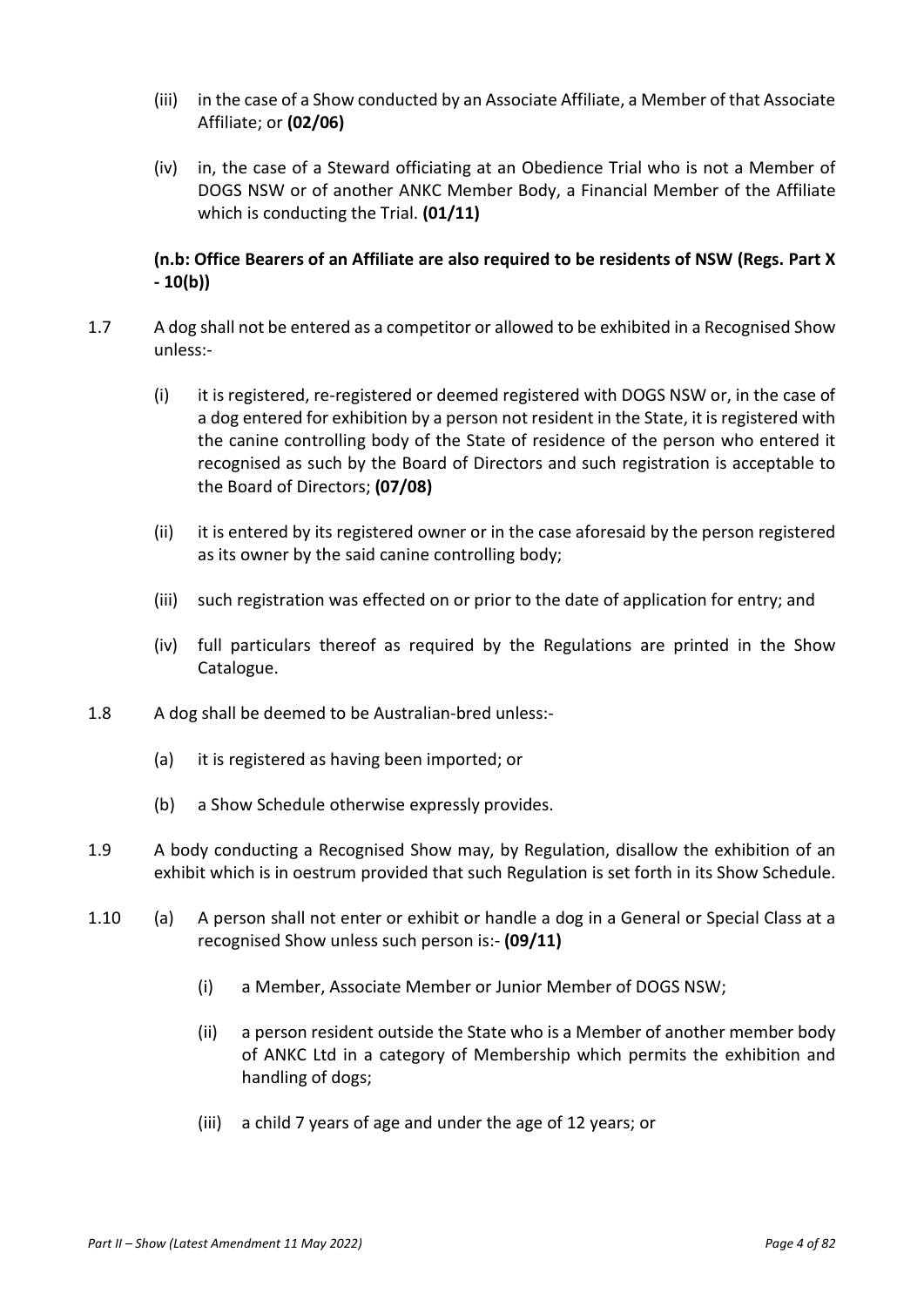- (iv) a person, who is not a resident of Australia, and is able to provide written advice from the recognised Controlling Body of their Country of Residence that they are permitted to handle dogs at championship exhibitions held in that country, to the Secretary of the Affiliate conducting the event.
- (b) (i) a person who has not attained 16 years of age may handle a dog (owned by themselves or by any Member other than another Junior Member) at a recognised show providing that at all times that person has, in the opinion of the Judge, adequate control of the dog.
	- (ii) a handler referred to in (i) shall strictly comply with all directions of the Judge of the class in which the dog is being exhibited.
	- (iii) the owner of a dog handled by a person referred to in (i) shall at all times be responsible for ensuring that the handler always has adequate control of the dog.
	- (iv) A Junior 7 years and under 18 years need not be a Member or Junior Member for the sole purpose of competing in a Junior Handler Competition.
- (c) A member shall not, other than as permitted by clauses (a) and (b) of this regulation, permit a non member to handle a dog of which he is the registered owner or owner at a recognised show. **(10/02)**
- 1.11 If at any time the Board of Directors is satisfied that, having regard to the records kept by DOGS NSW, a dog has been exhibited in breach of any regulation, it may cancel any award or prize won by such dog at the Show at which such breach occurred, whereupon Regulations 10.6 and 10.19 of Section 10 of this Part of the Regulations shall take effect. **(09/11)**
- 1.12 An exhibitor shall at all times during a Show obey and comply with all reasonable directions given by a show official; any failure by an exhibitor to adhere to the requirements of this regulation shall be deemed to constitute misconduct under Show Regulation 16.1 and render the exhibitor liable to be dealt with accordingly. **(09/87)**

# 1.13 **Deleted (08/95)**

1.14 All members at a Recognised Show validate their current membership with DOGS NSW upon request by the Show Manager or other person authorised by the Show Manager. Should the member not be able to validate their membership with DOGS NSW, the Show Manager or other person authorised by the Show Manager must take the member's name and membership details and verify same with the DOGS NSW Office during business hours on the next available day. If that membership proves to be non-financial, all awards attained by dog/s owned or handled by the non-financial member at that show shall be forfeited. **(07/18)**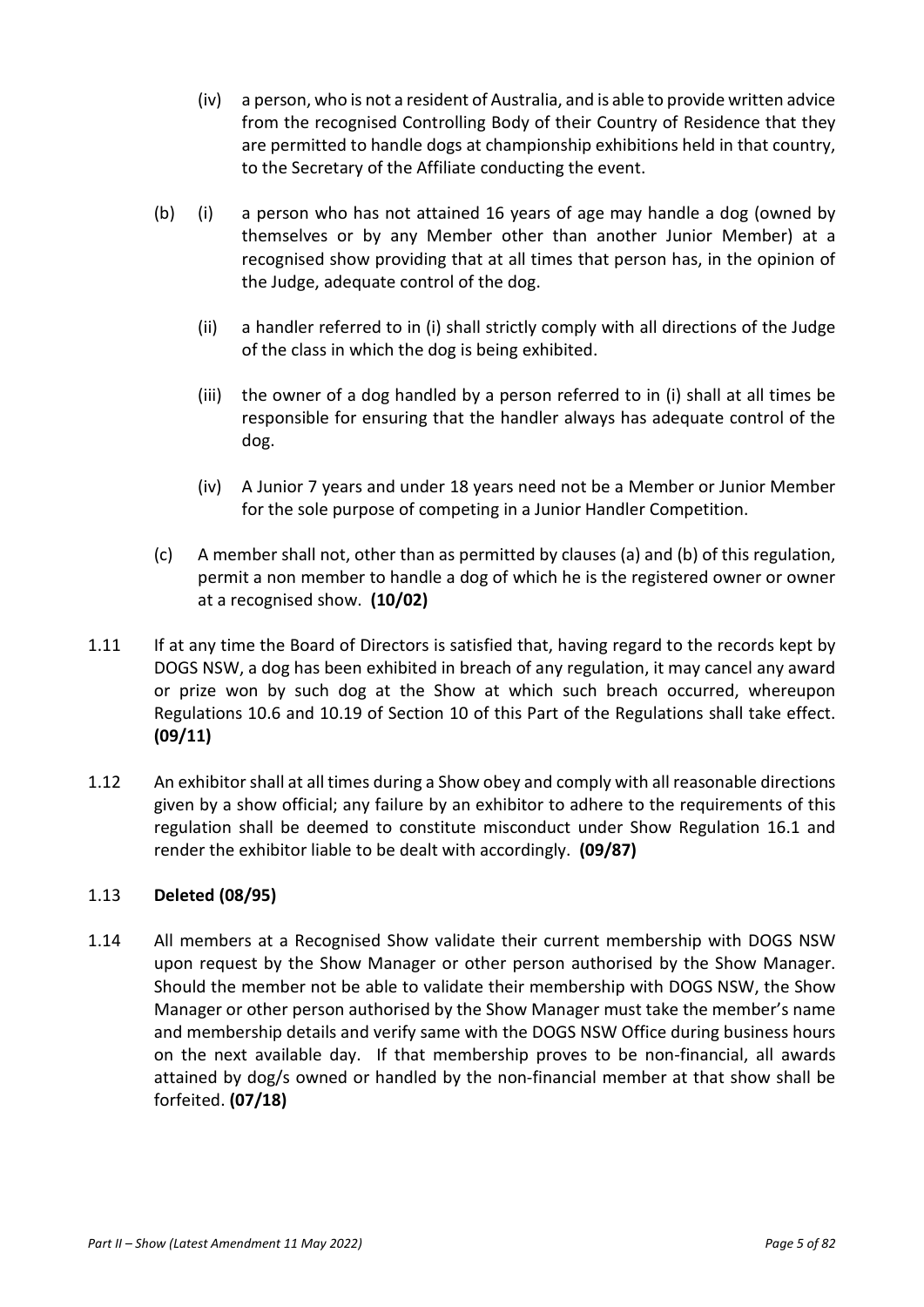- 1.15 Any bitch that is more than six weeks pregnant is not permitted to be on any Showground during the period commencing twenty four hours before the scheduled starting time of any Show or other event approved by the Board of Directors, and ending twenty four hours after the completion of that Show or event. **(04/06)**
- 1.16 Any puppy under the age of eight weeks is not permitted to be on any Showground during the period commencing twenty four hours before the scheduled starting time of any Show or other event approved by the Board of Directors, and ending twenty four hours after the completion of that Show or event. **(04/06)**
- 1.17 Each Affiliate shall have a suitably equipped first aid kit available at all Exhibitions. **(06/08)**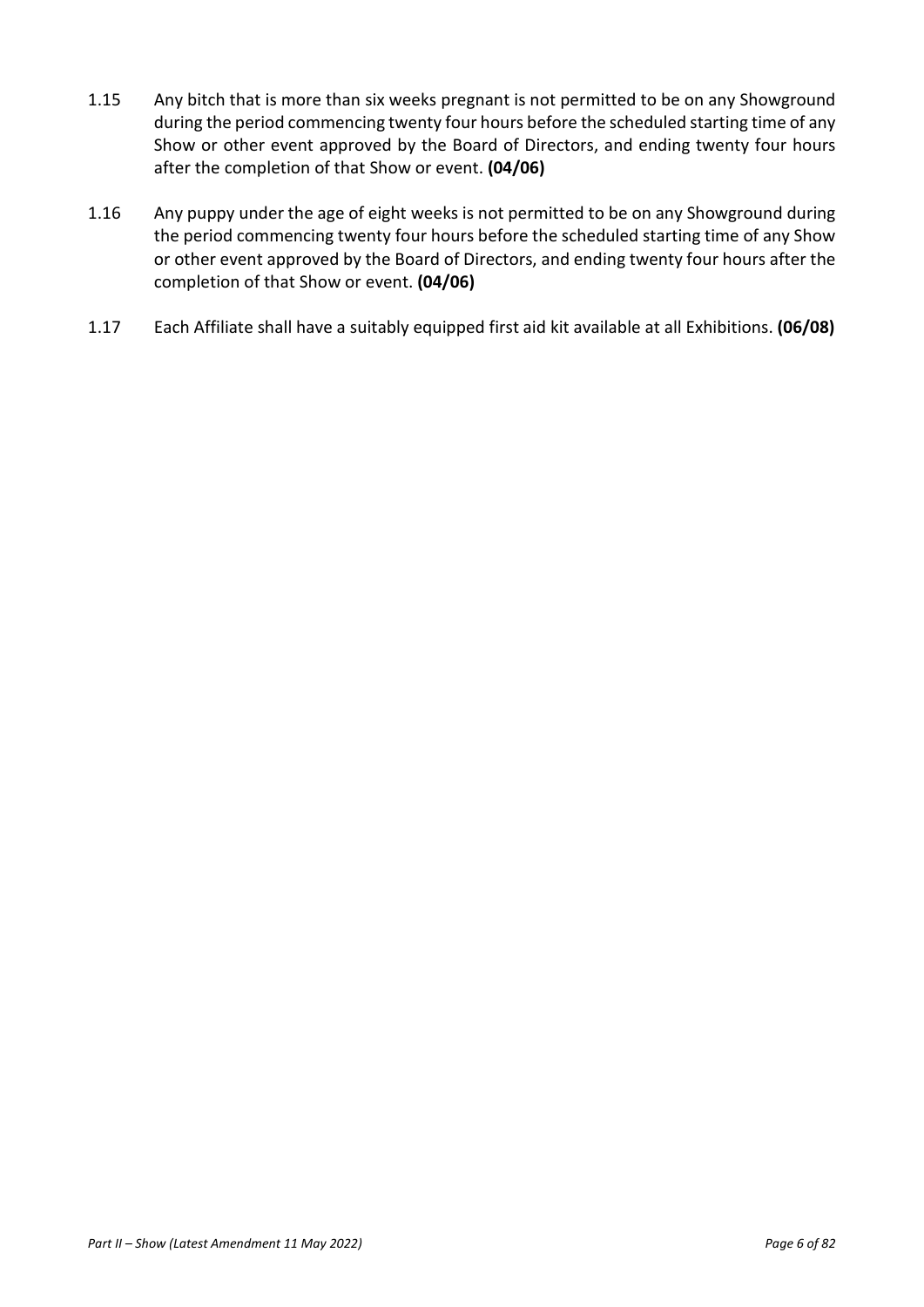#### **CLASSIFICATION OF A SHOW**

#### 2.1 **Recognised Show**

A Show shall not be conducted as a Recognised Show unless:-

- (a) an application in the prescribed form has been lodged with and the proposed date thereof approved by the Board of Directors;
- (b) it is conducted in the State and under and in accordance with the regulations and in accordance with such Supplementary Regulations (if any) as the Board of Directors may approve;
- (c) it is conducted outside the State by a Royal Agricultural Society or by a body recognised for the purpose by DOGS NSW;
- (d) all exhibitions have agreed to be bound by the Regulations and by such Supplementary Regulations; and
	- (1) the minimum dimensions of the Show Ring in which the respective groups may be exhibited are:-

| (i)   | <b>Toy Group</b>          | 19m x 19m |
|-------|---------------------------|-----------|
| (ii)  | <b>Terrier Group</b>      | 19m x 19m |
| (iii) | <b>Gundog Group</b>       | 25m x 16m |
| (iv)  | <b>Hound Group</b>        | 25m x 16m |
| (v)   | <b>Working Dog Group</b>  | 25m x 16m |
| (vi)  | <b>Utility Group</b>      | 25m x 16m |
| (vii) | <b>Non Sporting Group</b> | 25m x 16m |

and

- (2) there shall be maintained around the periphery of such Show Ring an area clear of all obstructions of whatever nature, of not less than 2m from each of its boundaries, or 1m defined by ropes, where possible; **(08/92)**
- (e) it is conducted by either:-
	- (i) an Affiliate whose annual subscription is not in arrears; or
	- (ii) by another body approved for the purpose by the Board of Directors pursuant to an application made by such body in accordance with the Regulations.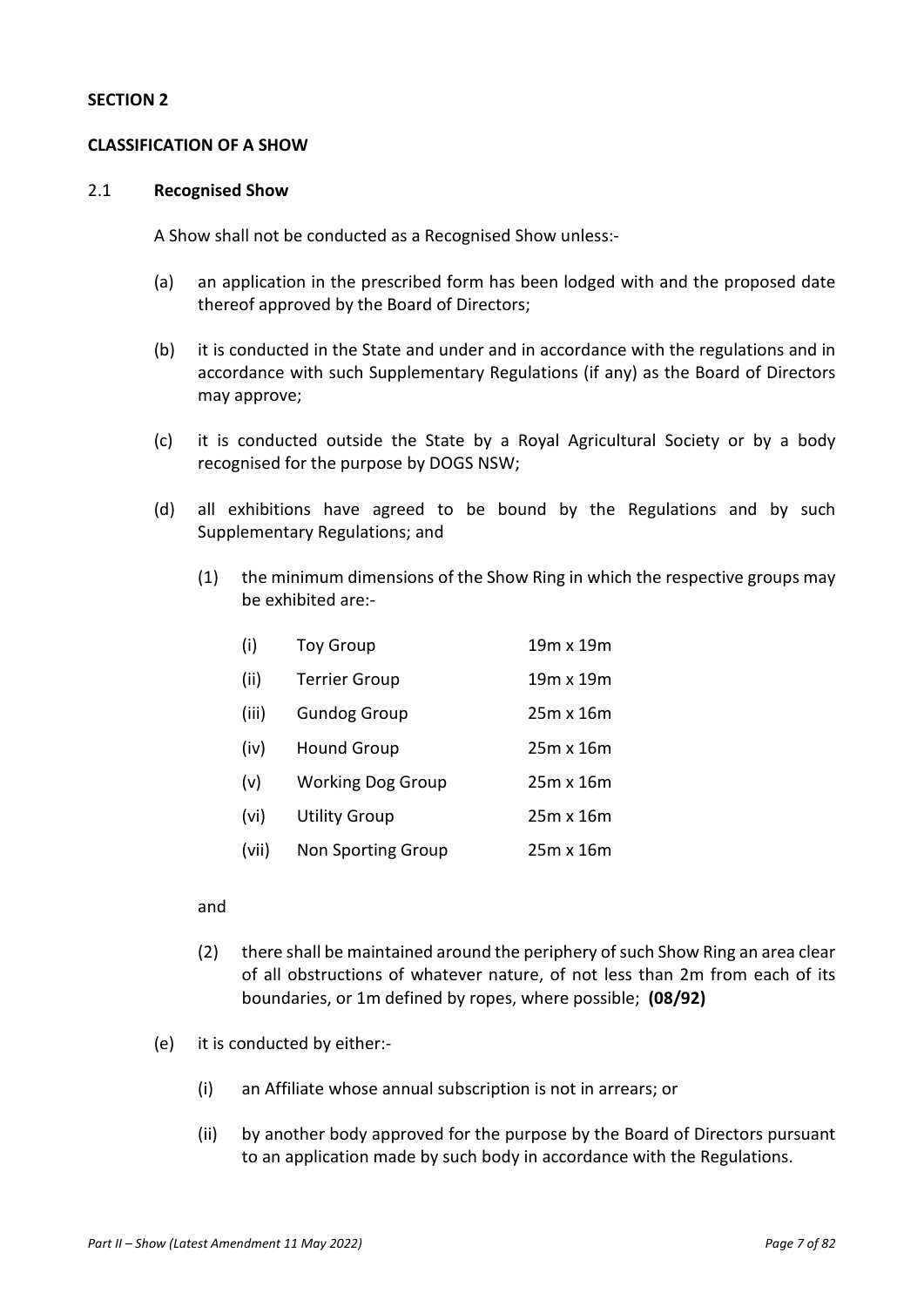2.2 If a Recognised Show is not conducted under the Regulations, members of DOGS NSW may exhibit or may act as Judges or Stewards at and may otherwise support such Show provided that a Challenge Award awarded at such Show shall not be recognised as a placing contributing towards the title of Champion. Such placing shall be taken into consideration in determining whether an exhibit is eligible for Restricted Classes at a Show conducted under the Regulations.

## 2.3 **Unrecognised Show**

A Show which is not conducted under the Regulations or conducted without the approval of the Board of Directors and which is not conducted by an Agricultural Association under its own Rules shall be deemed to be an Unrecognised Show. **(05/96)**

#### 2.4 **Agricultural Show**

An Agricultural Association which is not an Affiliate may conduct Shows either under its own Rules and Regulations or under the Regulations. **(02/20)** 

- 2.5 If a Show is conducted by an Agricultural Association under the Regulations, notice to that effect shall appear conspicuously on the outside cover of both the Show Schedule and the Show Catalogue and the Agricultural Association shall in all respects conduct the Show under the Regulations and in accordance therewith.
- 2.6 A Show recognised by the Board of Directors and conducted by an Agricultural Association which is an Associate Affiliate shall have at least four (4) other sections. Unless the Dog Section of such Show is held concurrently with such Agricultural Show and on the same grounds, approval to hold the Dog Section shall not be granted. **(05/20)** 
	- (a) Nevertheless, if, subsequent to DOGS NSW approval of a show to be conducted by an Agricultural Association, any or all planned sections of the main show are formally cancelled by that Association, they may apply to the Board of Directors to conduct the Dog Section Show as scheduled, despite the absence of the requisite number of show sections actually being conducted at the show. Any such applications must detail the reasons for cancellation of the other Sections. **(05/20)**
	- (b) Notwithstanding the requirements of Section 2.6 above, an Agricultural Society may apply to have the Dog Section held either at a different venue or on a different day due to extenuating circumstances. In such situations the Show Committee will assess each such application independently and grant approval if considered appropriate. **(05/20)**

## 2.7 **Commercial Show**

- (a) The Board of Directors may in its absolute discretion grant permission to a company or other commercial enterprise to conduct a Canine Show provided that:-
	- (i) an application for the conduct of such Show is made in writing and received by the DOGS NSW Secretary not less than twelve (12) months prior to the day or the first day upon which it is proposed such Show shall be conducted;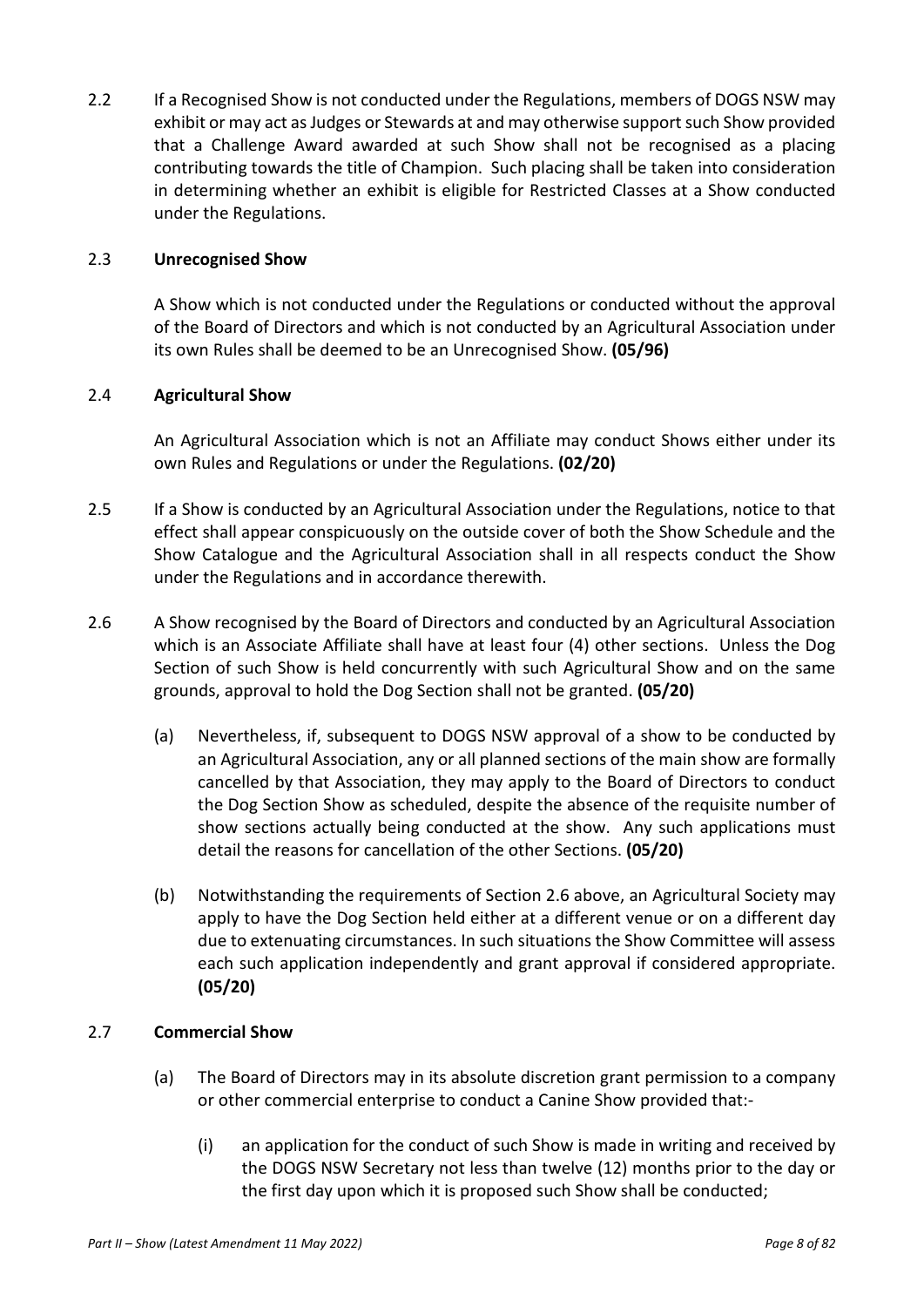- (ii) the application is accompanied by an affiliation fee of \$500.00 or such other amount as shall be fixed from time to time by the Board of Directors for each day or night during which it is proposed the Show is to be conducted;
- (iii) the applicant undertakes in writing:-
	- (a) to conduct such Show in accordance with and to observe all the relevant Rules and Regulations of DOGS NSW applicable to the conduct of a Canine Show;
	- (b) to deliver to the DOGS NSW Secretary not more than three (3) months after the last day on which such Show is conducted a balance sheet or financial statement audited by the Auditor of the applicant which shall contain a full and complete disclosure of all moneys contributed for the purpose of and of all moneys received and expended in connection with the conduct of such Show.
- (iv) the granting of any such application shall not in itself constitute DOGS NSW as agent or principal in the conduct of such Show. **(06/06)**
- (b) Written notification of the Board of Directors' decision on such application signed by the DOGS NSW Secretary shall be given to the applicant as soon as possible after the meeting of the Board of Directors at which such decision was made.
- (c) A Show conducted pursuant to the provisions of the foregoing shall be deemed to be for all purposes a Recognised Show. The Board of Directors may authorise any such Show to be conducted as a Championship Show.

## 2.8 **Show Representative**

The Show Committee shall appoint one or more persons to represent DOGS NSW at a Recognised Show who shall be the Show Representative and who shall be a member of DOGS NSW, but such person appointed shall:- **(11/86)**

- (a) not be a member of the Affiliate or licensee conducting such Show;
- (b) not be a relative of any member of the Committee of the Affiliate, DOGS NSW Committee or Licensee conducting such Show; **(07/09)**
- (c) not be an Official or a relative of an Official other than a Steward of such Show; **(07/09)**
- (d) in respect of a Show being conducted within the Metropolitan Region, or in the Local Government Areas of Newcastle, Lake Macquarie or Wollongong, not enter an exhibit in any of the classes to be judged on the day on which he acts as such representative at such Show; **(07/09)**
- (e) not to be a Junior Member. **(09/95)**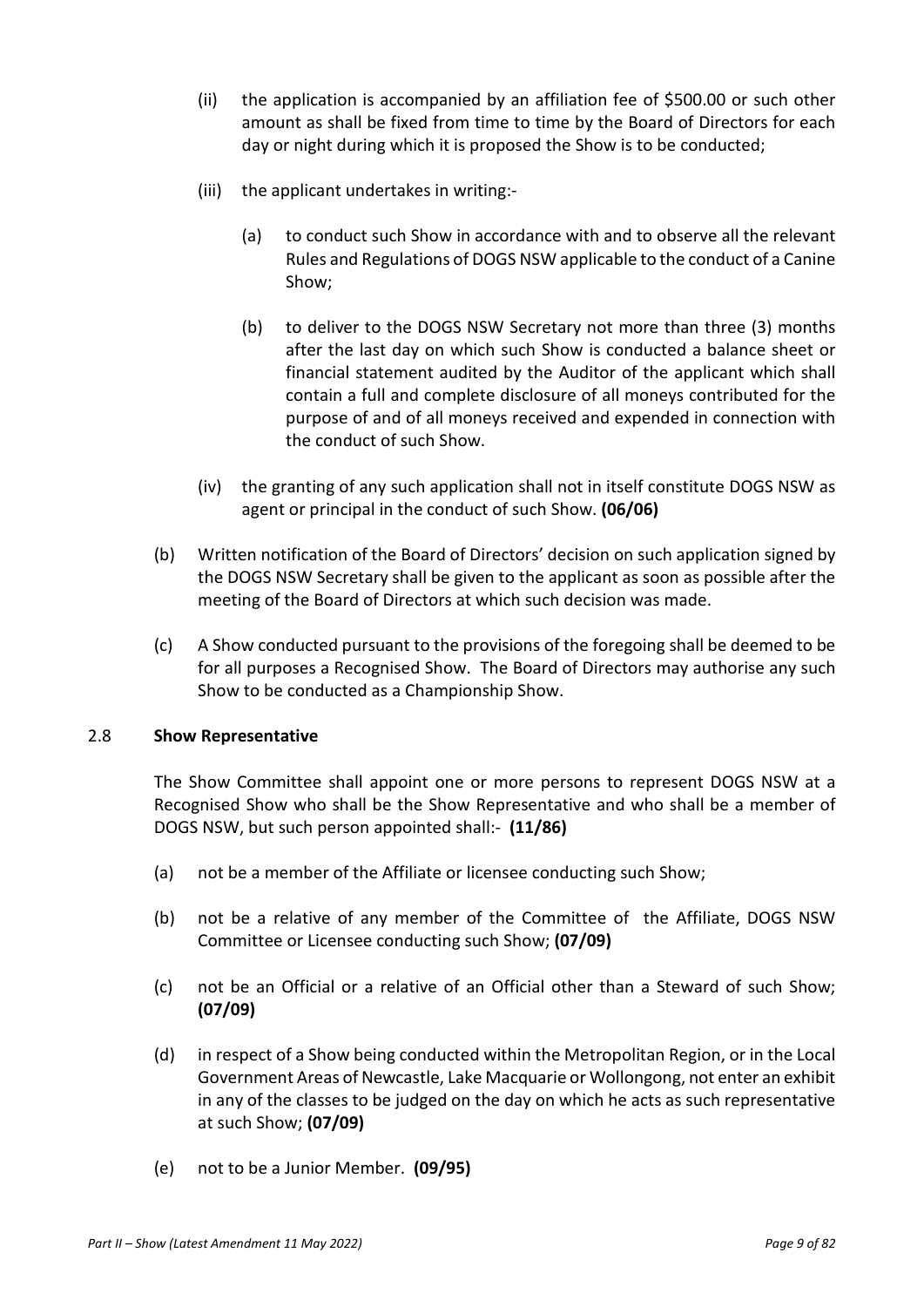- (f) not be a person employed or contracted by the Affiliate or Licensee conducting such show to prepare the official Catalogue for the event. **(07/10)**
- 2.8A If the Show/Trial is to be conducted by DOGS NSW itself the requirements of sub paragraph (a) of Regulations 2.8 shall be waived. The Show/Trial Committee of DOGS NSW (not the Committee conducting the Show) shall appoint a representative who conforms with the requirements of sub paragraphs (b), (c) and (d) of Regulation 2.8. **(05/93)**
- 2.9 (a) The Board of Directors may in its discretion appoint any person as a Show Representative, either in lieu of or in addition to any Show Representative appointed by the Show Committee pursuant to Regulation 2.8, to attend and represent the Board of Directors at a Recognised Show.

The Board shall appoint a Show Representative to observe the first Open Show and the first Championship Show conducted by an affiliate after affiliation is granted, such Show Representative being in addition to the Show Representative required to be appointed by the Show Committee pursuant to regulation 2.8. **(05/96)**

- (b) A Show Representative appointed by Board of Directors pursuant to this Regulation shall keep a record of all expenses (if any) incurred in connection with the appointment including expenses relating to travel, accommodation and sustenance and shall be entitled to reimbursement by the Board of Directors in respect thereof.
- (c) The Board of Directors is entitled to recover from the Affiliate or Licensee conducting the Show the expenses incurred by the Show Representative appointed by Board of Directors pursuant to this Regulation. The Affiliate or Licensee (as the case may be) shall pay such expenses to Board of Directors within 14 days of a request in writing to do so.
- 2.10 The Show Representative(s) shall report in writing to the DOGS NSW Secretary within seven (7) days of the close of such Show, using the appropriate Show Representative's Report Form, on the general conduct thereof and in particular on all matters of controversy which arose, incidents or accidents that occurred and on all breaches of the Regulations which occurred thereat and on such other matters as the Board of Directors may from time to time require. **(12/19)** 
	- (a) The Show/Trial Secretary shall report any incidents and/or accidents that occur within 24 hours of the next business day, ie, if an incident or accident occurs at a Show on the Saturday, the report is required to be received by the Office no later than the close of business on the following Tuesday. **(12/19)**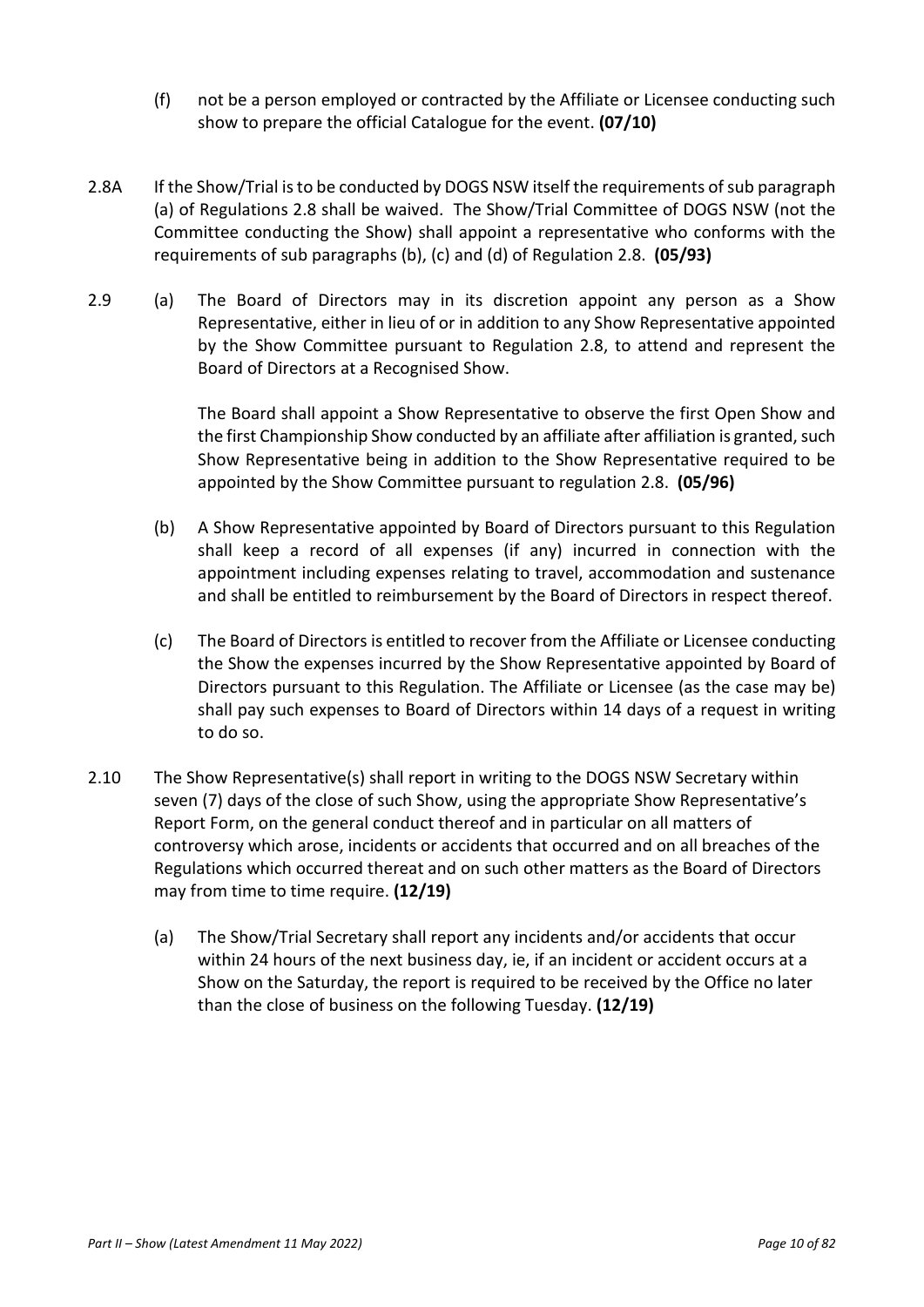#### **COMPETITION BY DOGS IN ASSOCIATE REGISTER**

- 3.1 Subject to (c), a Show Committee may include in any Show, other than a conformation show, a class for any ANKC Ltd approved discipline in which:-
	- (a) only dogs registered in the Associate Register shall be eligible to compete, or
	- (b) dogs registered in the Associate Register or in the Main Register shall be eligible to compete against each other.
	- (c) a dog registered in the Associate Register is only eligible to compete in a Trial conducted by a Club which is not a Multi-Group, Group, Semi-Group or Specialist Club, excepting:-
		- (i) that a dog of a variety accepted as a Gundog being eligible to compete in a Retrieving Ability Test for Gundogs may compete in any RATG event.
		- (ii) a dog of mixed breeds, provided they are a mix or apparent mix of Herding Breeds may compete in Herding Tests and Herding Trials, and
		- (iii) a dog of Earthdog type may compete in Earthdog Tests, provided they have successfully qualified in the Earthdog Instinct Test on at least one occasion prior to being eligible to enter the Novice Earthdog Test. **(03/14)**
- 3.2 To the extent that any Regulation contained in this Part II of the Regulations shall conflict with the foregoing the same is hereby negatived and shall have no force or effect in respect of any such ANKC Ltd approved performance disciplines as aforesaid. **(07/15)**
- 3.3 Subject to regulation 3.2 the Show regulations shall mutatis mutandis apply to any such ANKC Ltd approved performance disciplines aforesaid. **(07/15)**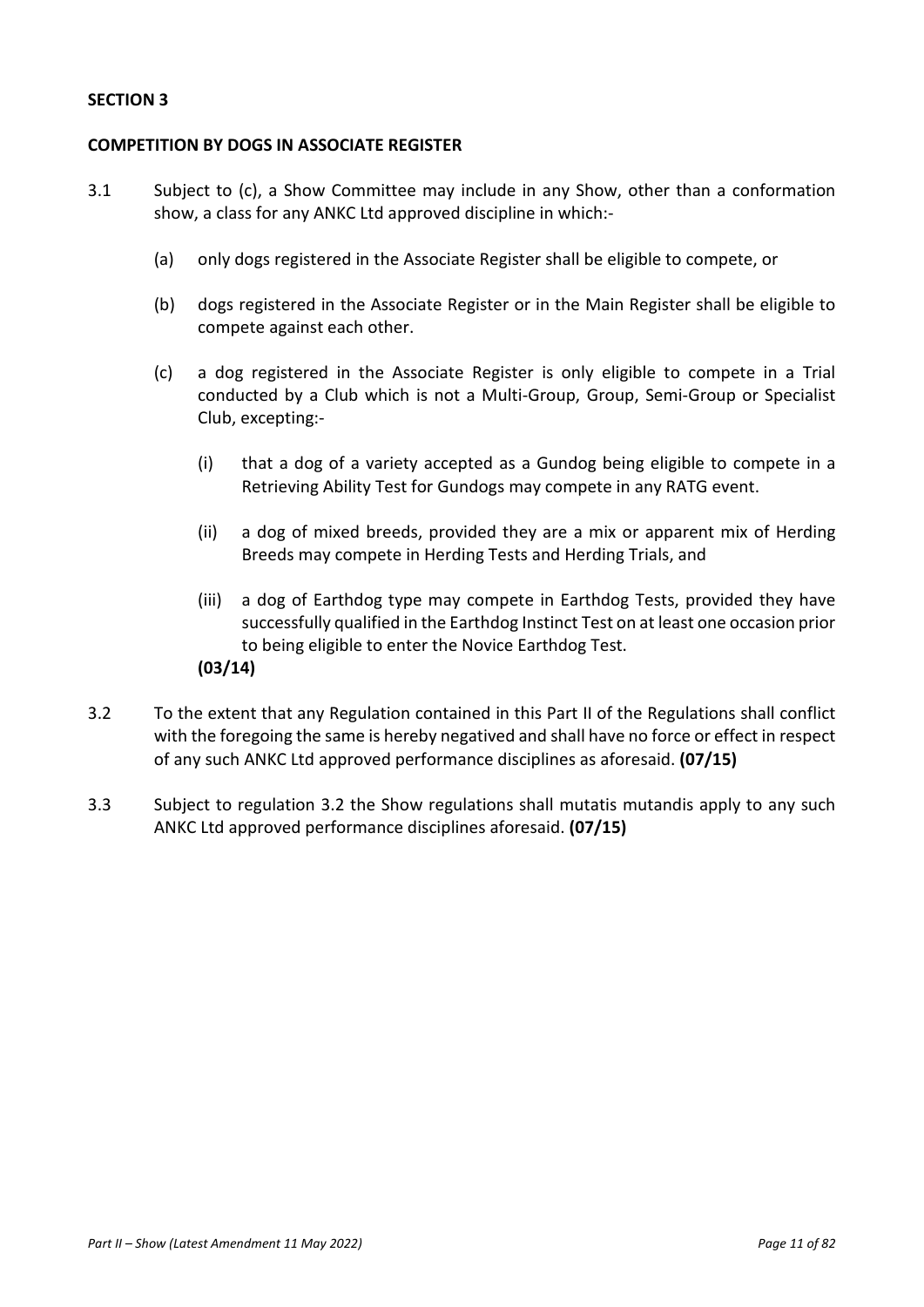#### **APPROVAL OF A SHOW**

- 4.1 An application for the approval of a Show as a Recognised Show shall be in such form as may from time to time be prescribed by the Board of Directors and shall include (inter alia):-
	- (i) the date and venue of such Show;
	- (ii) details of the classes in accordance with which dogs are to compete or are to be exhibited or paraded:
	- (iii) a copy of any supplementary regulations which are intended to apply to such Show;
	- (iv) particulars of the Judges who will officiate at such Show, including a copy of the signed Judges' Contract/s. **(10/02)**
	- (v) the particulars of the person who it is proposed will organise or manage a Show and who shall not be appointed to such position without the prior approval of the Board of Directors;
	- (vi) COVID-19 Safety Plan signed by the person who will be organising or managing the Show/Trial/Event on behalf of the Affiliate. Affiliates must comply with the conditions of the COVID-19 Safety Plan submitted as failure to do so may result in disciplinary action. **(07/20)**
	- (vii) **(07/20)** all other information required by the Regulations and by the Board of Directors;
- 4.2 Except as otherwise from time to time determined by the Board of Directors, either generally or in any specific case, an application for the approval of a Show shall be lodged with the DOGS NSW Secretary at least four (4) calendar months before the commencing day of such show. **(06/21)**
- 4.2A No approval will be given to an application for a show which has not been lodged, or does not fully comply with the requirement of Regulation 4.1, at least three (3) months before the proposed commencing day of the show without the approval of the Board of Directors. **(08/17)**

The Board, at its discretion, may impose a fine in addition to any other fees incurred. **(08/17)**

4.3 A date which has been fixed for the holding of a Recognised Show and which has been approved by the Board of Directors shall not be altered without the consent of the Board of Directors provided that such date shall not be postponed for more than one (1) month and any cancellation must be notified in writing to DOGS NSW. **(08/17)**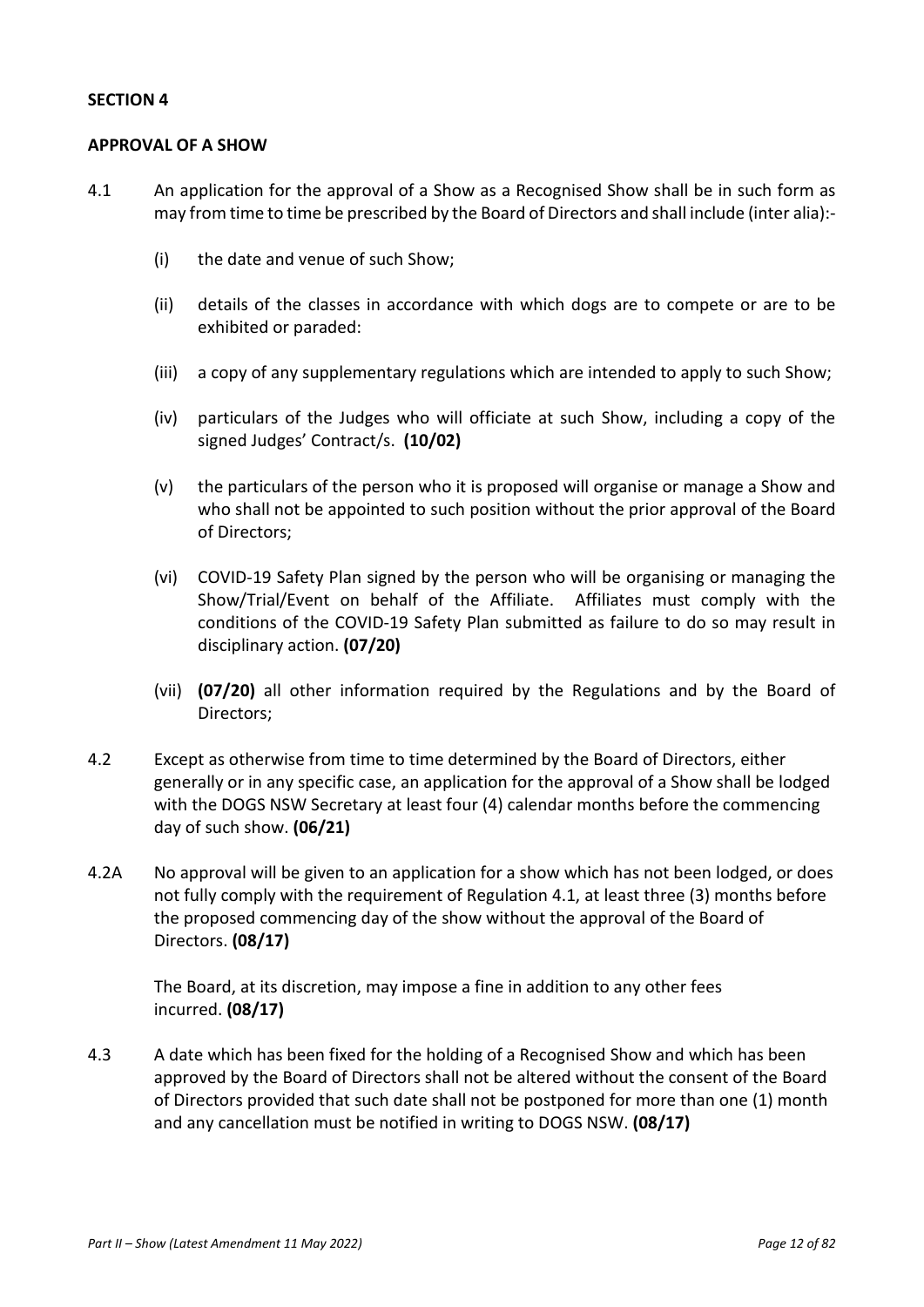- 4.4A An Affiliate or licensed body may conduct two (2) Championship Shows in any one year, and may also conduct one or more Parades and/or Open and/or Sanction Shows, except in the case of an Associate Affiliate which may conduct one (1) Championship Show or two Championship shows if both are held on the same day in any one year and a Specialty Club that may, but only on the invitation of the DOGS NSW Spring Fair Dog Show Committee, conduct a third Championship Show in any one year. **(02/20)**
- 4.4B Notwithstanding the above, an All Breeds Dog Club (excluding an Associate Affiliate) or a Regional Committee of DOGS NSW may obtain approval to conduct a third Championship Show on either a casual or on a permanent basis, provided that such show is held in conjunction with at least one of that Affiliate or Committee's existing Championship Shows and is held on a weekday in the immediately preceding week or the immediately following week, or on the same day as that of an existing Championship Show. Applications to conduct such a 3rd Championship Show on either a casual or permanent basis will only be considered by the Board where a written application is lodged with the DOGS NSW Secretary more than nine months prior to the date upon which it is proposed to conduct the 3rd Show. **(10/17)**
- 4.4C Further to but notwithstanding Clause 4.4A, above, an All Breeds Dog Club (excluding an Associate Affiliate) or a Regional Committee of DOGS NSW, may obtain approval to conduct one *(*1) additional show on a date in conjunction with their existing shows for Neuter Exhibits only. Such shows are to be conducted under the Regulations pertaining to Championship Shows as they relate to Neuter Dogs and Spayed Bitches. On that date the existing show cannot hold Neuter Classes. **(02/20)**
- 4.5 When the total number of exhibits entered at two consecutive All Breed Championship Shows conducted by an Affiliate falls below 200, that Affiliate shall not be entitled to conduct a further All Breed Championship Show until it satisfies the Board of Directors that it has a reasonable likelihood of attracting 200 entries at its next Show. **(12/89)** 
	- 4.5.1 When the total number of exhibits entered at two consecutive Agricultural Shows conducted by an Associate Affiliate falls below 150, that Associate Affiliate shall not be entitled to conduct a further Agricultural Show until it satisfies the Board of Directors that it has a reasonable likelihood of attracting 150 entries at its next Show. **(11/19)**

# 4.6 Deleted. **(02/06)**

4.7 (a) Where a Specialist Club wishes to move its Championship Show to an established date already held by an All Breeds Club, or if a newly affiliated Specialist Club wishes to be allocated such a date, and the proposed Specialty Show is to be conducted at a venue which is within a radius of 350km from the venue of that All Breeds Show, approval will only be given if its Show is held in conjunction with that All Breeds Club and on the same show ground. **(09/10)**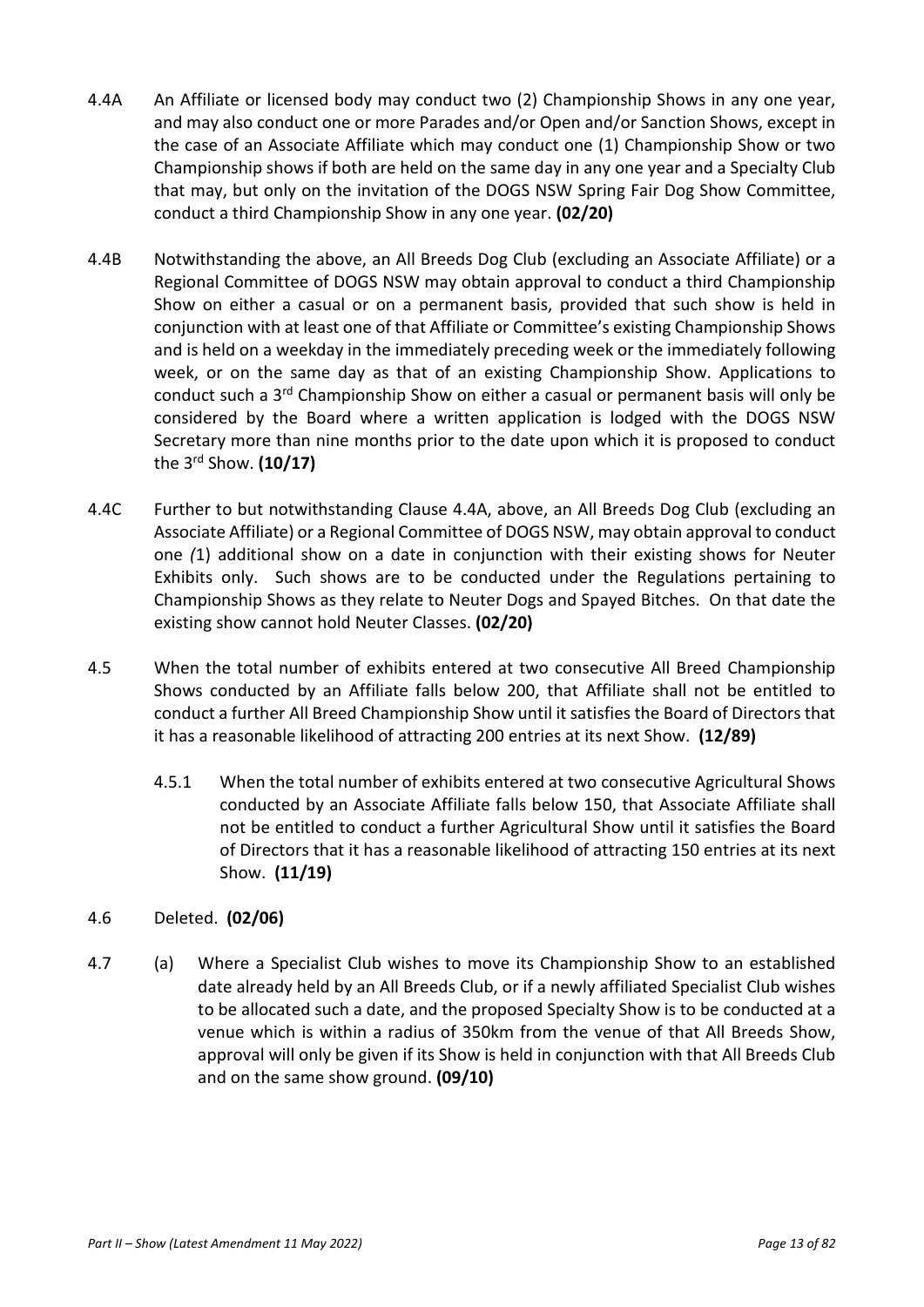(b) Should any Club wish to move one of its Championship Shows to an established date already held by a Specialist Club or, if a newly affiliated Club wishes to be allocated such a date, then the Club concerned shall not be permitted to award Challenge or Neuter Certificates for the Breed or Breeds represented by the Specialist Club/s where the proposed Show is being conducted at a venue which is within a radius of 350km from the venue for the Specialist Club/s Show. **(10/13)** 

Despite the above, the Board of Directors may, at its absolute discretion, approve Shows that are considered not to adversely affect either Club. **(05/96)** 

## 4.8 Deleted **(02/06)**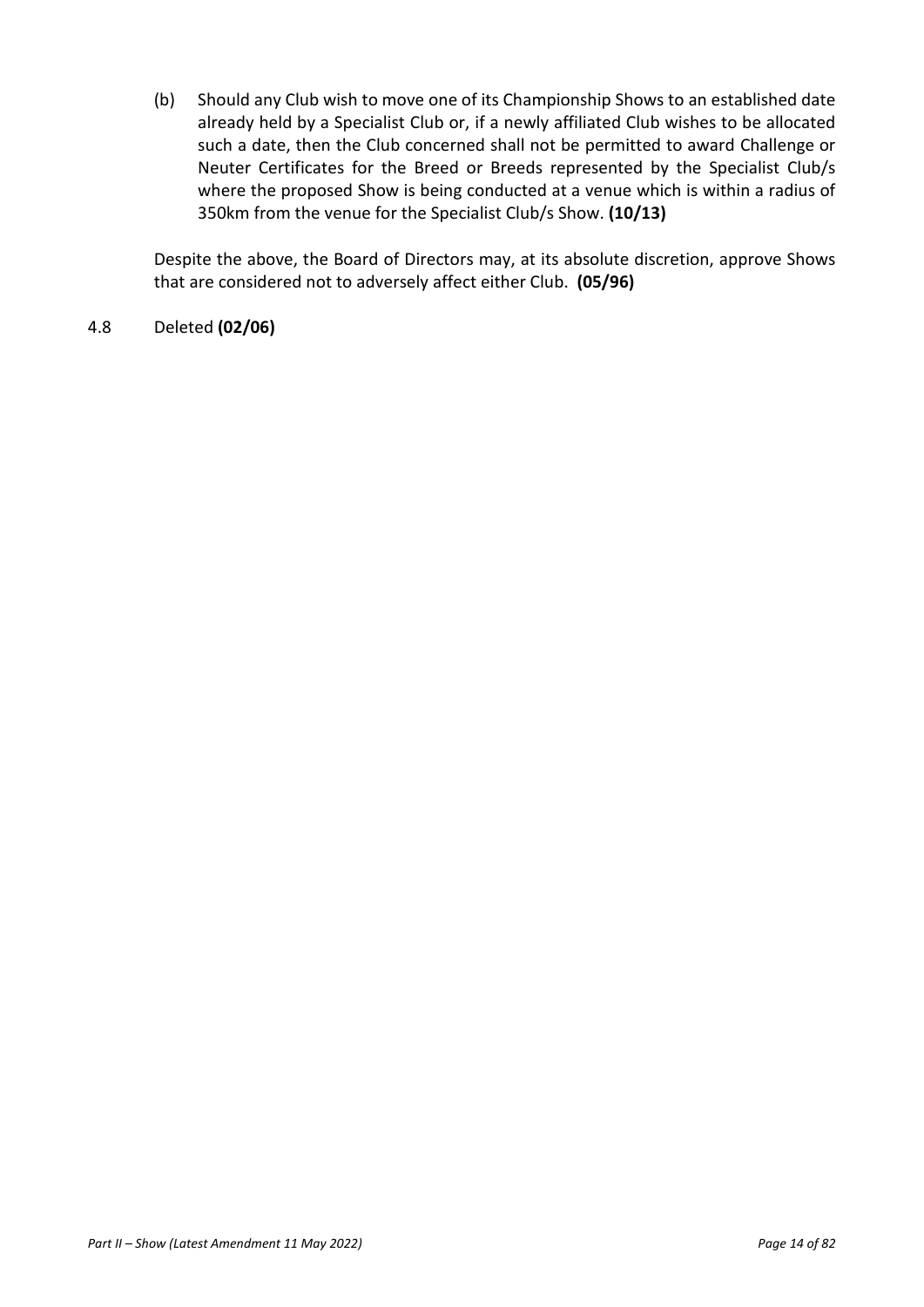#### **CATALOGUE AND SHOW SCHEDULE**

- 5.1 In the case of a Recognised Show:-
	- (a) there shall be a Catalogue of all exhibits which shall list the breeds of exhibits in order of judging within each group and the exhibits shall be listed in numerical order through the Catalogue; with the exception of Non Slip Retrieving Trials where order of judging may be determined by a draw in accordance with the ANKC Rules for the conduct of Non Slip Retrieving Trials for Gundogs. **(07/90)**

In the case of all Field Trials the draw will be conducted as set out in each of the ANKC Rules.

- (b) there shall appear in the Catalogue:-
	- (i) a statement on the cover that such Show is conducted under the Regulations of DOGS NSW and that a copy of such regulations may be perused at the Office; **(10/93)**
	- (ii) the name of a Show Representative;
	- (iii) the names of the Show Officials;
	- (iv) the names of the Judges and the Classes which each is to Judge;
	- (v) excepting in the case of an Agility or Jumping Trial, particulars of the sire and dam of each exhibit; **(06/09)**
	- (vi) the full name, date of birth and registered number of each exhibit;
	- (vii) details of all awards to be made at such Show;
	- (viii) Should an Affiliate of a recognised Show advertise that members of the Committee of Executive Committee are not eligible to enter or exhibit and if this requirement is not complied with, the matter be referred to DOGS NSW. **(10/17)**
- (c) there shall be prepared by the Show Secretary and lodged with the DOGS NSW Secretary:- **(12/84)** 
	- (i) at least four (4) calendar months prior to the date of such Show a Draft Show Schedule for the approval of the DOGS NSW Secretary in the form and containing such particulars as shall be required by DOGS NSW from time to time; and **(08/19)**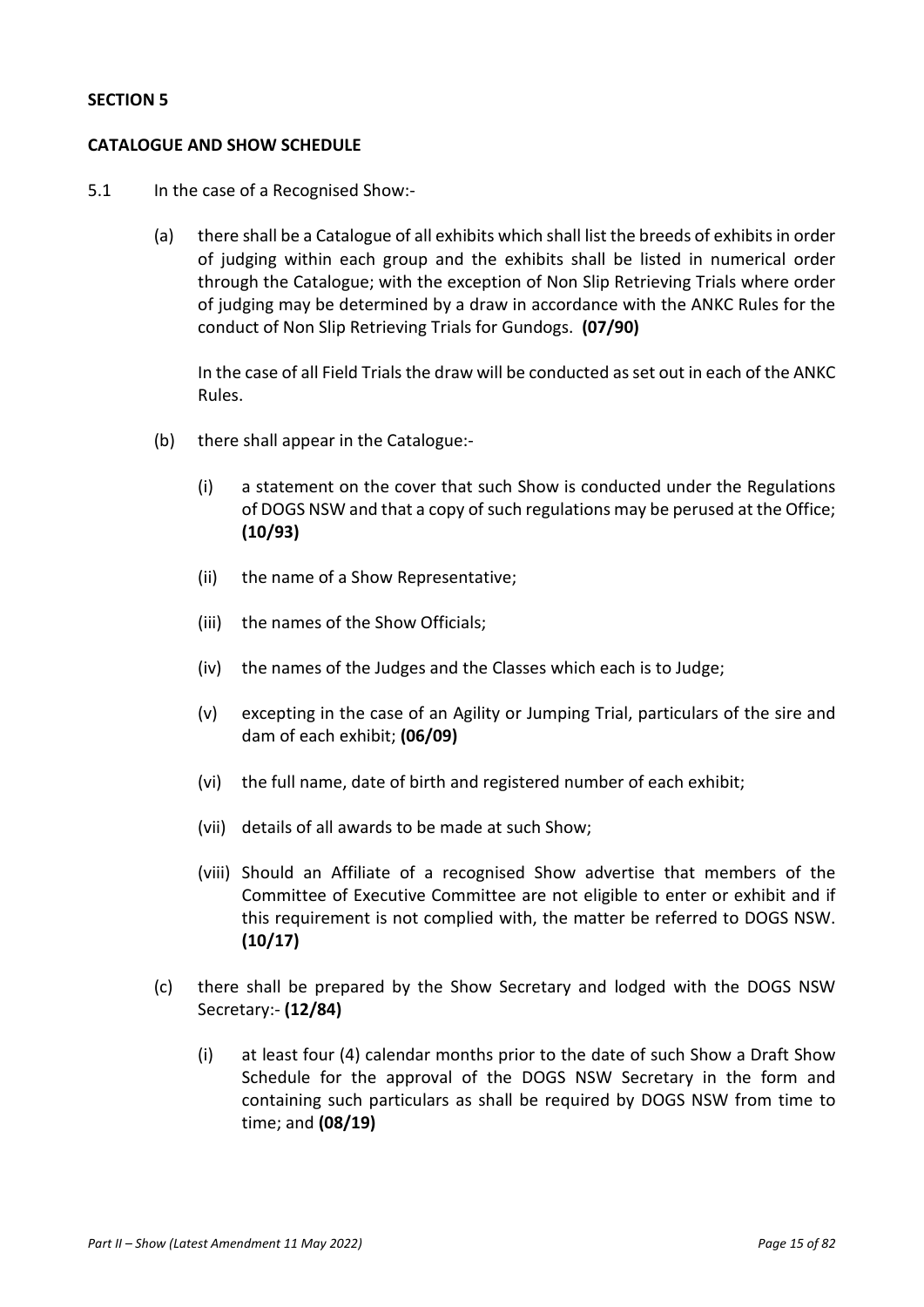- (ii) within seven (7) days of its publication, at least one copy of the Show Schedule containing the information set out in the Draft Schedule as approved of by the DOGS NSW Secretary; and **(05/17)**
- (iii) An application to change any of the information approved in the original Draft Schedule application is required to be lodged with DOGS NSW within 24 hours of the Affiliate or Associate Affiliate Show Committee becoming aware of the need for such change. **(05/17)**
- (d) there shall appear on the cover of the Show Schedule, a statement that such Show is conducted under the regulations and that a copy of the Regulations may be perused at the Office;
- (e) at least one copy of the Marked Catalogue, marked with only Challenge, Reserve Challenges, BOB and Runner UP BOB; Best, Runner Up and all classes in Group; Best, Runner Up and all Classes in Show including points awarded to the all winning Dogs and Bitches; Place winners in Sweepstakes and other competitions; as well as any exhibit which was absent from competition either with and without permission shall be lodged with the DOGS NSW Secretary within fourteen (14) days of completion of such Show. **(06/18)**
- (f) A copy of all catalogue/s fully marked, Judge's slips and Stewards sheets for all events conducted by the Affiliated Club must be kept for a minimum of twelve (12) months from the date of the event.**(06/18)**
- 5.2 A Show Schedule shall not be:-
	- (a) published until the approval of the Board of Directors has been obtained thereto;
	- (b) amended either by addition, deletion, or variation, except with the prior approval of the Board of Directors as evidenced by a Memorandum signed by the DOGS NSW Secretary.
- 5.3 A Journal Advertisement Form for any Recognised Show may be sent to the DOGS NSW Secretary with the Draft Schedule which, at the expense of the body conducting such Show, may be published at least once in the Journal. Such notice shall contain at least the following information: **(03/06)** 
	- (i) the name of the Affiliate conducting the Show;
	- (ii) the venue of the Show;
	- (iii) the date of the Show;
	- (iv) the closing date of entries;
	- (v) the amount of the Entry Fee;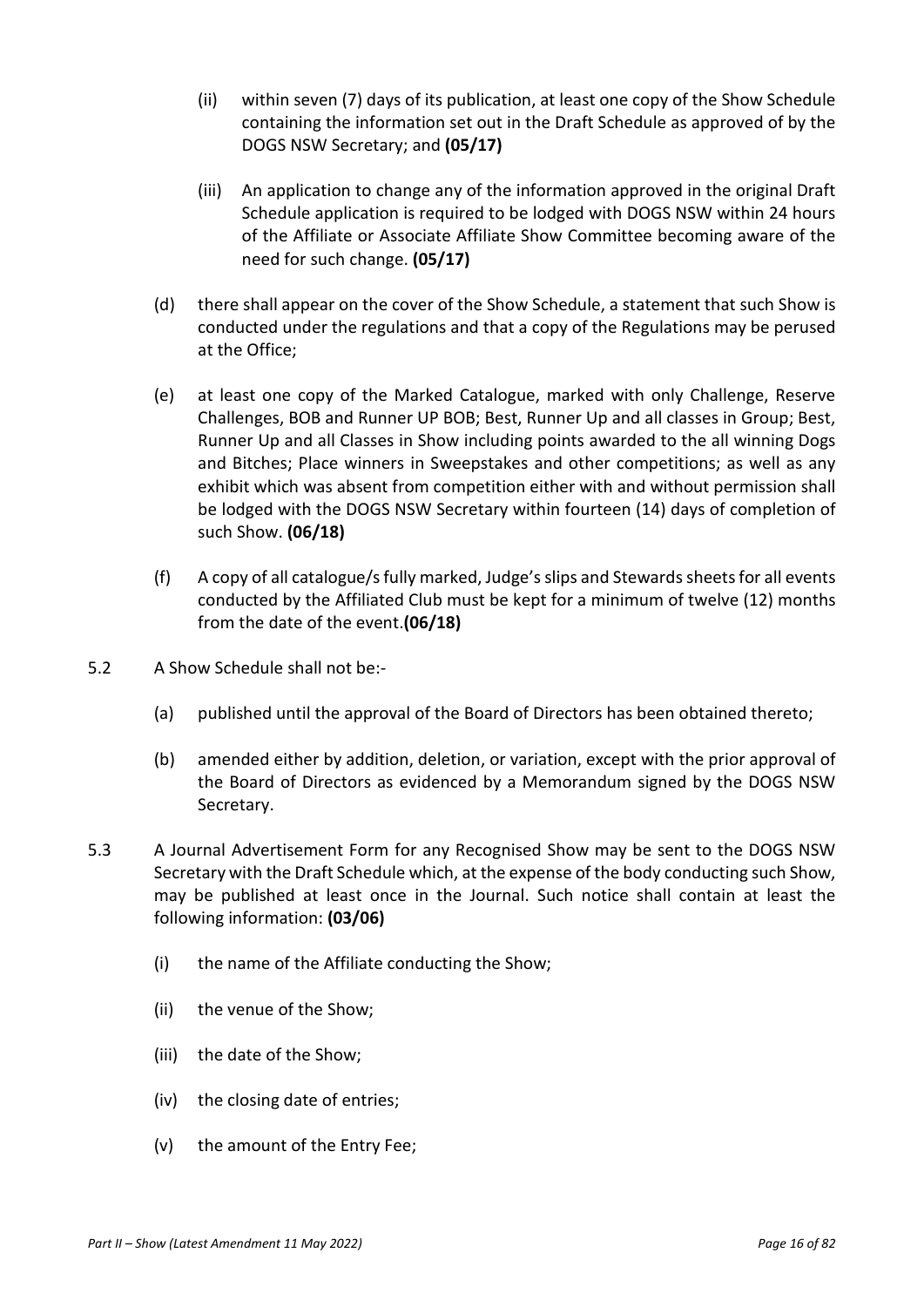- (vi) the name of the Judge/s:
- (vii) the time of commencement of judging:
- (viii) the order of judging; and
- (ix) the name, address and telephone number of the Show Secretary.
- 5.4 Provided that it contains all of the information required by the Regulations for each recognised show covered by it, a single Catalogue may be prepared for more than one show conducted by the same Affiliate. **(06/05)**
- 5.5 An official of any Affiliated body and a person employed or contracted by the Affiliate to prepare the official catalogue shall not disclose information as to the entrants or entries for a conformation show prior to the commencement of the show other than in accordance with the Regulations. This Regulation shall not apply to the Sydney Royal (RAS) where the catalogue may be published online on the day before the commencement of the show. **(02/16)**
- 5.6 (a) For the purposes of Clause 5.4 and 5.5, an Affiliate may issue catalogues 24 hours prior to the commencement of the show. **(04/21)** 
	- (b) Where shows are run in conjunction with each other OR AS A CLUSTER HELD ON THE SAME GROUNDS the catalogues for the shows may be issued together in accordance with the provisions of 5.6(a) prior to the commencement of the first show. **(09/16)**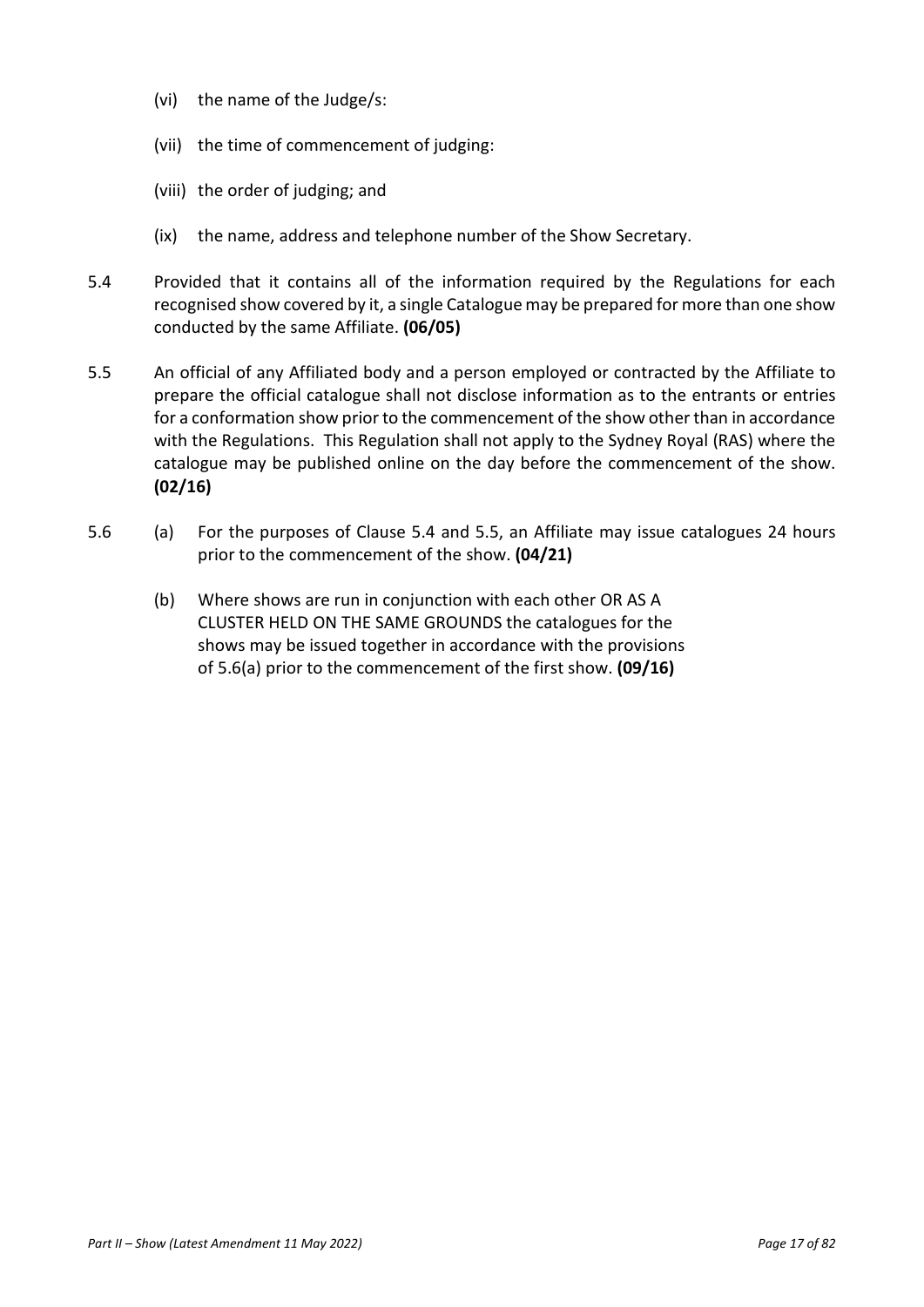## **CLASSES FOR EXHIBIT AT A SHOW**

- 6.1 The total number of General Classes at a show for any one breed shall not exceed the maximum number approved from time to time by the Board of Directors. Until otherwise determined, such number shall be ten (10) including Classes 11 and 11(A). **(10/18)**
- 6.2 Until otherwise determined by the Board of Directors, General Classes shall be selected from the Classes specified in Show Regulations 6.3 and not otherwise, except with the previous written consent of the Board of Directors. Puppy Classes shall be for dogs of "any weight" and not restricted to colour.

#### 6.3 **Classes for Exhibit at a Show (12/17)**

No Classes, for which points may be earned towards an ANKC Ltd approved title shall be offered at a show unless those points are to be awarded to all exhibits eligible to receive them under these regulations.

#### 6.3.1 **General Classes**

| <b>NAME</b>        | <b>NO</b>      | <b>DESCRIPTION</b>                                                                                                                                                                                                                                                                                                                                                                                                                                                                                           |
|--------------------|----------------|--------------------------------------------------------------------------------------------------------------------------------------------------------------------------------------------------------------------------------------------------------------------------------------------------------------------------------------------------------------------------------------------------------------------------------------------------------------------------------------------------------------|
| <b>Baby Puppy</b>  | 1              | For dogs aged three and under six months.                                                                                                                                                                                                                                                                                                                                                                                                                                                                    |
| <b>Minor Puppy</b> | $\overline{2}$ | For dogs aged six and under nine months.                                                                                                                                                                                                                                                                                                                                                                                                                                                                     |
| Puppy              | 3              | For dogs aged six and under twelve months.                                                                                                                                                                                                                                                                                                                                                                                                                                                                   |
| Junior             | 4              | For dogs aged nine and under eighteen<br>months.                                                                                                                                                                                                                                                                                                                                                                                                                                                             |
| Intermediate       | 5              | For dogs aged eighteen and under thirty-six<br>months.                                                                                                                                                                                                                                                                                                                                                                                                                                                       |
| Novice             | 6              | For dogs six months of age or over which have<br>not won a First Prize at any Parade, Open<br>Show or Championship Show (subject to<br>Member Body Rules). Baby puppy and Local<br>classes excepted. (For the purpose of<br>classifications (6) and (6A) First Prizes won up<br>to and including the day before the date of<br>entry close in a Show only shall be taken into<br>account but such restriction shall not apply in<br>the case of a Special Prize for which more<br>than one win is required). |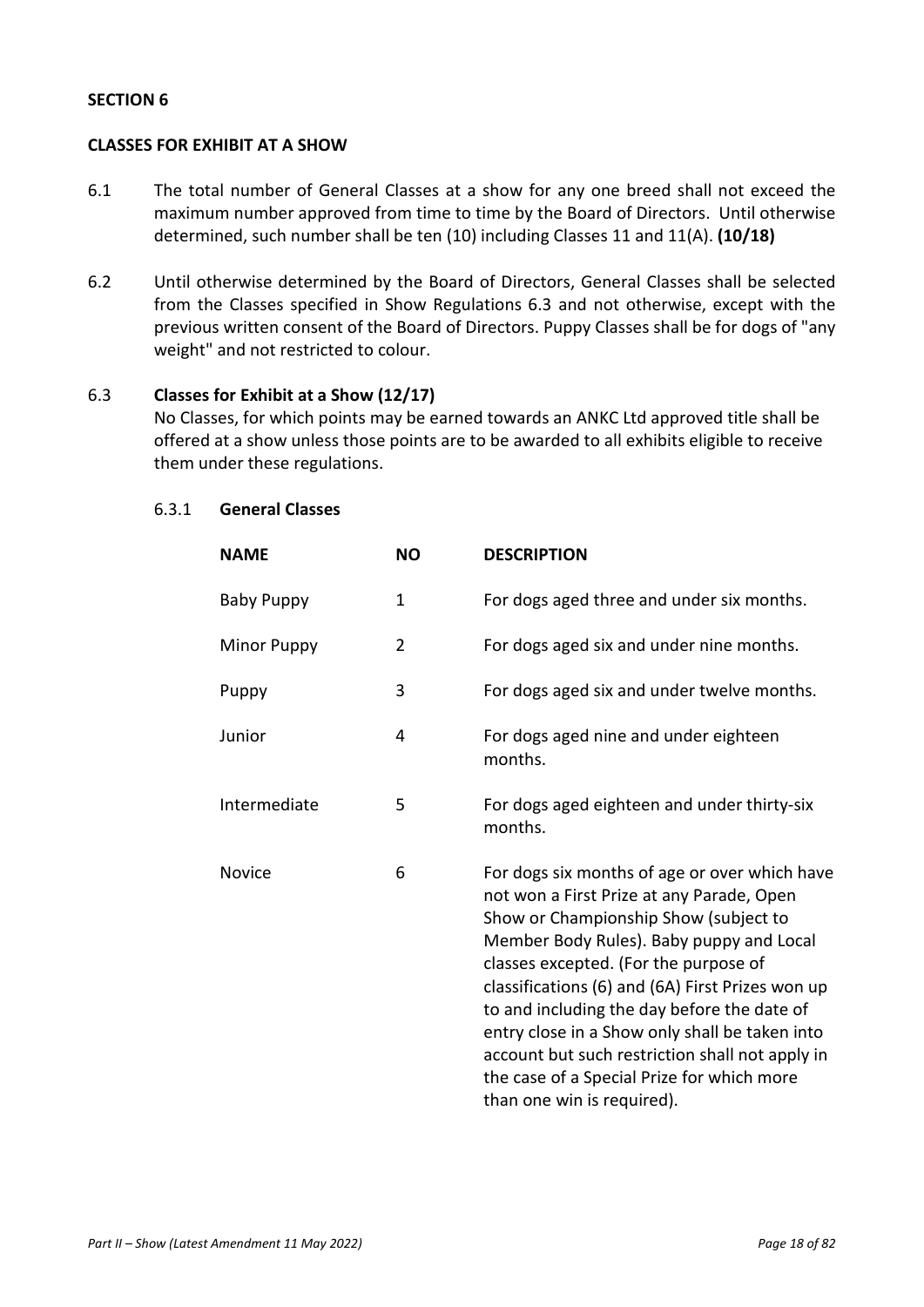| Graduate               | 7  | For dogs six months of age or over which have<br>not won a Challenge Certificate up to and<br>including the day before the date of entry<br>close.                                                                                                                                                                                                                                                                                                                                                                                                                                                                                                                  |
|------------------------|----|---------------------------------------------------------------------------------------------------------------------------------------------------------------------------------------------------------------------------------------------------------------------------------------------------------------------------------------------------------------------------------------------------------------------------------------------------------------------------------------------------------------------------------------------------------------------------------------------------------------------------------------------------------------------|
| Limit                  | 8  | For dogs over twelve months of age which are<br>not Champions, or have not gained sufficient<br>points to qualify as a Champion up to and<br>including the day before the date of entry<br>close                                                                                                                                                                                                                                                                                                                                                                                                                                                                    |
| <b>State Bred</b>      | 9  | For dogs six months of age or over bred in the<br>State or Territory in which they are exhibited.                                                                                                                                                                                                                                                                                                                                                                                                                                                                                                                                                                   |
| <b>Australian Bred</b> | 10 | For dogs aged six months or over bred in<br>Australia.                                                                                                                                                                                                                                                                                                                                                                                                                                                                                                                                                                                                              |
| Bred by Exhibitor      | 14 | For dogs aged six months and over. The<br>exhibit must be owned and handled by the<br>breeder of record.                                                                                                                                                                                                                                                                                                                                                                                                                                                                                                                                                            |
|                        |    | Note (04/18):<br>The registered owner must have been the<br>a)<br>owner or part owner of the prefix under<br>which the exhibit was originally<br>registered.<br>The exhibit must be handled exclusively<br>b)<br>throughout the Breed Classes, all Group<br>Classes and all General Specials Classes by<br>an owner or part owner of the prefix<br>under which the exhibit was originally<br>registered.<br>If for any reason during the Show, an<br>c)<br>owner/breeder/exhibitor becomes<br>unable to handle the exhibit, the exhibit<br>must be withdrawn from exhibition as it<br>will be deemed to be ineligible to<br>compete in the Bred by Exhibitor Class. |
| Open                   | 11 | For dogs aged six months or over and of a<br>breed or variety recognized by the ANKC Ltd.<br>At any FCI CACIB Show where Class 21 is<br>available, Class 11 is only available to exhibits<br>which are 15 months of age and over, and are<br>not registered as Champions on the official<br>closing date of entries for the show. (04/18)                                                                                                                                                                                                                                                                                                                           |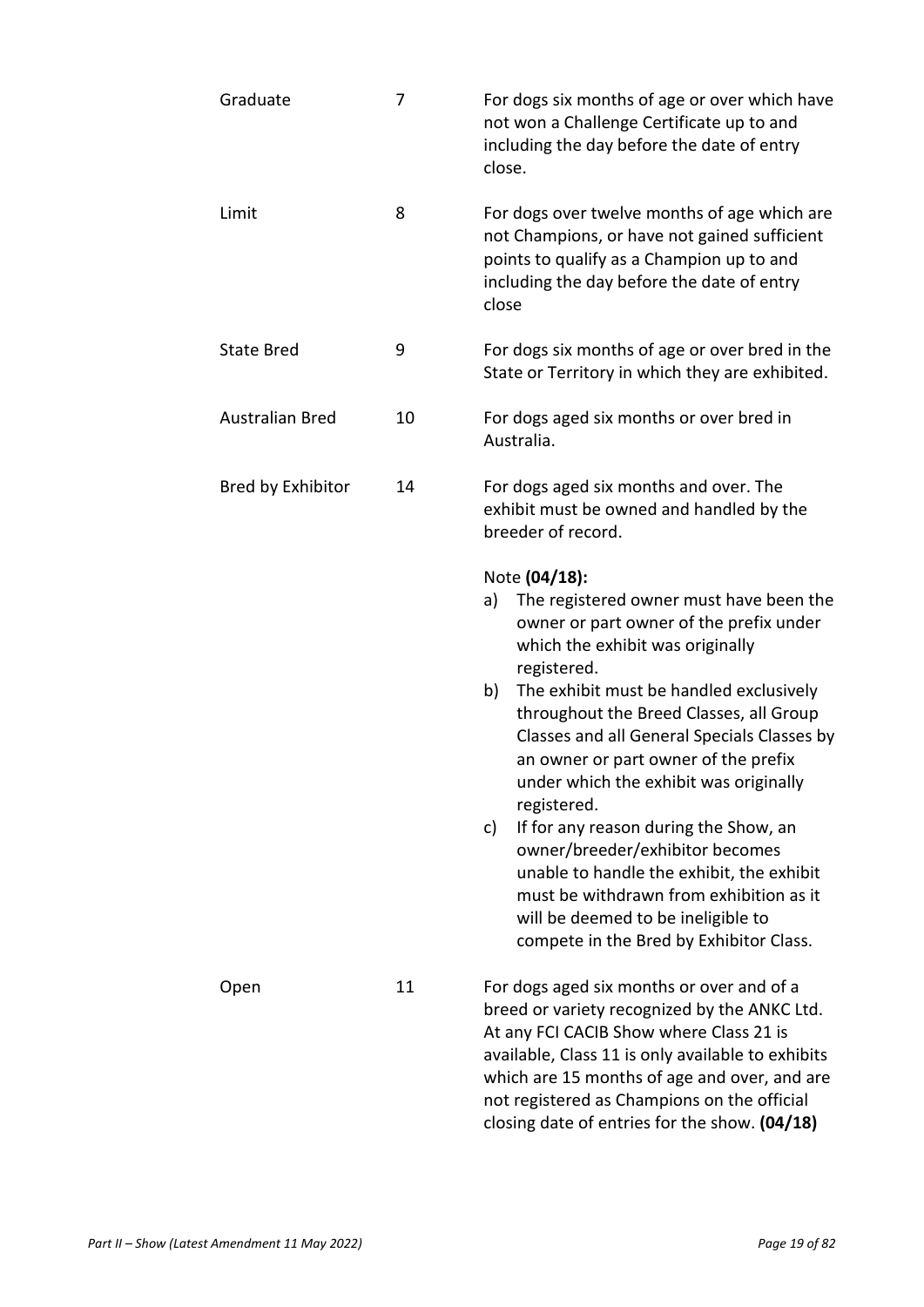| Veteran  | 12 | 7 years and over                                                                                                                                                                                         |
|----------|----|----------------------------------------------------------------------------------------------------------------------------------------------------------------------------------------------------------|
| Veteran  | 13 | 10 years and over                                                                                                                                                                                        |
| Champion | 21 | Available at FCI CACIB Shows ONLY for dogs<br>and bitches who are registered on the ANKC<br>Ltd Database as a Champion on the official<br>closing date for entries of the show being<br>entered. (04/18) |

#### **Neuter Classes:**

- (15) "Puppy Neuter" for neuter dogs and bitches aged six and under twelve months.
- (16) "Junior Neuter" for neuter dogs and bitches aged nine and under eighteen months.
- (17) "Intermediate Neuter" for neuter dogs and bitches aged eighteen and under thirty six months.
- (18) "Open Neuter" for neuter dogs and bitches aged six months or over and of a breed or variety recognised by the ANKC.

#### **Neuter Classes (Notes):**

- (i) Classes 15, 16, 17 & 18 shall be optional Classes at any ANKC official show.
- (ii) Classes 15,16,17 & 18 shall be ineligible to compete for Challenge or Best of Breed awards.
- (iii) Classes 15,16,17 & 18 shall be judged at breed level after Best of Breed and any Class elimination judging.
- (iv) Classes 15,16,17 & 18 shall be judged at both Group and Show level immediately after Class 11.
- (v) Only dogs or bitches registered with an ANKC Member Body as a "neuter" on the Main Register shall be eligible to compete in either Class 15,16,17 or 18.

## **Breed Special Classes:**

- (19) "Challenge Dog" for competition between the exhibits placed first in each breed of a Group in Classes (2) to (11) inclusive.
- (20) "Challenge Bitch" for competition between the exhibits placed first in each breed of a Group in classes (2A) to (11A) inclusive.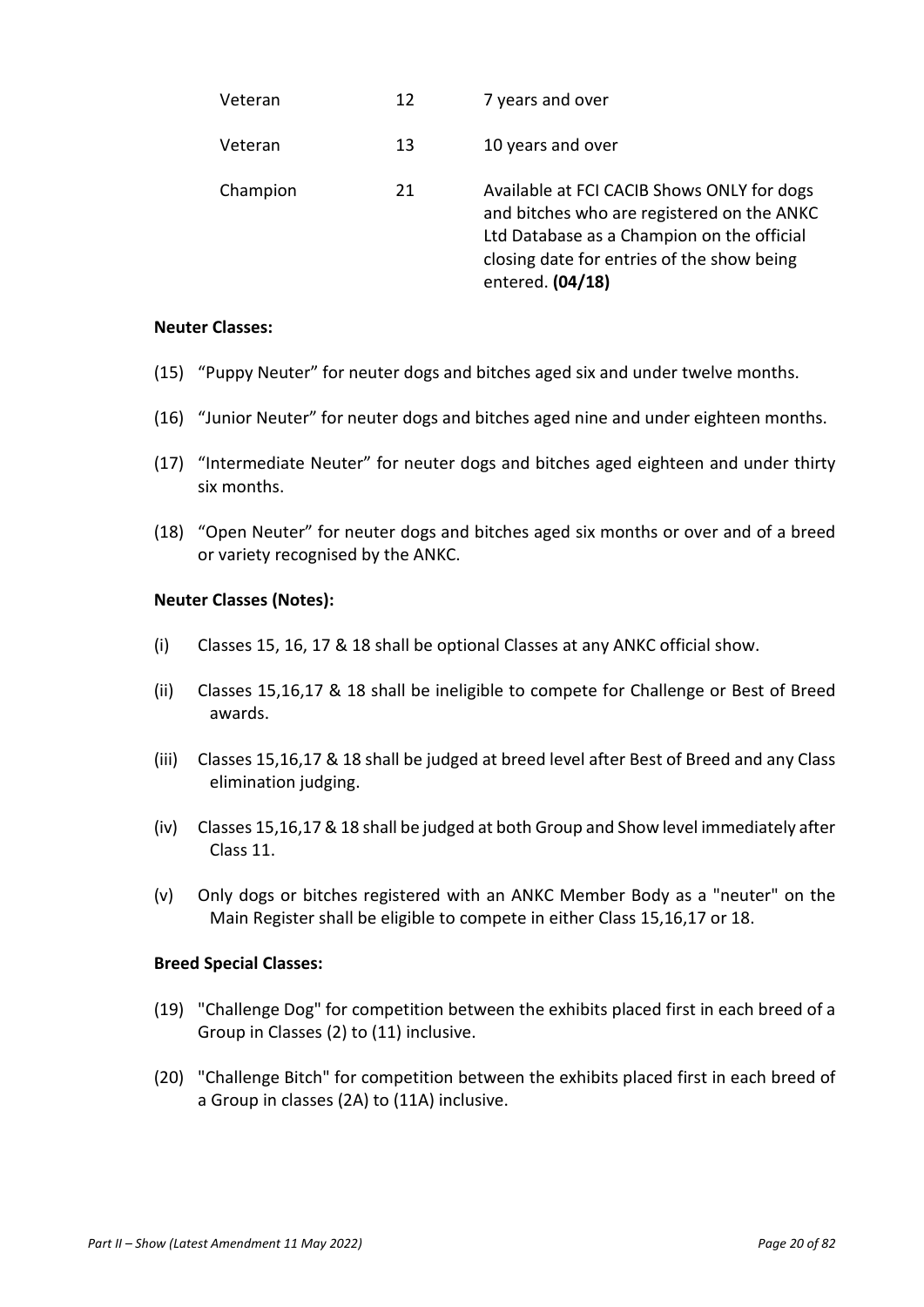- (21) "Reserve Challenge Dog" for competition between the second prize winning exhibit to the Challenge Dog in the general class in which they were both exhibited and the unplaced exhibits competing for Challenge Dog.
- (22) "Reserve Challenge Bitch" for competition between the second prize winning exhibit to the Challenge Bitch in the general class in which they were both exhibited and the unplaced exhibits competing for Challenge Bitch.
- (23) "Best of Breed" for competition between the Challenge Dog and the Challenge Bitch of the same breed.
- (24) "Runner-Up to Best of Breed" for competition between the Challenge winning exhibit of opposite sex to Best of Breed and the Reserve Challenge winning exhibit to the Best of Breed.

# **Group Special Classes:**

- (25) "Best in Group" for competition between the Best of Breed of each breed of dog of the Group.
- (26) "Runner-Up to Best in Group" for competition between the Runner-Up to Best of Breed in the Breed in which the Best of group was exhibited and the unplaced exhibits competing for Best in Group.

## **General Special Classes:**

"Best Exhibit in Show" for competition between each of the exhibits awarded Best in Group.

"Runner-Up to Best in Show" for competition between the Runner-Up to Best in group of the group in which the Best Exhibit in Show was exhibited and the unplaced exhibits competing for Best Exhibit in Show.

- 6.4 An Affiliate conducting a Show may select for such purpose any ten (10) of the above General Classes numbered (1) to (11) and (1A) to (11A) inclusive for dogs and bitches respectively provided that notice of the selected Classes is prominently displayed in the Show Schedule the judging of which shall be followed by the judging of Classes (12) to (19) inclusive. **(12/16)**
- 6.5 An Affiliate conducting a Show may include at its discretion any of the Special Classes set forth in Regulation 6.6.

## 6.6 **Classification - Special Classes**

(1) "Brace". For two exhibits of the same breed each six months of age or over owned by the exhibitor each of which has competed in at least one General Class at the Show.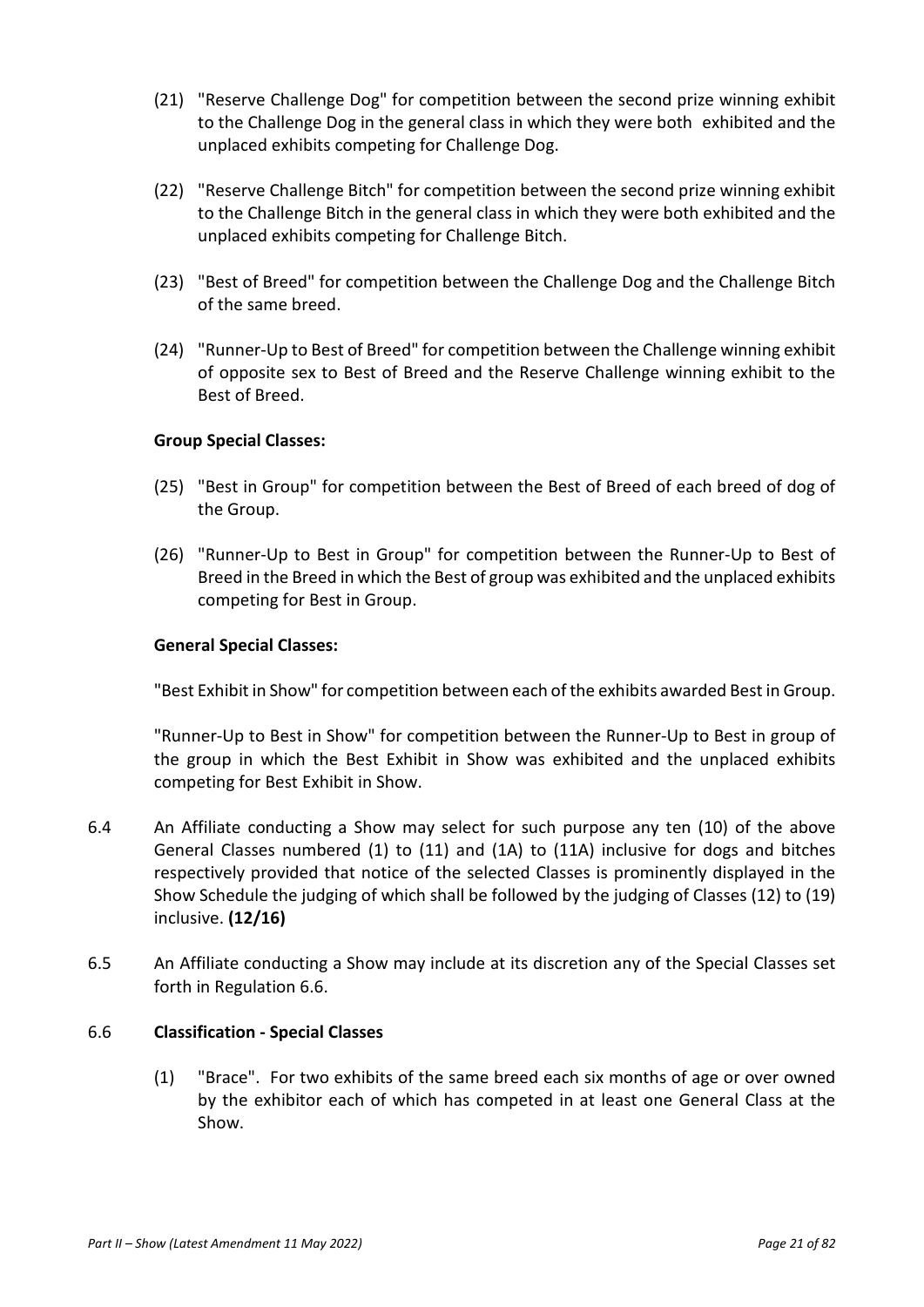- (2) "Team". For three or more exhibits of the same breed six months of age or over owned by the exhibitor of each of which has competed in at least one General Class at the Show.
- (3) "Veteran". Classes may be offered for Veterans at fixtures as follows:
	- (a) Veteran (Class) 12: Seven (7) years and over **(12/17)**
	- (b) Veteran (Class) 13: Ten (10) years and over **(12/17)**

Where only one (1) Veteran Class is offered, it is to be Class 12. **(11/17)** 

NOTE: VETERANS AT SPECIALIST AND SEMI SPECIALIST SHOWS-Where separate dog and bitch Classes are offered for Veterans at Specialist and Semi Specialist Club Championship Shows (not Group or All Breed fixtures), those Class winners may compete for a Challenge Award provided however, where such Class winners are eligible for such Challenge Awards neutered exhibits are not eligible for entry.

VETERANS AT GROUP AND ALL BREED CLUB SHOWS-Where Veteran Classes are offered at "Group Club" and "All Breed Club" fixtures, separate dog and bitch Classes may not be offered (Class judged similar to Sweepstakes events) however, neutered exhibits are eligible for entry. **(01/95)** 

- (4) "Puppy Sweepstakes". For exhibits of either sex of each breed exhibited at a Show six months but not over twelve months of age each of which has been entered in at least one General Class at such Show.
- (5) "Baby Puppy Sweepstakes". For exhibits of either sex of each breed exhibited at a Show under six months of age each of which has been entered in at least one General Class at such Show.

Failure to exhibit in either of the above two classes at a show i.e. 6.6 (4) and 6.6 (5) does not preclude an exhibit from later exhibition at such Show in a General Class for which it is eligible. **(11/93)** 

(6) "Sire and/or Dams Progeny Class" For two or more exhibits each three months of age or over with the exhibits classed as progeny having been exhibited in at least one General Class at the Show. Neither the Sire nor Dam need be exhibited in a General Class. **(11/93)**

## 6.7 **"Trials"**

(1) Until otherwise determined by the Board of Directors, the competitions to be conducted at all Trials shall be in accordance with the Rules and Regulations for the time being of the Australian National Kennel Council. **(12/10)**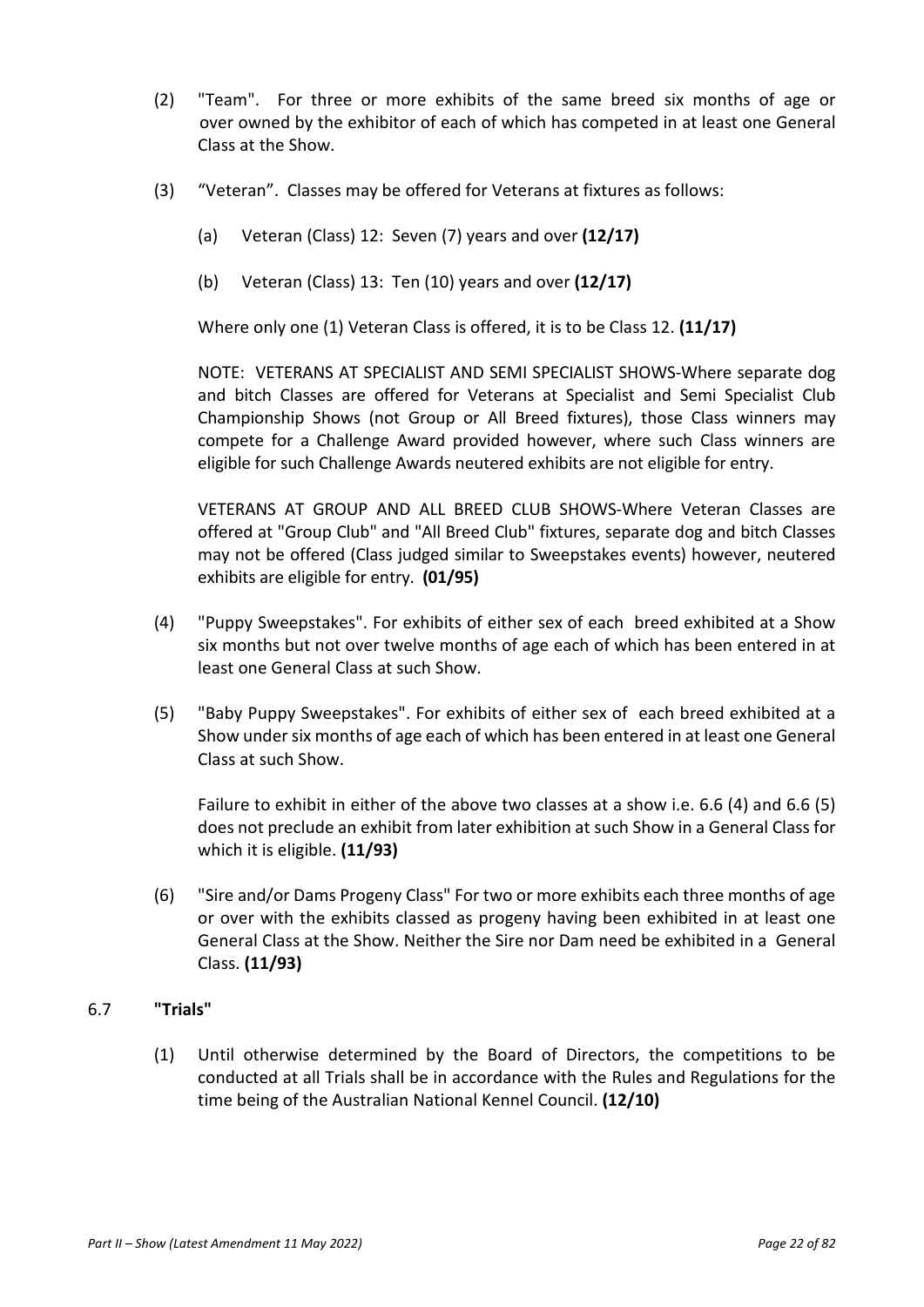# (2) **Retrieving Trials**

All Retrieving Trials involving the use of firearms will comply with the Laws covering Shooting, Game Laws and Firearms Legislation in NSW. All applications for approval for a Retrieving Trial involving the use of firearms will be required to be submitted in accordance with Regulations Part II-Show, Section 4: Approval of a Show and shall include copies of necessary permits issued by the NSW Police Force for conduct of the Trial, such as the Retrieving Trial Permit Legitimate Reason Form, a P634 Application for a Firearms Permit including authorisation to use firearms, and proof of identity.

## 6.8 **Junior Handler Competition (02/12)**

- 6.8.1 A DOGS NSW Junior Handler Competition at a Show will not be approved unless:- **(02/12)**
	- (a) the age groups consist of:-
		- (i) 7 years to under 10 years for boys and girls
		- (ii) 10 years to under 13 years for boys and girls
		- (iii) 13 years to under 19 years for boys and girls **(08/17)**
	- (b) the name of the person nominated as the Judge of that Competition is on the accredited ANKC Junior Handler Judges list. **(03/10)**

(Note: Breed Judges and other members of an ANKC Member Body who wish to qualify to judge these competitions must pass an ANKC Open Book Junior Handler Judges Examination.) **(03/10)**

- (c) it is a requirement of the Competition that Judges make their awards strictly in accordance with the requirements of the ANKC Junior Handlers' Manual; **(03/10)**
- (d) Judges may use the Score Sheet provided in the Junior Handlers' Manual however its use is not mandatory.
- 6.8.2 (a) Any Affiliated Club other than a Specialist Club which conduct two or more Championship Shows per annum, must conduct a DOGS NSW Junior Handler Competition at one or more of those shows in each calendar year. **(02/12)** 
	- (b) Junior Handler Competitions are not permitted on any school day. **(03/10)**
	- (c) Where a Championship Show at which a Junior Handler Competition is to be held is advertised, the Competition must be advertised in the Schedule. **(02/12)**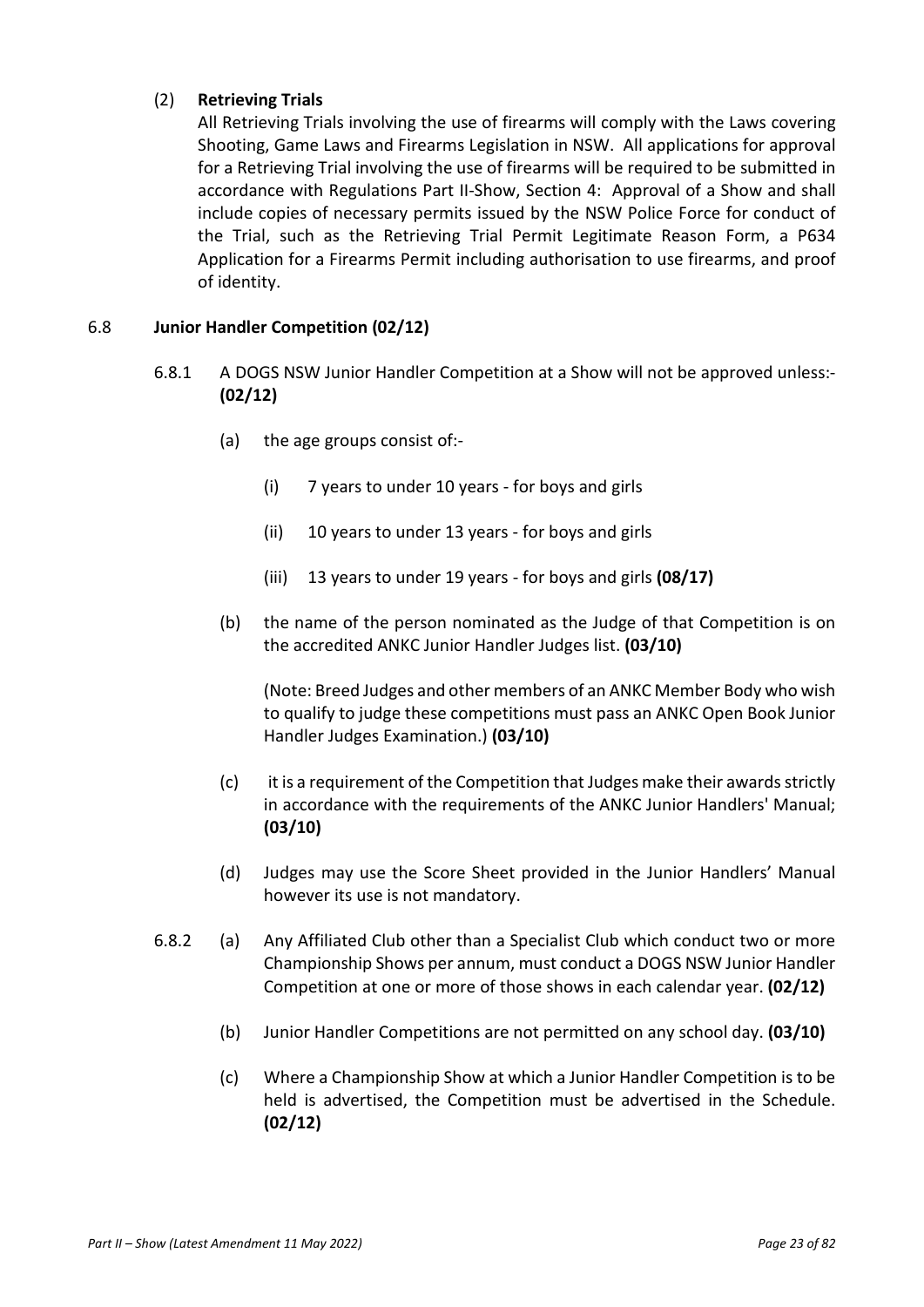- (d) Junior Handler Competitions by Affiliates must be "free of charge" to all handlers. **(06/06)**
- (e) If shows are held in summer and sweepstakes are held in the morning, it is recommended that the Junior Handlers competition is to be held at the beginning of the show to avoid any heat. **(03/10)**
- 6.8.3 (a) A Judge who has judged a Class in a DOGS NSW Junior Handler Competition must not Judge the same age group at any subsequent Show during the succeeding 90 days, held at any venue which is within a distance of 100 kilometers by the shortest road from the earlier Show. **(03/10)** 
	- (b) Regulation 6.8.3(a) does not apply to Competitions conducted at Specialty and Semi Specialist Shows.
	- (c) A judge is not restricted to judging one age group in any Competition and may judge all age groups where time and entry numbers permit.
- 6.8.4 (a) A DOGS NSW Champion Junior Handler Final competition will be conducted each year, so that the award of Champion Junior Handler of the year can be determined.
	- (b) To be eligible to compete in the State Final, Junior Handlers must be of an age where they will remain under 18 years at the time of the next following International Final at Crufts. **(06/11)**
	- (c) This final, which will be held in heats for each of the three age groups, will select the top handler from all 1<sup>st</sup> place winners in that age group during the proceeding year. Notwithstanding the foregoing, a Handler may not compete in a final heat of an age Group for which they are no longer eligible but may compete in the final for the age group for which they are eligible at the time the final is held.
	- (d) The winners of each of the three heats in the final will be run off against each other, to determine the DOGS NSW Champion Junior Handler for the year.
- 6.8.5 The names of the Champion Junior Handler for the year and each of the heat winners in the final will be engraved on the Honour Board which is displayed in a prominent place within the DOGS NSW Complex.
- 6.8.6 A Junior Handler may compete in all heats throughout the whole year in NSW, however, when the Handler gains  $3 \times 1^{st}$  places with the same breed of dog, the Handler must change to a different breed of dog and continue doing so until the end of the competition year, excluding the DOGS NSW Champion Junior Handler Finals, where any breed maybe used. **(12/12)**
- 6.8.7 Dogs taken into the Junior Handler Competition are to be entered in a General Class in the show on the day that the Junior Handler Competition is held. **(02/12)**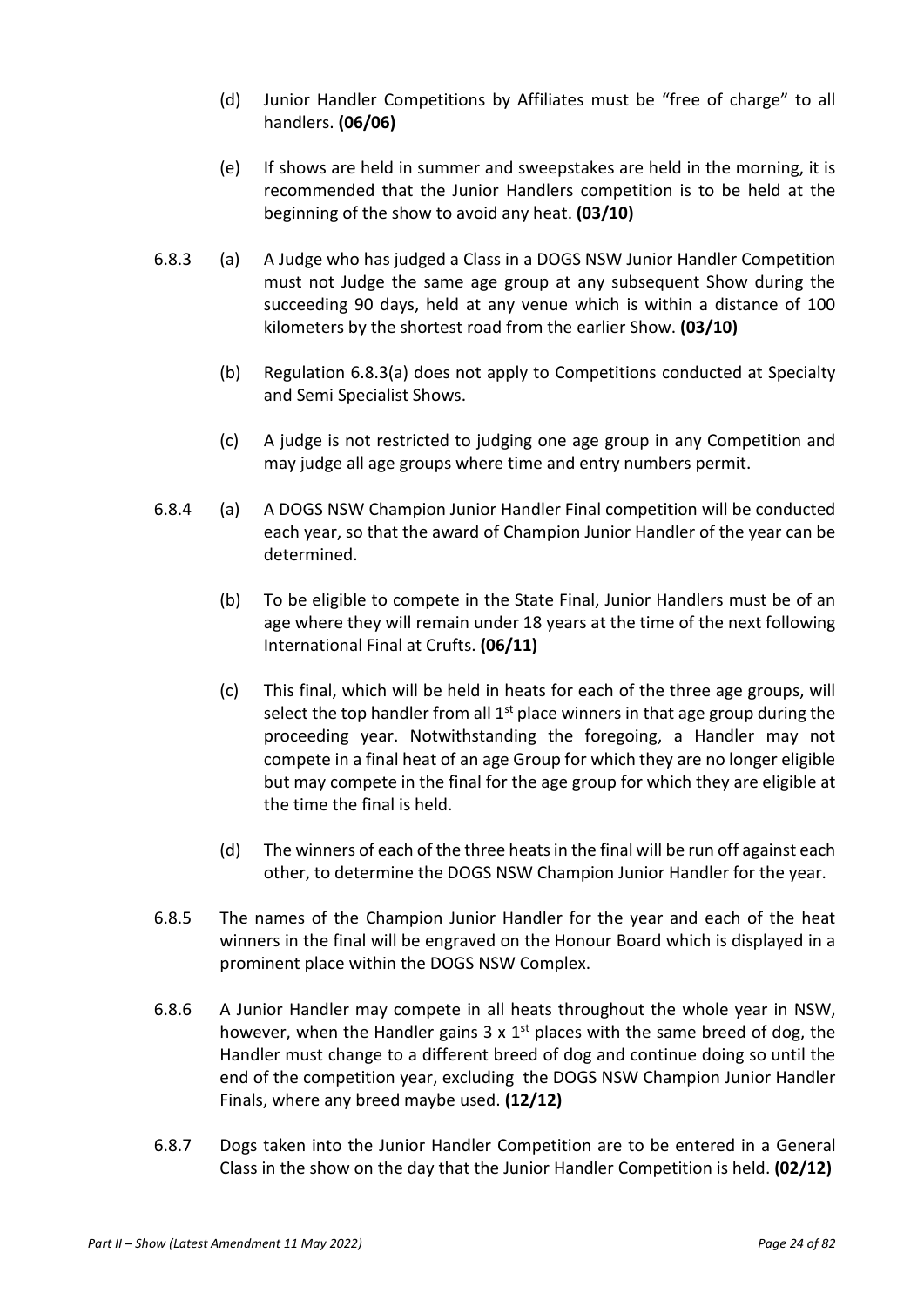- 6.9 A Show Committee may offer such Special Prize and make such classification and such definition thereof (subject to the definitions and the Regulations) as it thinks fit, provided that:-
	- (a) a puppy under the age of six months shall not compete in a class for a Special Prize at a Show unless such class or Special Prize is for puppies under the age of six months;
	- (b) Special Prizes offered for competition at a show shall be restricted to a Show held under the Regulations.
- 6.10 An Affiliate shall publish definition and details of Special Prizes in its Prize Schedule and Show Catalogue. If a Special Prize for which more than one win is required for eligibility is published a list of the name and number of wins recorded by each prior winner of such Special Prize may be included.
- 6.11 Where a Special Prize is offered for competition at a Recognised Show the Show Secretary shall inform the Secretary within seven (7) days after the close of the Show of each such prize awarded at such Show.
- 6.12 A dog shall not be eligible to compete for a Special Prize at a Show unless it has:-
	- (a) been exhibited in a General Class at such Show for which it was eligible for exhibition; and/or if not so eligible;
	- (b) competed in each General Class for which the qualifications for eligibility correspond with those of the class in which the Special Prize is to be awarded.

This Regulation shall not apply to exhibits in various pet clips entered in Special Classes or Classes where a Special Prize is offered at Shows conducted for the purpose of exhibition of that breed only. **(07/88)**

- 6.13 Notwithstanding anything to the contrary contained in the Regulations, a Show Committee should, at any time before the commencement of judging of a particular class, transfer any exhibit which has been identified as being entered in the wrong class to the lowest numbered class for which it is eligible and thereupon such exhibit shall be deemed to have been properly entered in the class to which it has been transferred. **(08/08)**
- 6.14 Other than in the circumstances provided for in Regulation 6.13 of this Part, after the closing date of entries for a Show, it is not permissible for an exhibit to be transferred from the Class in which it was entered on the Show Entry Form to any other Class. **(12/05)**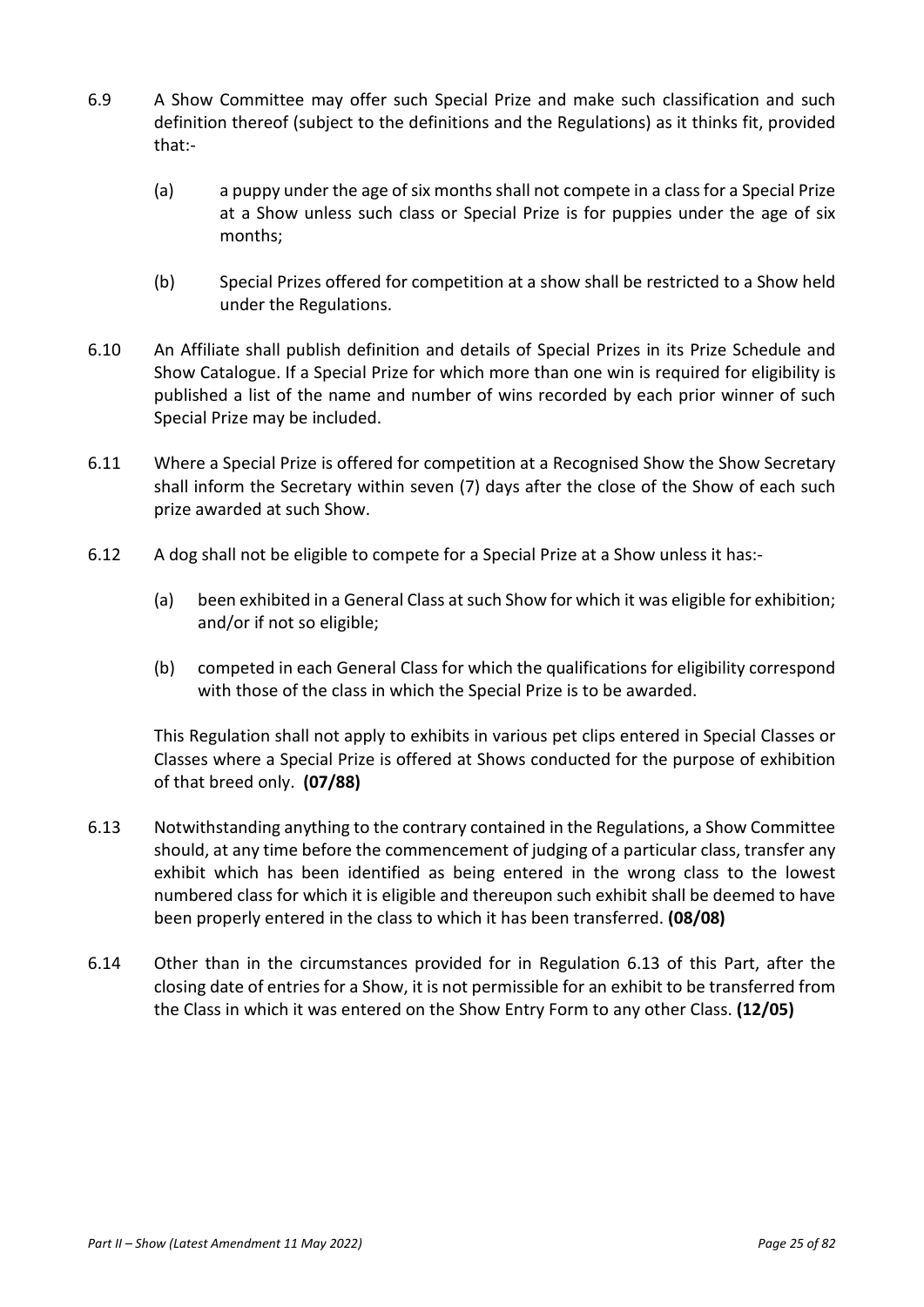# **CLASSIFICATION OF THE GROUPS OF BREEDS OF DOGS (12/07)**

7.1 The Breed Groups, until otherwise determined by the Board of Directors, are constituted as follows:-

# **Group 1 (Toys)**

| Affenpinscher                        | King Charles Spaniel          |
|--------------------------------------|-------------------------------|
| Australian Silky Terrier             | Lowchen                       |
| <b>Bichon Frise</b>                  | Maltese                       |
| <b>Cavalier King Charles Spaniel</b> | Miniature Pinscher            |
| Chihuahua (Long Coat)                | Papillon                      |
| Chihuahua (Smooth Coat)              | Pekingese                     |
| <b>Chinese Crested Dog</b>           | Pomeranian                    |
| English Toy Terrier (Black & Tan)    | Pug                           |
| <b>Griffon Bruxellois</b>            | <b>Russian Toy (01/01/13)</b> |
| Havanese                             | <b>Tibetan Spaniel</b>        |
| Italian Greyhound                    | Yorkshire Terrier             |
| Japanese Chin                        |                               |

# **Group 2 (Terriers)**

| Airedale Terrier                  | <b>Jack Russell Terrier</b>       |
|-----------------------------------|-----------------------------------|
| American Staffordshire Terrier    | Kerry Blue Terrier                |
| Australian Terrier                | <b>Lakeland Terrier</b>           |
| <b>Bedlington Terrier</b>         | <b>Manchester Terrier</b>         |
| <b>Border Terrier</b>             | Norfolk Terrier                   |
| <b>Bull Terrier</b>               | Norwich Terrier                   |
| <b>Bull Terrier (Miniature)</b>   | Parson Russell Terrier            |
| Cairn Terrier                     | Scottish Terrier                  |
| Cesky Terrier                     | Sealyham Terrier                  |
| Dandie Dinmont Terrier            | Skye Terrier                      |
| Fox Terrier (Smooth)              | Soft Coated Wheaten Terrier       |
| Fox Terrier (Wire)                | <b>Staffordshire Bull Terrier</b> |
| German Hunting Terrier (01/01/08) | <b>Tenterfield Terrier</b>        |
| <b>Glen of Imaal Terrier</b>      | Welsh Terrier                     |
| Irish Terrier                     | West Highland White Terrier       |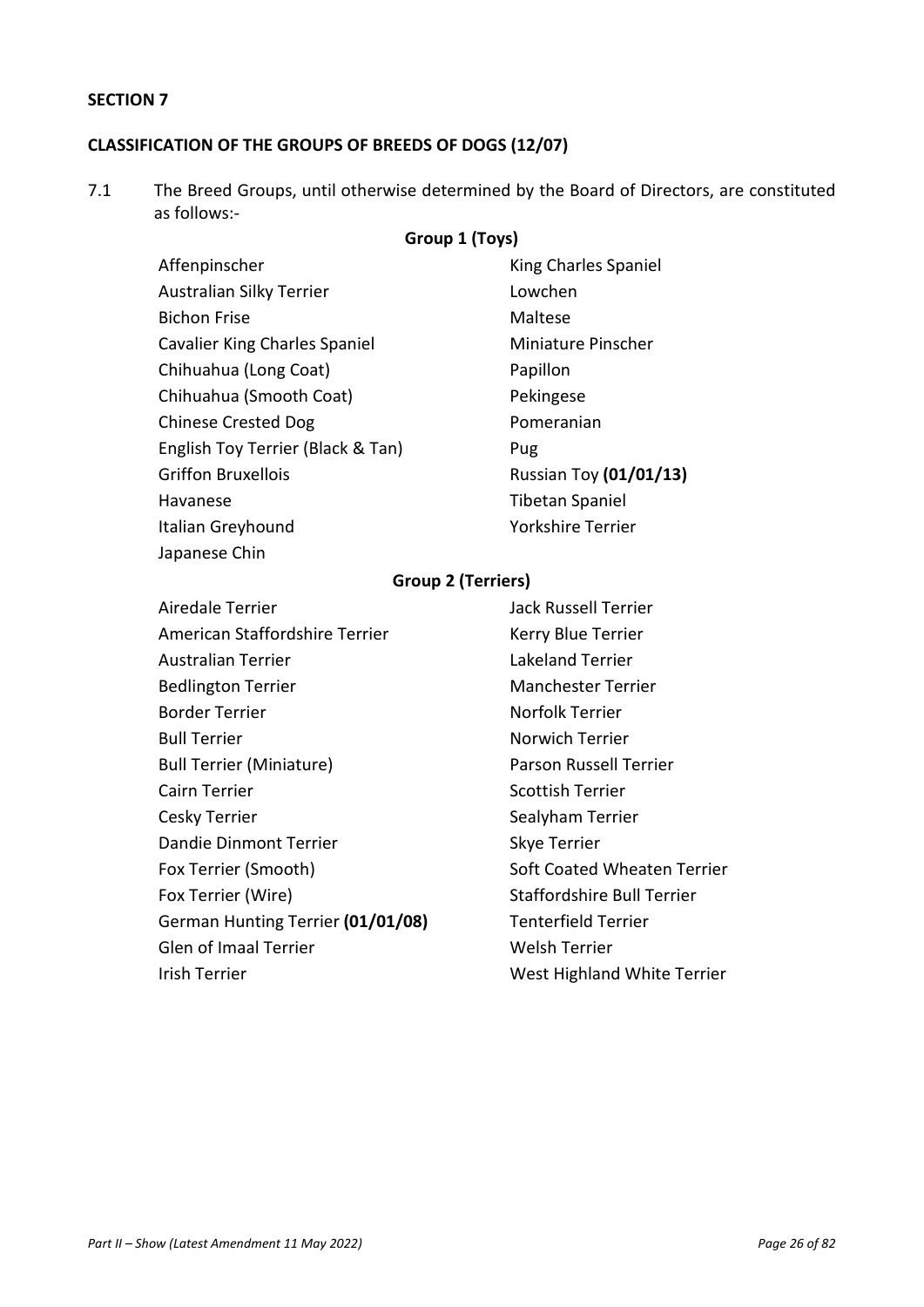# **Group 3 (Gundogs)**

Bracco Italiano (01/01/08) Hungarian Vizsla Brittany Hungarian Wirehaired Vizsla Chesapeake Bay Retriever **In the Setter** Irish Red & White Setter Clumber Spaniel **Irish Setter** Cocker Spaniel **Irish Water Spaniel** Cocker Spaniel (American) Italian Spinone Curly Coated Retriever **Labrador Retriever** English Setter **Lagotto Romagnolo** English Springer Spaniel Large Munsterlander Flat Coated Retriever **Pointer** Pointer German Shorthaired Pointer Sussex Spaniel German Wirehaired Pointer **Weimaraner** Golden Retriever Weimaraner (Longhair) Gordon Setter Welsh Springer Spaniel

Field Spaniel **Nova Scotia Duck Tolling Retriever** 

#### **Group 4 (Hounds)**

Afghan Hound **Foxhound Foxhound** Basenji Greyhound Basset Fauve de Bretagne Maniltonstovare Basset Hound **Harrier** Harrier Beagle **Ibizan Hound** Bloodhound **Irish Wolfhound** Bluetick Coonhound Norwegian Elkhound Borzoi Otterhound Dachshund (Long Haired) Petit Basset Griffon Vendeen Dachshund (Min. Long Haired) Pharaoh Hound Dachshund (Min. Smooth Haired) Rhodesian Ridgeback Dachshund (Wire Haired) Saluki Dachshund (Min. Wire Haired) Sloughi Deerhound Whippet Finnish Spitz

Azawakh **(01/01/12)** Grand Basset Griffon Vendeen **(01/01/10)** Dachshund (Smooth Haired) Portuguese Podengo **(01/07/11)**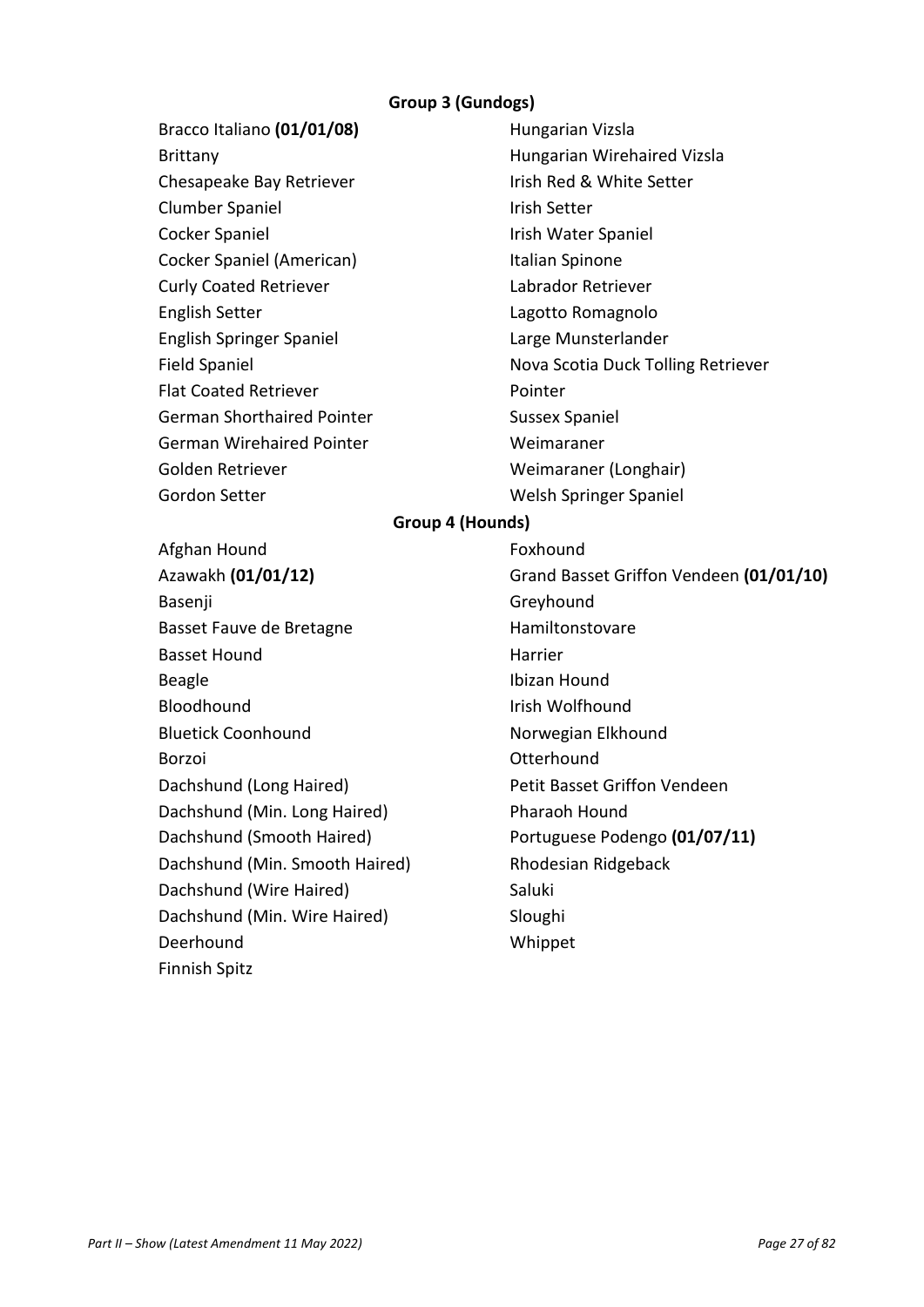# **Group 5 (Working Dogs)**

| <b>Australian Cattle Dog</b>                        | <b>German Shepherd Dog</b>                       |  |
|-----------------------------------------------------|--------------------------------------------------|--|
| Australian Shepherd                                 | German Shepherd Dog (Long Stock Coat) (01/01/12) |  |
| Australian Kelpie                                   | Komondor                                         |  |
| Australian Stumpy Tail Cattle Dog                   | Kuvasz                                           |  |
| <b>Bearded Collie</b>                               | Maremma Sheepdog                                 |  |
| Belgian Shepherd Dog (Groenendael) Norwegian Buhund |                                                  |  |
| Belgian Shepherd Dog (Laekenois)                    | Old English Sheepdog                             |  |
| Belgian Shepherd Dog (Malinois)                     | Polish Lowland Sheepdog                          |  |
| Belgian Shepherd Dog (Tervueren)                    | Puli                                             |  |
| Bergamasco Shepherd Dog                             | Pumi                                             |  |
| Border Collie                                       | Pyrenean Sheepdog Longhair (01/01/13)            |  |
| Bouvier des Flandres                                | <b>Shetland Sheepdog</b>                         |  |
| <b>Briard</b>                                       | Swedish Lapphund                                 |  |
| Collie (Rough)                                      | Swedish Vallhund                                 |  |
| Collie (Smooth)                                     | Welsh Corgi (Cardigan)                           |  |
| Dutch Shepherd Dog (01/07/10)                       | Welsh Corgi (Pembroke)                           |  |
| Finnish Lapphund                                    | White Swiss Shepherd (01/01/09)                  |  |
| Group 6 (Utility)                                   |                                                  |  |
| Akita                                               | Newfoundland                                     |  |
|                                                     |                                                  |  |

Akita (Japanese) **(01/01/13)** Portuguese Water Dog Alaskan Malamute **Alaskan Mastiff** Anatolian Shepherd Dog **Pyrenean Mountain Dog** Bernese Mountain Dog Rottweiler Boxer **Russian Black Terrier (01/11)** Bullmastiff Samoyed Canadian Eskimo Dog Schnauzer Cane Corso (03/11) Schnauzer (Miniature) Central Asian Shepherd Dog Schnauzer (Giant) Dobermann Shiba Inu Dogue de Bordeaux Siberian Husky German Pinscher Spanish Mastiff (01/07/08) Leonberger St. Bernard Mastiff Mastiff Mastiff Mastiff Mastiff Mastiff Master Control on the Master Control of Tatra Shepherd Dog (01/01/13) Neapolitan Mastiff Tibetan Mastiff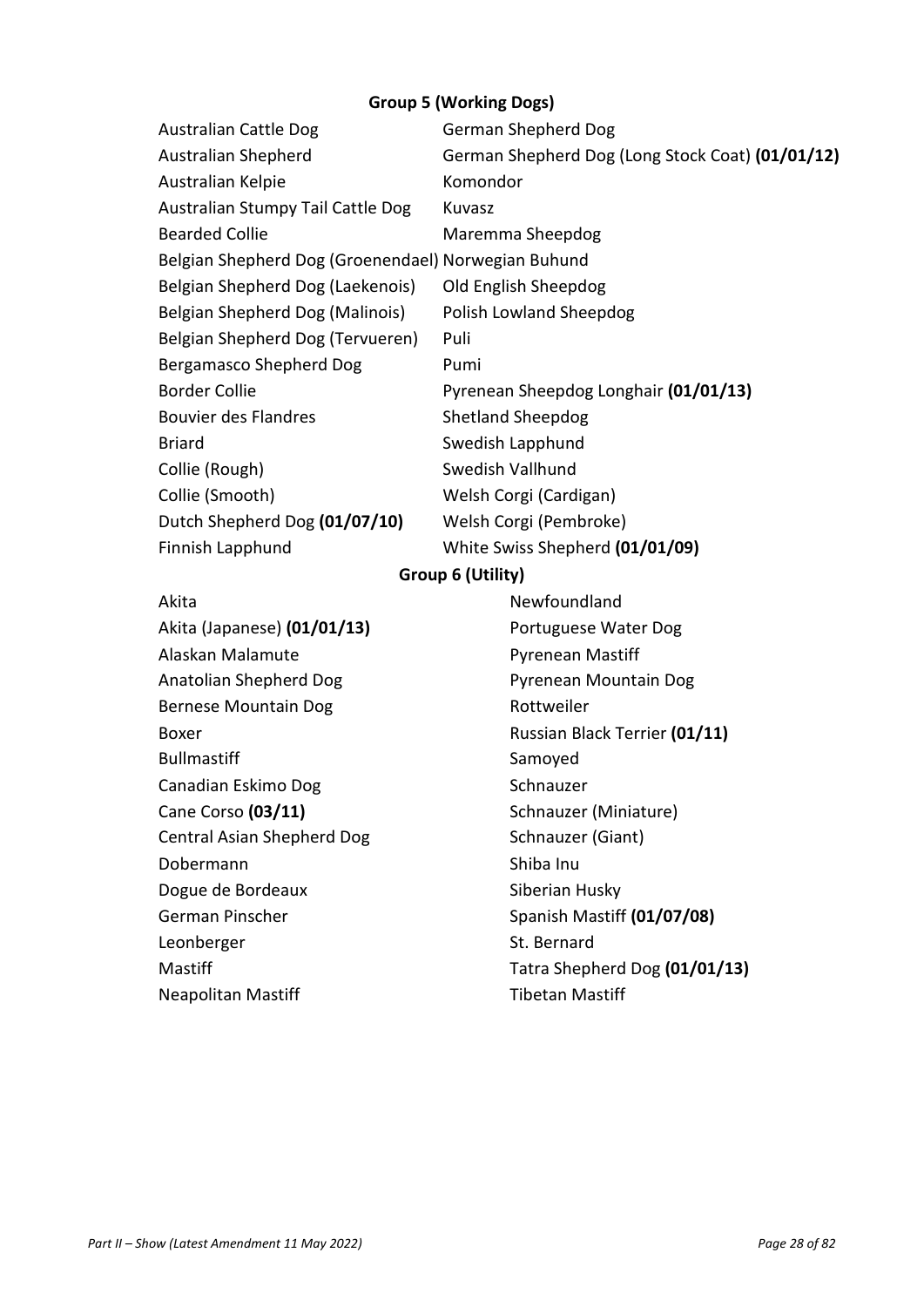# **Group 7 (Non-Sporting)**

Boston Terrier **Keeshond** British Bulldog Lhasa Apso Chow Chow **Poodle** (Standard) Dalmatian **Dalmatian** Poodle (Miniature) Eurasier **Poodle (Toy)** French Bulldog Schipperke German Spitz (Klein) Shar Pei German Spitz (Mittel) Shih Tzu Great Dane Tibetan Terrier

Canaan Dog **Peruvian Hairless Dog** Japanese Spitz **Xoloitzcuintle (01/07/10)** 

PROVIDED ALWAYS that if a breed of dog is first introduced into the State without having been allocated into a Group it shall be exhibited in a Show (until otherwise determined by the Board of Directors) in the Group in which it is classified by the Kennel Club of England. **(8/05)**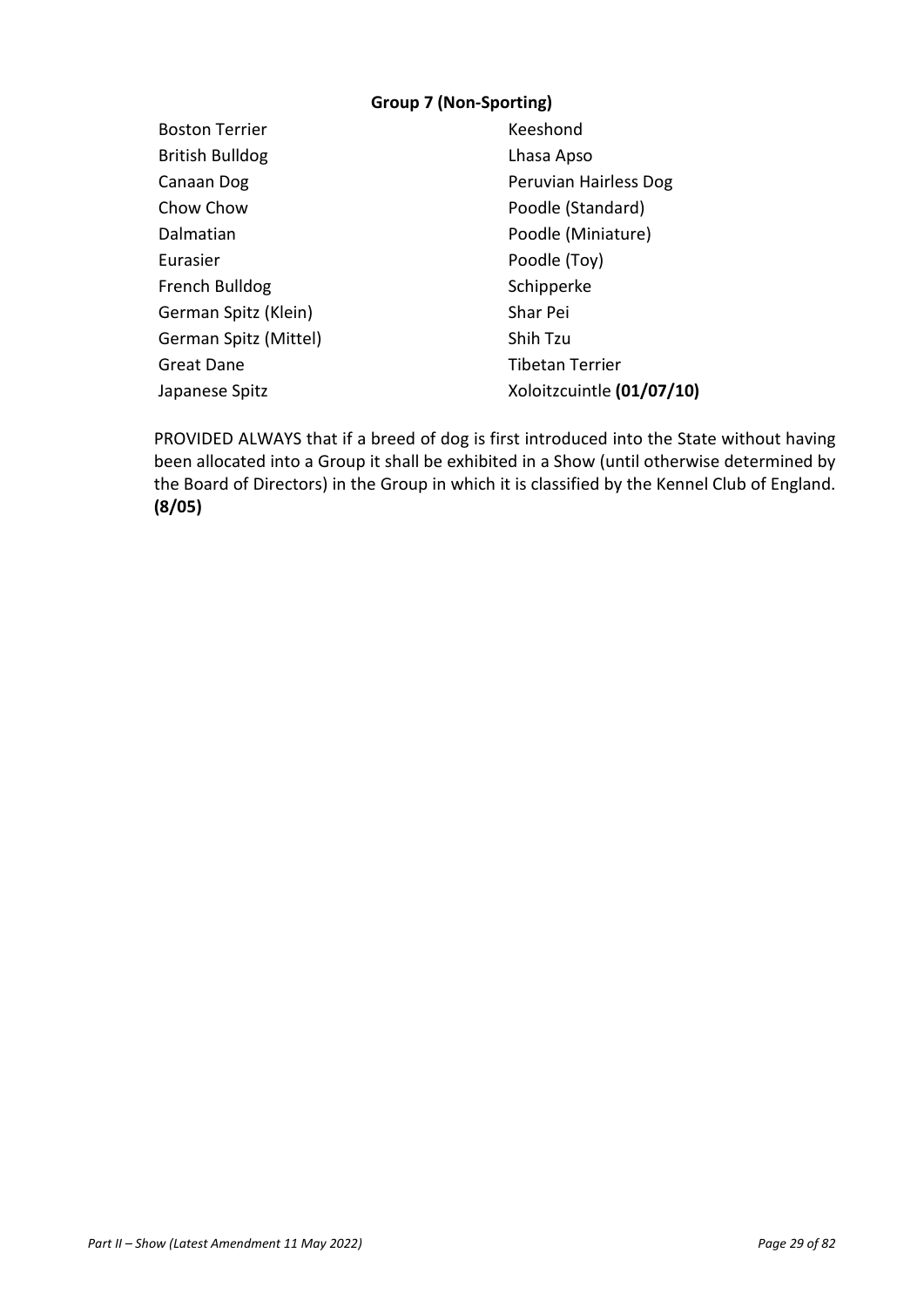#### **TIME AND ORDER OF JUDGING**

# 8A **In-Group and In-Show Placing System** *(Optional for Shows that only offer Best Puppy in Group/Show and Best Exhibit in Group/Show)*

#### **(1) Breed Judging**

- (a) Breed judging shall be conducted in the same manner as the existing system to select Best of Breed and Best Puppy of Breed.
- (b) As Runner-Up to Best Exhibit In Show and Runner-Up to Best Exhibit In Group will no longer be judged, the Runner-Up to Best of Breed awards may be at the discretion of the Show Committee.
- (c) Baby Puppy Class and Neuter Class may be included at the discretion of the Show Committee. **(08/19)**

#### **(2) Group/Show Judging**

- (a) Runner-Up to Best Exhibit In Show and Runner-Up to Best Exhibit In Group will no longer be judged.
- (b) Only Best Puppy In Group award will be offered. Therefore, only exhibits that have won Best Puppy of Breed are eligible to compete for Best Puppy In Group.
- (c) Only Best Puppy In Show award will be offered. Therefore only Best Puppy In Group winners are eligible to compete for Best Puppy In Show.
- (d) Only exhibits that have won Best of Breed awards are eligible to compete for Best Exhibit In Group awards 1st, 2nd, 3rd, 4th, subject to the provision of Regulation (2)(g)(i).
- (e) Only exhibits which have won Best Exhibit In Group shall be eligible to compete for Best Exhibit In Show awards 1st, 2nd, 3rd, 4th, subject to the provision of Regulation (2)(g)(ii).
- (f) The sequence of judging Best Exhibit in Group and Best Exhibit in Show awards shall be in the following order **(02/22)**:
	- a. Best Exhibit in Group, placed in the order of 4th, 3rd, 2nd, 1st
	- b. Best Baby Puppy in Group
	- c. Best Puppy in Group
	- d. Best Neuter in Group (if offered)
	- e. Best Exhibit in Show, placed in the order of 2nd, 1st
	- f. Best Baby Puppy in Show
	- g. Best Puppy in Show
	- h. Best Neuter in Show (if offered)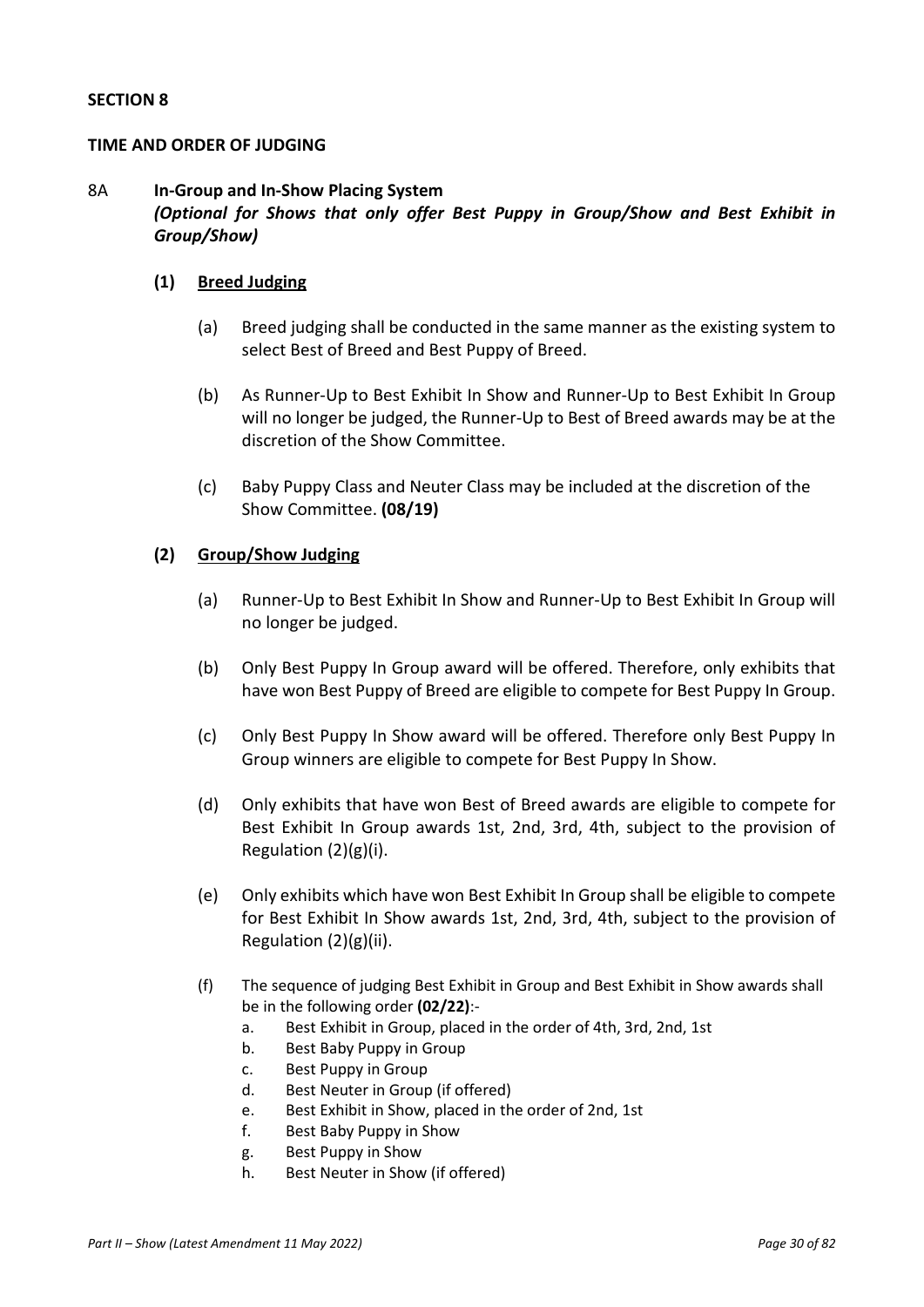(g) Where a puppy is awarded a Best in Group/Best in Show placing in accordance with 2(f)a or 2(f)e, above, the highest placed puppy shall be awarded Best Puppy in Group/Best Puppy in Show and there shall be no elimination. **(02/22)** 

#### 8B **ANKC/CACIB Shows**

ANKC Ltd, from time to time, authorise FCI/CACIB Shows and prescribe Regulations for their conduct which are found at Section 6 of ANKC Ltd Regulations Part 5 Show.

That Section, as amended from time to time, has been adopted in its entirety as a Regulation of DOGS NSW and will apply to the conduct of any FCI/CACIB show held in NSW.

- 8.1 (a) The following order for the judging of Breed, Group and General Special Classes shall be adopted wherever practicable: Best Exhibit; Runner-Up to Best Exhibit; Baby Puppy; Special or Minor Puppy; Puppy; Junior; Intermediate; Novice; Graduate; Limit; State Bred; Australian Bred; Open; Neuter, Runner Up to Best Neuter Exhibit, Best Puppy Neuter, Junior Neuter, Intermediate Neuter, Open Neuter. **(12/16)** 
	- (b) The judging of General Special Classes at any Recognised Show shall not commence until 10 minutes after the completion of all General Classes. **(11/02)**
- 8.2 Where a dog wins Best of Breed, Best of Group and/or Best in Show, the Steward's Master Sheet shall be immediately checked to ensure that such dog is also marked as the winner of any other award for which it is thereby eligible.
- 8.3 The starting time and order of judging at a Show shall be advertised and shall be printed in the Show Schedule and strictly adhered to.
- 8.4 At any recognised Show or Agricultural Show, the period between the commencement of General Classes and the end of General Specials shall not exceed:
	- (a) in the case of shows with less than 1,800 entries on the day in question eight (8) hours including meal breaks. **(04/92)**
	- (b) in the case of shows with 1,800 entries or more on the day in question nine (9) hours including meal breaks. **(04/92)**

Any Show conducted where there is not lighting installed must finish before sunset, and where there is lighting installed must conclude before 11.30 pm. The time allowed for the judging of Special Classes conducted before General Specials (including Junior Handlers) should not exceed one (1) hour.

8.5 If after the closing date for entries a Show Committee is of the opinion that insufficient Judges have been appointed to enable a Show to be completed in compliance with Regulation 8.4, permission may be granted by DOGS NSW to appoint additional Judges.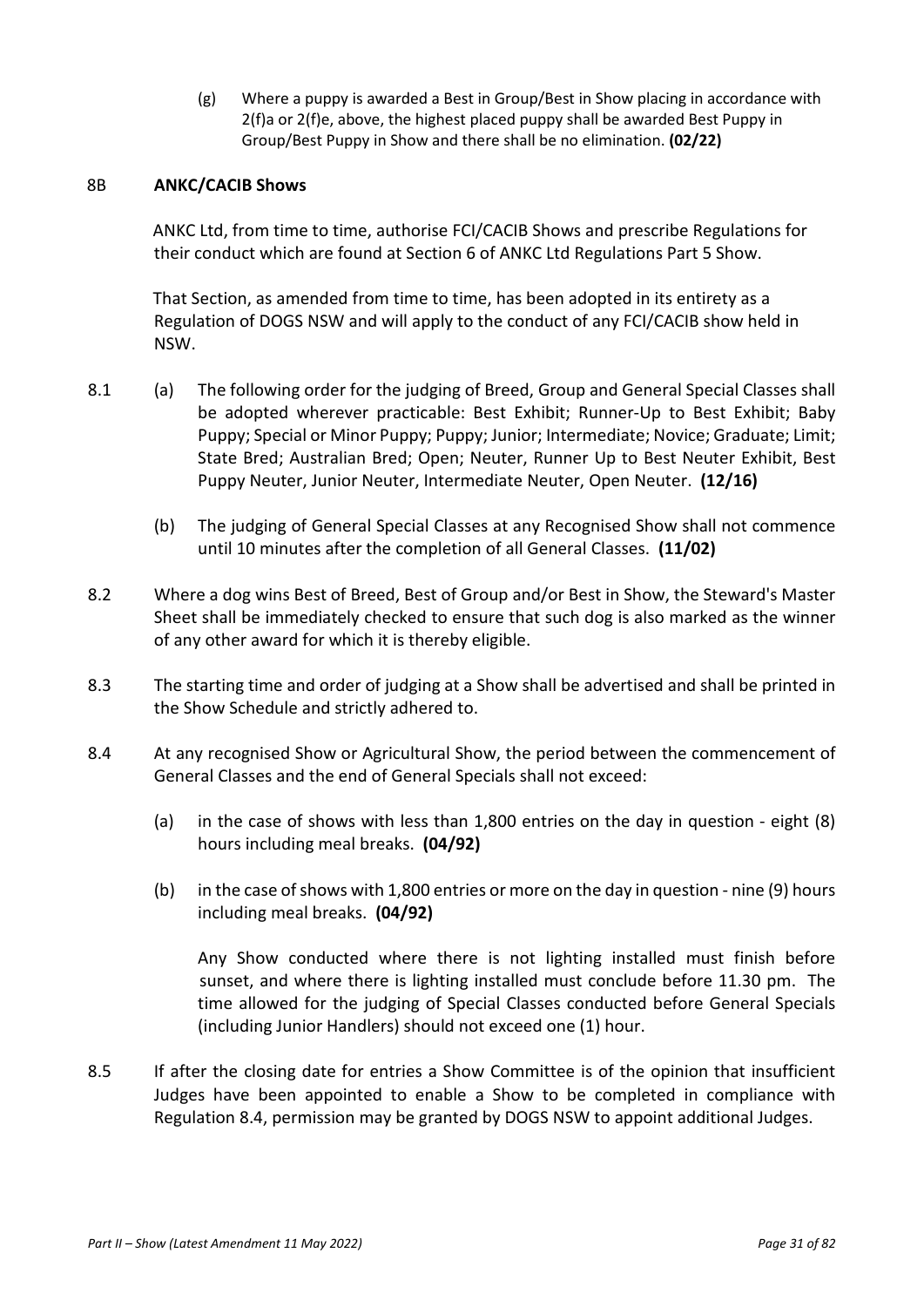- 8.6 The order of judging breeds of dogs in the respective Groups at a Show shall be decided by the Show Committee and shall be printed in the Show Schedule, and shall be in alphabetical order within the Groups and numerical order of the Groups unless otherwise stated in the printed schedule, which schedule shall be strictly adhered to.
- 8.7 Except in the case of All Breeds Championship Shows Special Prizes shall not be awarded until the judging of all Breed Classes has been concluded, provided that Special Classes for which an entry fee is payable by exhibitors, may be judged either before the judging of Breed Classes, or during a meal break, but not after the judging of General Specials.
- 8.8 In the judging of any Class or elimination in which an exhibit is being exhibited with the assistance of a mobility device such as, but not limited to, a wheelchair or electric scooter, such exhibit shall be the first to enter the ring and be judged in that Class irrespective of the age or sex of the exhibit. In all such cases the Steward should advise the Judge of the normally correct position of that exhibit (eg, Junior Bitch in Front). **(07/12)**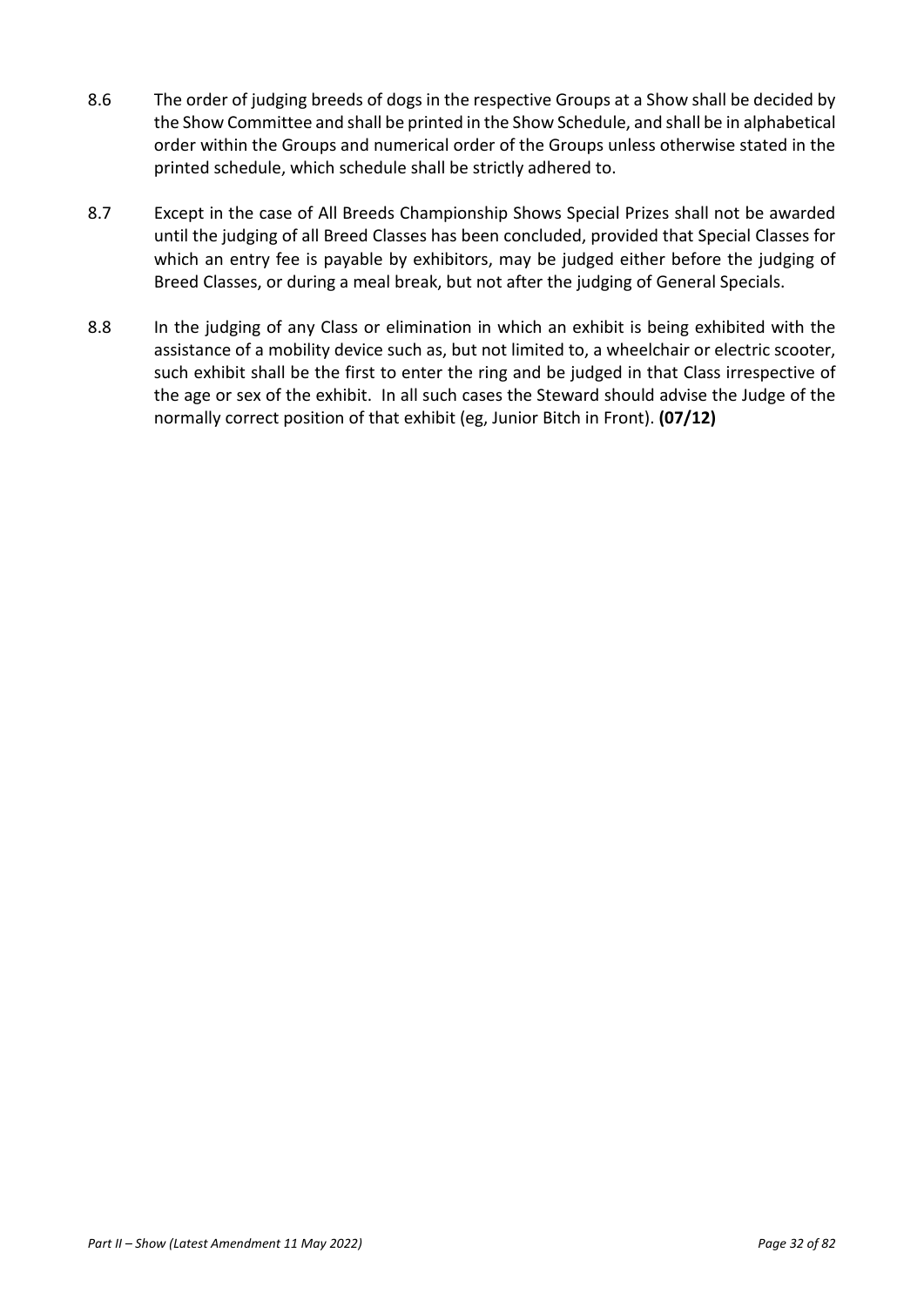## **WEIGHT LIMITATION**

(The following Regulations shall not take effect until a date to be determined by the Board of Directors).

- 9.1 Where a Show Schedule includes a class at a Show for which ineligibility is determined by weight:-
	- (a) there shall be available on the Showground at least one properly constructed weighing machine certified as correct by the Weights and Measures Department;
	- (b) the Judge shall not make or announce his award until a certificate from the Weighing Steward is furnished that each exhibit has been weighed before entering the Ring and that all exhibits in the class comply with the weight requirements of the class.
	- (c) if an exhibit is found to be ineligible to exhibit in a class by reason of its weight as announced by the Weighing Steward, the animal shall be withdrawn from the Ring and may compete in any other class for which, according to its weight, it is eligible;
	- (d) each exhibit shall be weighed prior to the commencement of the Judging of the class for which it is entered.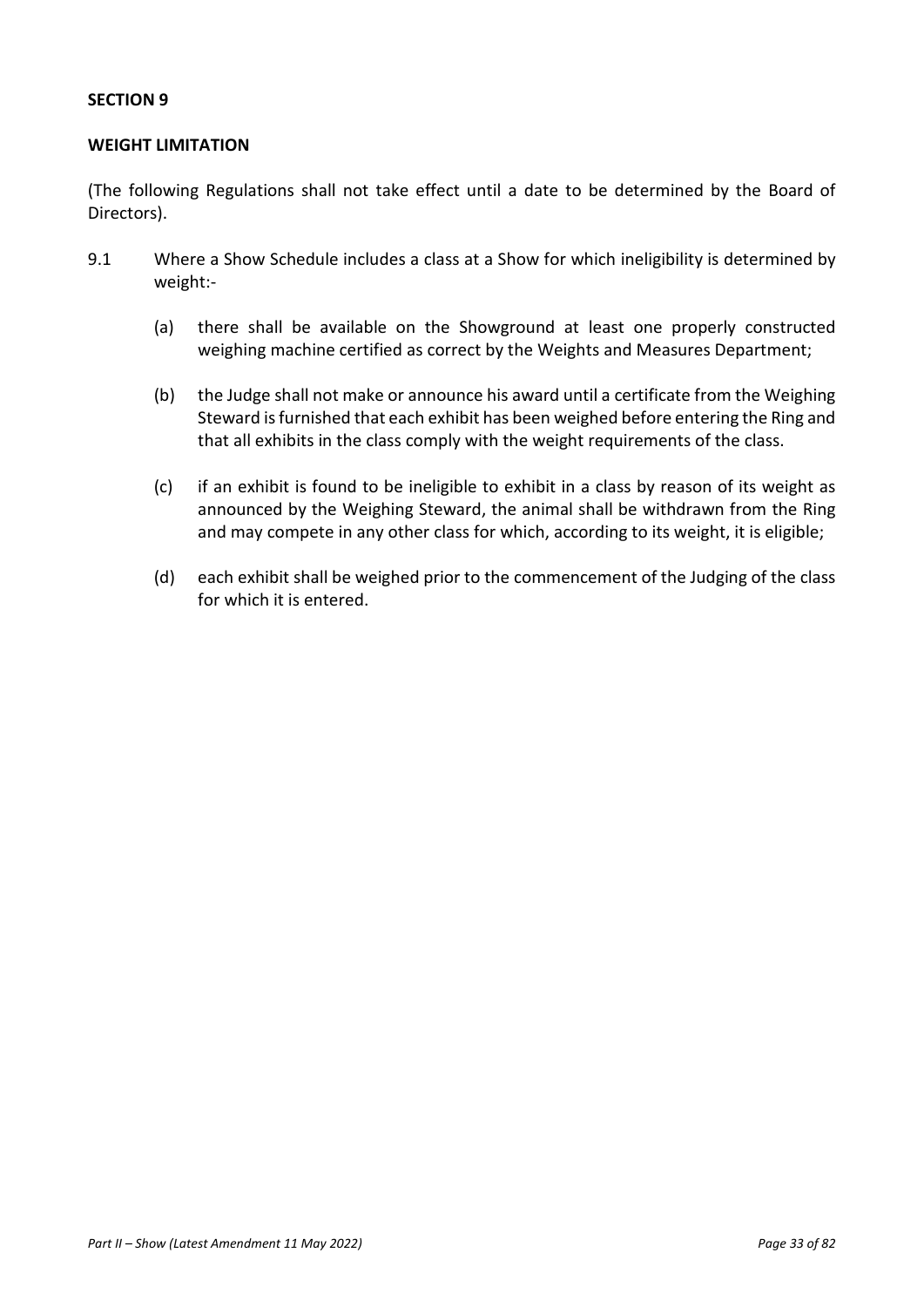#### **PRIZES AND PRIZE MONEY**

- 10.1 (a) Upon the adjudication of a class a Judge shall place the exhibits in order of merit and exhibitors will remain in the ring until excused by the Steward and for each exhibit so placed, ribbons must be made available PROVIDED THAT if a Judge shall decline to award a first placing in a General Class an award of a second or subsequent placing shall not be made. **(10/94)** 
	- (b) There must be placed in every ring at a Show in which judging is to occur markers indicating the order of merit, commencing with first place and proceeding consecutively to at least third place. Such markers shall be clearly visible from ringside. **(07/96)**
- 10.2 At a Championship Show held under the Regulations:-
	- (a) Challenge Certificates, Best of Breed and Neuter Certificates (where offered) shall be available and may be issued at the discretion of the Judge, excepting where their issue is not permitted by another DOGS NSW or ANKC Regulation; **(03/22)**
	- (b) it shall not be obligatory to issue Award Cards other than Challenge and Neuter Certificates but, if issued, all Award Cards shall be clearly inscribed with the award and nature of such Show. **(02/11)**
	- (c) Challenge, Best of Breed, Neuter and all Certificates, where entries have been received by an online provider, can be issued electronically to the email address so provided for that entry in the show/event but only on the prescribed template, as approved by DOGS NSW, of the relevant Dogs Australia certificate. **(03/22)**
	- (d) any exhibitor requiring a hard copy certificate shall be provided with one on the day of the event using a supplied template on plain paper (in the case of extreme circumstances) , or by post thereafter. **(03/22)**
- 10.3 If a Show Committee shall determine to issue Award Cards each such Card shall set forth the order of merit of the prize winning dog and shall bear the signature or name of the Judge and may be issued and exhibited as soon as practicable after the completion of the judging of each class. An Award Card shall not be issued unless and until all of the particulars to be endorsed thereon have been so endorsed.
- 10.4 **(08/17)** An Affiliate shall be responsible for each prize or the monetary value thereof offered for competition at a Show conducted by it.
	- \*\* A Category **A** Club is one which at its equivalent show in the previous year achieved an entry in excess of **500** dogs or one which has been declared by the DOGS NSW Show Committee to be one at the time of approving a change of show date.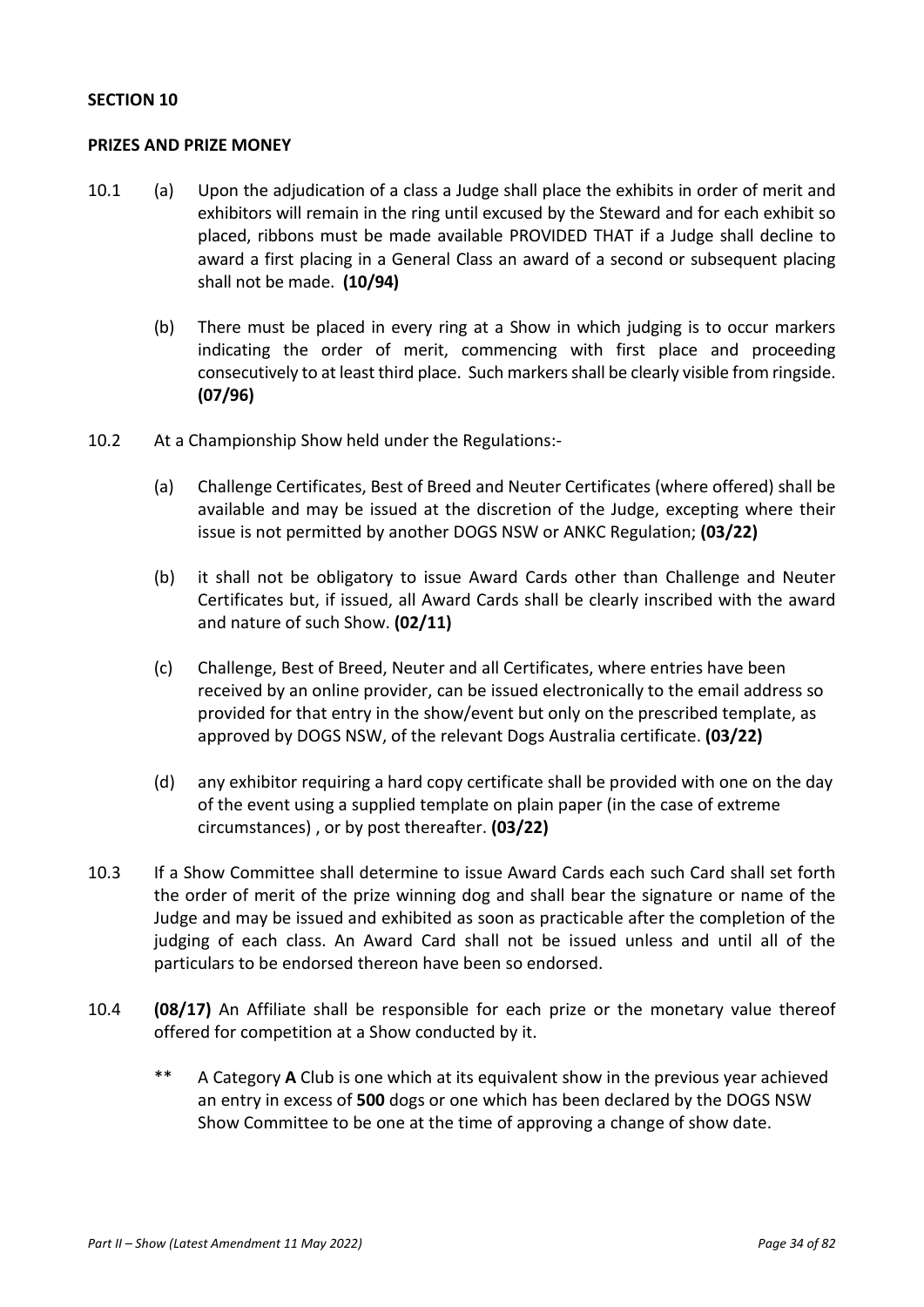\*\*\* A Category **B** Club is one which at its equivalent show in the previous year achieved an entry of **500** dogs or less or a Club which did not conduct an event in the previous year.

The Category applicable to an event is to be shown in the Prizes section of any advertisement for the show, eg, Category **A** Trophy & Sash.

- (a) At an All Breeds Championship Show and a \*Group Championship Show held under the Regulations the following shall apply:-
	- (i) There shall be at least one trophy, and a sash or rosette, for each 'in Show' Award as follows:-

| Trophy Minimum Value                                 | $**A$   | $***B$                                                                             |
|------------------------------------------------------|---------|------------------------------------------------------------------------------------|
| Best in Show                                         | \$25.00 | \$15.00                                                                            |
| Runner Up Best in Show                               | \$15.00 | \$10.00                                                                            |
| All Classes in Show                                  | \$10.00 | \$10.00                                                                            |
| <b>Best Neuter in Show</b>                           | \$10.00 | \$10.00                                                                            |
| Runner Up Neuter in Show<br>and Neuter Class in Show | show.   | Trophy, and a sash or rosette, given at<br>discretion of the Affiliate running the |

(ii) There shall be at least one trophy, and a sash or rosette, for each "In Group" Award as follows:-

| <b>Trophy Minimum Value</b> | $**A$   | $***R$                                  |
|-----------------------------|---------|-----------------------------------------|
| Best in Group               | \$15.00 | \$10.00                                 |
| Runner Up Best in Group     | \$10.00 | \$10.00                                 |
|                             |         | Trophy not                              |
| All Classes in Group        | \$10.00 | mandatory                               |
|                             |         | Trophy not                              |
| Best Neuter in Group        | \$10.00 | mandatory                               |
| Runner Up Best Neuter in    |         | Trophy, and a sash or rosette, given at |
| Group                       |         | discretion of the Affiliate running the |
| and Neuter Class in Group   | show.   |                                         |

- (iii) Any gift, presentation, token or insignia (other than spoons, sashes, rosettes, medals or plaques) given in addition to the trophies referred to in (i) and (ii) shall have a minimum value as stated.
- (b) At an All Breeds Parade, Open Show or Sanction Show and a Breed Specialty Championship Show held under the regulations the following shall apply:-
	- (i) There shall be at least one trophy, and a sash or rosette, for each in Show Award as follows:-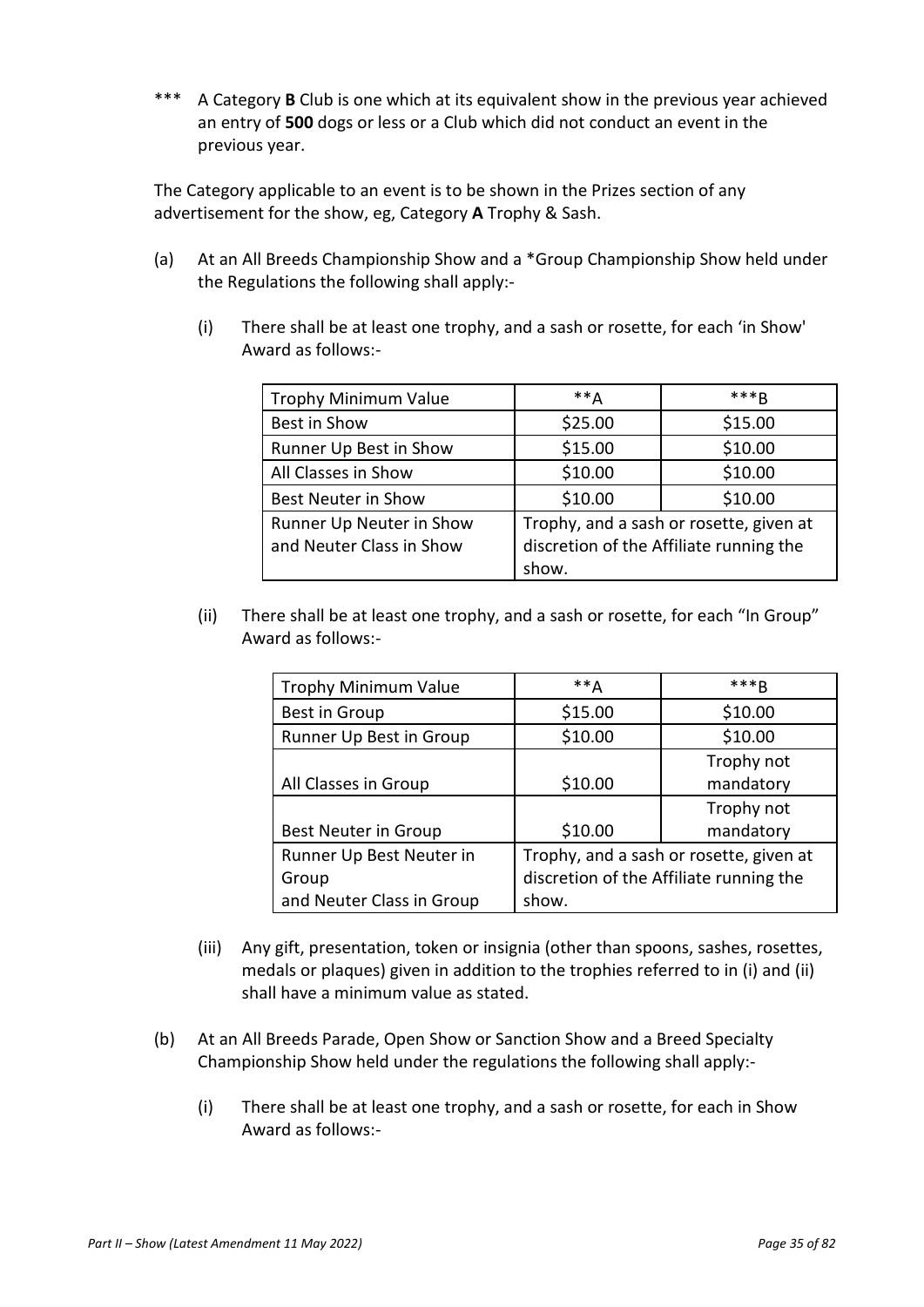| <b>Trophy Minimum Value</b> |                                         |
|-----------------------------|-----------------------------------------|
| Best in Show                | \$15.00                                 |
| Runner Up Best in Show      | \$10.00                                 |
| All Classes in show         | \$8.00                                  |
| <b>Best Neuter in Show</b>  | \$8.00                                  |
| Runner Up Neuter in Show    | Trophy, and a sash or rosette, given at |
| and Neuter Class in Show    | discretion of the Affiliate running the |
|                             | show.                                   |

(ii) There shall be at least one trophy for each 'In Group' Award as follows: **(02/11)** 

| <b>Trophy Minimum Value</b> |                                         |
|-----------------------------|-----------------------------------------|
| Best in Group               | \$10.00                                 |
| Runner Up Best in Group     | \$5.00                                  |
| All Classes in Group        | \$5.00                                  |
| Best Neuter in Group        | \$5.00                                  |
| Runner Up Best Neuter in    | Trophy, and a sash or rosette, given at |
| Group                       | discretion of the Affiliate running the |
| and Neuter Class in Group   | show.                                   |

- (c) **(09/17)** At an Agility and/or Jumping Trial held under the Regulations the following shall apply:-
	- (i) There shall be at least one sash and prize for  $1<sup>st</sup>$  place and one sash for  $2<sup>nd</sup>$  and 3<sup>rd</sup> place in each Class regardless of whether the dog has qualified or not. **(01/12)**
- (d) **(09/17)** At an Obedience Trial held under the Regulations there shall be at least one Sash for each 1st, 2nd and 3rd qualifying place in each class. **(9/20)**
- (e) At a Dances With Dogs (Heelwork To Music and Freestyle) and/or Trick Dog Competition held under the Regulations, there shall be a Sash and Prize for each  $1<sup>st</sup>$ , 2 nd and 3rd qualifying place in each Class. **(08/20)**
- 10.5 A Class, prize or Special Prize shall not be restricted to exhibits from a specified kennel or to descendants of a specified dog (produce stakes excepted) and prizes of free service by a dog shall not be permitted.
- 10.6 If an Award is cancelled the Prize awarded (including ribbons, cards and other insignia) shall be surrendered forthwith to the Show Secretary.
- 10.7 An exhibitor at a Show shall not display:-
	- (a) any cards, ribbons or trophies (other than those won at such Show); or
	- (b) any advertising matter; or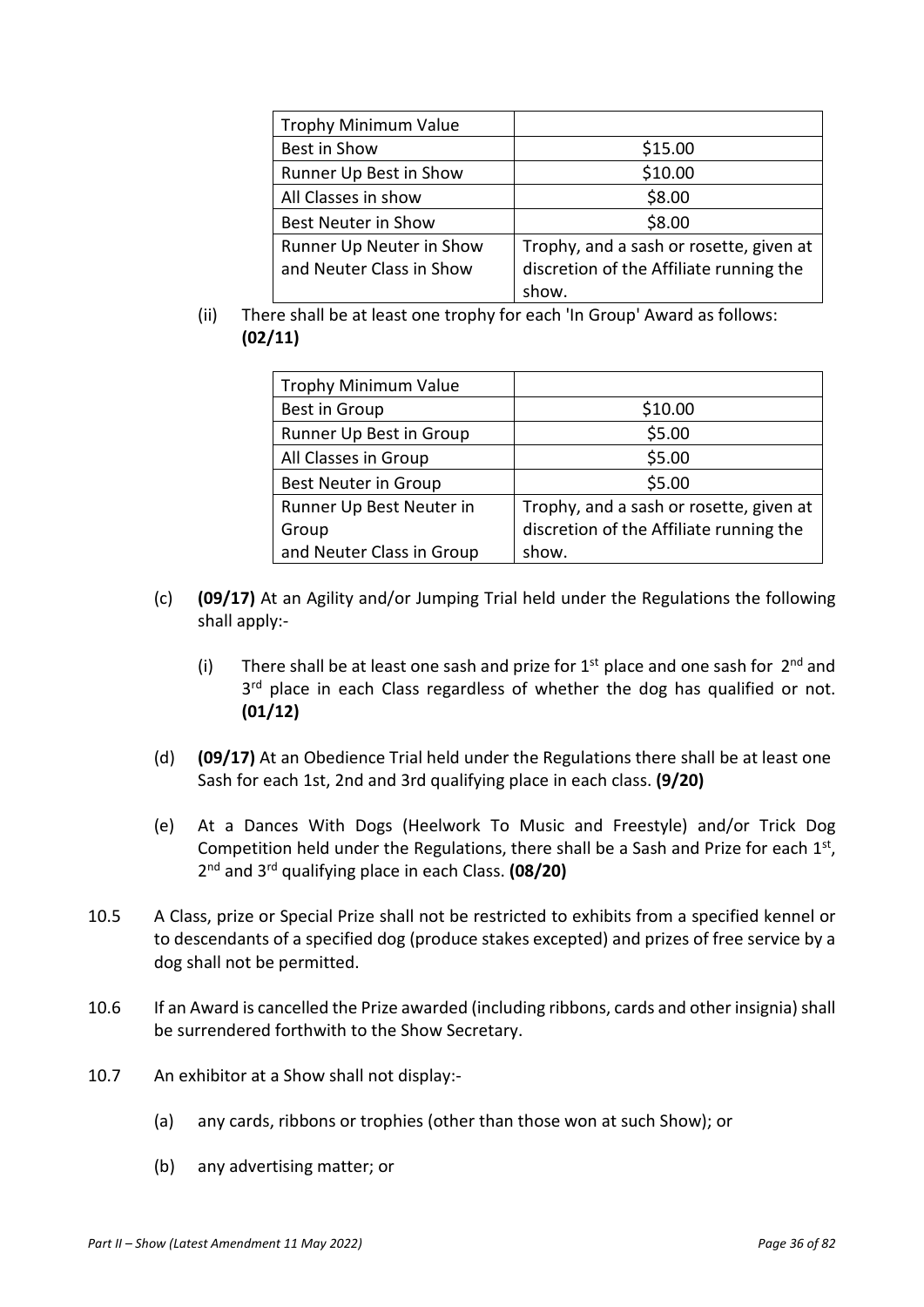- (c) on his wearing apparel whilst in the Show Ring
	- (i) his prefix; or
	- (ii) the name of his exhibit; or
	- (iii) anything which indicates or might indicate his connection with the Show Committee**,** his status as a judge or **(11/91)**
	- (iv) with the exception of wording indicating only the name of an affiliate of which the exhibitor is a member, any other wording whatsoever;

provided that a notice containing the registered name of a dog and/or the registered name of the kennel from which it is exhibited may be posted up outside the judging ring and such notice is printed in block letters on a white painted background upon a wooden board measuring not more than 46cm x 15cm. **(11/93)**

- 10.8 If a dog is unregistered at the date of a Show for which it has been entered the entry and any award made to it at that Show shall be cancelled. **(7/08)**
- 10.9 (a) Only an exhibit which has won Best of Breed shall be eligible to compete for Best Exhibit in Group. **(07/08)**
	- (b) Only an exhibit which has won Best Exhibit in Group shall be eligible to compete for Best Exhibit in Show. **(07/08)**
- 10.10 *Reserved*.
- 10.11 Eligibility for Challenge or Best Exhibit of Breed or Group
	- (a) Only an exhibit which is six months of age or over which has competed in at least one General Class at a Championship Show and which has been awarded at least one First Prize at such Show and has won no lesser award in the Breed Class at such Show and which is unbeaten at such Show by a dog of the same breed and sex shall be eligible to compete for a Challenge Certificate at such Show.
	- (b) A dog which has not won a Challenge Certificate at such Show shall not be eligible to compete for Best of Breed thereat. **(06/03)**
	- (c) A dog which has not won a Challenge Certificate or Reserve Challenge Certificate at such Show shall not be eligible to compete for Runner-Up to Best of Breed thereat. **(06/03)**
	- (d) If an Award is cancelled the Prize awarded (including ribbons, cards and other insignia) shall be surrendered forthwith to the Show Secretary. **(07/08)**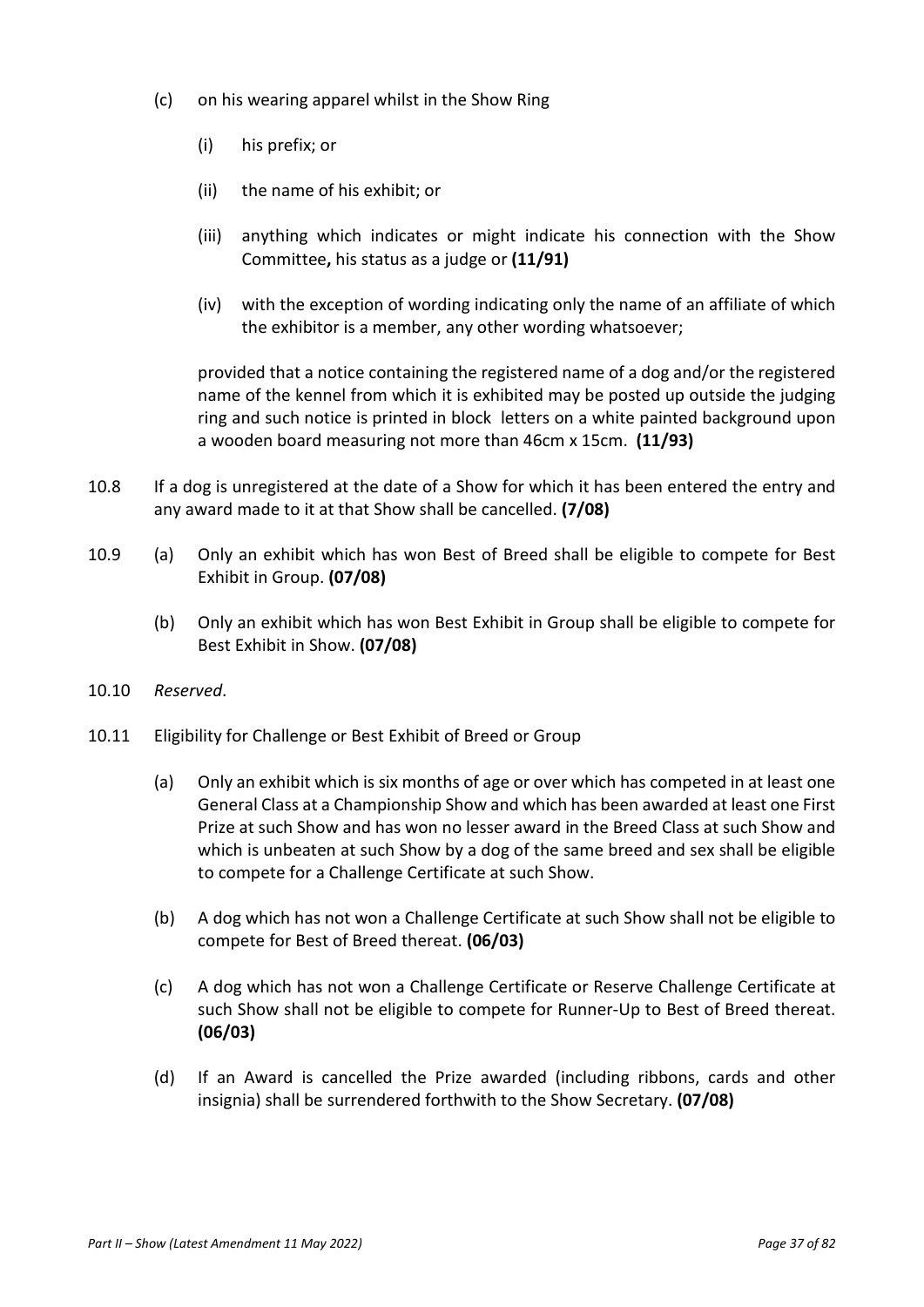#### 10.12 Reserve Challenge

A Reserve Challenge Award may be made to the next best dog to a Challenge Winner.

#### 10.13 **Champion (07/08)**

- (a) The owner of a dog registered with DOGS NSW or with another Canine Controlling Body within Australia which wins not fewer than four (4) Challenge Certificates/Best of Breed Certificates under no fewer than four (4) different Judges at different Shows and gains a total of one hundred (100) points may apply to the Board of Directors for such dog to be known as a Champion. **(12/11)**
- (b) Points shall be awarded for exhibits six (6) months of age or over exhibited in a General Class as follows:
	- (i) Challenge Certificate winner (Dogs) Five (5) points plus one (1) point for each dog of the breed exhibited at the Show.
	- (ii) Challenge Certificate winner (Bitch) Five (5) points plus one (1) point for each bitch of the breed exhibited at the Show.
	- (iii) Best of Breed Certificate winner Five (5) points plus one (1) point for each dog and bitch of the breed exhibited at the Show.
	- (iv) Best in Group/Group First each winner of the recognised seven (7) groups Five (5) points plus one (1) point for each dog and bitch exhibited in the Group at the Show. **(03/18)**
	- (v) Runner up to Best in Group/Group Second Each Runner Up in the recognized seven (7) groups – ten (10) points less than the Best in Group Winner or 6 points whichever is higher. **(03/18)**
	- (vi) Best in Show winner/Best in Show First Five (5) points plus one (1) point for each dog and bitch exhibited in the Show. **(03/18)**
	- (vii) Runner Up to Best in Show Ten (10) points less than the Best in Show Winner **(effective 1 January 2018) (04/18)**

#### **Notes forming part of Regulation 10.13(b):-**

- (a) The points awarded under (i),(ii),(iii), (iv) & (vi) above shall not accumulate and shall, in no case exceed twenty five (25) points at any one Show. **(12/16)**
- (b) The points awarded under (i),(ii),(iii),(iv) & (vi) above shall not accumulate and shall, in no case exceed fifteen (15) points at any one Show for Runner up to Best in Group or Runner up to Best Exhibit in Show. If Breed points account for more than 10 points less than the Best in Group Winner, no additional points are to be awarded. **(12/16)**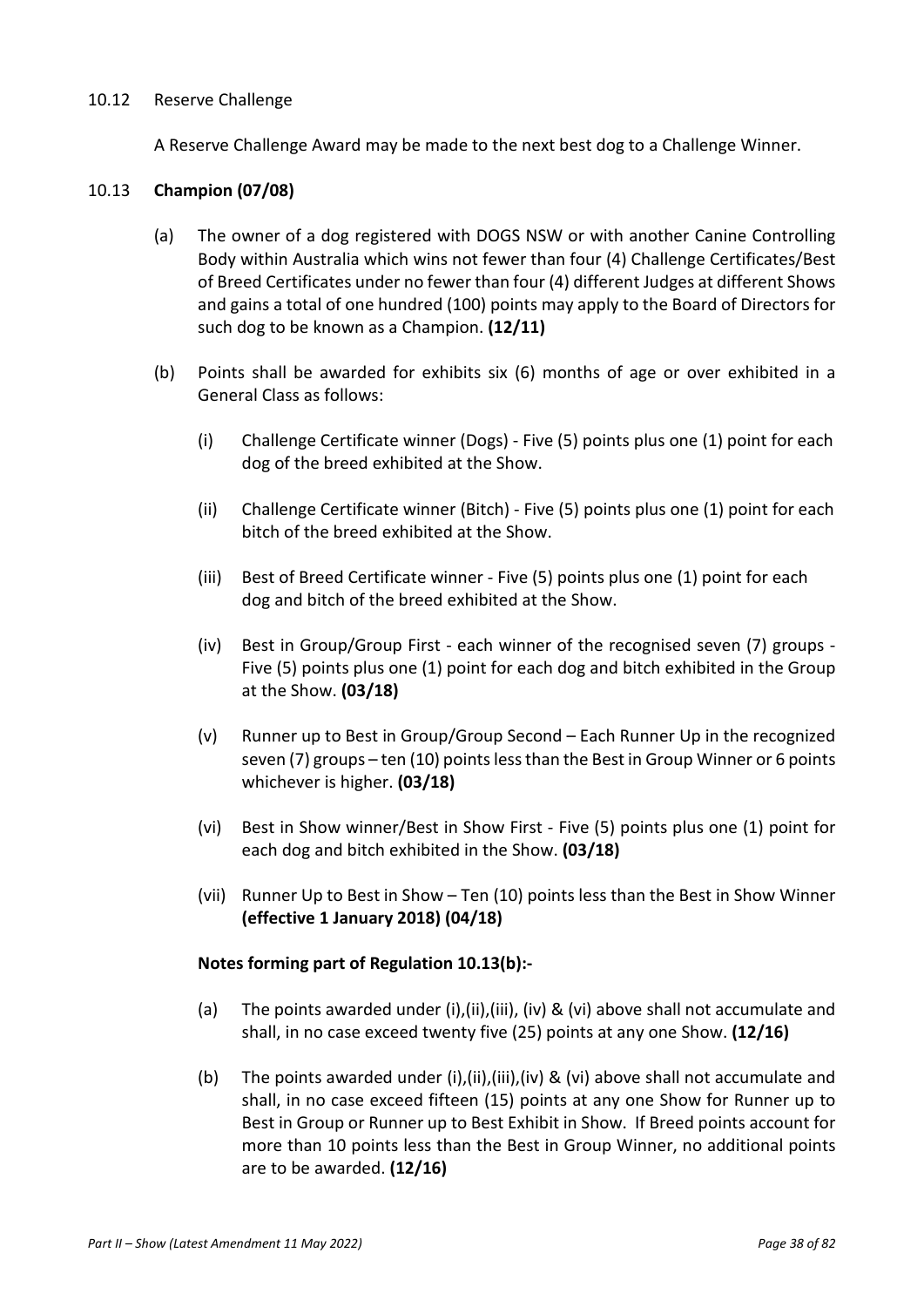- (c) In recognition of the title Champion, the Board of Directors shall issue to each applicant a Certificate featuring the name of the dog and its breeding particulars. The Board of Directors shall determine from time to time the charge to be made for each such Certificate.
- (d) A title to a dog's name shall not be used unless by permission of the Board of Directors.
- (e) The title of Champion shall not be recognised unless such dog has been reregistered pursuant to regulation 3.1(h) or Regulations 9.2 and 9.3 Part I of the Regulations or with the Canine Controlling Body of another State recognised as such by the Board of Directors. **(07/08)**

## 10.14 **Grand Champion**

(i) Using the point system as approved by ANKC Ltd at the time, an animal will be required to receive 1000 points to be eligible to the title of Grand Champion.

(All dogs that qualify for the Grand Champion title under Rule 10.14(i) are eligible to apply for the title after the implementation date of 1 January 2012) **(12/11)** 

- (ii) The implementation date of the awarding of the title of Grand Champion be 1.1.98.
- (iii) Grand Champion will not be awarded to animals retrospectively, but an animal will be eligible to be awarded the title of Grand Champion, if they gain some points towards the title of Grand Champion (1000 points) after the implementation date of the 1.1.98.
- (iv) In recognition of the title Grand Champion, the Board of Directors shall issue each applicant a Certificate featuring the name of the dog and its breeding particulars. The Board of Directors shall determine from time to time the charge to be made for each such Certificate.
- (v) A title to a dog's name shall not be used unless by permission of the Board of Directors.
- (vi) Any points gained by an overseas registered dog brought to Australia for the purpose of exhibition which would entitle it to the award of the title Grand Champion shall not be recognised unless such dog has been re-registered pursuant to regulation 3.1 (h) or Regulations 9.2 and 9.3 Part 1 of the Regulations or with the Canine Controlling Body of another State recognised as such by the Board of Directors. **(02/04)**

## 10.15 **Supreme Champion (12/11)**

a) Using the points system as approved by ANKC Ltd at the time, an animal will be required to attain the following qualifications to be eligible to the title of Supreme Champion:-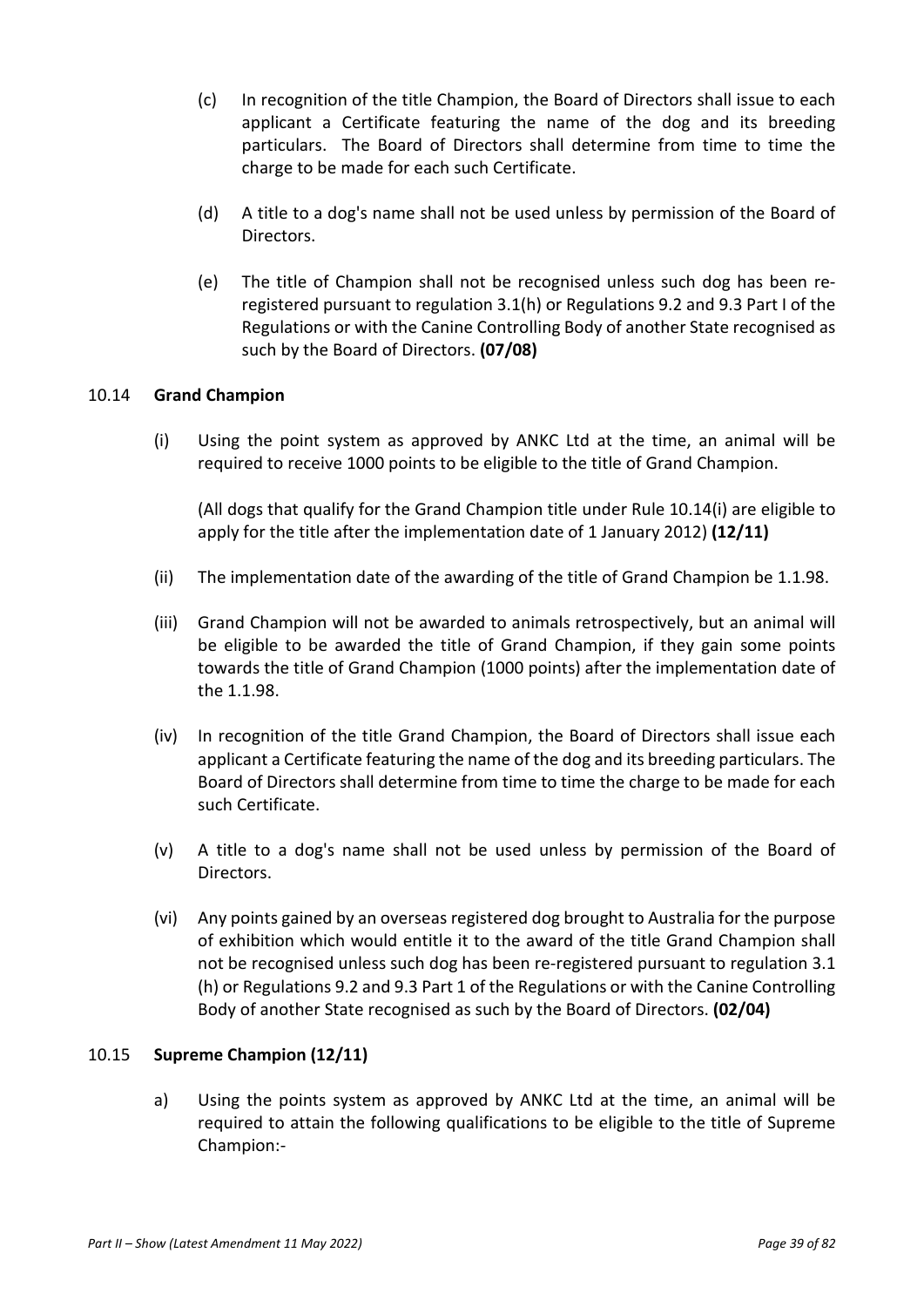(i) 1,000 points, including 3 All Breeds Best in Shows; or 10 Best in Group/Multi Breed or Breed Specialty Best in Show. **(09/15)**

Either 3 different Best in Show Judges or 10 different Best in Group/Specialty judges must be submitted, there can be no repeated judges.

- (ii) The implementation date for the awarding of the title of Supreme Champion is 1 July 2012.
- (iii) A Supreme Championship will not be awarded to animals retrospectively, but an animal will be eligible to be awarded the title of Supreme Champion, if they gain some points towards the title of Supreme Champion (1000 points) after the implementation date of 1 July 2012.

## 10.16 **International Champion**

The title International Champion shall be recognised if shown on the Export pedigree of a dog imported into Australia.

# 10.17 **Field Trial Champion or Dual Champion**

The prefix "F.T.Ch" (Field Trial Champion) or "Dual Ch." (Dual Champion) may be granted by the Board of Directors to a Gun Dog whose qualifications in the field so warrant. Neither of such prefixes shall be applied in connection with a dog other than a dog to which the prefix has been granted pursuant to this regulation. **(02/04)** 

- 10.18 (a) For the purpose of this regulation, 'title' means 'Champion' and such other appellations as the Board of Directors may from time to time resolve to be a title. **(07/08)**
	- (b) A dog is not eligible for the award of a title if, at the time of application for such title, any person who is the registered owner of that dog is not a member. **(02/04)**
- 10.19 (a) Where a dog is disqualified from a conformation event, the next placed dog to any award received by the disqualified dog shall be promoted to the next placed award in accordance with the following table;

3<sup>rd</sup> in Class promoted to 2<sup>nd</sup> in Class 2<sup>nd</sup> in Class promoted to 1<sup>st</sup> in Class Reserve Challenge promoted to Challenge Runner-up to Best of Breed promoted to Best of Breed Runner-up to Best In Group promoted to Best in Group Runner-up to Best in Show promoted to Best in Show

(b) When at the time of identifying the fact of the disqualification, the next level of competition for a promoted dog has not been judged, that dog may participate in that competition and continue in the show until such time as it is eliminated.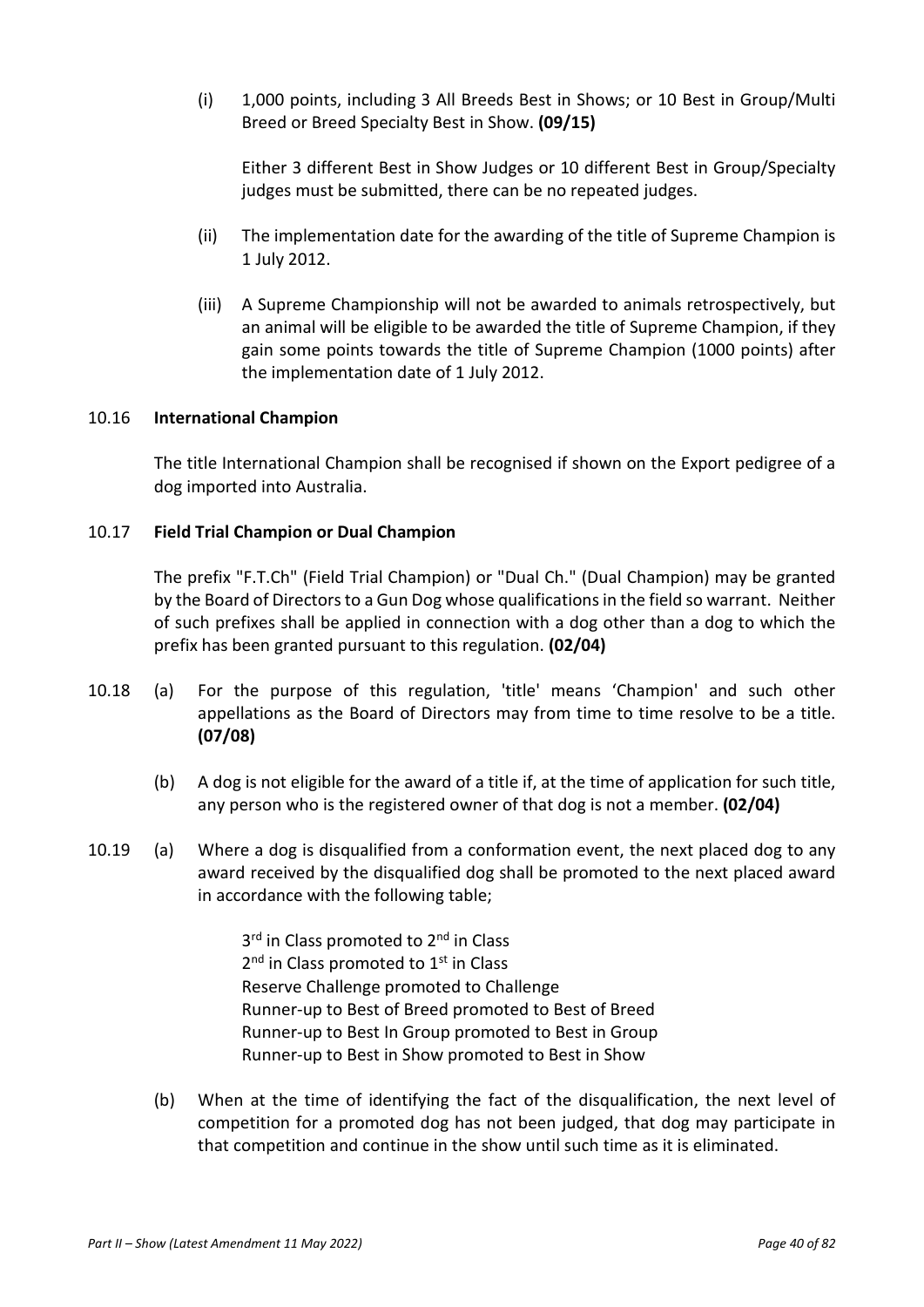- (c) When at the time of identifying the fact of the disqualification the next level of competition has already been judged, the promoted dog shall remain in the position to which it was promoted in accordance with the scale in 10.19(a). **(11/14)**
- (d) Under no circumstances can any Class be re-judged as a result of the disqualification of a dog. **(07/08)**

# 10.20 **Neutered Champion (04/11)**

- 10.20.1 The owner of a neutered dog registered with the ANKC which:-
	- (a) wins not fewer than four Neuter Certificates/Best Neuter of Breed Certificates under, not fewer than four different Judges at four different exhibitions; and
	- (b) gains a total of 100 points may apply for such dog to be known as a Neutered Champion. **(12/11)**
- 10.20.2 Points shall be allotted for exhibits six (6) months of age and over exhibited in a Neuter Class as follows:
	- (a) **Neuter Certificate winner Dogs:**  Five (5) points plus one (1) point for each Neutered dog of the breed exhibited at the fixture.
	- (b) **Neuter Certificate winner Bitches:**  Five (5) points plus one (1) point for each Neutered bitch of the breed exhibited at the fixture.
	- (c) **Best Neuter of Breed Certificate winner**  Five (5) points plus one (1) point for each Neutered dog and bitch of the breed exhibited at the fixture.
	- (d) **Best Neuter in Group Award** Five (5) points plus (1) point for each Neutered dog and bitch exhibited in that Group at the fixture. **(03/16)**
	- (e) **Best Neuter in Show Award**  Five (5) points plus one (1) point for each Neutered dog and bitch exhibited at the fixture. **(03/16)**

The points awarded under (a), (b), (c), (d) and (e) above shall not accumulate and shall, in no case, exceed twenty-five (25) points at any one Show. **(03/16)**

Only points accrued as a Neutered dog will be accepted towards the Neutered Champion title.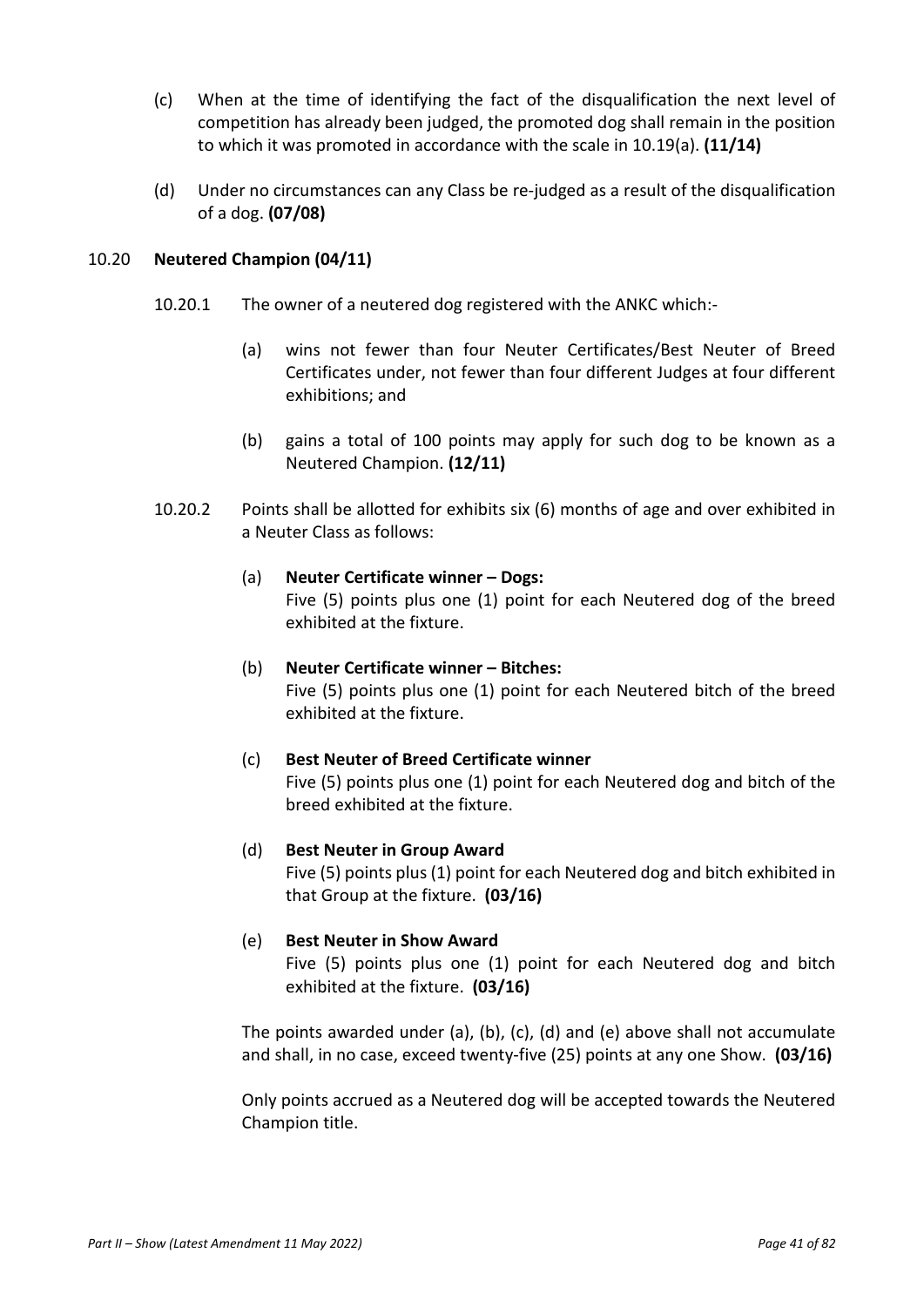A dog which has gained the title of Champion or Grand Champion prior to being entered on the ANKC Main Register as Neutered shall retain such titles in addition to Neutered Champion. These titles shall have precedence and shall appear in front of the Neutered Champion title in the dog's registered name.

The title of Neutered Champion shall fulfil the Conformation Title requirements for Dual and Triple Championships.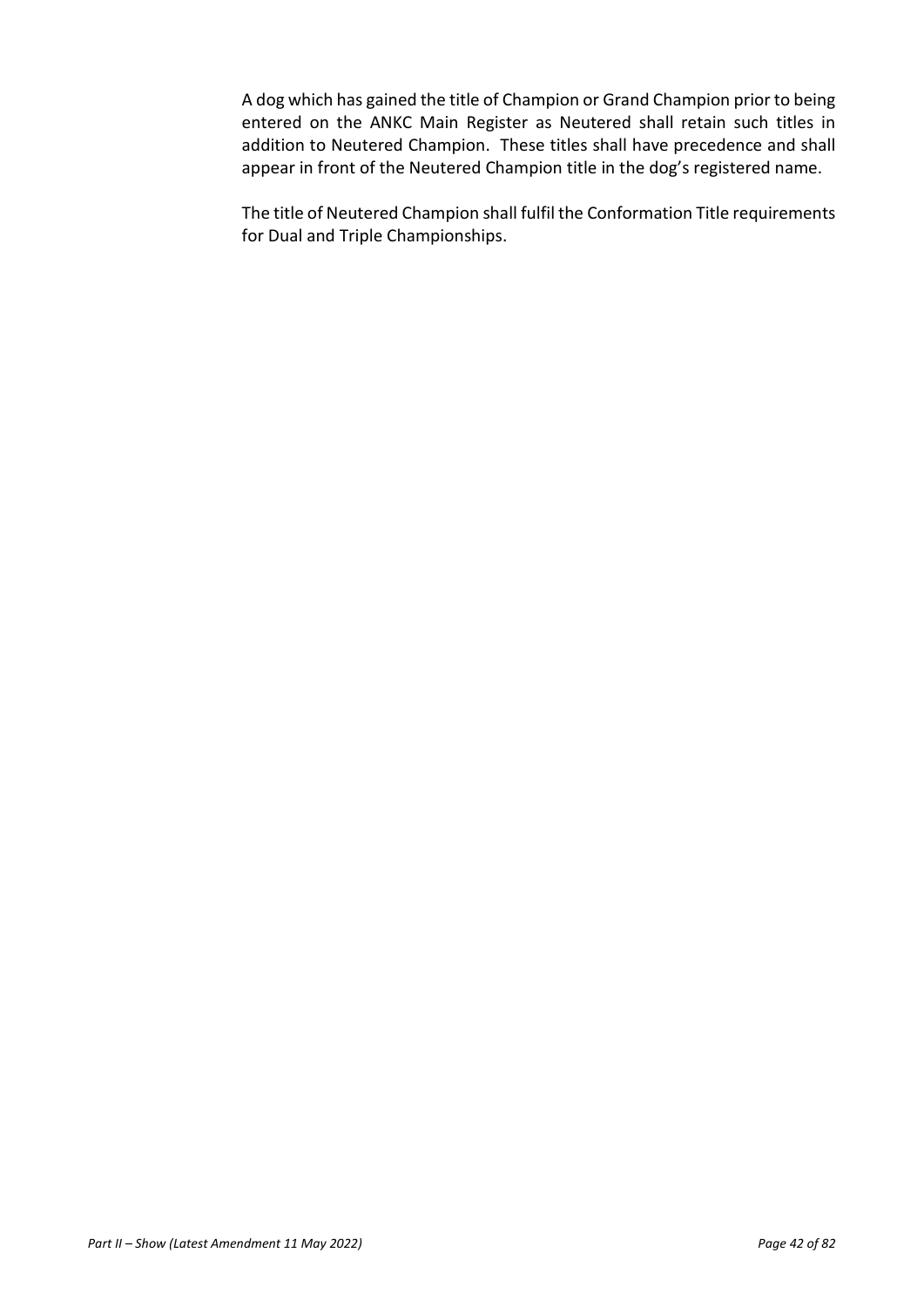## **ENTRY FEE**

- 11.1 The Entry fee payable in respect of each dog entered in a Show shall be paid at the time of the lodging of an application for entry.
- 11.2 An Entry Fee shall be forfeited if an application for entry of a dog as an exhibit is accepted and the dog is not exhibited or if the Regulations are not observed. An exhibitor is responsible for any costs incurred in the collection of entry fees. **(02/92)**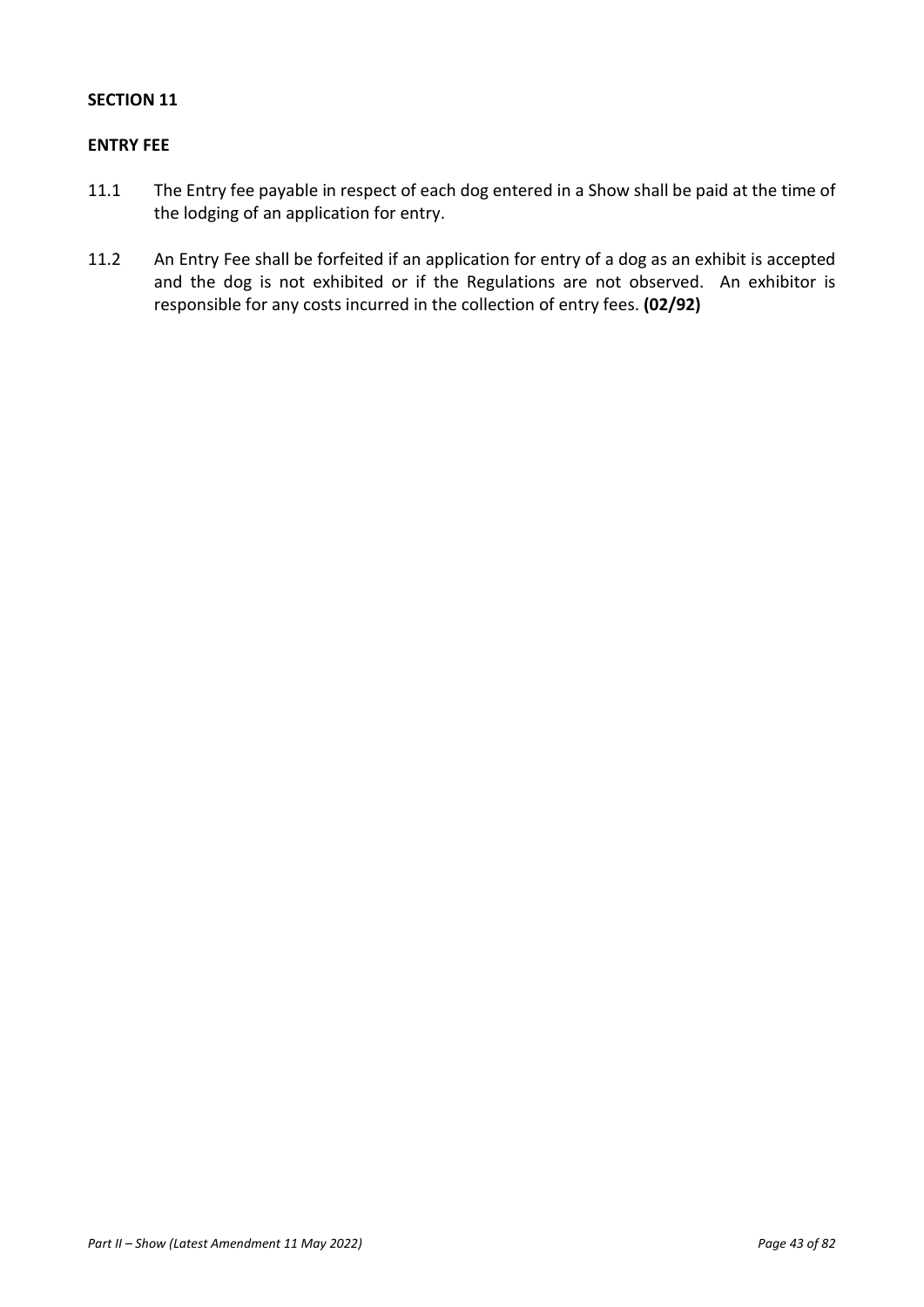# **EXHIBIT**

12.1 The age of a dog for the purposes of a Show shall be calculated from the date of birth as recorded with DOGS NSW up to but not exceeding midnight of the first day of the Show. **(01/18)** 

To calculate the age of dogs for entering the Breed Classes where the date of birth does not occur or the relevant month, the anniversary date be taken as the last date of that month, eg dogs born on the 31st January will be eligible to enter the baby puppy class on the 30th April. **(03/97)** 

- 12.2 A dog entered as an exhibit in a Show shall be beneficially owned by and registered in the name of the exhibitor who shall be a member as at the date of the application for entry and at the closing date for entries and such a dog shall not be the subject of a contract for sale nor the subject of a mortgage or encumbrance as at either of such dates. **(06/08)**
- 12.3 A dog may be subsequently sold and transferred by the exhibitor prior to the commencing day of a Show and exhibited by the transferee provided that:-
	- (i) the transferee is a member unless the transferee is resident outside the State;
	- (ii) the dog is sold subject to its engagements at such Show; and
	- (iii) the transfer is duly registered in the Register prior to the commencing day of such Show.
- 12.4 (a) A dog shall be provided with a suitable collar and leash. A dog in harness shall not enter a judging Ring. No exhibit shall be, or remain in the ring, unless it is on a lead held by and under the control of its handler. A lead must not be longer than 6 feet (183cm). **(04/95)** 
	- (b) Once entering a conformation ring for judging of a class, and throughout the judging of that class, an exhibit shall only have the collar and leash provided for in part (a) of this Regulation on it and shall not wear any coats or other adornments excepting for hair ribbons and/or decorative bows. **(06/05)**
	- (c) Under no circumstances is a dog permitted to wear electric, spike, prong, and pinch or similar collars at any exhibition or at any other event conducted by an affiliate including training sessions. **(05/06)**
	- (d) An affiliate shall not permit advertising of collars of the type referred to in Regulation 12.4(c) of this Part in any Club publication. **(05/06)**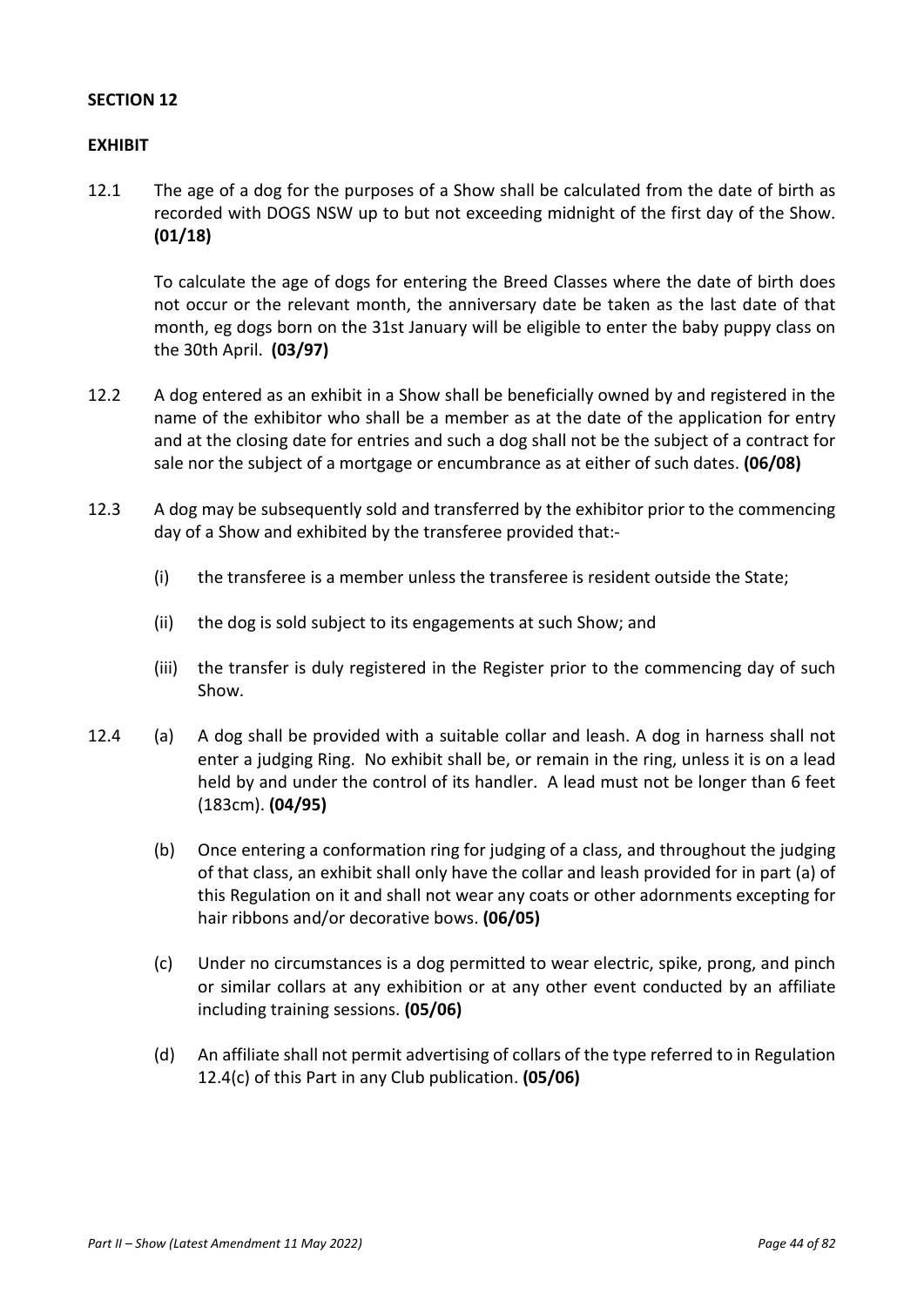- (e) During the conduct of a Show, a dog may not be walked or exercised within one hundred (100) metres of any judging ring, which is being or has been used for judging at that Show, on any lead longer than 1.8 metres (6 feet). **(02/09)**
- 12.5 A dog entered in a Show shall be at the Showground on the opening day of a Show by the time stipulated in the Show Schedule, after which time its admission may be refused.
- 12.6 (a) A winner of a Best of Breed award is required to be exhibited in the judging of Best Exhibit In Group and for its respective Class in Group and if it is not so exhibited and if the Show Committee of the Affiliate, prior to the judging of such Class, shall not have consented in writing to its absence there from, all awards and prizes won by such dog in other classes at such Show shall be automatically cancelled. **(07/08)**

All cases in which, pursuant to this Regulation, an award or prize is cancelled, must be reported by the Show Committee to DOGS NSW within three working days of the conclusion of the Show. **(07/08)** 

All exhibits other than Best of Breed winners are not required by the Regulations to be exhibited in the judging of Runner-up In Group or Class in Group but may do so at the option of the exhibitor. **(07/08)** 

- (i) Notwithstanding anything to the contrary contained in the Regulations an exhibit entered in a Class at an Agility Trial may be withdrawn from that Class at such Trial without affecting its eligibility to compete in any other Class in which it is entered at such Trial provided that the Handler of such exhibit informs the Assembly Steward that the exhibit is to be withdrawn from the Class. Such withdrawal from a Class will not affect the awarding of any prizes or certificates to the withdrawn exhibit in any Class at such Trial. **(07/08)**
- (ii) Notwithstanding anything to the contrary contained in the Regulations, an exhibit entered in a Class at an Obedience Trial may be withdrawn from that Class at such Trial without affecting its eligibility to compete in any other Class in which it is entered at such Trial provided that the Handler of such exhibit informs the Steward that the exhibit is to be withdrawn from the Class. Such withdrawal from a Class will not affect the awarding of any prizes or certificates to the withdrawn exhibit in any Class at such Trial. **(11/08)**
- (b) A winner of a Best Exhibit In Group award OR a Class in Group award are required to be exhibited in the judging of Best Exhibit In Show or respective Class in Show and if such exhibit is not so exhibited and if the Show Committee of the Affiliate, prior to the judging of such Class, shall not have consented in writing to its absence there from, all awards and prizes won by such dog in other classes at such Show shall be automatically cancelled. **(07/08)**

A winner of a Best Neuter in Group award or a Neuter Class in Group award is required to be exhibited in the judging of Best Neuter in Show or respective Neuter Class in Show, with the same penalties for its absence without consent in writing from the Show Committee. **(03/16)**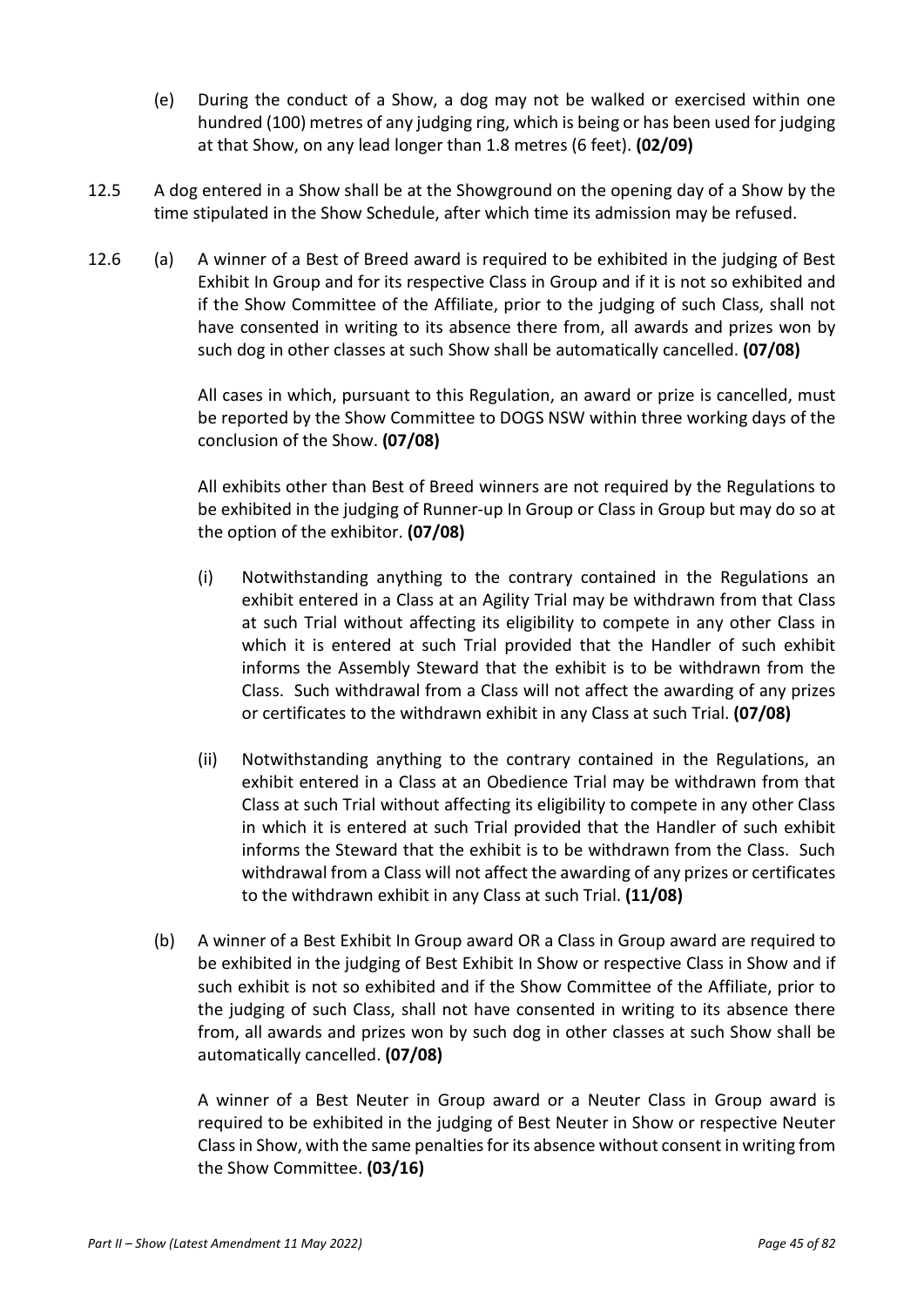All cases in which, pursuant to this Regulation, an award or prize is cancelled, must be reported by the Show Committee to DOGS NSW within three working days of the conclusion of the Show. **(07/08)** 

The winner of a Runner-up in Group award which is not a Class in Group winner is not required by the Regulations to be exhibited in the judging of Runner-up In Show but may do so at the option of the exhibitor. **(07/08)** 

The winner of a Runner-up Neuter in Group award which is not a Class in Group winner is not required by the Regulations to be exhibited in the judging of Runner-up Neuter in Show but may do so at the option of the exhibitor. **(04/17)** 

- (c) If the Show Schedule has published the name of the Judge who will adjudicate in a class, a dog may be withdrawn as an exhibit from such class if some other person is appointed to judge thereat and if notice in writing of the intention to withdraw the exhibit is given by the exhibitor to the Show Committee prior to the judging of that class by the replacement judge. The entry fee of any exhibit withdrawn in accordance with this Regulation must be refunded to the exhibitor by the Affiliate conducting the show. **(07/08)**
- (d) If, at any Show, an exhibitor considers that the heat conditions are or may be prejudicial to the comfort or welfare of their exhibit/s, they may leave the grounds immediately with no penalty or other consequence in relation to any award that may have been previously made at that show. All other clauses of Regulations Part II are to be read in conjunction with this clause. **(11/09)**
- 12.7 "If a dog shall not be present on parade when the Judge is ready to commence judging a Class and if the Ring Steward in charge of the particular Ring shall have called the dog's number three times in such manner as the exhibitor ought reasonably to have heard such call, and then declared the dog absent, such dog shall be excluded from entering the Ring as a competitor and from competing in such Class and any other class for which it is entered. **(10/14)**

A dog declared absent in Sweepstakes may still compete in general classes in accordance with Regulations Part II Show, 6.6(4) and 6.6(5). **(01/97)** 

12.8 Objection may be made to an exhibit at a Show by any person except a person who is under suspension by the body conducting the Show or by DOGS NSW. Such an objection shall be in writing and be delivered to the Show Secretary. If the objection is made other than by a member of the Show Committee or by the Show Secretary or an Official of or by a deputed or accredited Show representative of an Affiliate or by the Show Representative the sum of twenty dollars (\$20.00) shall be deposited with such objection. Such deposit shall be refunded unless as a result of an inquiry into the objection it is determined that the objection was made frivolously, without sufficient evidence to justify it, or out of ill will, spite or in bad faith, in which case it shall be forfeited. **(05/95)**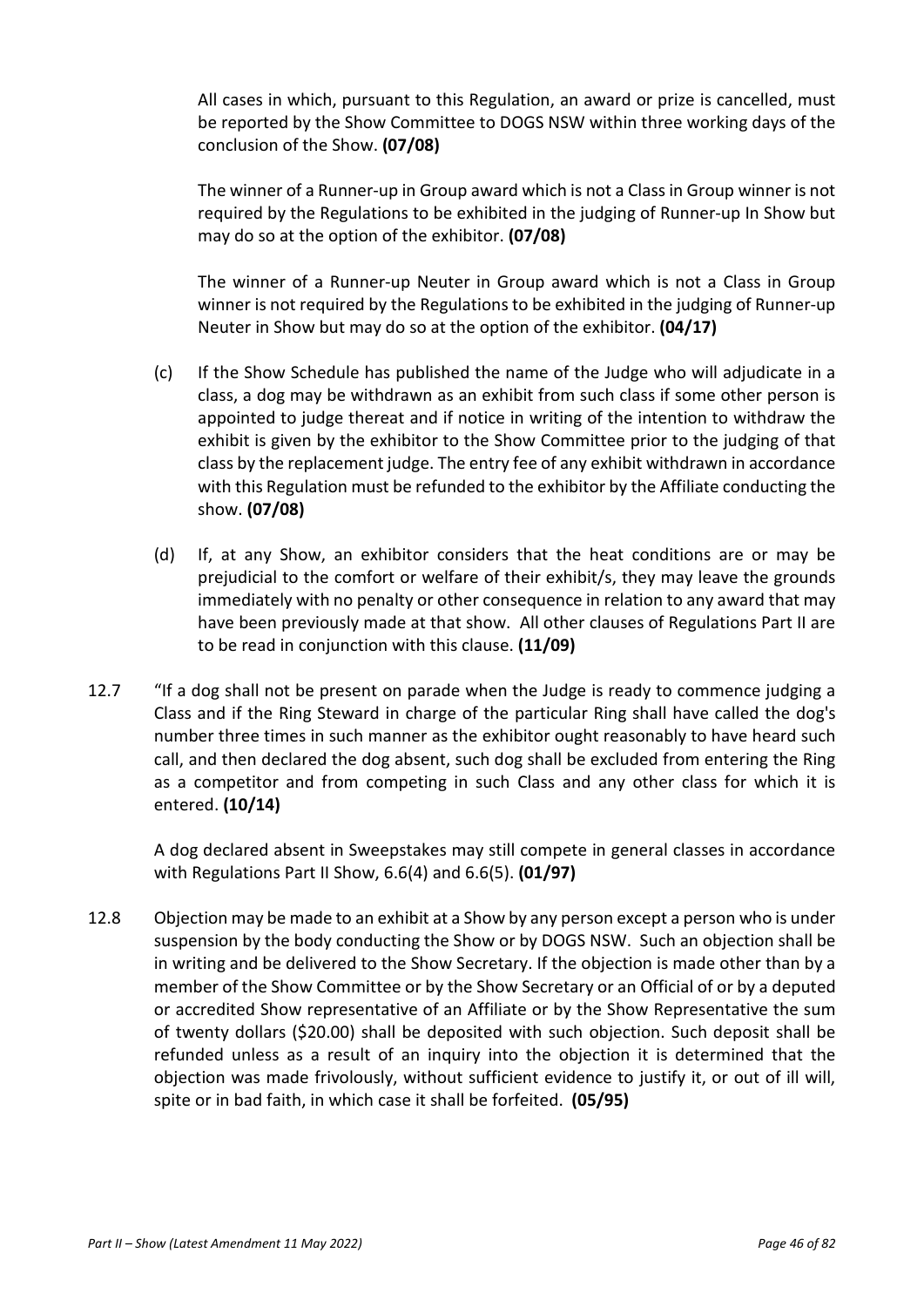- 12.9 Where an objection is made:-
	- (a) on the ground that the exhibit has been improperly tampered with or is blind, deaf, castrated, spayed, a freak as to sex or suffering from cryptorchidism, monorchidism, inguinal hernia or any form of contagious or infectious disease, it shall be made no later than the last day upon which the Show is conducted; **(05/95)**
	- (b) on any other ground it shall be made within fourteen (14) days after the closing date of the Show. **(05/96)**
- 12.9A Upon receipt of an objection, the Show Secretary shall within 3 days provide to the DOGS NSW Secretary a copy of the objection and of any other documents in the Show Secretary's possession or control relating to the matter and the DOGS NSW Secretary shall thereupon refer the matter to the Investigative Panel for possible inquiry pursuant to Regulations Part XI. **(08/10)**
- 12.9B At any DOGS NSW Sanctioned Event, if an exhibit is reported as being other than that entered in the catalogue, the Show Secretary should, in the presence of an independent witness, scan the said dog's microchip (if a scanner is available).

The owner must be advised of the reason for scanning the dog, and the complainant advised that frivolous complaints may result in that matter being referred to the Disputes Assessment Panel.

On scanning, the microchip number is to be recorded and sent, on the next working day, to the Secretary of DOGS NSW together with a copy of the catalogue and results pertaining to the dog.

Should (a) the owner of the dog in question refuse to allow the dog to be scanned, that the owner shall be asked to remove the dog from the grounds and all awards earned on that day automatically forfeited, or (b) the microchip number when checked against the register reveals that the dog scanned was not the dog listed in the schedule, all awards made to the dog will be cancelled, and any trophies returned to the organising show.

In both cases, (a) and (b), the member exhibiting the dog shall be advised that under Regulations Part II Show, Section 16 – Misconduct In Connection With A Show, they are guilty of misconduct and that the matter will be referred to the Disputes Assessment Panel. **(10/17)** 

- 12.10 A Show Committee at its discretion may appoint a Veterinary Officer to examine every exhibit and, if such appointment is made, Regulation 12.11 to 12.16, both inclusive, shall have effect. **(10/95)**
- 12.11 Every exhibit shall be examined by the Veterinary Officer at or as near to the entrance to the Showground as is possible and at any time by request during the conduct of the Show.
- 12.12 An exhibit shall not be permitted to enter and an exhibitor shall not allow his exhibit to enter the Showground until examined and passed by the Veterinary Officer.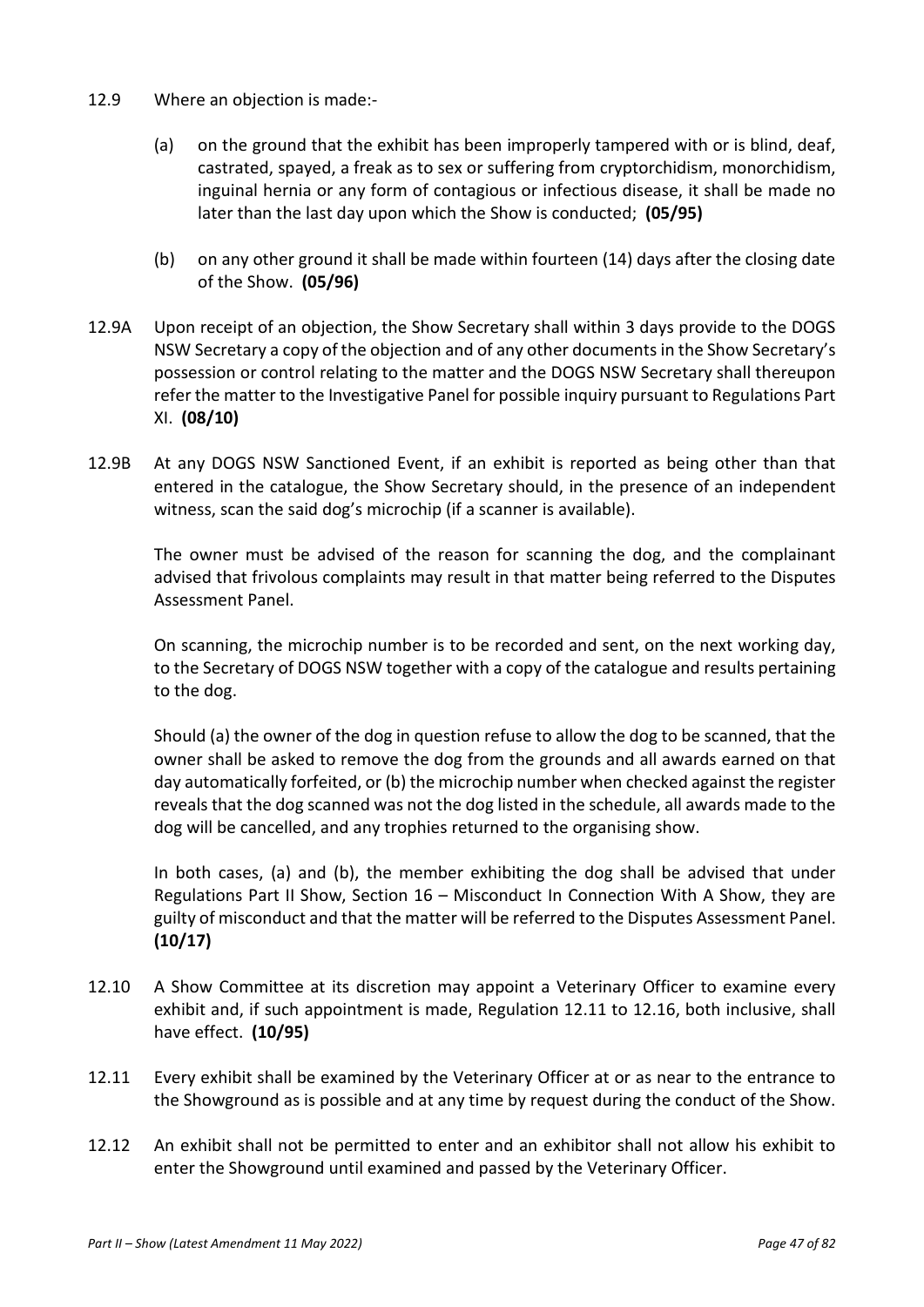- 12.13 An exhibit shall not be admitted into the Judging Ring until evidence in writing is produced to the Judge's Steward that such exhibit has been examined and passed by the Veterinary Officer. A dog which is not passed by the Veterinary Officer as being in good health shall be excluded from the Show, and be segregated and placed under supervision.
- 12.14 Where under the Show regulations an exhibit number ticket is issued in respect of an exhibit each exhibitor shall ensure that such ticket issued in respect of his exhibit is endorsed by the Veterinary Officer as evidence that his exhibit has been examined and passed by such Officer and exhibitor shall produce such ticket if and when called upon so to do during the currency of a Show.
- 12.15 Where under the Show Regulations governing or pursuant to the practice adopted by a Show Committee, an exhibit number ticket is not issued an exhibitor shall take such steps as may be necessary to ensure that the examination and the passing of his exhibit by the Veterinary Officer has been duly recorded.
- 12.16 If an exhibitor at a Show shall fail to comply with any of the Regulations governing the examination of his exhibit by the Veterinary Officer and the recording thereof, his exhibit shall be ineligible to compete ineligible to receive an Award or prize at such Show and any Prize given or made shall by cancelled.
- 12.17 (a) If a dog has been in a kennel affected with distemper, canine hepatitis, parvovirus or any other virulent contagious disease, it shall not enter a showground or remain on a showground for a period of three months after the date of the first diagnosis. **(10/18)**
	- (b) If a dog has been in a kennel affected with or diagnosed with kennel cough, it shall not enter a showground or remain on a showground for a period of three weeks after the date of the first diagnosis. **(10/18)**
- 12.18 (i) An exhibitor shall not permit the entry or exhibition of a dog under any Judge who has at any time during the six (6) months prior to the first day of the show, been owned or co- owned directly or indirectly or been handled by that Judge, his spouse, his children, parents, brothers, sisters, or their children or the parents of his spouse, their children or grand children, or other Members who are members of the Judge's household;

Notwithstanding the forgoing, in accordance with Regulations Part IV–Judges, Clause 4.3, at any exhibition at which he is officiating as a Judge, a Judge shall not enter, exhibit or handle any dog. **(11/14)** 

(ii) An exhibitor shall not permit the entry or exhibition of a dog and a Member shall not handle a dog which was bred by the Judge under a Prefix which he directly or indirectly owns or owned alone or jointly with other/s;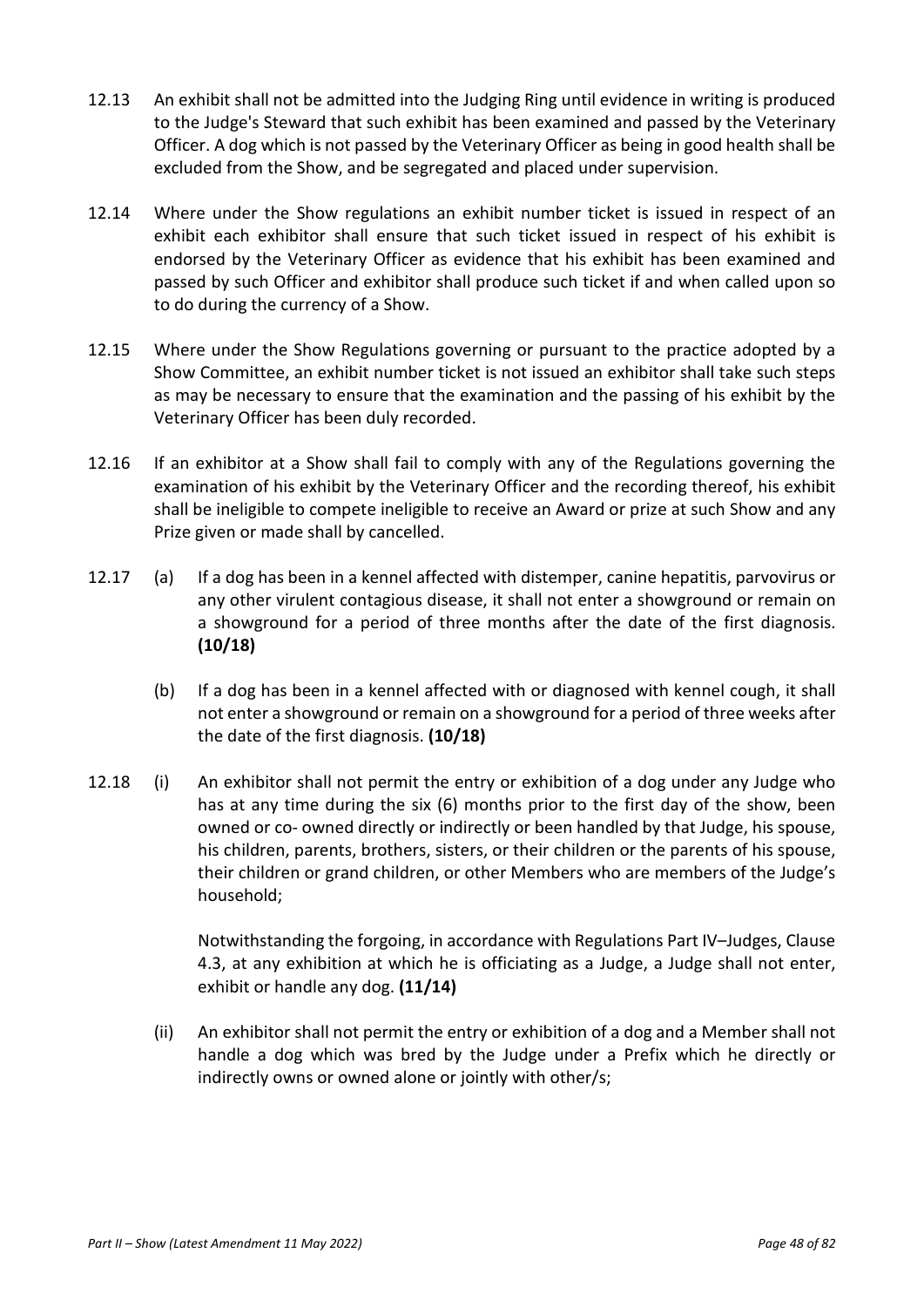- (iii) An exhibitor shall not permit the exhibition of a dog and a Member shall not handle a dog which, during the previous six (6) months, has been used at stud over a bitch which the Judge directly or indirectly owns or leases alone or jointly with another or has, during that period, been mated to a dog which the Judge directly or indirectly owns or leases alone or jointly with another.
- (iv) At any Championship Show, a person shall not exhibit or handle under a Judge if that person has billeted that Judge or been billeted by that Judge in the period of six (6) months prior to a Show at which that Judge is officiating or intends to billet the Judge within 24 hours after the Show.
- (v) An exhibitor will not be in breach of this Regulation if the Judge, under whom a dog was entered, was subsequently changed for any reason. The Regulation is, however, applicable to the officiating Judges on the day and should that require withdrawal of any exhibit as a result, the Club conducting the event shall refund the entry fee of any dog/s necessarily withdrawn as a consequence.
- (vi) At any Championship Show, a person shall not enter an exhibit or handle under a Judge if that person has entered, exhibited or handled any dog owned or co-owned by that Judge or has had any proprietary interest in any dog solely or in partnership with the Judge within the period of twelve (12) months prior to a Show at which that Judge is officiating. (Refer also Regulations Part IV-Judges, Clause 4.4(a). **(04/21)**
- (vii) In (i) & (vi) above, "*handled*" does not include any circumstance where a person had assisted another exhibitor who, due to a judging decision on the day, was required to compete with two or more exhibits at the same time. **(08/15)**
- (viii) The test for compliance with this Regulation applies in respect of each of the Judges of Sweepstakes Classes, Breed Classes, Group Specials and General Specials. **(08/15)**
- (iv) An exhibit causing, or likely to cause, a contravention of this Regulation shall be disqualified with effect from the commencing day of the Show. **(08/15)**
- 12.19 If a Veterinary Officer is not appointed by a Show Committee such Committee may appoint two (2) persons who it considers competent for the purpose who shall examine each bitch as provided by Regulations 12.12 hereof, or at any time during the Show to determine whether such an exhibit is in oestrum and the determination of the persons so appointed shall be final and binding on the exhibitor thereof without rights of appeal there from and notwithstanding that it may be established subsequently by a Registered Veterinary Surgeon that such was not the case, the person appointed as aforesaid and the members of the Show Committee shall not be liable to the exhibitor in any manner or upon any ground whatsoever as a result of or arising out of the error.
- 12.20 (i) An exhibit shall not be permitted to enter and an exhibitor shall not allow his exhibit to enter a show ring unless:-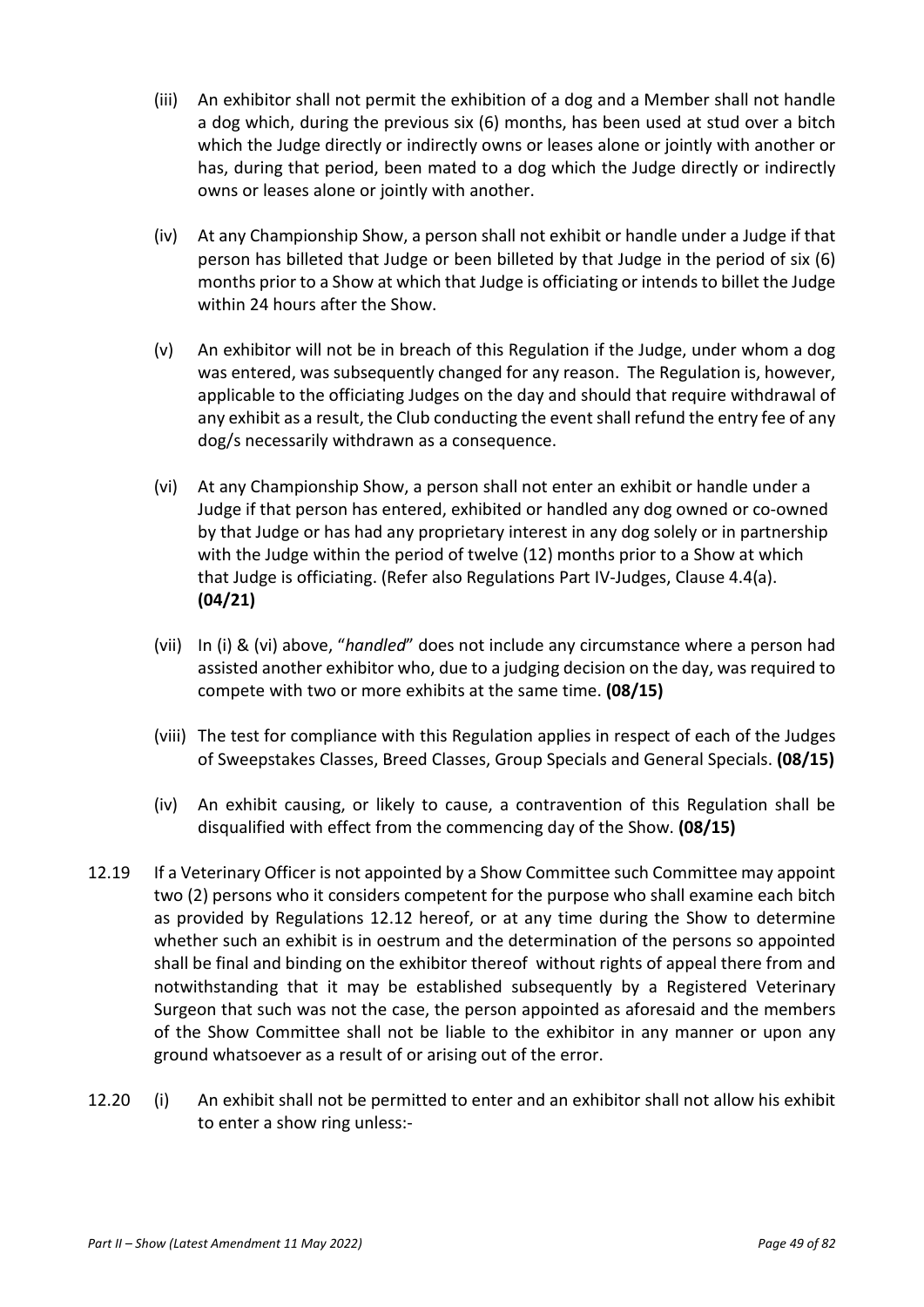- (a) the exhibitor has been issued with an exhibit number card on which is shown, in addition to any sponsors advertising, the individual exhibit number applicable to the class in question, and **(09/19)**
- (b) only that card is worn by the handler (and it shall be worn on the handler's left hand side), with the exception of Obedience, Tracking and Endurance, which is in accordance with ANKC Regulations. **(12/10)**
- (ii) Any runner assisting in the exhibition of a dog pursuant to Regulation 12.21 shall be issued with a duplicate exhibit number card in respect of the particular exhibit being handled and that card shall be worn by the runner when so acting. **(06/08)**
- (iii) An exhibit shall only be allocated one exhibit number for use in all Classes at a Championship show. **(10/14)**

# 12.21 **Use of Runner by Disabled Person (03/08)**

(a) Upon application, the Board of Directors will consider requests from disabled Members to use the services of a runner to assist in the exhibition of dogs in conformation Classes.

Such applications must be accompanied by documentary evidence of a disability in the form of a Doctor's Certificate or evidence of a Disability Pension.

When approval is given in such cases, the following conditions apply;

- (i) the runner used must be a member of DOGS NSW or of another member body of the ANKC.
- (ii) when utilising the services of the runner, the disabled exhibitor is required to either leave the ring or retire to the perimeter of the ring as closely as possible to the point at which the dog is to be, or was, presented for assessment by the judge and at such times is not permitted to gesture to the exhibit in any way.
- $(iii)$  in any case where an exhibitor intends to use a runner at a show, a copy of their approval letter must be either sent with the relevant Entry Forms or presented at the Secretary's Office for the Show at least fifteen minutes prior to the advertised commencement time for judging.
- (iv) any approval given by DOGS NSW, or similar approval given by another member body of the ANKC, may only be used in NSW for exhibition of dogs owned or co-owned by the member to whom the approval has been issued. **(12/10)**
- (b) Notwithstanding the foregoing 12.21(1) any exhibitor who, on the day of the show suffers an injury which precludes them from exhibiting a dog to best advantage may utilise a runner on the same conditions as outlined in 12.21(1) (i) & (ii) but only with the prior approval of the Show Secretary and both the Judge and the Steward of the Class concerned.

Any activity undertaken pursuant to, and strictly in accordance with, this Regulation shall not amount to misconduct for the purposes of Regulation 16.7.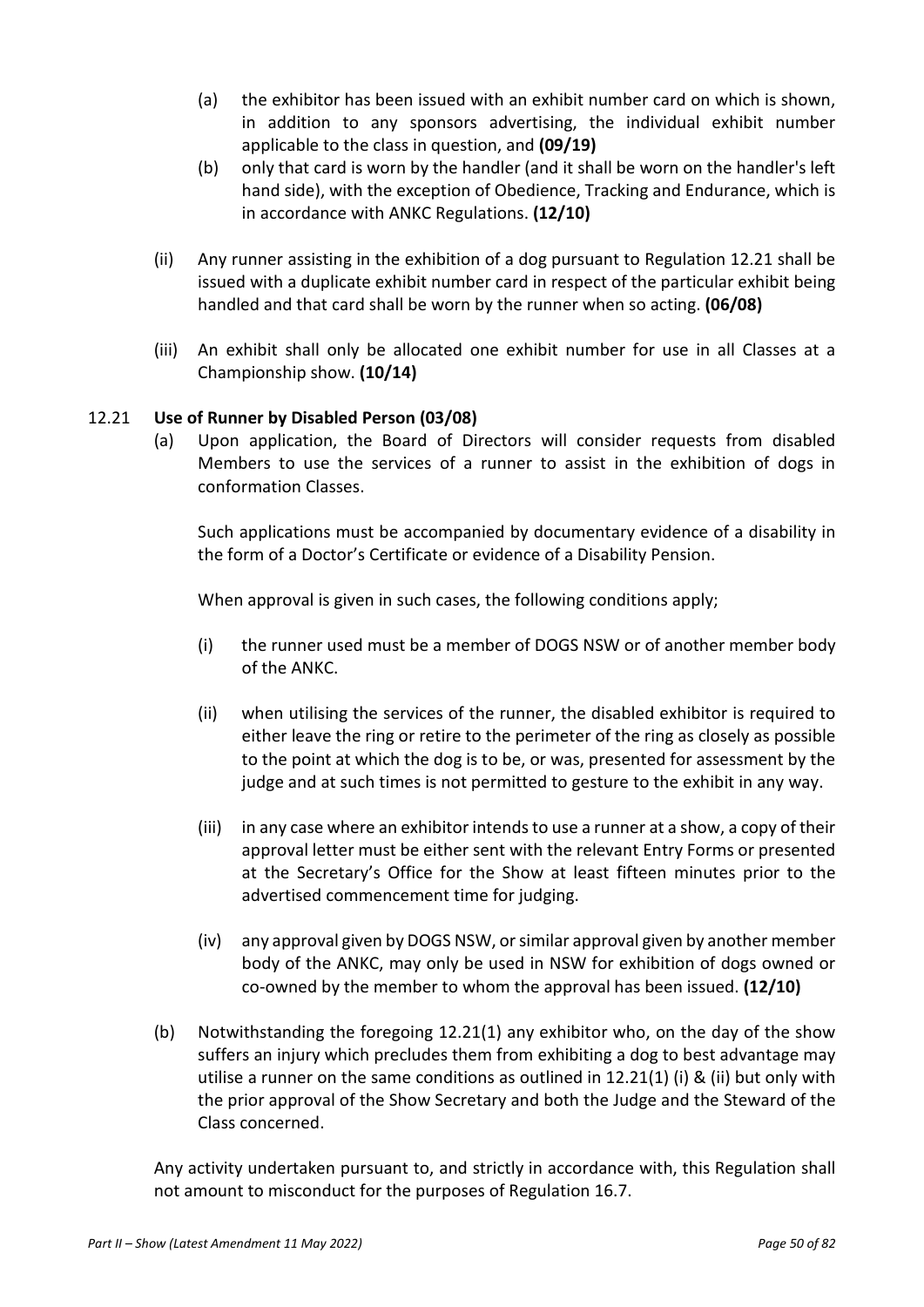- 12.22 The Board of Directors may, upon prior application and on such terms and conditions as it, in its absolute discretion see fit, grant permission to a specialist club for extra runners or double handling when the show or class is to be judged in a specialist manner or as part of a specialist show and any activity undertaken strictly in accordance with such permission shall not amount to misconduct for the purposes of Regulation 16.7. **(03/08)**
- 12.23 At any ANKC Ltd Championship, Multi-Group or Group Championship Show, FCI Shows excluded, a dog shall not be exhibited in a General Class or Group Specials, under a Judge who has *awarded* that dog a Best Exhibit In Group award during the period of six months prior to the date of the aforementioned show. In any case where an entry has been lodged prior to such award having been made, it is the responsibility of the exhibitor/owner of that dog to advise the Club concerned and the entry is to be cancelled and the entry fee refunded. **(04/10)**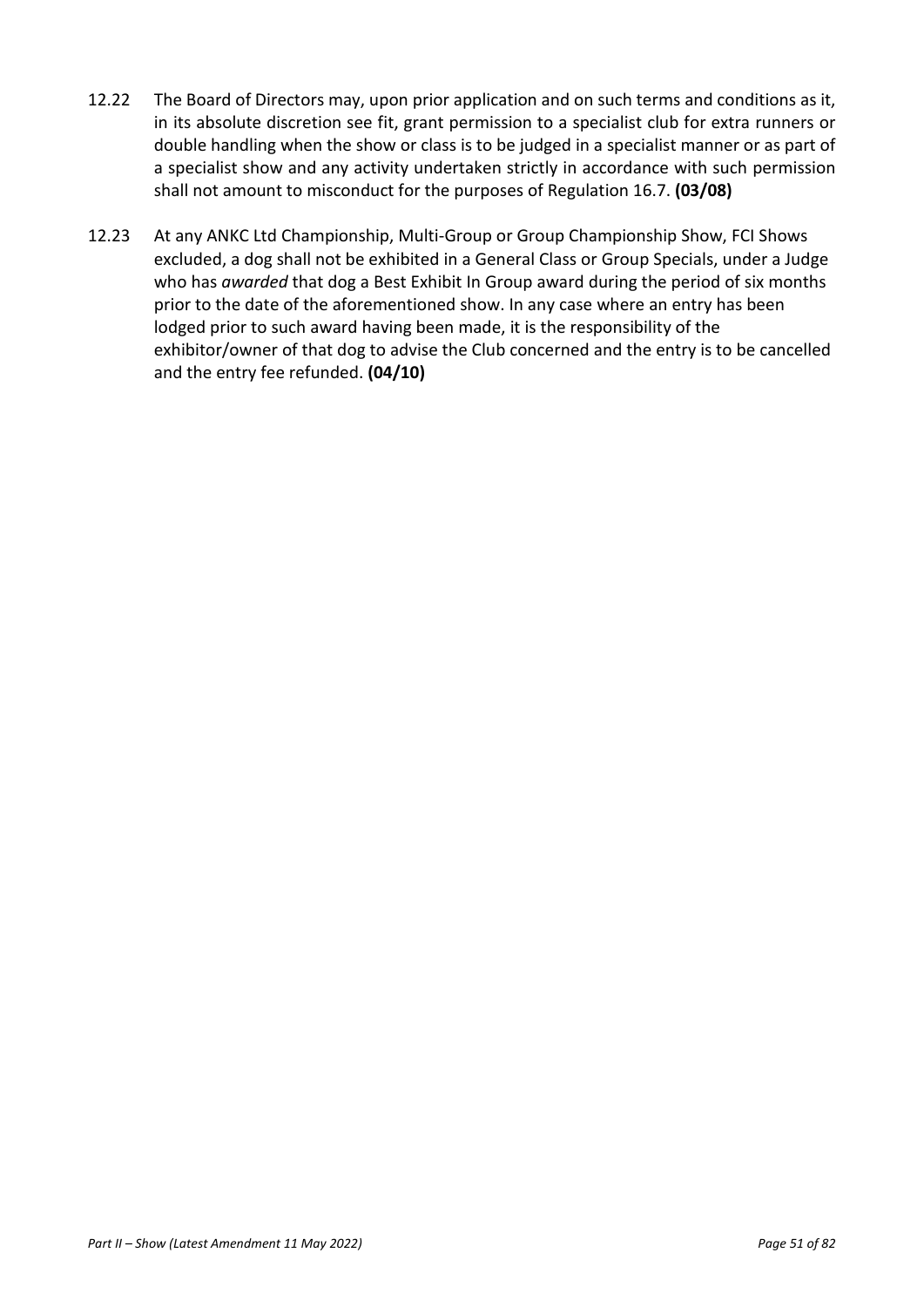## **APPLICATION FOR ENTRY OF AN EXHIBIT**

- 13.1 A dog shall not be exhibited at a Recognised Show unless an application for its entry in such Show has been accepted by the Show Committee conducting such Show.
- 13.2 A dog shall be entered under its full name including **(03/22)**:-
	- (i) prefix **(11/18)**;
	- (ii) words, letters or symbols **(11/18)**;
	- (iii) registered number; and **(11/18)**
	- (iv) date of birth. **(11/18)**
- 13.3 An application shall not be made for entry in and a dog shall not be entered or exhibited in a class for which it is not eligible.
- 13.4 An application for entry of an exhibit at a recognised Show:-
	- (i) shall be on the form prescribed by the Board of Directors from time to time and all particulars required shall be furnished in print, type ink or indelible pencil (carbon copies shall not be permitted); **(02/14)**
	- (ii) may be on a single Entry Form for each dog being entered in multiple shows conducted as a cluster by the same Club or Committee, provided that the dog is being entered in the same Class at each of the shows and the shows being entered are clearly indicated on the Entry Form. Sweepstakes Classes may also be included on the same form. **(02/14)**
	- (iii) shall be permitted to be entered on-line and in such cases will not be required to conform with Parts (i), (iv), (v) or (xii) of this Regulation however the Exhibitor's Declaration specified in 13.4(xii) must be acknowledged by the person entering a dog on-line as a condition of the entry being processed; **(08/10)**
	- (iv) shall be signed by the exhibitor or by his agent duly authorised in writing in that behalf;
	- (v) shall be lodged on or before the closing date for entries, as determined by the body conducting the Show, having regard to its obligations under the Regulations. **(09/17)**
	- (vi) shall not be received or accepted by telephone communication;
	- (vii) shall not be accepted unless lodged on or before the date advertised as the closing date for entries in such Show;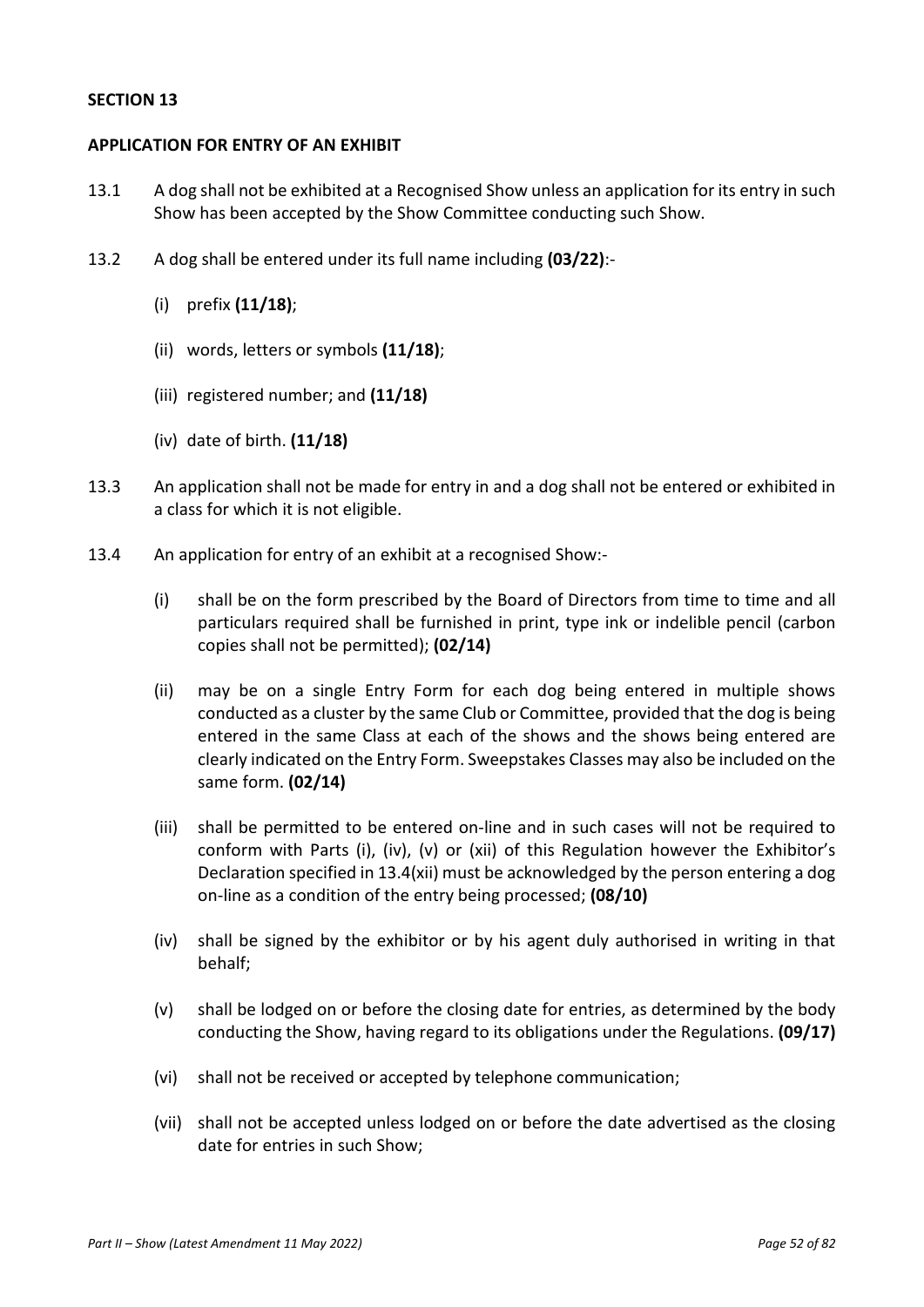## (viii) *Deleted (08/17)*

- (ix) shall embody a certificate signed by the exhibitor that the exhibit has not within the said period of three (3) months been in a kennel affected with distemper, canine hepatitis, parvo virus, or any other contagious disease and is currently vaccinated in accordance with current A.V.A. vaccination policies; (where the entry is made on-line, this Certificate must be acknowledged by the person entering the dog as a condition of the entry being processed); **(05/10)**
- (x) shall state if such be the case that the exhibit the subject of such application has been sold to and is the subject of a transfer to the applicant; the date of such sale and the date appearing on such transfer and that such transfer has been lodged with the DOGS NSW Secretary for registration of the exhibit into the name of the applicant and the date upon which such transfer was so lodged;
- (xi) shall not be made by any Member of DOGS NSW or of an interstate controlling body who, at the date for closing of entries, has any amount owing to DOGS NSW or any Affiliate as a consequence of a cheque, not having been met on presentation or having been dishonoured, for entry fees in recognised shows previously conducted and/or any associated bank charges and having failed to comply with a request for payment of such amount made by DOGS NSW, or by the Affiliate in accordance with Regulations Part X – 10C(a). **(02/09)**
- (xii) shall embody an Exhibitor's Declaration signed by the exhibitor that declares as follows: **(08/10)**

*"I hereby apply to enter the foregoing exhibit in terms of and upon the conditions set out in the State Controlling Bodies Constitution, Rules and Regulations by which I agree to be bound, and I hereby certify to the correctness of the particulars endorsed hereon."* 

- 13.5 Where such an application is signed by an agent, the agent's authority shall be lodged with the Show Secretary with such application.
- 13.6 (a) In the case of a dog that is owned by two or more members jointly, the application for its entry in a Show need only be signed by one owner unless one or more joint owners of the dog have previously notified DOGS NSW in writing that applications for entry for that dog must be in the name of and signed by all joint owners thereof. **(11/20)** 
	- (b) Except in the case of Article 10(c) of the RNSWCC Articles of Association, a dog cannot be entered in the name of a deceased person once probate has been granted. **(11/19)**
- 13.7 An exhibitor shall be personally responsible for the accuracy of all information contained in his application for entry whether signed by him or by his agent.
- 13.8 All such applications shall be preserved by the Show Secretary for not less than four (4) months from the commencing day of the Show and shall be available for inspection by the DOGS NSW Secretary at any time during such period.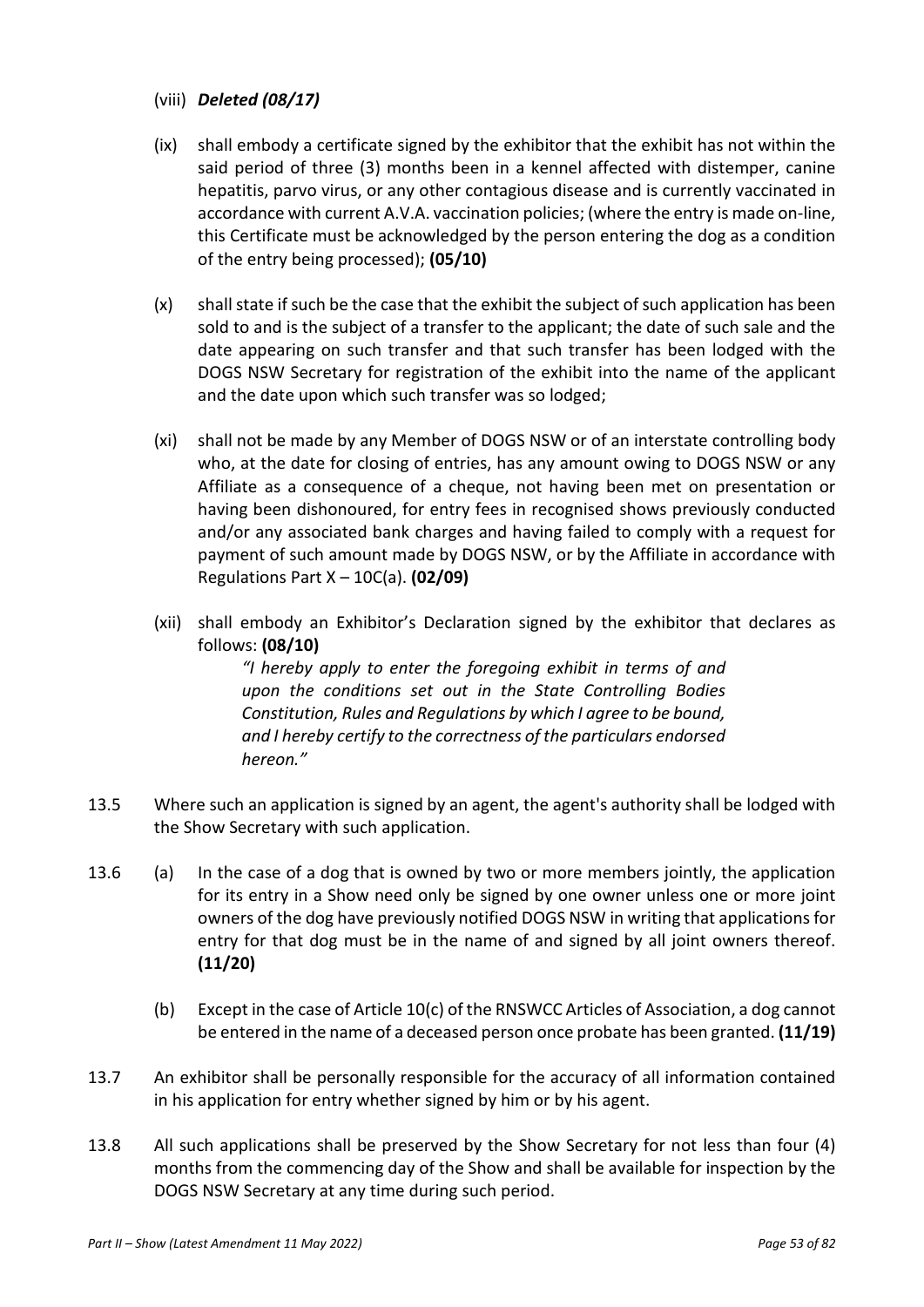#### **DISQUALIFICATION FROM EXHIBITION**

- 14.1 A Show Committee may refuse to accept the entry of an exhibit, or may at any time cancel an entry already accepted and may disqualify an exhibit from competing or exhibition in a specific Class or event, a Show Committee shall so act **(09/16)**:-
	- (a) if a report of the Veterinary Officer upon an exhibit discloses that in his opinion the exhibit:-
		- (i) is affected with a contagious or infectious disease;
		- (ii) is affected by or suffering from any of the defects or conditions mentioned in Show Regulation 17.3;
		- (iii) shows any sign of a surgical or other interference which is calculated to deceive or is capable of deceiving either Judge or spectator;
		- (iv) is not entire;

provided that Paragraphs (ii), (iii), (iv) hereof shall not apply to an exhibit in approved ANKC Trials for which it is eligible; and that paragraph (iv) shall not apply to an exhibit entered in a neuter class. **(12/10)** 

- (b) if the persons appointed pursuant to Regulation 12.19 hereof are of the opinion that the exhibit is in oestrum and the Regulation covering the Show prohibits the exhibition of such exhibit or if such an exhibit is entered in a trial referred to in Rule 2 (27) of the Constitution.
- 14.2 A dog shall not participate in a Recognised Show, except Obedience Trials or Non-Slip Retrieving Trials:-
	- (i) whose ears or ear has been cut, pierced, broken by force or if any kind of operation or act has been practised which destroys the tissue of the ear or alters its natural formation or carriage or shortens the tissue of the ear or alters the natural conformation of the dog; or
	- (ii) if anything has been done to the dog which, in the opinion of a Show Committee, is calculated to deceive or mislead except only in the case of a necessary operation certified by a Veterinary Surgeon to the satisfaction of such Show Committee.
- 14.3 A dog shall be disqualified from winning a prize at a Show held under the Regulations if a Show Committee or the Board of Directors are satisfied that:- **(09/11)** 
	- (i) any dye, colouring, whitening or darkening matter, or preparation, has been used and if the effect of it remains at any time during the Show;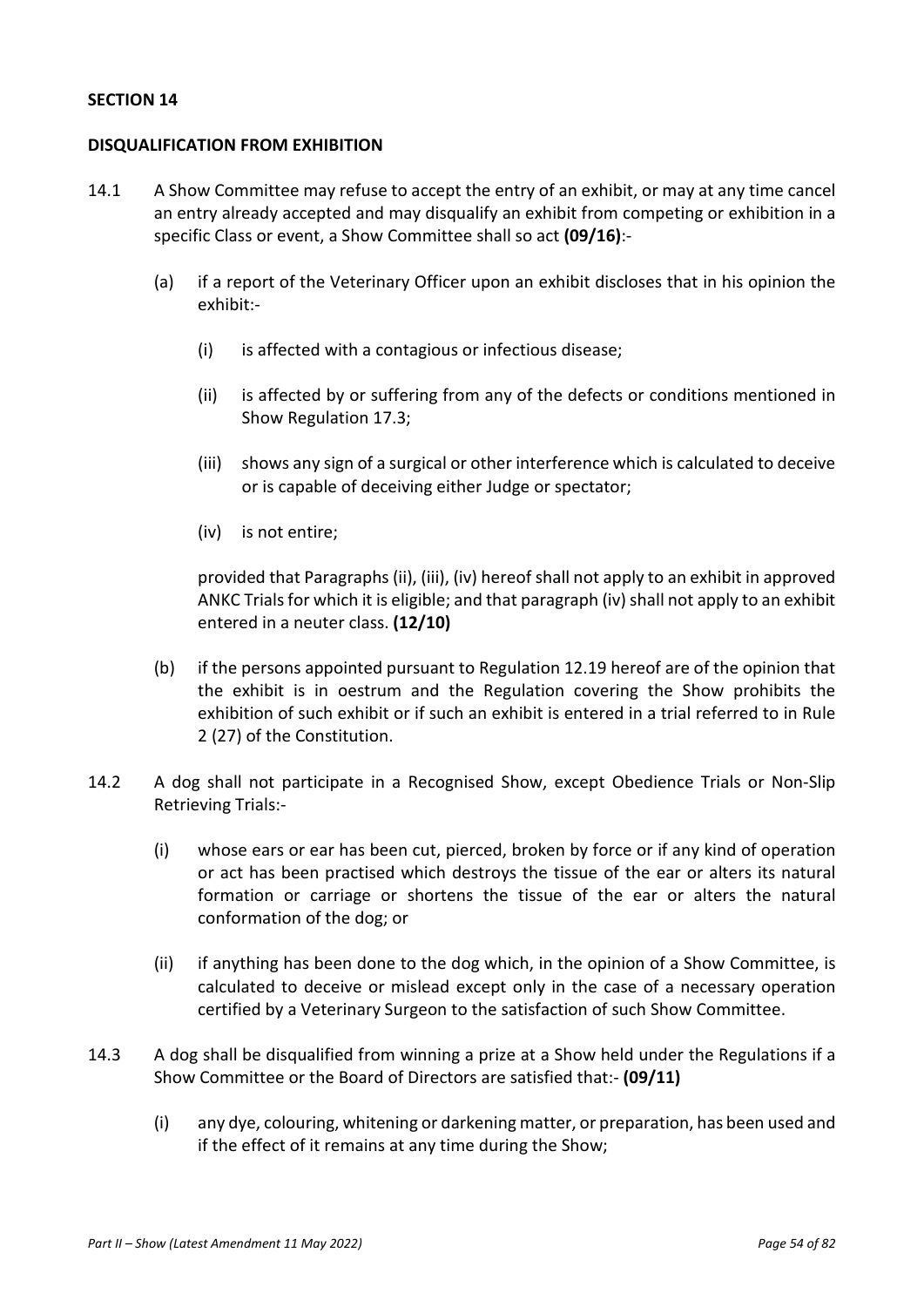- (ii) any oil, grease, sticky or glossy substances have been used and if the effect of it remains on the coat of the dog at any time during the Show;
- (iii) the lining membranes of the mouth have been cut, pierced or mutilated in any way;
- (iv) the dog has been led into the Ring or exhibited by a person who has been debarred or suspended by DOGS NSW under the Regulations.
- (v) the dog has been entered, exhibited or handled by a person who is not permitted, by Regulation 1.10 of this Part, to do so. **(09/11)**
- (vi) the dog was for any reason ineligible to be entered in the show or to compete in the relative class or event. **(11/14)**
- 14.4 Subject to Regulations Part 1 Registration, Section 22 but otherwise notwithstanding anything hereinbefore contained:- **(08/08)** 
	- (i) the shortening of the tail of a dog of one or other of the following breeds will not render it liable to disqualification, that is to say, Affenpinscher, Airedale Terrier, Australian Silky Terrier, Australian Terrier, Bouvier des Flandres, Boxer, Dobermann, German Pinscher, German Shorthaired Pointer, Griffon Bruxellois, Hungarian Vizla, Irish Terrier, Miniature Pinscher, Neopolitan Mastiff, Norfolk Terrier, Norwich Terrier, Old English Sheepdog, Polish Lowland Sheepdog, Poodle (Toy), Rottweiler, Schipperke, Schnauzer, Schnauzer (Miniature), Schnauzer (Giant), Sealyham Terrier, Spaniels (except Irish Water), Weimaraner, Welsh Corgi (Pembroke), Yorkshire Terrier, and any other breeds as notified from time to time by the Board of Directors;
	- (ii) A Poodle may have its coat clipped;
	- (iii) Dewclaws may be removed from a dog of any breed.
- 14.5 (a) A dog six months of age or over shall not be accepted as physically entire unless both testicles have descended and are in the scrotum. **(02/90)**
	- (b) If a Judge forms the opinion that an exhibit is not entire, he shall
		- (i) so inform the exhibitor;
		- (ii) excuse the exhibit from the ring;
		- (iii) forthwith after the Show, so inform DOGS NSW provided that this clause shall not apply to dogs shown in neuter classes. **(11/03)**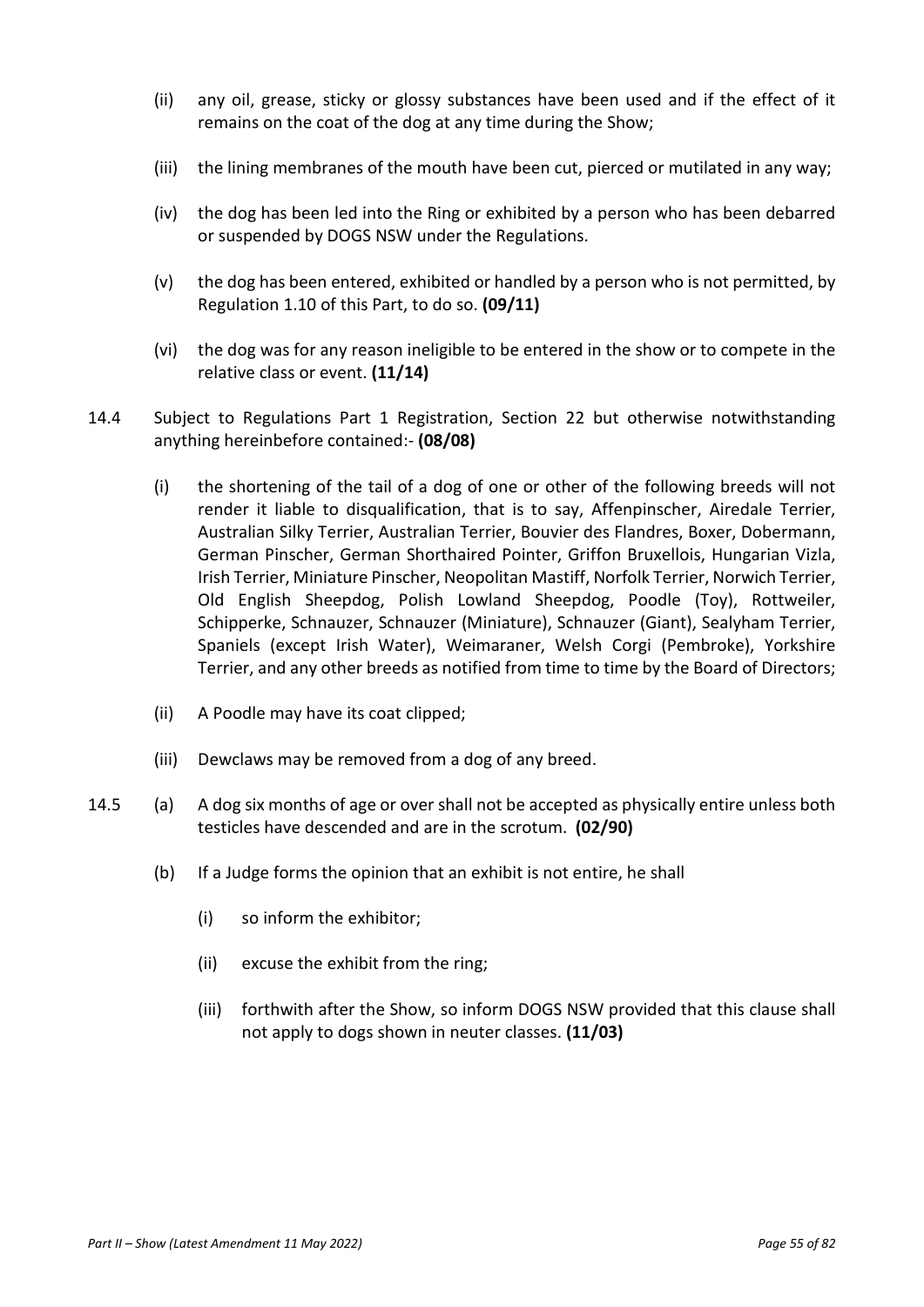- (c) Upon receipt of such information DOGS NSW shall give written notice to the owner of the exhibit that the dog will not be allowed to be exhibited on the expiration of twenty-one (21) days from the date of notice, unless within that period there has been provided to DOGS NSW satisfactory written evidence from a veterinary surgeon that the exhibit is entire. **(09/90)**
- 14.6 A Show Secretary shall within seven (7) days of the closing date of a Show furnish to the Board of Directors in writing full particulars of all dogs found by the Veterinary Officer to be suffering from any of the diseases or defects referred to in Show Regulation 15.3 or to have been prepared for exhibition in contravention of or otherwise than in accordance with the Regulations or of which the Veterinary Officer shall have forbidden.
- 14.7 An application for the review of a registration suspended in accordance with the Show Regulation 14.5 may be made at any time before the dog reaches twelve months of age provided that such application is supported by statutory declarations from two qualified Veterinary Officers stating that the dog is entire and there are no signs of any surgical or other artificial interference which is calculated to deceive or is capable of deceiving either Judge or spectator.
- 14.8 For the purpose of Show Regulations 17.3, a male dog which has been vasectomised or a female dog which has had its fallopian tubes cut shall be deemed to be not normal in all respects physically and shall not be exhibited at a Recognised Show, provided that this shall not apply in the case of dogs exhibited in neuter classes and desexed dogs and bitches entered in Veteran Classes provided for at 6.6 (3) of this Part. **(06/06)**
- 14.9 If a registered dog is exhibited at an Unrecognised Show the Board of Directors may disqualify such dog from exhibition at a subsequent Recognised Show and/or may disqualify either the owner of such dog or the person responsible for such exhibition or both of them from exhibiting a dog at a subsequent Recognised Show or at a Parade or from parading, displaying or handling a dog in the Show Ring at a subsequent Recognised Show or at a Parade.

## 14.10 **(Revised 12/12)**

- (a) It is the obligation of each owner, exhibitor and handler at a show to take all such steps as may be necessary to ensure that any dog under that person's care or control or for which that person is responsible does not behave in an aggressive manner.
- (b) It is the obligation of any person at a show who observes a dog behaving in an aggressive manner to report the incident either orally or in writing to a member of the Show Committee as soon as possible after the incident.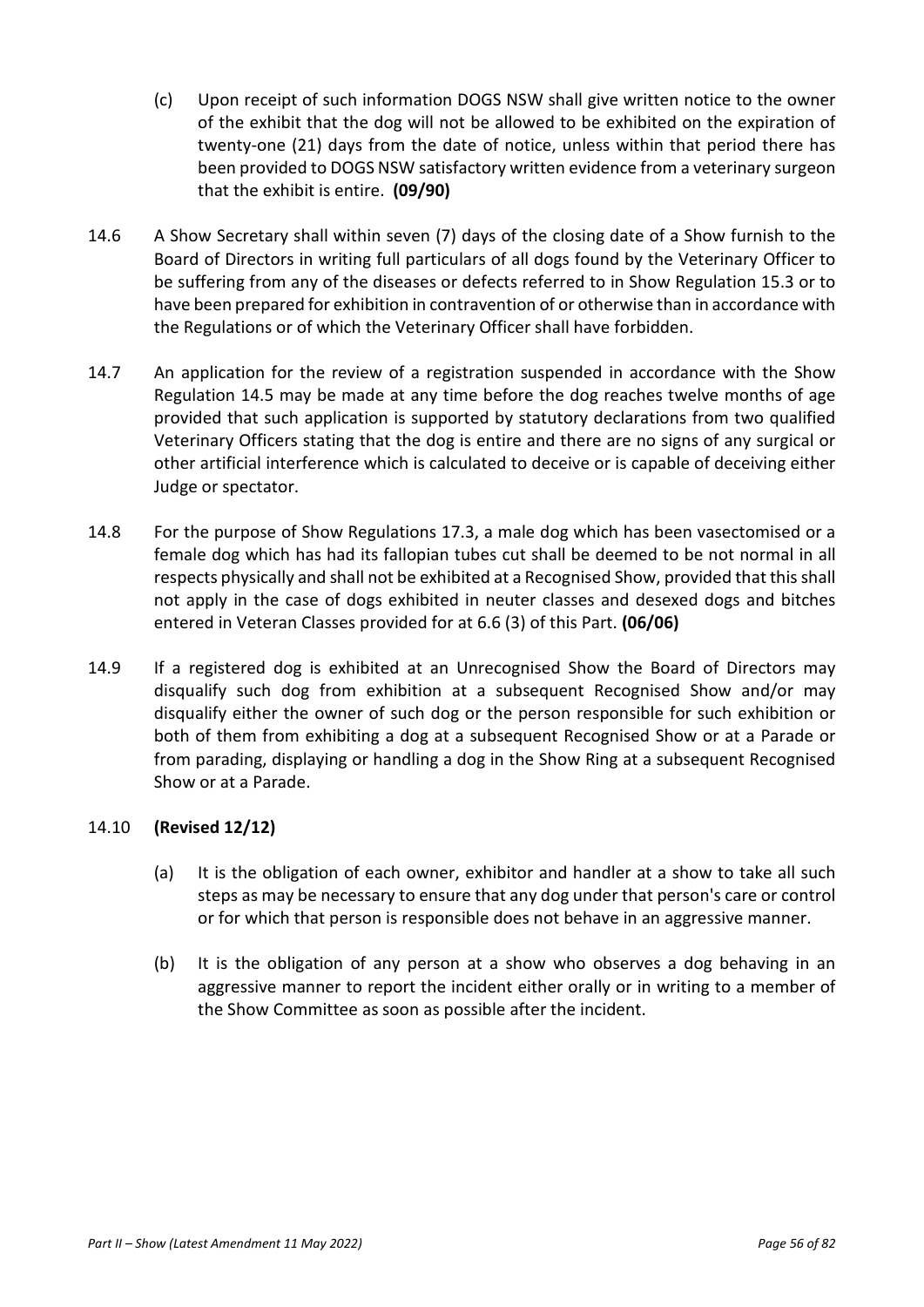- (c) (i) Upon receipt of a report of an incident involving aggressive behaviour by a dog, the Show Committee shall meet to consider the matter as soon as possible on that day after all available relevant statements have been obtained in writing from the complainant, the owner, handler or person having the care and control of the dog complained of at the event and any witnesses. Such meeting must be conducted by the Show Committee notwithstanding the nonavailability of any party to the inquiry.
	- (ii) The owner, handler or person having the care and control of the dog at the event shall identify that dog to the Show Committee. For the purposes of this clause "identify" means provide appropriate information including the DOGS NSW registered name and number.
	- (iii) The complainant and the owner or handler of the dog complained of must be permitted to be in attendance throughout the inquiry excepting when the Show Committee are deliberating their decision. **(09/11)**
	- (iv) During the conduct of the inquiry, the dog complained of must be held in a secure situation such that any aggressive behaviour would not interfere with any other person or dog.
- (d) In reaching their decision, if the Show Committee is satisfied that the incident comprised or included the dog attacking, or attempting to attack, any person or dog at the show, or has demonstrated any other serious aggressive behaviour, the Show Committee shall declare the dog to be an aggressive dog, provided the Committee conducting the investigation believes that no justified provocation for the incident occurred.
- (e) As soon as possible after reaching its decision, the Show Committee shall advise the person who appears to be responsible for the care and control of the dog, either that the dog has been declared aggressive or that it has not been declared aggressive and provide them with a copy of the Aggressive Dog Incident Report form after it is signed by that person.
- (f) Forthwith upon the Show Committee declaring a dog to be an aggressive dog:-
	- (i) the owner, exhibitor or handler responsible for the dog, shall ensure that the dog is retained in the same secure situation in which it was placed for the duration of the inquiry and until such time as it is ultimately removed from the showground.
	- (ii) the dog shall ipso facto be suspended for a period of two months and for such further period until the Board of Directors have made their decision in accordance with 14.10 (h). During that period the dog shall not be allowed to enter or remain upon any showground.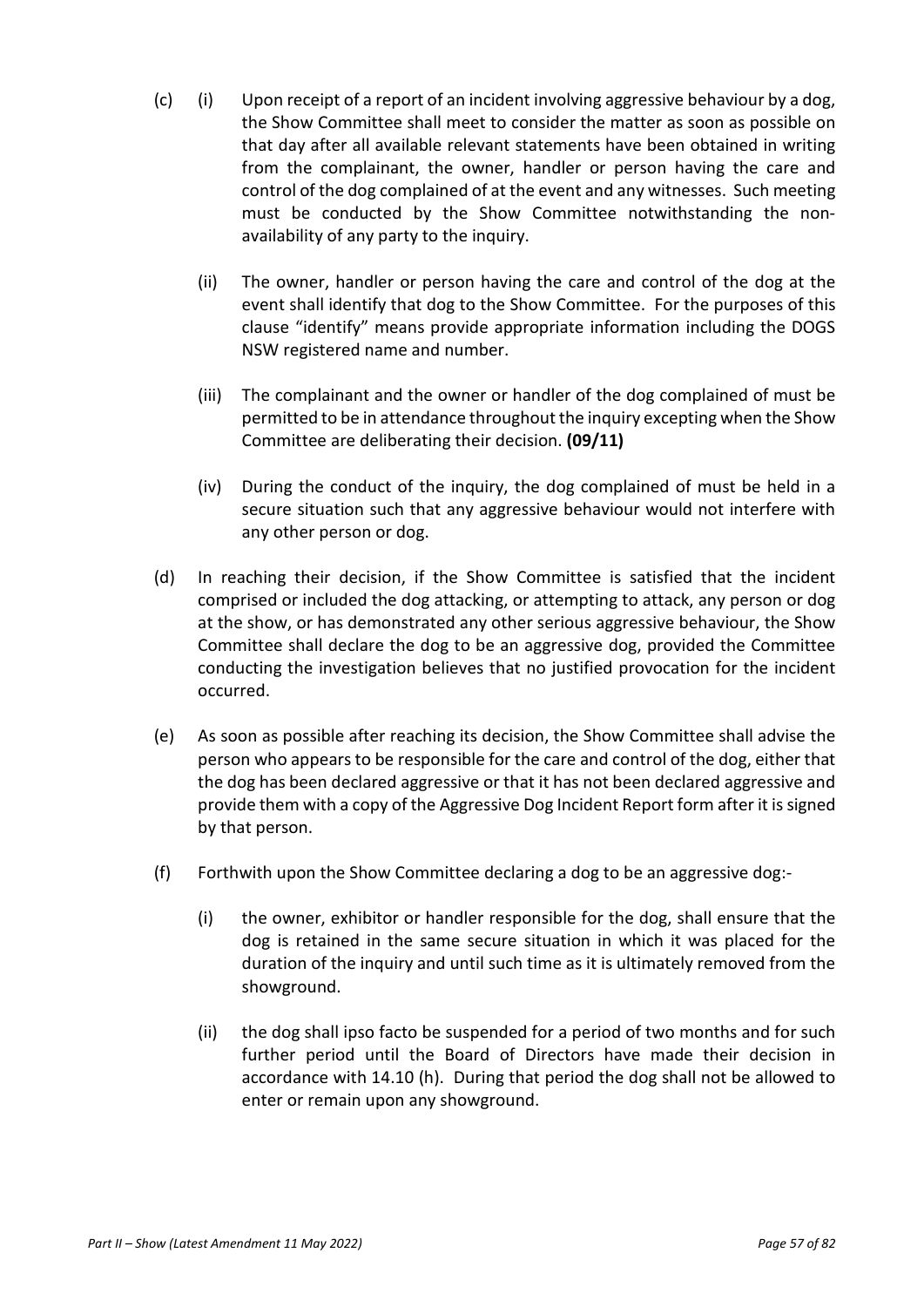- (g) Following completion of an aggressive dog inquiry, the Show Committee shall, within 5 working days, provide DOGS NSW with a full written report of the incident and of the Show Committee's decision. Such report shall include a copy of all written statements concerning the incident, the Minutes of the Show Committee Meeting, the Incident Report form referred to in (e) above, relevant catalogue pages and any other related documents.
- (h) Within 2 calendar months of receipt of the report referred to in (g) the Board of Directors shall consider the report and if satisfied that the dog is likely to constitute a danger to persons, other dogs or property at any Show, taking into consideration the responsibility of the handler or of any individual involved, may for such period as the Board of Directors consider appropriate **(10/18)**:-
	- (i) suspend or disqualify or otherwise debar the dog from being an exhibit,
	- (ii) impose conditions in relation to the exhibition of that dog at a Show,
	- (iii) direct that the dog is not to be bred with,
	- (iv) direct that the dog not be transferred within the register, or **(06/16)**
	- (v) cancel the registration of the dog,
	- (vi) impose a requirement that the dog undertake a temperament test in accordance with Part I of the Regulations (Section 20) and impose any such conditions relating thereto.
	- (vii) record a breach of Clause 14.10 **(10/18)**:-
		- (a) It is the obligation of each owner, exhibitor and handler at a show to take all such steps as may be necessary to ensure that any dog under that person's care or control or for which that person is responsible does not behave in an aggressive manner.
			- 1<sup>st</sup> Offence: Reprimand Letter
			- 2 nd Offence: \$100.00
			- 3<sup>rd</sup> Offence: Matter referred to Inquiry **(10/18)**
	- (viii) Require the owner/handler or other persons concerned to complete an examination based on the DOGS NSW Regulations Part XIII-Code of Ethics and DOGS NSW Regulations as set by the Members Education Committee. **(10/18)**

Should the Board of Directors make a determination that the dog is not likely to constitute a danger as described above, the Board may resolve to immediately end any suspension that was imposed in accordance with (f)(ii).

(i) If for any reason the Board of Directors has not finally dealt with the matter within the 2 month period referred to in (h), the owner of the dog may make written application to the Board of Directors for the removal of the suspension referred to in (f)(ii).

Upon receipt of such application, the Board of Directors shall either:-

- (a) grant the application, or
- (b) reach a decision in relation to the matter, but if such decision is not reached within a period of one month from the date of such application, the application shall be deemed to have been granted.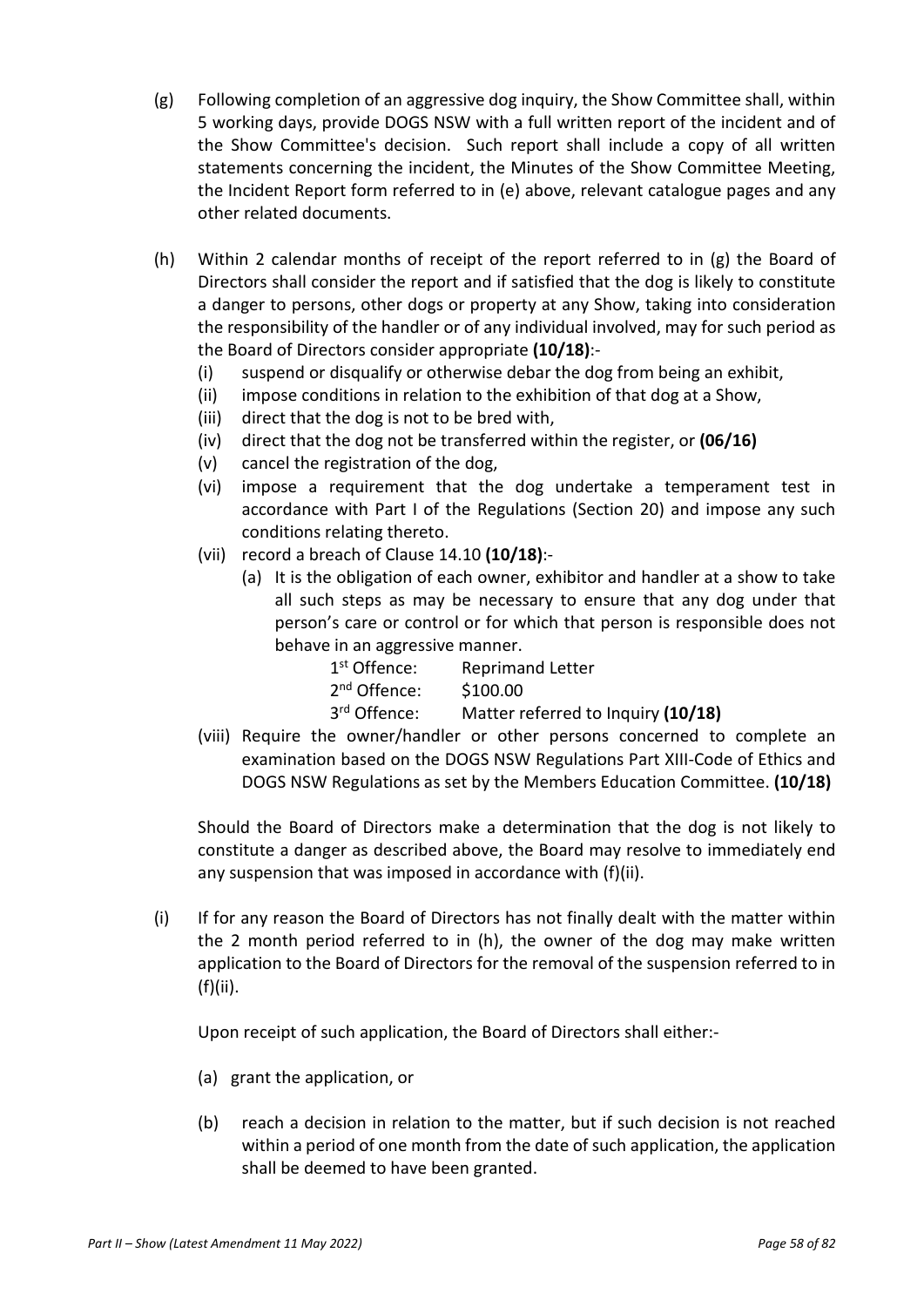- (j) Subject to (k), no person shall have any claim upon or recourse against any member of the Show Committee or any other person as a consequence of any action taken purportedly pursuant to the foregoing provisions of this regulation. **(11/93)**
- (k) It shall be the responsibility of the affiliate concerned to ensure that the Show Committee complies with the requirements of this Regulation 14.10.

If the Show Committee fails in any respect to comply with the procedures and requirements of this regulation, the Board of Directors may impose on the affiliate and the affiliate shall pay (within such time as the Board of Directors may require) a fine of no less than \$250 (but not exceeding \$1,000).

- (l) For the purpose of this Regulation 14.10, 'show' includes any trial, parade, picnic day, event or other activity in which a member participates with a registered dog. If the incident occurs at an activity which did not require approval of DOGS NSW, the Show Committee for the purposes of this Regulation 14.10 shall comprise the most appropriate three persons from amongst the organisers.
- (m) This Regulation 14.10 shall have effect commencing 1 hour prior to the commencement of a Show and continuing for 30 Minutes after the conclusion of the Show. **(10/97)**
- (n) The DOGS NSW Representative shall attend and observe any inquiry held at a Recognised Show in relation to an Aggressive Dog Incident for the purposes of reporting only. The Representative should not be asked for advice by any party to the inquiry. **(06/08)**
- 14.11 The precise terms and conditions of a suspension imposed upon any dog which has been declared aggressive pursuant to the Regulations of another Canine Body affiliated with the ANKC shall be applied to that dog as if the suspension had been imposed by DOGS NSW. **(12/05)**
- 14.12 A member shall not show, breed with, or transfer a dog which has been declared as aggressive or dangerous pursuant to any Australian legislation or regulation. **(12/05)**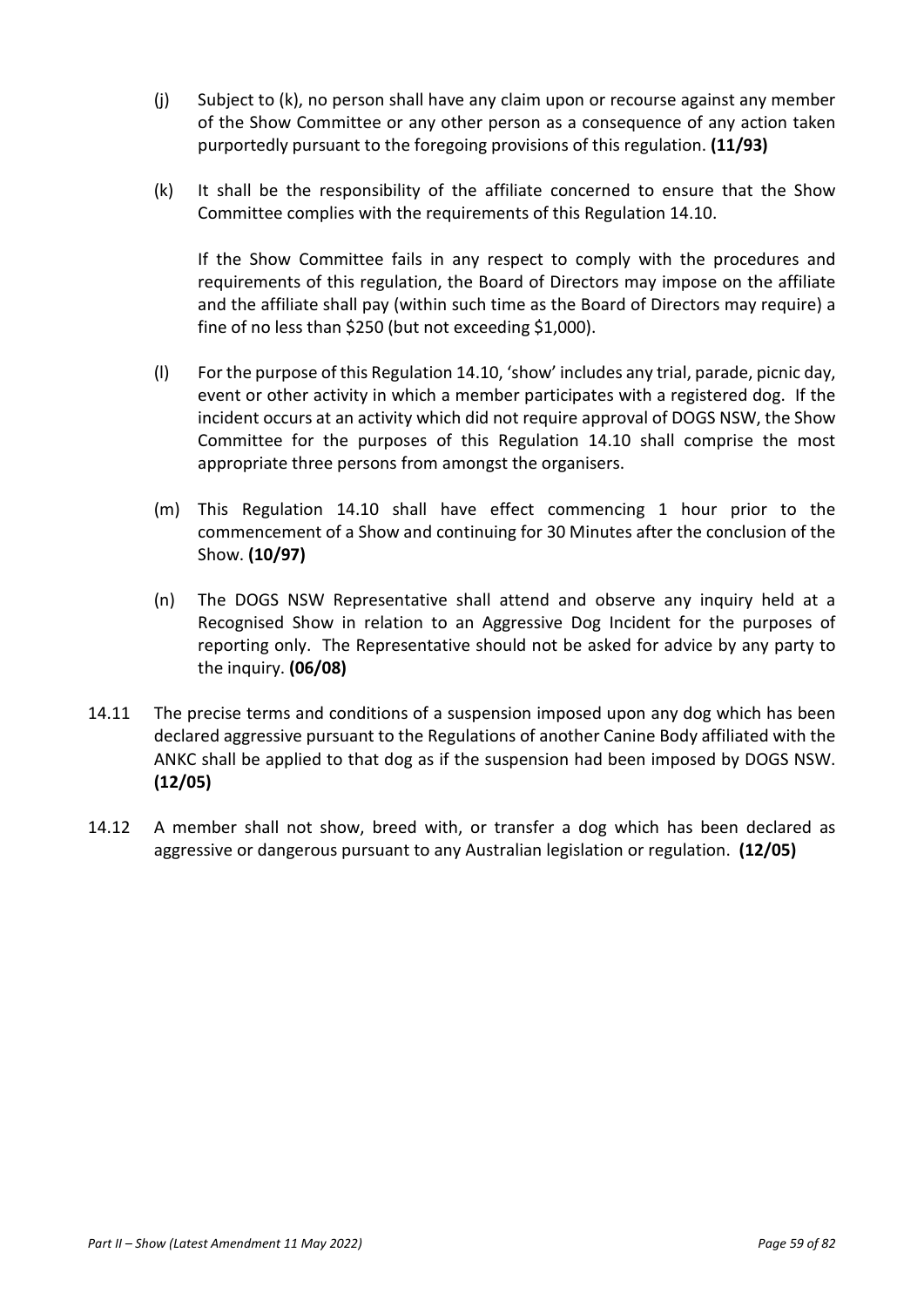#### **DISQUALIFICATION OF PERSONS**

- 15.1 Notwithstanding anything in the Regulations contained, the Board of Directors for such reasons as it may in its discretion think sufficient, but without being required to assign any reason therefore may disqualify a person whether a member of DOGS NSW or otherwise from exhibiting and/or handling an exhibit and/or from acting as a Steward or Official or in any other capacity at a Recognised Show and/or from admission to a Recognised Show.
- 15.2 If a member shall:-
	- (a) exhibit, parade, display or otherwise handle a dog in a Show Ring (whether the dog be registered dog or otherwise) at an Unrecognised Show; or
	- (b) exhibit, display or otherwise handle an unregistered dog at a Recognised Show; or
	- (c) participate in any capacity (whether officially or otherwise) in an Unrecognised Show.

the Board of Directors may terminate the membership of or disqualify such member from exhibiting at or participating in a Recognised Show and/or at a Parade or other exhibition and/or may disqualify such person from participating in any way or in any capacity (representative or otherwise) at a General Meeting or Committee Meeting or consultation or at a gathering or function of DOGS NSW.

The expression "participating" for the purpose of this Regulation shall be given the widest meaning and shall include inter alia, but without in any way limited the generality of the foregoing:-

- (i) the exhibiting, parading or handling of a dog;
- (ii) the contributing of a trophy or award or money to a person or body of persons conducting an Unrecognised Show or to an exhibitor or competitor at an Unrecognised Show whether as a subscription, entrance or attendance money or entry fee or as a prize or otherwise.
- (iii) the doing of any act calculated to support or encourage the holding of an Unrecognised Show.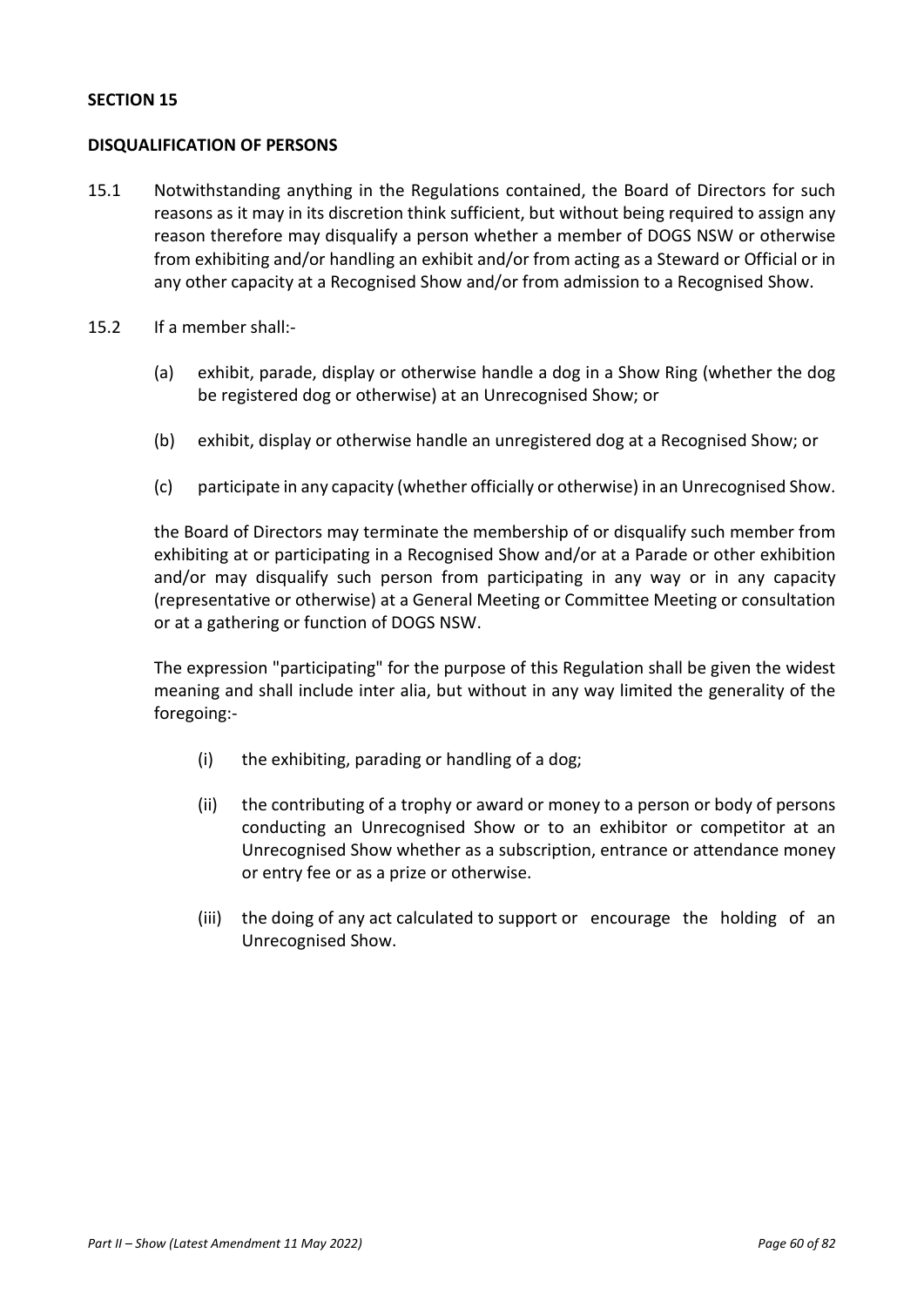15.3 (a) (i) a person who, by the Constitution, Rules or Regulations or those of any other Canine Control is prohibited for any reason for entering, exhibiting or handling a dog or otherwise participating in a Show, Trial or exhibition or whose membership of DOGS NSW or of another Canine Controlling body has been terminated by resolution of the Board of Directors or of the governing body of another Canine Control pursuant to the relevant Constitution, Rules and Regulations shall not be eligible to enter, exhibit or handle a dog or otherwise participate in a Show, Trial or exhibition during the term of such prohibition or whilst re-admission to membership of DOGS NSW or of another Canine Control is denied by the Board of Directors or by the governing body of another Canine Control.

> Written notice of any such prohibition or termination of such membership given to DOGS NSW and signed or purporting to have been signed by the DOGS NSW Secretary or by any Committee Member or Board of Directors or of such other Canine Control shall for all purposes be conclusive evidence thereof.

- (ii) *Deleted (10/17)*
- (iii) *Deleted (10/17)*
- (b) The Board of Directors may notify each Affiliate of the name and address of each person whether a member of DOGS NSW or not:-
	- (i) who has been disqualified by the Board of Directors from entering, exhibiting or handling an exhibit or from acting as a Steward or Official or in any other capacity at an exhibition and/or from admission to an exhibition;
	- (ii) who has been disqualified by another Canine Control recognised as such by the Board of Directors or by an Affiliate from entering, exhibiting or handling an exhibit or from acting as a Steward or Official or in any other capacity at an exhibition and/or from admission to an exhibition notice of which has been given to the Board of Directors by such Control or Affiliate.
	- (iii) whose membership has been terminated or suspended by the Board of Directors or by another Canine Control recognised as such by the Board of Directors or by an Affiliate, notice of which has been given to the Board of Directors by such Control or Affiliate.
- (c) Every such notice shall be given by the Board of Directors in such manner as the Board of Directors may from time to time determine.
- (d) A person whose name has been so published shall not have any claim whatsoever against any person in respect of or arising out of such publication.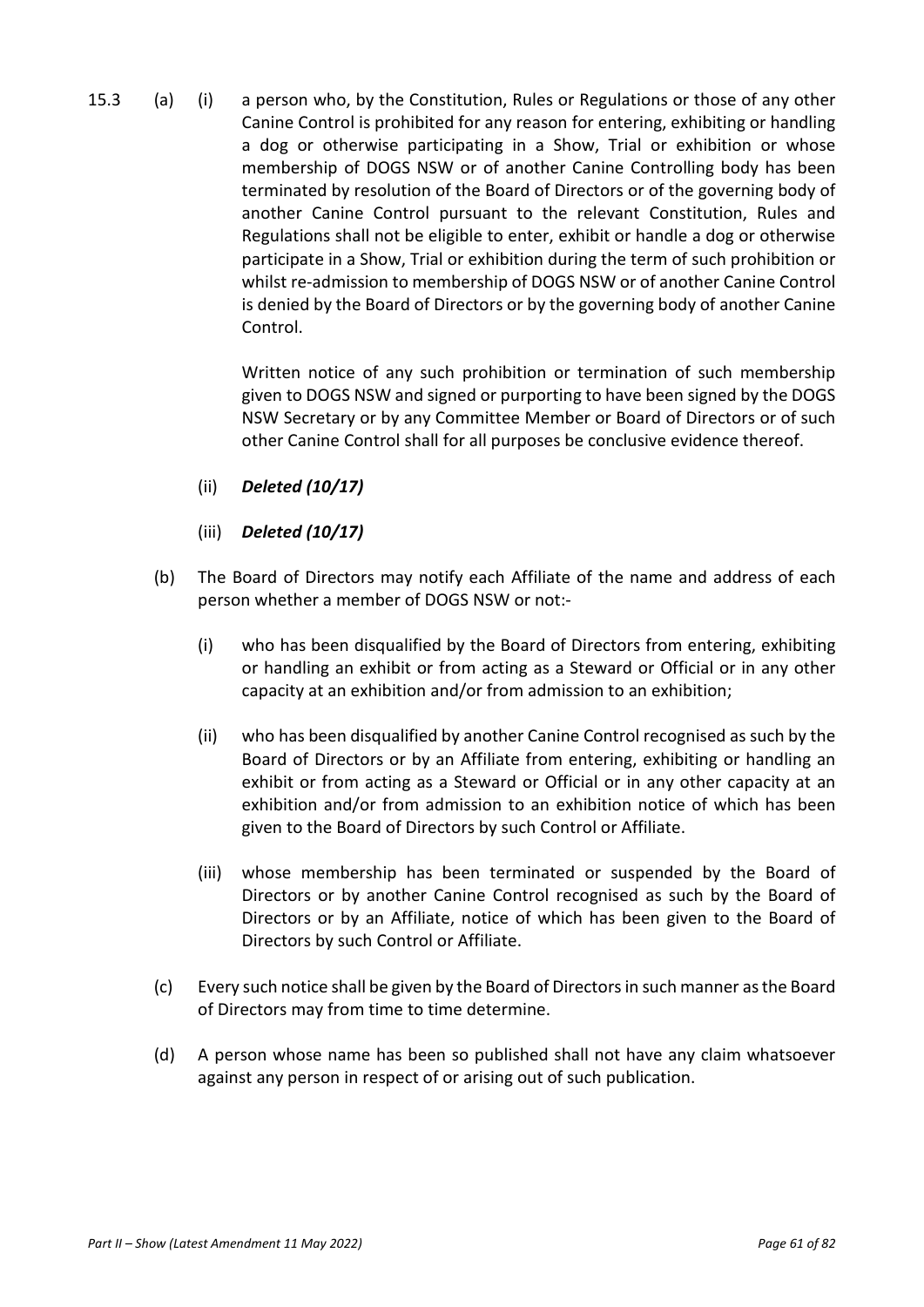15.4 An Affiliate or other body conducting a Recognised Show shall give effect to such disqualification and shall refrain from appointing a disqualified person to any office and from allowing such disqualified person to officiate in any capacity at a Recognised Show and shall as far as practicable prevent the admission to a Showground of a person so disqualified. If an Affiliate or other body conducting a Recognised Show shall knowingly commit a breach of the provisions of this Regulation, the Board of Directors may if it thinks fit so to do, terminate the affiliation of such body.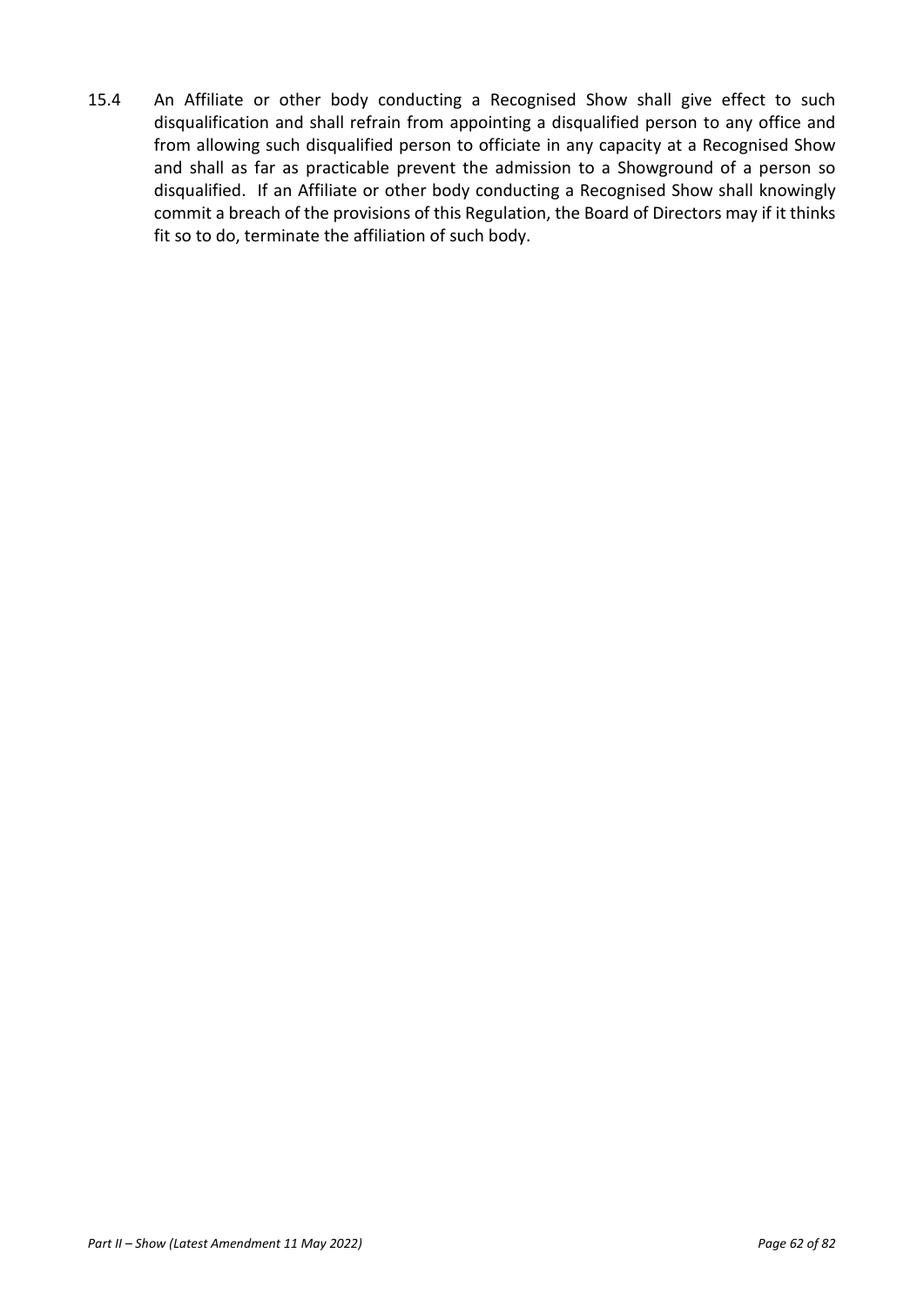#### **MISCONDUCT IN CONNECTION WITH A SHOW**

- 16.1 A person shall not at any time, nor by any means;
	- (a) behave contrary to the manner in which a reasonable person ought properly to conduct himself;
	- (b) disparage the decision of a judge;
	- (c) denigrate, malign, besmirch, slander, traduce, disparage or vilify the person or reputation of any other member;
	- (d) cause embarrassment to a Judge or other persons at a show
	- (e) attempt to influence a judge's decision
	- (f) (unless authorised by the Board of Directors) use a mobile telephone in a ring in which judging is taking place;
	- (g) double handle an exhibit;
	- (h) abuse an animal **(11/17)**
	- (i) otherwise commit misconduct as defined in the Constitution of DOGS NSW.

## **(06/07), (10/12)**

16.1.1 In relation to 16.1(h), any instance of perceived animal abuse at a show must be reported. Examples include actual physical abuse, excessive discipline of a dog, neglect endangering an animal's well being and the whelping of a bitch at an event.

> In particular, lifting an exhibit from the ground to the table by means of lead and tail, is deemed to be physical abuse and as such, is strictly prohibited. An exhibitor observed doing this should be dismissed from the ring and the matter reported to the Show Secretary, who shall further report the matter to DOGS NSW within 7 (seven) days.

> These Incidents are to be recorded by DOGS NSW and a penalty may be applied if any subsequent incidences by the same owner/handler are reported.

16.2 A person who contravenes Regulation 16.1 may be cautioned by an official of the Show. If thereafter he again contravenes Regulation 16.1, he may be requested by an official to leave the Showground (and to remove any exhibit thereon) and, if so requested shall leave forthwith. **(06/07)**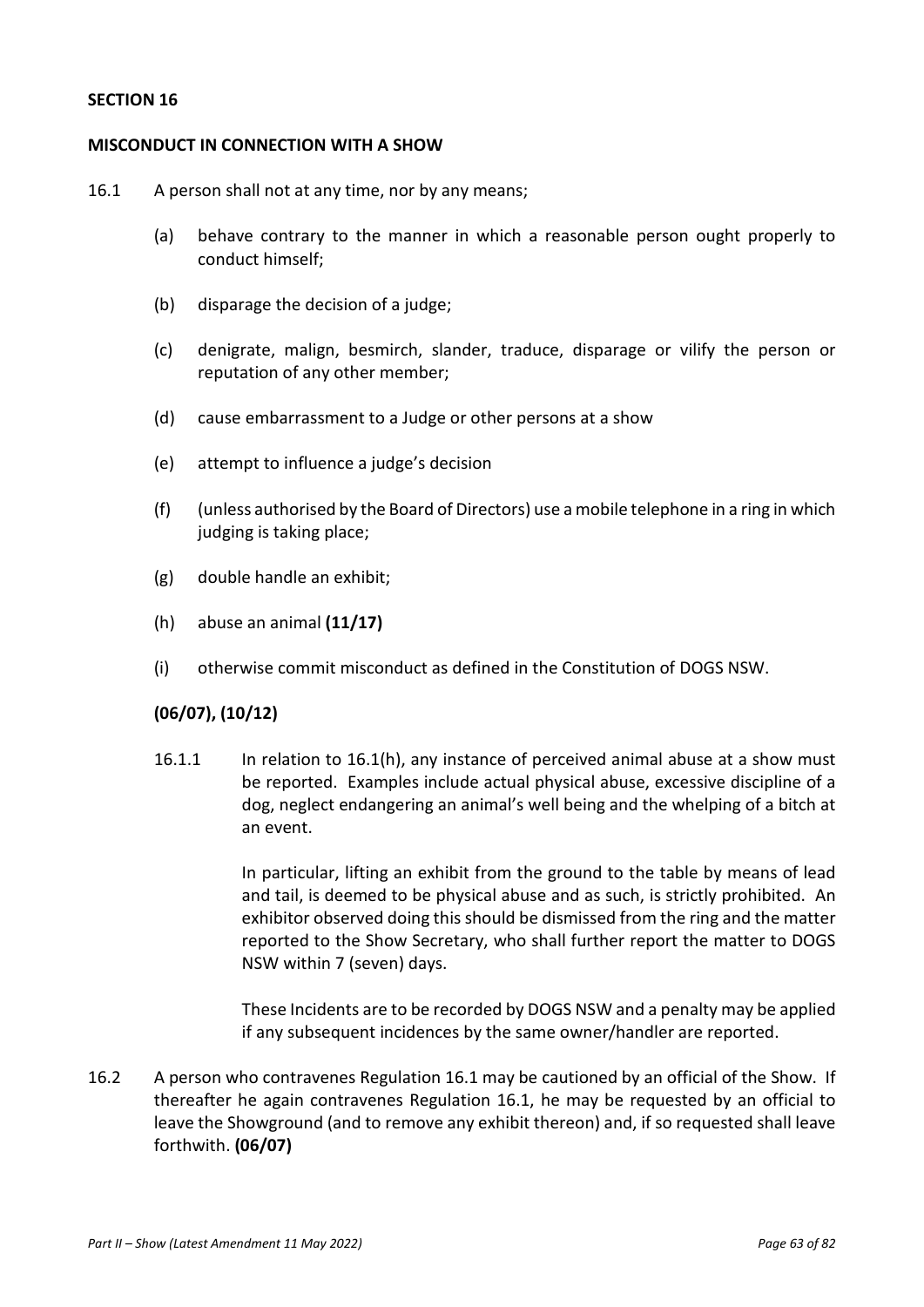- 16.3 For the purposes of Regulation 16.1 "person" includes, but is not limited to, an officiating judge, an official of the show, a steward, an exhibitor and a member of DOGS NSW. **(06/07)**
- 16.4 A complaint alleging a breach of Regulation 16.1 shall be made to the Show Secretary at the show, shall be in writing and, if not made by an official of the Show, shall be accompanied by a lodgement fee of \$150 payable to DOGS NSW. **(05/11)**
- 16.5 The Show Secretary shall, within 7 days of receipt of a complaint referred to in Regulation 16.4 or becoming aware of a contravention of Regulation 16.1, forward details thereof to the DOGS NSW Secretary, together with all documents received together with the applicable lodgement fee. **(05/11)**
- 16.6 A complaint not lodged in accordance with Clauses 16.4 and 16.5 will not be accepted by DOGS NSW unless received within 14 days of the event giving rise to the complaint and accompanied by a late fee of \$100, in addition to the applicable lodgement fee of \$150. The DOGS NSW Secretary may waive either or both of the original lodgement fee and the late fee upon receipt of a reasonable and acceptable explanation. **(05/11)**
- 16.7 "Double Handling" includes attracting or exciting the attention of, communicating with or touching, handling or in any way interfering with an exhibit that is in a ring in which judging is taking place, but does not include any activity undertaken by approval given by the Board of Directors pursuant to Regulations 12.21 and 12.22. **(03/08)**
- 16.8 "Attempt to influence a judge's decision" shall include conduct, which could reasonably give, rise to the impression that the member is attempting to influence the judge's attitude to the member, an exhibit entered at the show or a decision of the judge thereat. The prohibition against attempting to influence a judge's decision contained in Clause16.1 shall extend to conduct of a member prior to that show but shall not extend to anything contained in a paid advertisement which is published commencially. **(10/12)**
- 16.9 Where a complaint is lodged against an officiating Judge, the Judges Committee shall conduct an inquiry into the matter in accordance with Regulations Part XI (Inquiries, Investigations and Appeals) Regulations 5.1 to 5.8 inclusive, reading 'Judges Committee' in lieu of 'Committee' (wherever appearing) and 'judge' in lieu of 'Member' in Regulations 5.2 (wherever appearing). **(10/12)**
- 16.10 Having completed its inquiry, the Judges' Committee shall make such decision as it considers the circumstances warrant and may impose such fine or other penalty as it considers appropriate, including suspension of the Judge's approval to judge.
- 16.11 The decision of the Judges' Committee shall forthwith be notified in writing to all persons directly affected by the matter and to the Secretary. The decision shall have effect and be binding on all persons affected thereby, unless the Judge concerned appeals to the Board of Directors pursuant to regulation 16.16, in which event the Judges' Committee's decision shall be stayed pending the outcome of the appeal.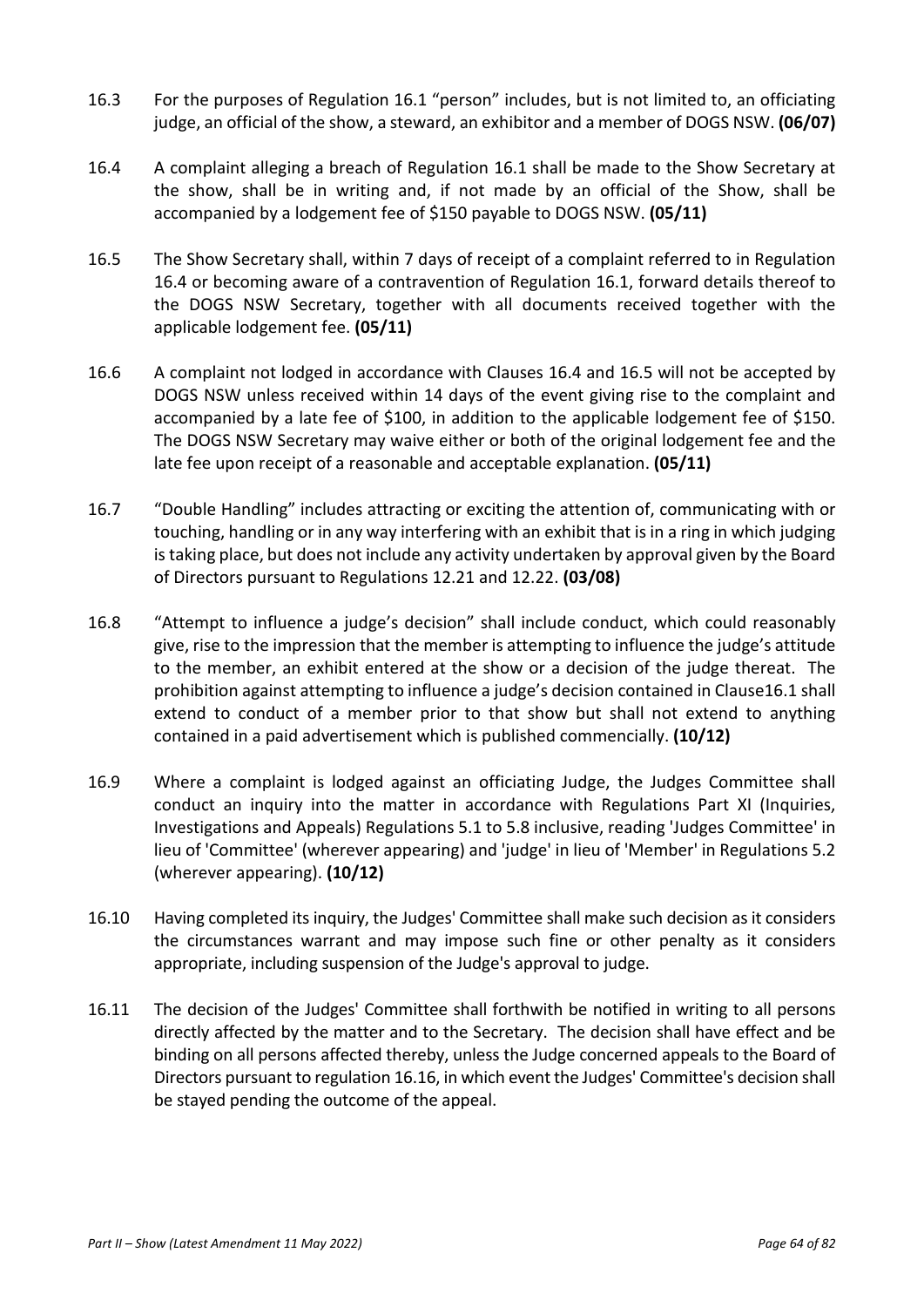- 16.12 (a) A Judge may appeal to the Board of Directors against the decision of the Judges' Committee pursuant to regulation 16.14 within 14 days after receipt by the Judge from the Secretary of notification of that decision by lodging with the Secretary a notice to that effect.
	- (b) The Board of Directors shall afford the Judge the opportunity of appearing before the Board of Directors to make submissions (either orally or in writing or both) but shall otherwise hear the appeal in the manner it considers appropriate and shall publish a written report thereon.
	- (c) The Board of Directors may make such decision in relation to the appeal as it considers appropriate in the circumstances and that decision shall be binding on all members.
	- (d) A copy of the report of the Board of Directors shall be sent to the member concerned by the Secretary.
- 16.13 For the purpose of Regulation 16.9, 'Judge' means a judge who has been engaged to officiate at the Show, notwithstanding that the judge may not actually have been officiating at the time of the events the subject of the reference. **(12/94)**
- 16.14 (a) A member must not, at any time prior to or during a Show, compromise or entertain a judge appointed in respect of that Show, in such a manner as could give rise to the inference that the member is attempting to influence the judge's attitude to the member or to an exhibit (whether owned by the member or another person). **(05/17)**
	- (b) A member is not to contact a judge after the announcement of that judge's appointment by any means that may be interpreted as promoting an exhibitor or an exhibitor's exhibits. This includes social networking sites, email and all electronic forms of communication as well as traditional forms of communication. Should a judge receive such an approach, they are required to make a report to DOGS NSW. **(05/17)**
	- (c) A breach of paragraph (a) or (b) is deemed to be misconduct. **(05/17)**
- 16.15 (a) No person shall have a mobile telephone that is switched on with them at any time in a ring in which judging is being conducted. **(10/12)**
	- (b) Dispensation from (a) above may be granted by the Secretary for emergency or exceptional circumstances subject to prior application. **(10/12)**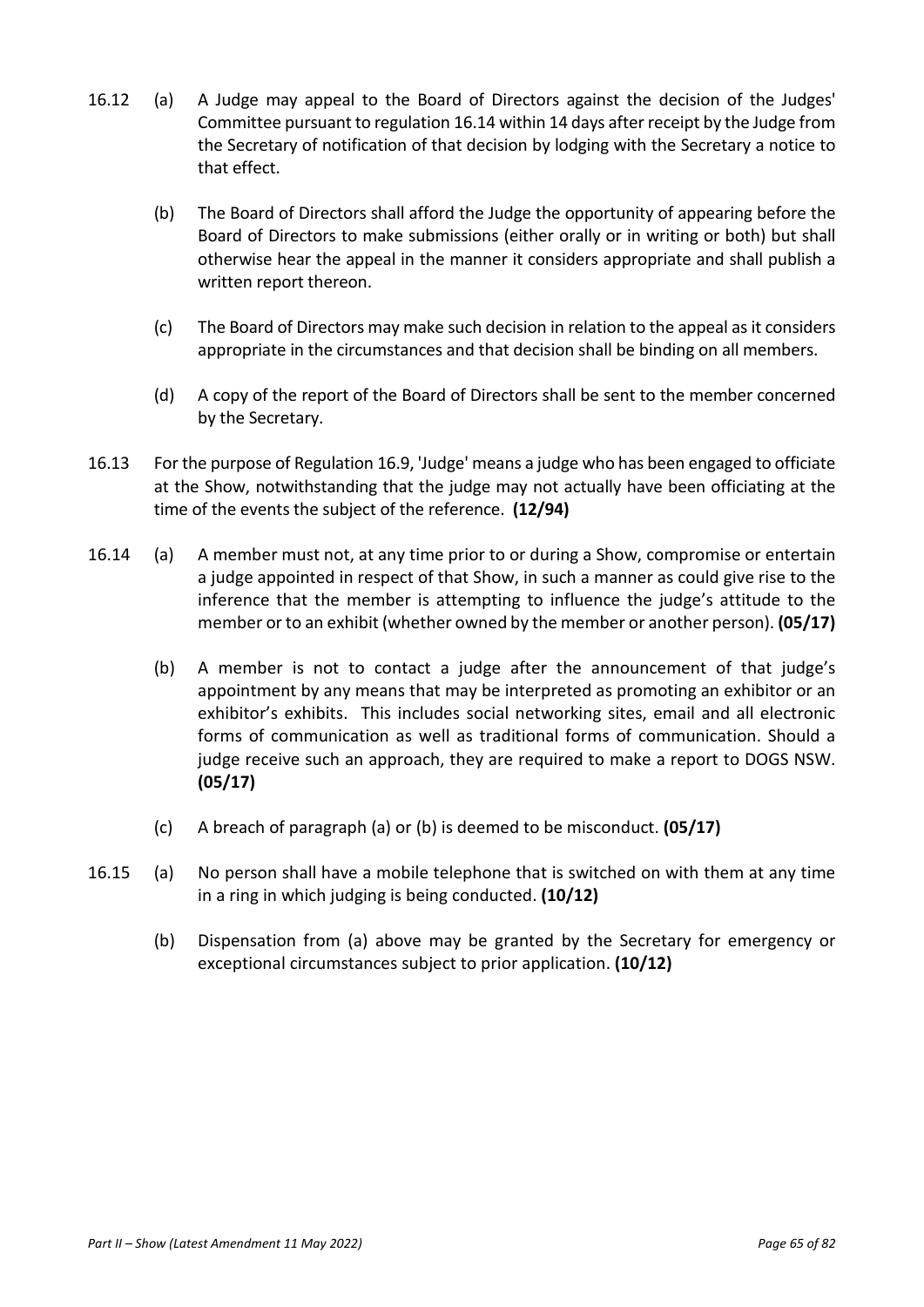#### **DISEASES AND ABNORMALITIES**

- 17.1 If a Show Committee shall have appointed a qualified Veterinary Officer, the provisions of Regulations 17.2 and 17.5 both inclusive, shall apply, and in the event that the Veterinary Officer is not present, the Show Committee shall appoint a competent Deputy to act in his stead.
- 17.2 A dog suffering from an infectious or contagious disease shall not be allowed to enter or to remain on a Showground and a dog shall not be eligible for exhibition and shall not be exhibited if the Veterinary Officer shall so order.
- 17.3 The Veterinary Officer shall forthwith report to the Show Secretary the result of his examination of a dog, if he considers such dog is not normal in all respects physically, or is not of normal development, or is blind, deaf, castrated, spayed or a freak as to sex or one or more of its testes is misplaced, undescended, or has or suffers from one or more defective (pathological) testes, or has an inguinal hernia, or has been prepared for exhibition in contravention of or otherwise than in accordance with the Regulations.
- 17.4 If a dog is found by the Veterinary Officer to be suffering from some contagious disease it shall forthwith be removed from the Showground and shall not be eligible to enter upon a Showground or to compete at a recognised Show until a registered Veterinary Surgeon approved for that purpose by the Board of Directors shall certify in writing that:
	- (a) such dog is free of contagious disease, and
	- (b) the kennels of the owner of the dog and the kennels in which the dog has been housed during the three months immediately preceding the date of the certificate are all free from contagious disease, and
	- (c) until such certificate has been produced to the DOGS NSW Secretary and recorded in the records of DOGS NSW
- 17.5 A Show Secretary shall within seven (7) days of the closing date of a Show, deliver to the Secretary in writing full particulars of all dogs found by the Veterinary Officer to be suffering from any of the diseases or defects referred to in Show Regulations 14.1, 14.5 or 17.3 or to have been prepared for exhibition in contravention of or otherwise than in accordance with the Regulations or of which the Veterinary Officer shall have forbidden exhibition.
- 17.6 Objection shall not be taken that a dog is suffering from any disease or defect referred to in Show Regulations 14.1, 14.3 or 17.3 unless such objection is taken by notice to the Show Secretary before the close of the Show. Any such objection may be made verbally by an official of the Show but shall be in writing if made by an exhibitor or other person not being an official of the Show.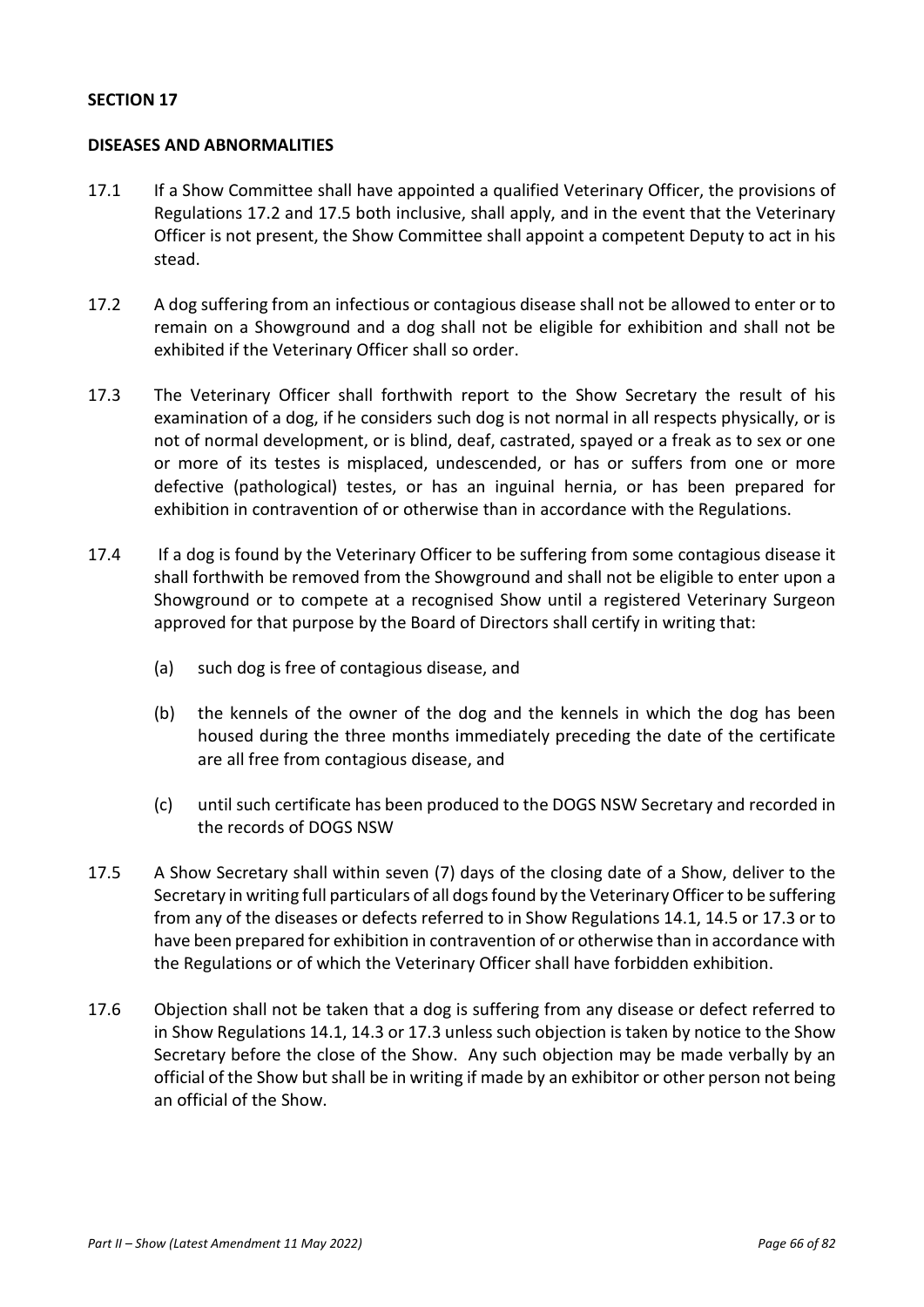#### **FINES AND PENALTIES**

18.1 An exhibitor:

- (i) who omits to re-register his dog prior to the time of its exhibition at a recognised Show, or **(09/88)**
- (ii) who enters and shows a dog in a class for which it is not eligible, or
- (iii) who enters a dog in a recognised Show and is not the registered beneficial owner of that dog;

may be liable for the first offence to a fine and for any subsequent offence to such penalty as the Board of Directors may determine. **(07/88)**

18.2 An Affiliate which has failed to observe or to comply with the Articles and Regulations shall be liable to such fine or penalty as the Board of Directors may in its absolute discretion determines.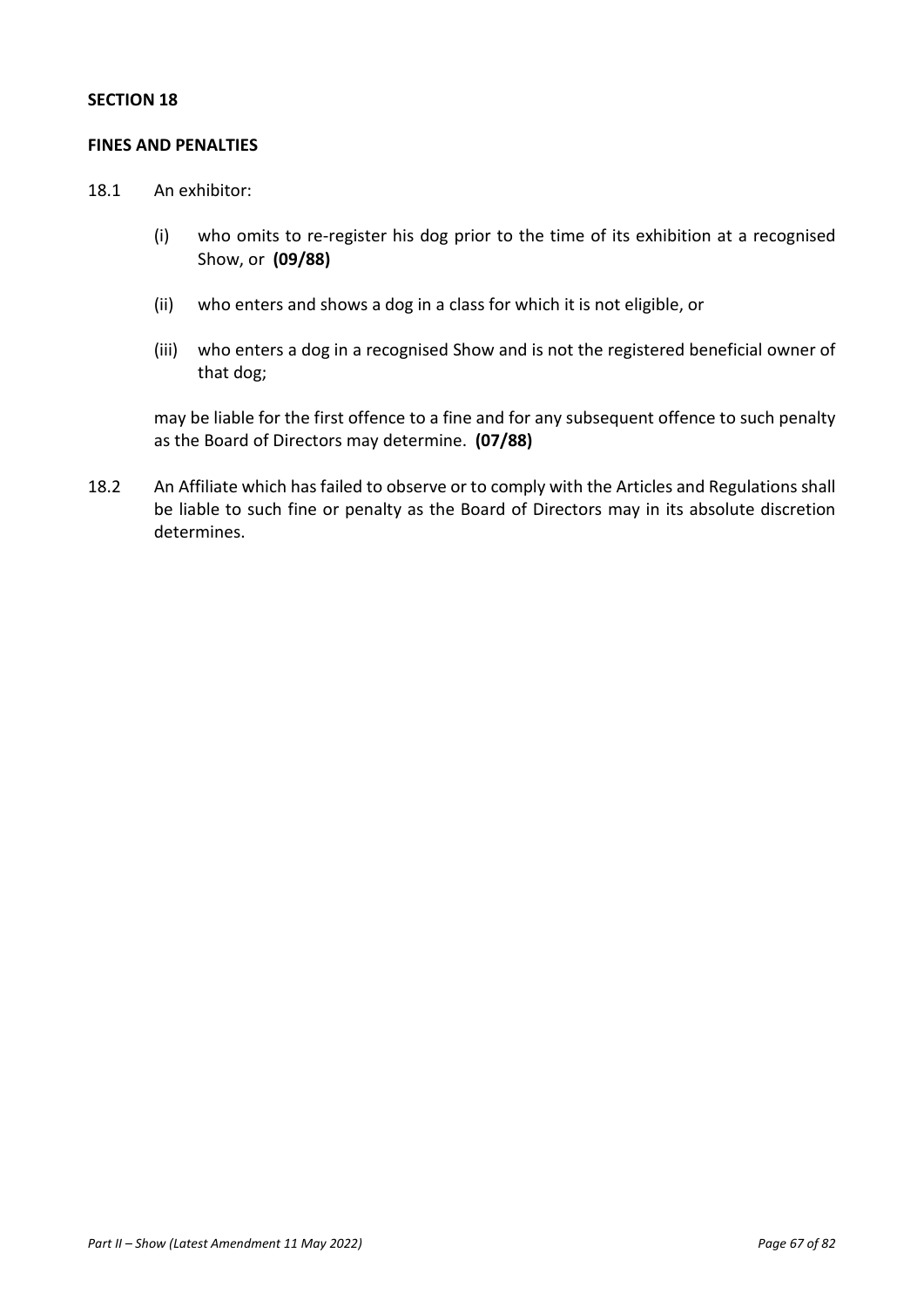# **SECTION 19 (04/10)**

#### **EXTREME WEATHER & SAFETY GUIDELINES**

Extreme Weather – Impact on Shows

19.1 Legal responsibility for the care and welfare of all dogs at shows rests with their owner/s, or other person/s authorised by the owner/s, who have taken the dog to the showground. DOGS NSW cannot regulate to absolve any party of that responsibility.

This Part of the Regulations is provided to assist those parties in making responsible decisions in extreme weather conditions. If the exhibitor cannot ensure that the dog is, or will be, safe in the heat, it is safest to either not attend in the first place or leave at the first sign of possible discomfort. The Regulations are an attempt to reduce the exposure of a dog during times of high temperature or humidity, however, they should not be taken as any guarantee or indication that conditions compliant with the Regulations will be safe for any dog (or exhibitor) and the ultimate responsibility for a dog's welfare (and an exhibitor's welfare) remains with the exhibitor.

- 19.1.1 If, at any Show, an exhibitor considers that the heat conditions are or may be prejudicial to the comfort or welfare of their exhibit/s, they may leave the grounds immediately with no penalty or other consequence in relation to any award that may have previously been made at that show.
- 19.1.2 Where the Bureau of Meteorology NSW ("BOM") forecast on the BOM App (**http://www.bom.gov.au/app/**) for the location at or nearest to any show at 10.00am on the day before the scheduled commencement time of the show, indicates Extreme Weather for the date of the show, the following will apply:- **(02/17)**
	- (a) If the forecast maximum temperature at 10.00am on the day before the scheduled commencement time of the show or anytime thereafter is 38° Celsius or higher, the show or shows are to be immediately cancelled. **(01/18)**
	- (b) If the forecast maximum temperature is in the range of 35° to 37° Celsius, the Show Committee conducting the show must decide whether to maintain the existing arrangements, cancel the show or amend the start time and/or day for the show. This decision must be made immediately after checking the forecast at 10.00am on the day before the show. **(01/18)**
	- (c) If the Show Committee is required to make a decision under 19.1.2, it may include decisions in relation to any other shows which are scheduled to be held on subsequent day/s as part of the same cluster of shows. **(01/18)**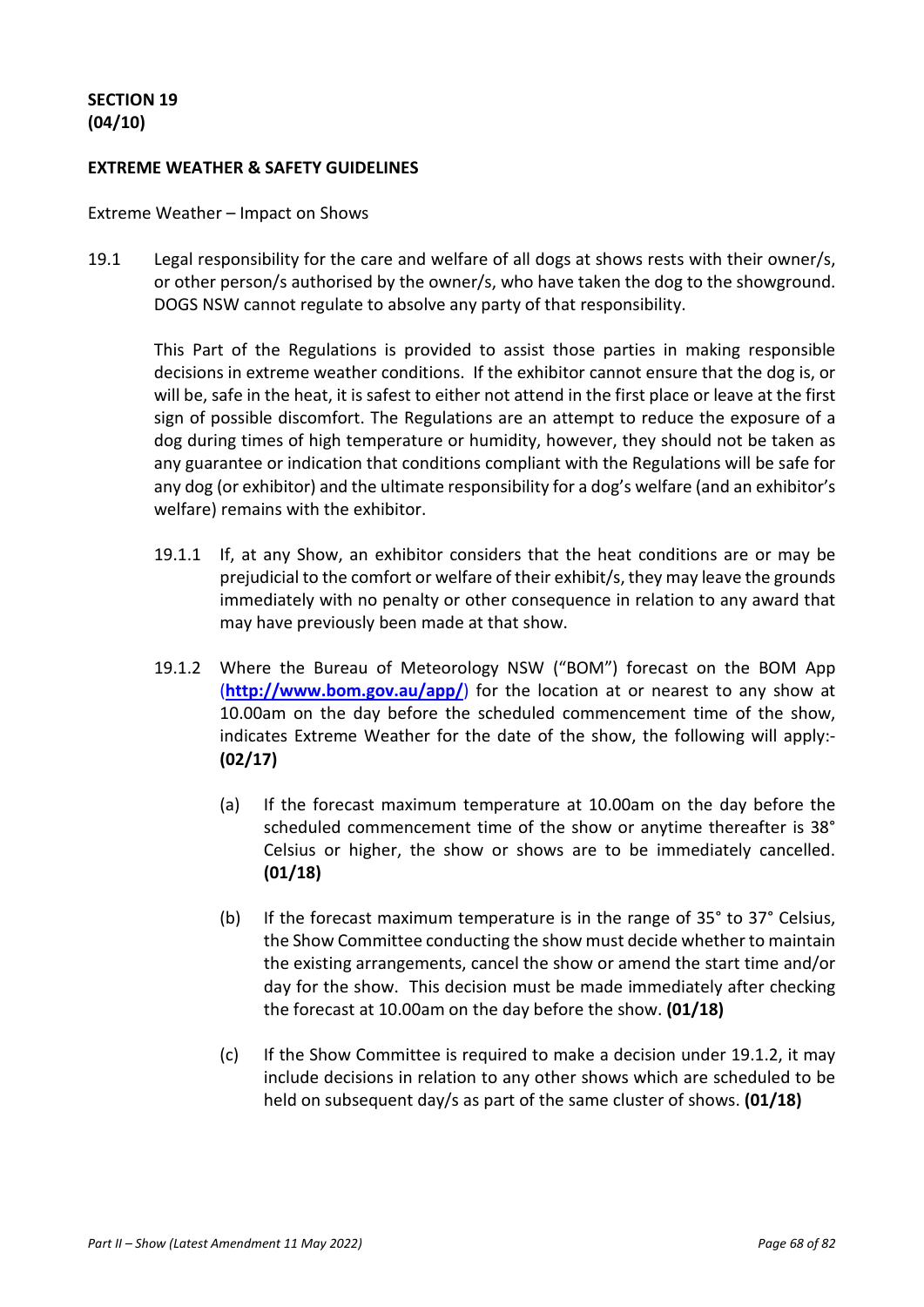- (d) Any decision which is taken in accordance with (a) or (b) or (c) must be made available to exhibitors within four hours by recording the decision on the extreme weather status phone number shown in the show advertisement or schedule and, notify all applicants for entry of exhibits of the cancellation of the show via email where an email address has been provided. DOGS NSW staff, when available to do so, will upload the information onto the DOGS NSW website and APP. **(02/18)**
- (e) Notwithstanding the foregoing provisions a Show Committee may make a decision to amend arrangements of a show or cancel the show earlier than 10.00am on the day before the show. **(11/17)**
- (f) Extreme Weather- Impact on Dog Sports Herding, Drafting, Lure Coursing and Earthdog events, including tests and trials, must be cancelled when the forecast temperature available at 10.00am from the closest Bureau of Meteorology station to the venue (www.bom.gov.au/) two days prior exceeds 35 degrees Celsius. If the forecast temperature exceeds 30 degrees, Herding, Drafting and Lure Coursing trials and tests must commence by 8.00am, and be cancelled when the temperature exceeds 30 degrees as measured at the closest Bureau of Meteorology station to the venue. **(12/16)**
- 19.1.3 (i) In the months of December to February inclusive, an Affiliate has the option of conducting either a day show (or trial) or an evening show. During this period, day shows must be scheduled to commence no later than 8.00am and evening shows must be scheduled to commence no earlier than 6.00pm. Outside of this period, commencement times remain optional. **(10/10)**
	- (ii) In the months of December to February inclusive, an Associate Affiliate has the option of conducting either a day show (or trial) or an evening show. During this period, day shows may be scheduled to commence no later than 9.00am providing all other requirements of the Extreme Weather Guidelines are adhered to. However, if the forecast temperature at 10.00am the day prior is between 35 to 37 degrees inclusive the start time will automatically revert to 8.00am. This must be communicated to exhibitors in the gazette advertisement. Automatic cancellation of the event still applies if the forecast temperature at 10.00am the day prior is 38 degrees or more. Evening shows must be scheduled to commence no earlier than 6.00pm. Outside of this period, commencement times remain optional. **(11/17)**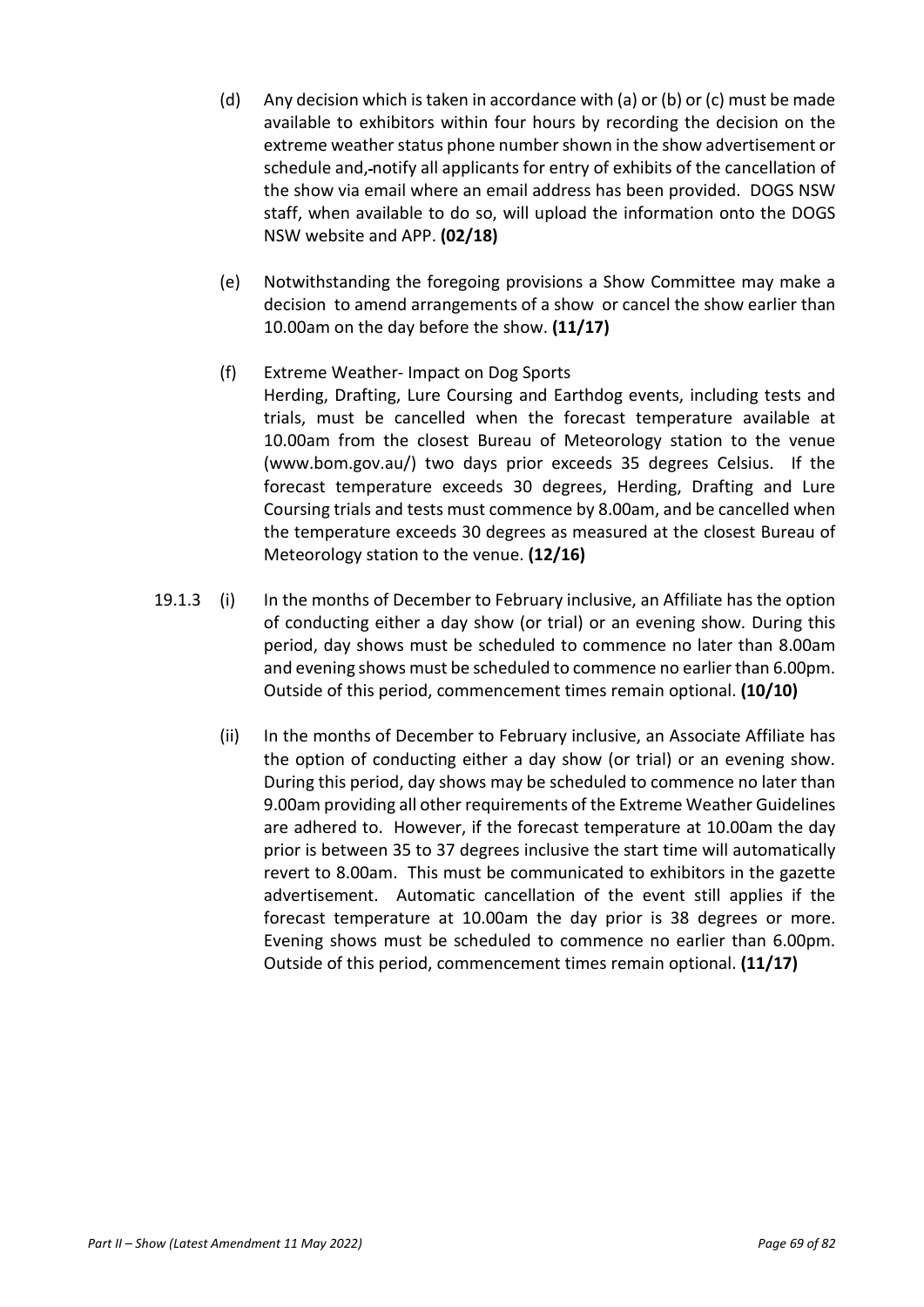- 19.1.4 The only exception to 19.1.3 is where one or more Clubs have two separate events scheduled to be held on the same day at the same venue and, in such case, the first must commence no later than 8.00am. The second may be scheduled to commence at the conclusion of the first, however, if the BOM maximum temperature forecast on the BOM App for the location at or nearest to the show at 10.00am on the day before the show, is 35° to 37° Celsius, the second event must immediately be rescheduled to commence no earlier than 6.00pm. **(03/18)**
	- 19.1.4.1 Any decision which is taken in accordance with 19.1.4 must be made available to exhibitors within four hours by recording the decision on the extreme weather status phone number shown in the show advertisement or schedule and, when staff are available to do so, upload the information onto the DOGS NSW website and APP. **(11/17)**
- 19.1.5 Where, at any show, it appears the temperature is rising to levels of approximately 35° or higher, it is the responsibility of the Show Committee to monitor the temperature on at least 30 minute intervals.
	- 19.1.5.1 These readings should be taken using the official BOM observations for the location at or nearest the show venue on the BOM App. **(02/17)**
	- 19.1.5.2 Where the Show Committee does not have access to the BOM App observations, the temperature is to be taken using a thermometer in accordance with the following instruction issued by the BOM NSW Climate Services Centre. **(02/17)**
	- 19.1.5.3 "Locate the thermometer in full shade on a southern facing wall or on a southern verandah which has plenty of wind flow. Make sure early morning or late evening sunshine does not hit the thermometer. Full shade and plenty of air flow is recommended."
	- 19.1.5.4 On any occasion where the temperature observation on two successive readings taken in accordance with 19.1.5 exceed 38° Celsius the show is to be immediately cancelled with no further judging to take place after the announcement. **(02/17)**
	- 19.1.5.5 If the reading taken at the scheduled commencement time of the show is 38° or above, commencement of the show may be delayed for no longer than two hours, and if by that time the temperature has not fallen below 38°, the show shall be immediately cancelled. **(02/17)**
	- 19.1.5.6 Where any show is cancelled before its conclusion, any award made at the show prior to the announcement of the cancellation shall stand. **(02/17)**
- 19.1.6 All show advertisements or schedules are to contain an extreme weather status phone number. The phone numbers are to be maintained by the Show Committee which shall be responsible for ensuring that any cancellations of the show are recorded on the telephone number.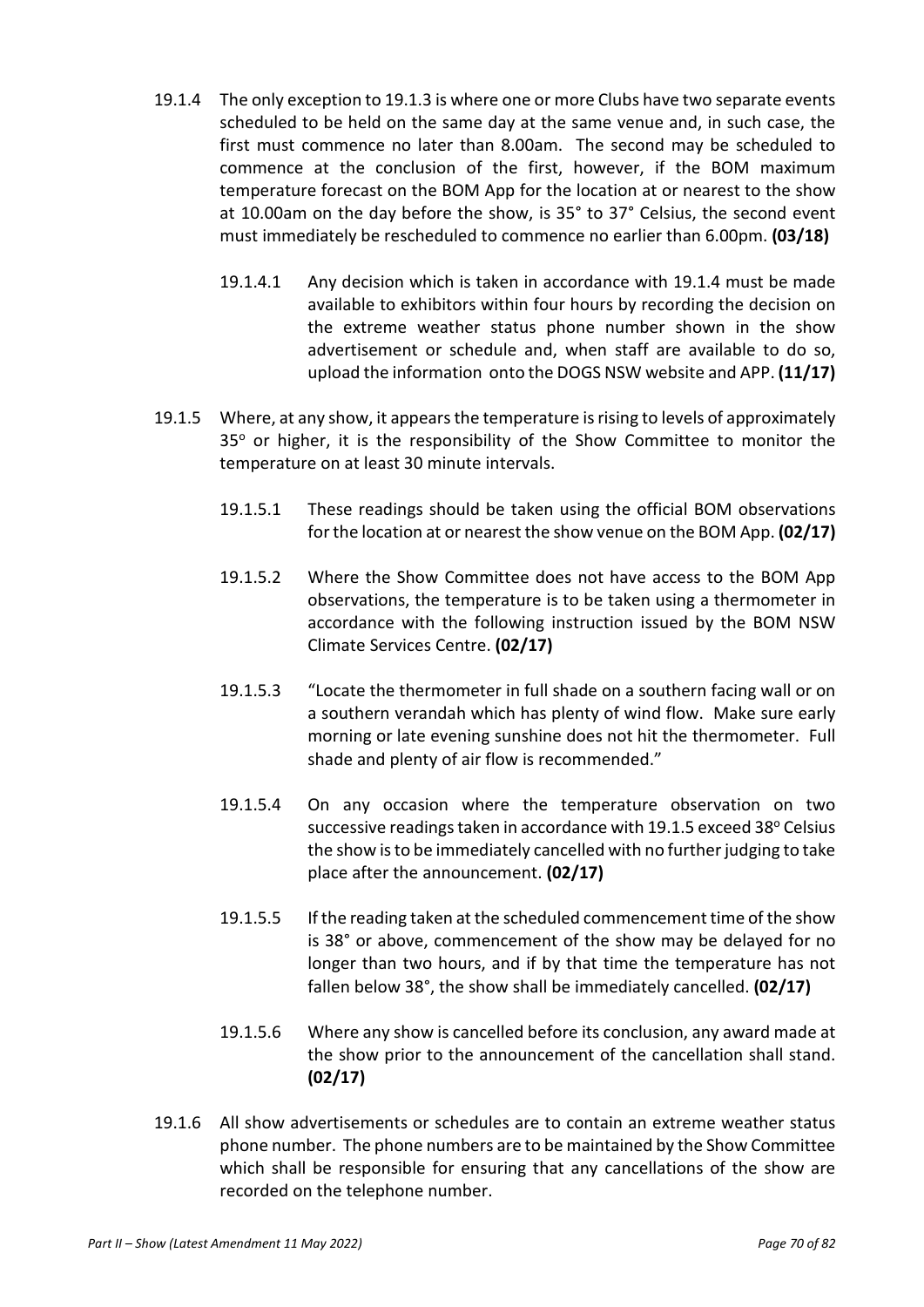19.1.7 Whenever a show or trial is being conducted in hot or humid conditions, such conditions to be determined at the sole discretion of the Show Committee, the following recommendations are made to assist in expediting completion of the event. They are not intended to be exhaustive and affiliates, clubs and members are reminded to consider carefully their individual conditions and circumstances:-

## **Clubs conducting events should:-**

- Ensure that fresh water is easily available for exhibitors and dogs, ie, provide the location of taps – there should be several taps available at large shows.
- Ideally, provide some child wading pools pre-filled with water in shady areas so that distressed dogs can be rapidly cooled.
- Provide shade for exhibitors and dogs in the assembly areas.
- Ensure Judges are aware that exhibitors and dogs can be directed to leave the ring for shelter and then come back into the ring for the final selection (ie, large class, Group or General Specials).
- Provide towels or similar covers to be placed on the examination tables.
- Provide regular announcements about the dangers of dogs being left in cars, trailers and closed tents (heat exhaustion).
- Postpone the luncheon break until after the conclusion of the show or trial.
- Postpone or cancel scheduled events which do not form part of the main competition (eg, Junior Handler heats, demonstrations, etc).
- Consider future scheduling of your show as an evening event.

## **Exhibitors should:-**

- Obtain advice from their veterinary surgeon as to their dog's fitness/good health to be comfortable and well hydrated throughout the day.
- Bring suitable shade for protection from the sun and sufficient supplies to ensure that their dog is comfortable and well hydrated throughout the day.
- If they cannot keep their dog comfortable at a show or trial, leave the event.
- 19.1.8 For the purposes of this Regulation, "Extreme Weather" is defined as  $35^{\circ}$  Celsius or higher.

## 19.2 Safety Guidelines

The safety of members and their dogs is of paramount importance. All persons concerned with the conduct of shows or trials are required to exercise due care and to ensure that activities are conducted under safe conditions. The following requirements are to be observed:-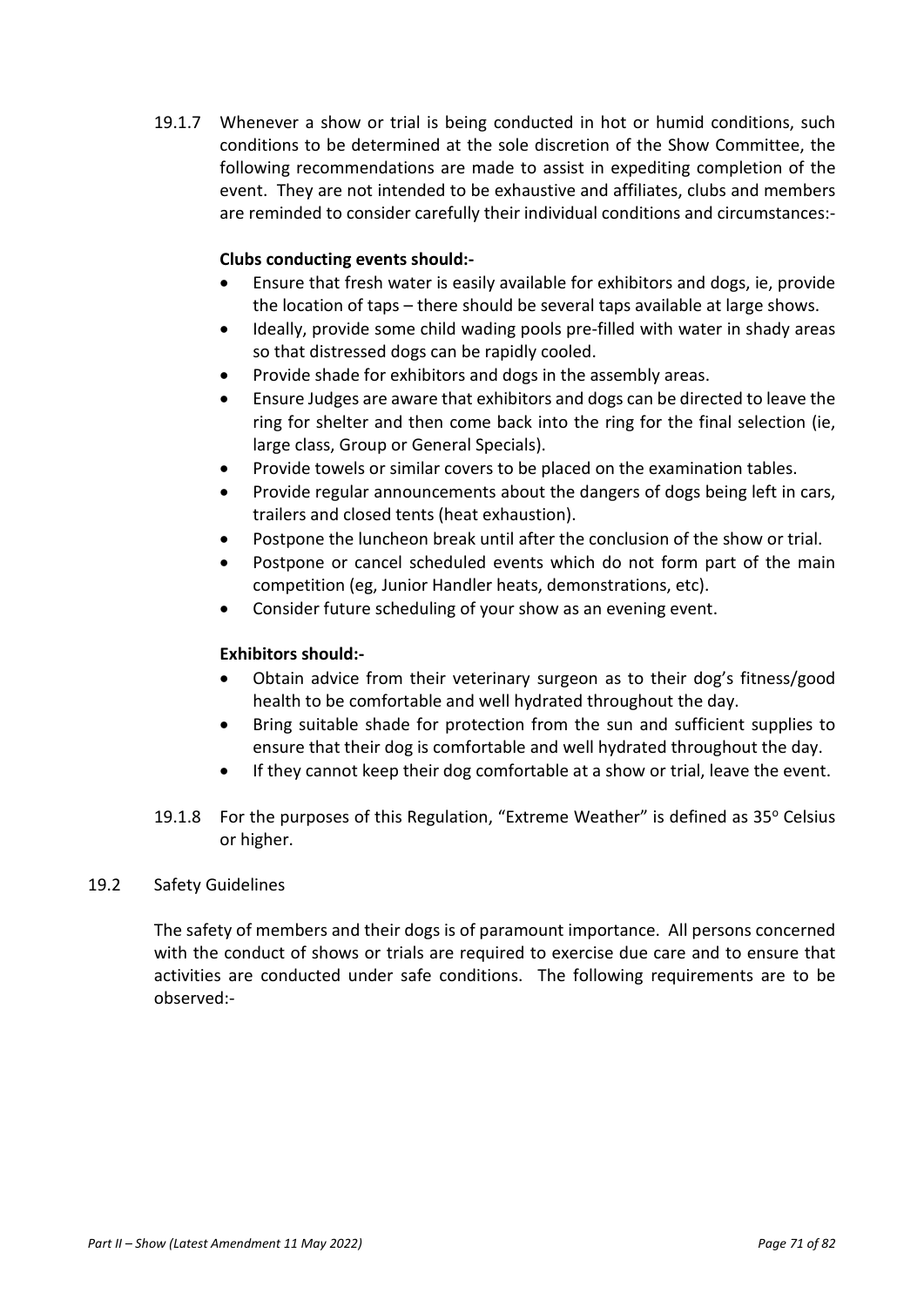- a) Exhibitions are not to be conducted under hazardous conditions. The exhibition is to be suspended immediately unsafe circumstances arise, such as, but not limited to:-
	- (i) lightning or electrical storm in the local area; or
	- (ii) gales or high winds; or
	- (iii) heavy rain/hail which renders conditions hazardous

Exhibitions should only resume when conditions are no longer hazardous.

- b) Hazards are to be removed promptly or signposted and secured by barriers.
- c) Loose equipment, such as umbrellas, chairs, etc, are to be secured.
- d) Spiked footwear is not to be worn.
- e) Dogs are not to be left without shelter and/or water.
- f) Dogs are not to be left unattended for long periods unless in a secure and safe situation which ensures the dogs safety and the safety of exhibitors and other exhibits.
- g) All persons concerned with the conduct of any show or trial, of any discipline, whether as a member, voluntary worker, show official, exhibitor or competitor, are required to wear dress appropriate for the task or activity being performed.
- h) Camping should not be provided by an organisation operating a sanctioned activity unless there is valid legal documentation approving such an activity. This activity must be specifically permitted in the terms of the lease and/or local council regulations.

It is the responsibility of any camper to ascertain whether camping is so permitted.

This Regulation does not apply to camping provided by an independent third party not concerned with the running of the activity.

i) Smoking is not permitted in an area 20 metres from any ring in which an exhibition is taking place or 20 metres from any food vendor located on the showground. (10/13)

# 19.3 *DELETED* **(04/17)**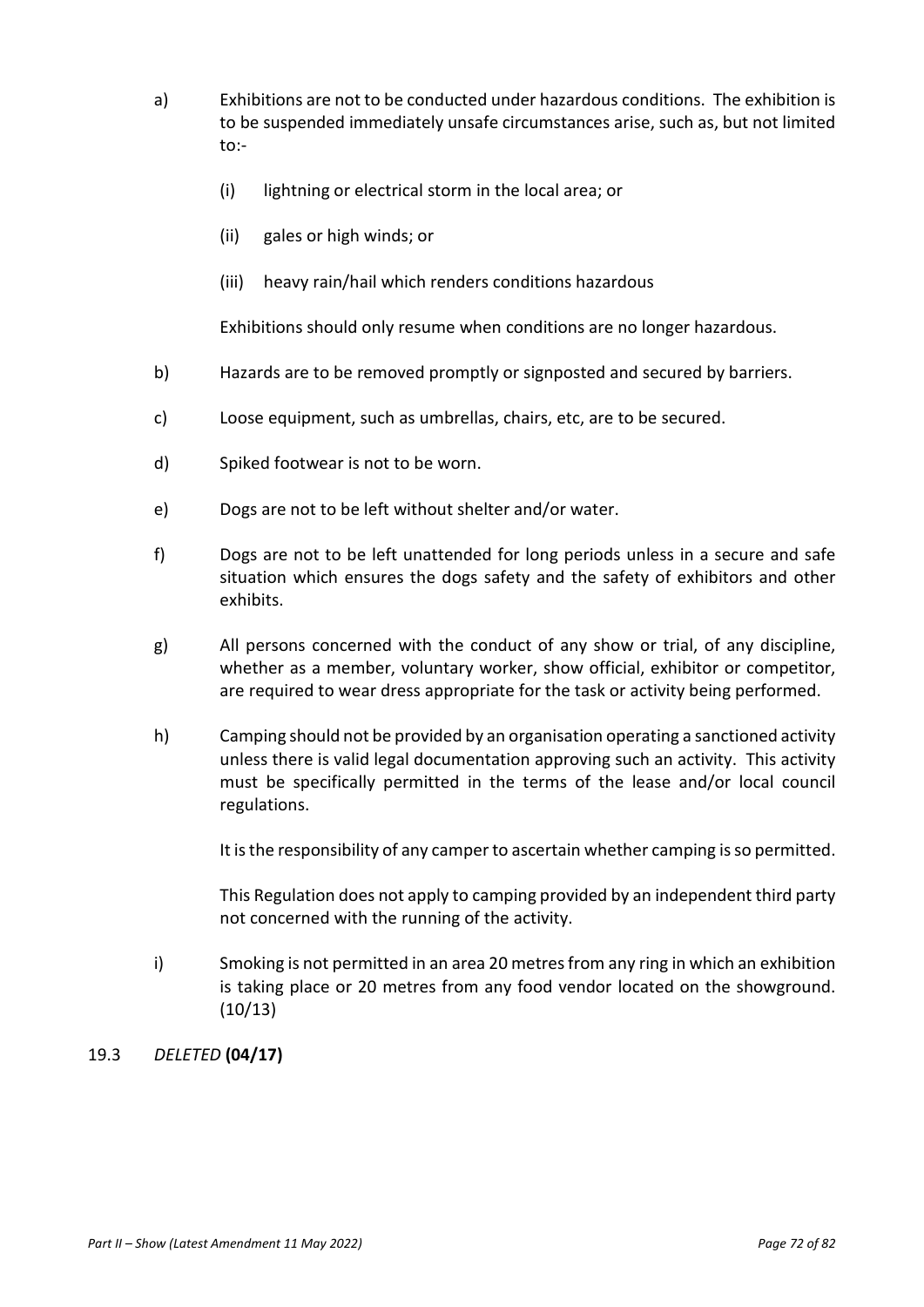## 19.4 Wet Weather **(05/22)**

Where grounds are open under wet weather conditions it is the exhibitor's decision to participate in any competition, exhibition or training exercise upon them having made a decision about their capacity to remain safe in the conditions. DOGS NSW cannot regulate to absolve any party of that responsibility, however, community expectations regarding the standard and safety of grounds generally has been increasing and having regard to the possibility of litigation in the advent of participant injury, DOGS NSW must meet these expectations.

Members should be provided with a set of guidelines undertaken by DOGS NSW in determining ground closure to facilitate an understanding of decision making processes.

## **DOGS NSW Discretion:**

19.4.1 DOGS NSW "discretion", means that DOGS NSW grounds are open if DOGS NSW determines it is safe to participate in dog events and the potential for damage to ground surfaces is minimal.

> This Part of the Regulations is provided to assist members' understanding that exhibiting on wet grounds can result in those grounds being closed for protracted periods of time. Grounds closure ensure grounds preservation, thus, grounds may subsequently be used more, over longer periods. Grounds closure can also negate the possibility of injury brought about by unsafe conditions.

## **Grounds Closure:**

- 19.4.2 If dog grounds are open and heavy rains fall in the lead up to a show or dog related activity, the DOGS NSW Ground's Committee has an obligation to cancel, if they consider that any of the following are present 48 hours prior to the event:
	- a) Conditions that would endanger the safety of participants
	- b) Surface water (running or pooled) present on the dog activity area
	- c) Dog activities would cause serious deterioration of ring surfaces
	- d) Presence of muddy surface/s on the dog activity area/s
	- e) Water rises to the surface when walking across the dog activity area/s
	- f) Surface is slippery to walk on or the grass covering is easily dislodged
	- g) Grounds cannot be prepared/maintained by groundsmen without damage being occasioned to surface areas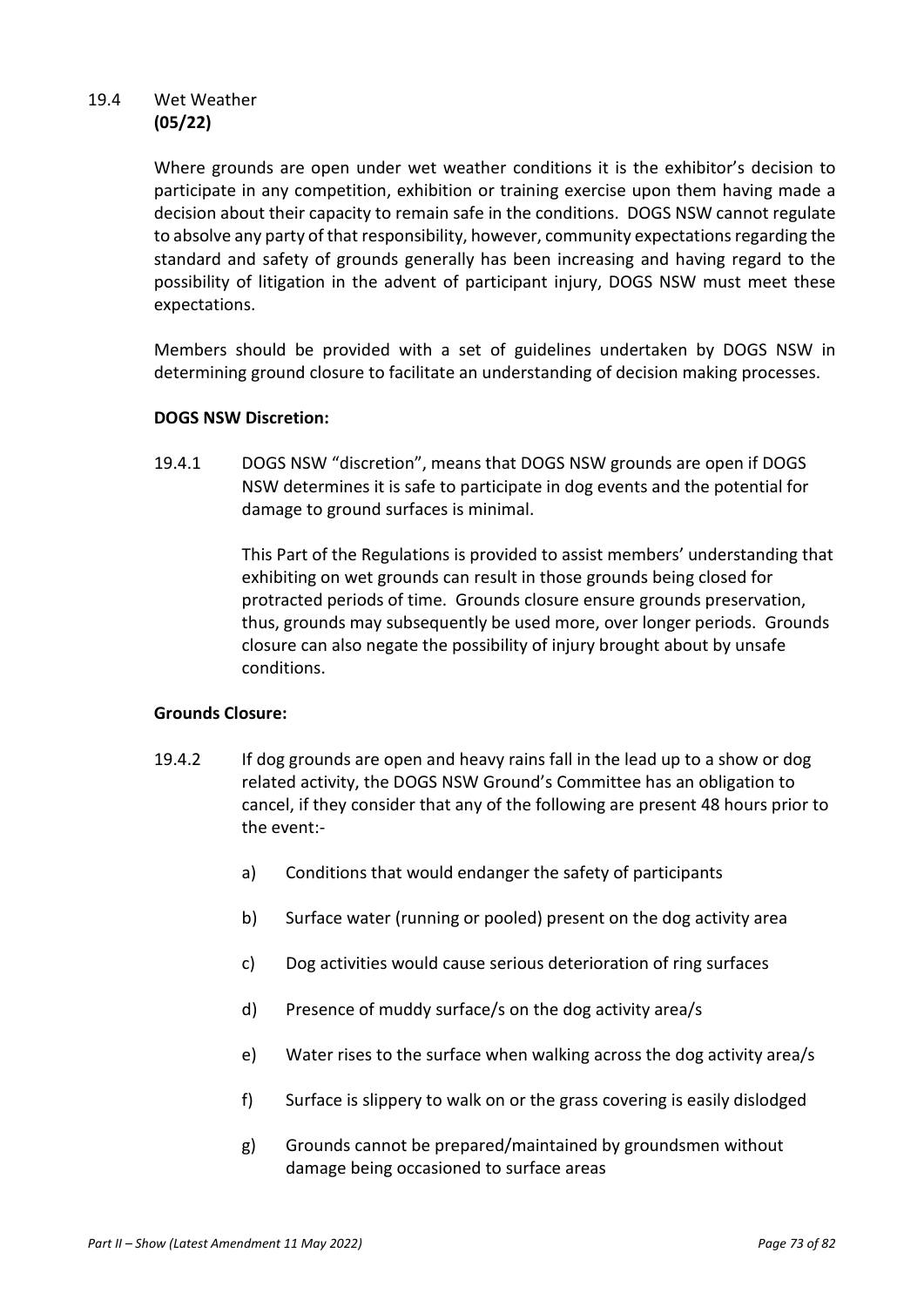- h) Any ground condition that might expose the organisation/club to a negligence based personal injury action
- 19.4.3 Any decision made on the basis of 19.4.2(a) to (h), must be made available to exhibitors within four (4) hours by:
	- a) recording the decision on the extreme weather status phone number shown in the show advertisement or schedule
	- b) notify all applicants for entry of exhibits of the cancellation of the show via email where an email address has been provided
- 19.4.4 DOGS NSW staff, when available to do, so will:
	- a) upload the information onto the DOGS NSW website and APP
	- b) disseminate information via text message to members
	- c) disseminate information via Weekly Woof special bulletin
	- d) notify Secretaries by telephone of upcoming dog related events that would be affected
- 19.4.5 Upon the DOGS NSW Grounds Committee deciding to reopen grounds, DOGS NSW staff, when available to do so, will undertake the actions of 19.4.4.
- 19.4.6 Notwithstanding the foregoing provisions, a Show Committee may make a decision to amend arrangements of a show or cancel the show earlier than 10.00am on the day before the show.

# 19.5 Lightning Policy: **(05/22)**

- 19.5.1 The Show Manager/Show Secretary will monitor the weather forecast prior to a canine event being conducted to determine the possibility of impending lightning risk. The site to be used is **www.bom.gov.au**.
- 19.5.2 If skies are threatening on the day of an event then the Show Manager must monitor them visually and utilise the Bureau of Meteorology website to help determine risk.
- 19.5.3 Where lightning or thunder are observed, three (3) seconds between the "flash and bang" is equivalent to one (1) kilometre. Risk increases dramatically where there is less than 30 seconds between the "flash and bang". At the first signs of:
	- a) Visual lightning
	- b) Audible thunder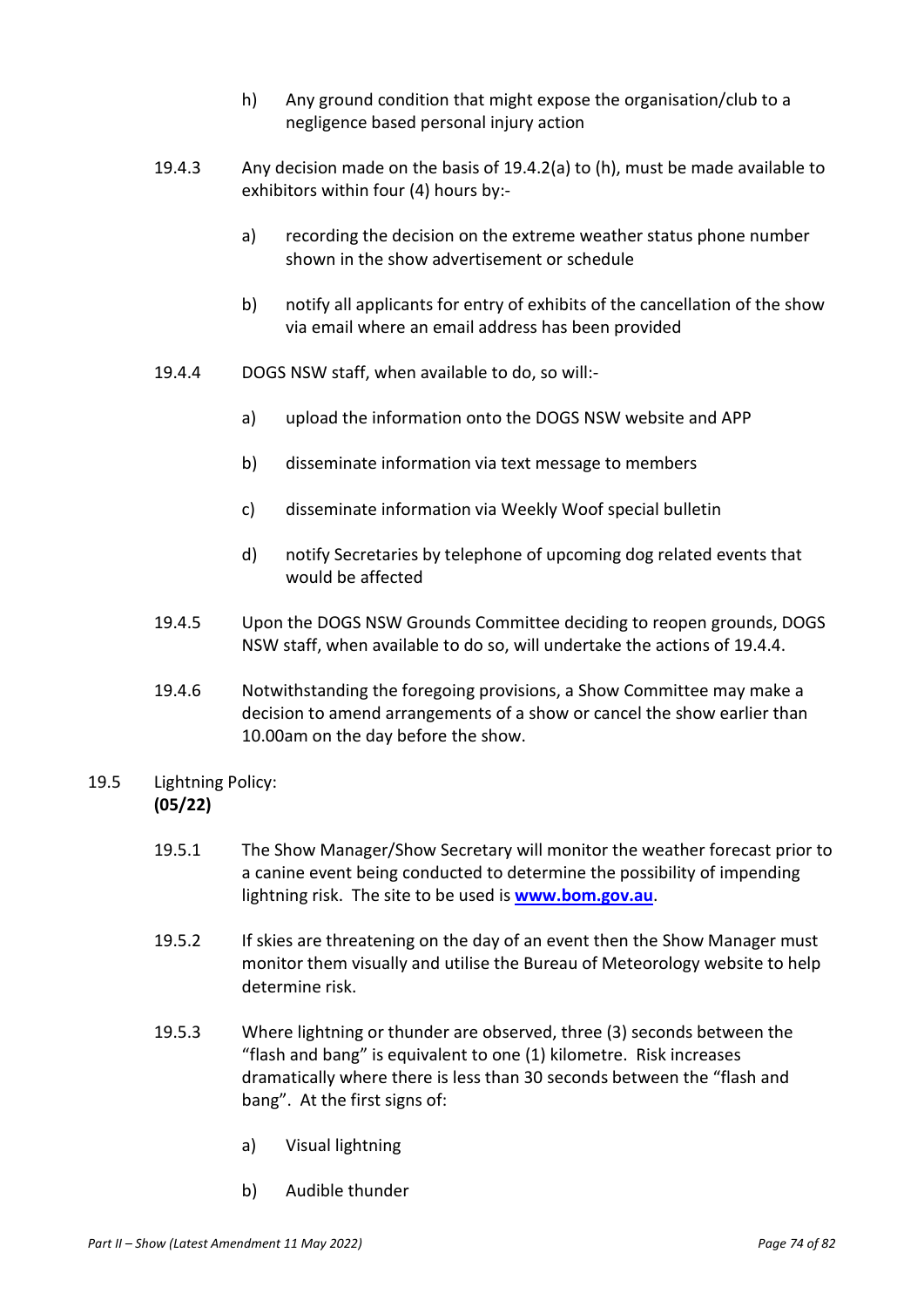The Show Manager will, utilising a PA system, announce to exhibitors that the show is stopped immediately and that they should:-

- Avoid solitary trees
- Avoid light towers or metallic structures
- Avoid water
- Avoid open ground
- Avoid high ground
- Avoid use of mobile phones and umbrellas
- Seek shelter within a solid structure or vehicle and not gazebos which are not safe

Where possible the Show Manager should suspend activities allowing sufficient time for exhibitors and exhibits to get to safety.

19.5.4 The Show Manager will wait a minimum of 30 minutes from the last observed lightning or thunder before resuming activities.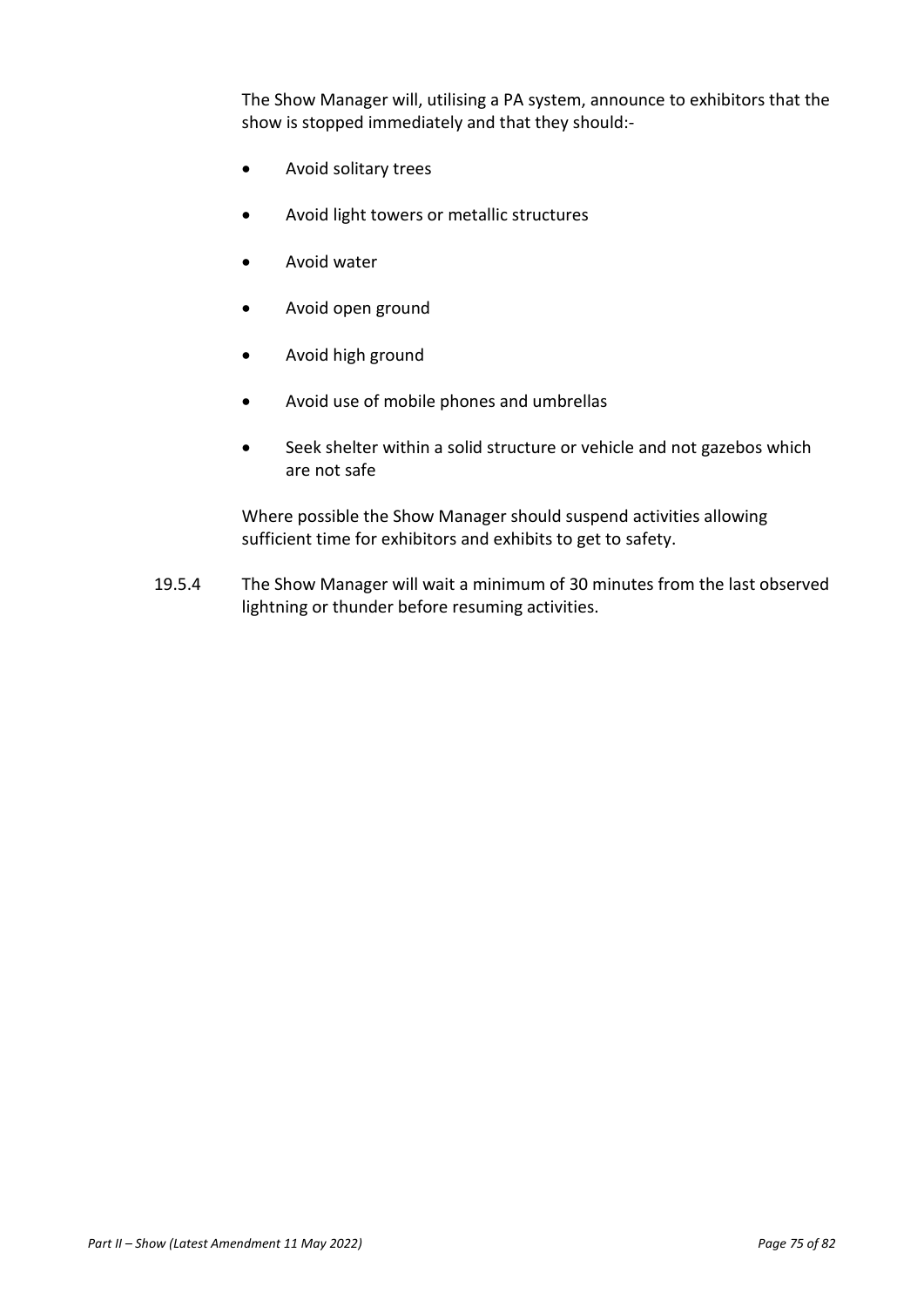## **SECTION 20**

#### **LIMITATION OF EXHIBITS FOR JUDGING**

- 20.1A The number of dogs any one Judge may judge on any day (excluding Group and General Specials) is 250 exhibits, except in extenuating circumstances with the prior approval of the judge and DOGS NSW. **(04/18)**
- 20.1B At an Obedience Trial **(02/21)** 
	- (i) 9 exhibits per hour in Community Companion Dog Class with maximum of 40 exhibits per day.
	- (ii) 6 exhibits per hour in a Novice Class with a maximum of 35 exhibits per day
	- (iii) 5 exhibits per hour in an Open Class with a maximum of 25 exhibits per day
	- (iv) 4 exhibits per hour in a Utility Dog Class with a maximum of 20 per day
	- (v) 3 exhibits per hour in a Utility Dog Excellent Class with a maximum of 15 per day
	- (vi) Where a judge is contracted to judge multiple classes the maximum number of exhibits **will not exceed** 25 per class
	- (vii) Where a multiple class is Utility plus Utility Dog Excellent the maximum number of exhibits will not exceed 15 per class
- 20.1C At a Rally Obedience Trial **(02/21)**
	- (i) 15 exhibits per hour in a Novice Rally Class with a maximum of 40 exhibits per day
	- (ii) 15 exhibits per hour in an Advanced Rally Class with a maximum of 40 exhibits per day
	- (iii) 12 exhibits per hour in an Excellent Rally Class with a maximum of 40 exhibits per day
	- (iv) 12 exhibits per hour in a Master Rally Class with a maximum of 40 exhibits per day
	- (v) Where a Judge is contracted to Judge multiple Rally Classes the maximum numbers of exhibits will not exceed 25
	- (vi) Where a Judge is contracted to Judge Rally and Obedience Classes the number of exhibits will not exceed 25.
	- (vii) At an evening trial the number of exhibits is to be estimated so that the trial and presentations are concluded prior to midnight.
- 20.1D At a Retrieving Ability Test for Gundogs (RATG) **(11/13)** 
	- (i) Novice RATG maximum 30 entries per Judge
	- (ii) Open RATG maximum 20 entries per Judge
	- (iii) Combination of maximum 25 entries per Judge with there being no more than 15 Open Novice & Open entries
- 20.2 An Affiliate conducting a Show shall provide a sufficient number of show rings to ensure that not more than the authorised number of dogs are judged in General Classes in any one ring on any day of the Show.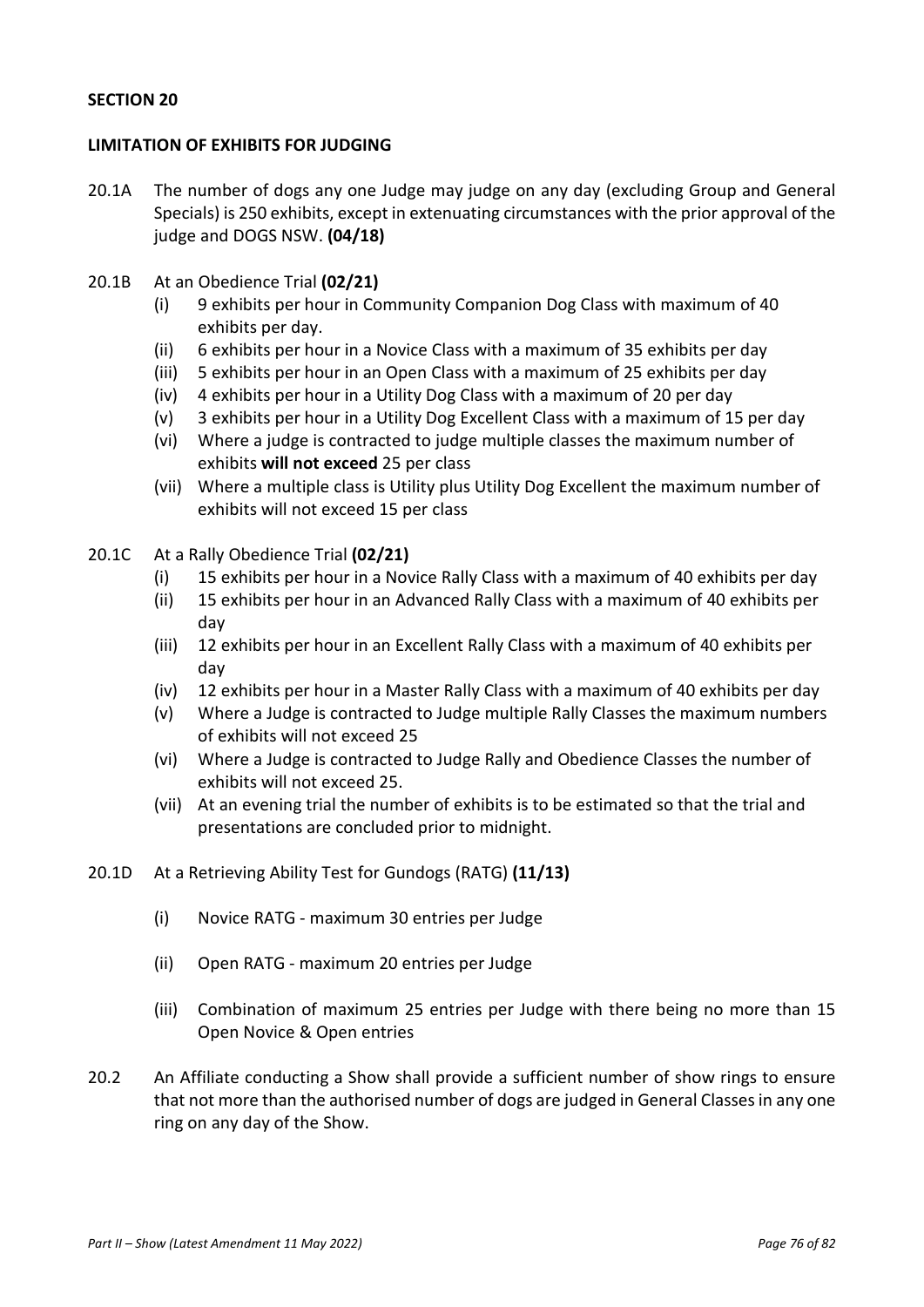- 20.3 If a sufficient number of Judges has not been appointed in the first instance to enable a Judge to comply with Regulation 20.1, the Show Committee conducting the Show shall appoint, subject to Regulation 20.4, within seven (7) days after the closing date of entries, sufficient additional Judges for that purpose.
- 20.4 If additional Judges are appointed as aforesaid, the Show Committee within fourteen (14) days of the closing date of entries shall notify all applicants for entry of exhibits of the name of the Judges so appointed, and thereupon each such applicant shall be entitled within twenty-one (21) days from the closing date of entries to withdraw his entry and to have his entry fee refunded in full.
- 20.5 If a Show Committee at its discretion shall determine not to appoint additional Judges, it shall accept in the order in which they were received, the first entries received up to the authorised number of applications for entry or such multiple or part thereof as shall enable the Judges already appointed to comply with Regulations 20.1, and shall reject all additional entries and refund to the respective applicants the entry fee received in respect of the applications so rejected.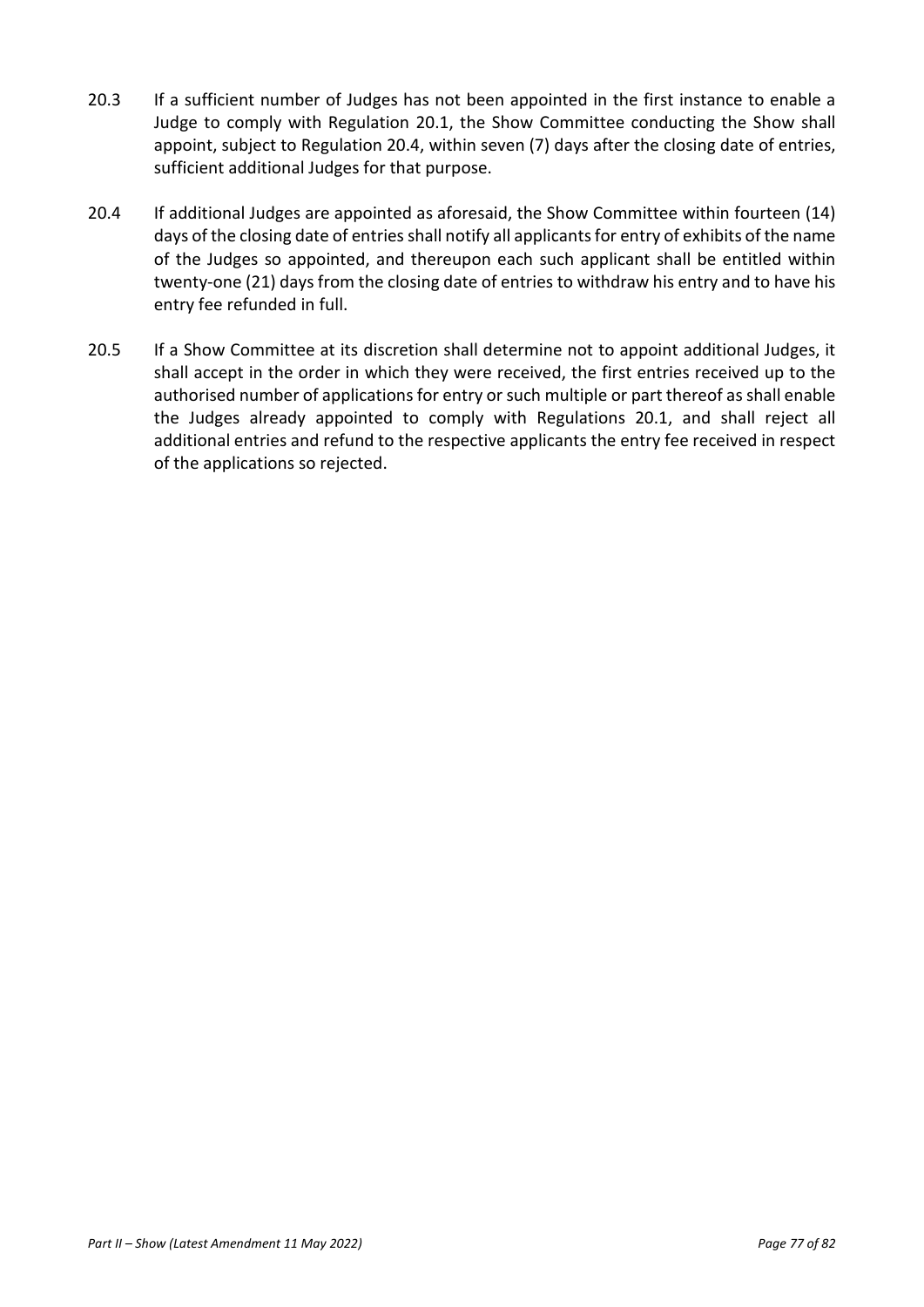## **SECTION 21**

## **DE-SEXED DOGS**

- 21.1 The owner with the approval of the Board of Directors may de-sex a registered dog in which event the Board of Directors may allow its registration to remain if the owner certifies in such application that such dog will only be entered in approved ANKC Trials or Competitions for which it is eligible. **(12/10)**
- 21.2 Notwithstanding anything to the contrary contained in the Regulations a de-sexed dog as aforesaid shall be eligible to compete in all Trials as provided in Rule 1 (17) and to receive awards in such Trials.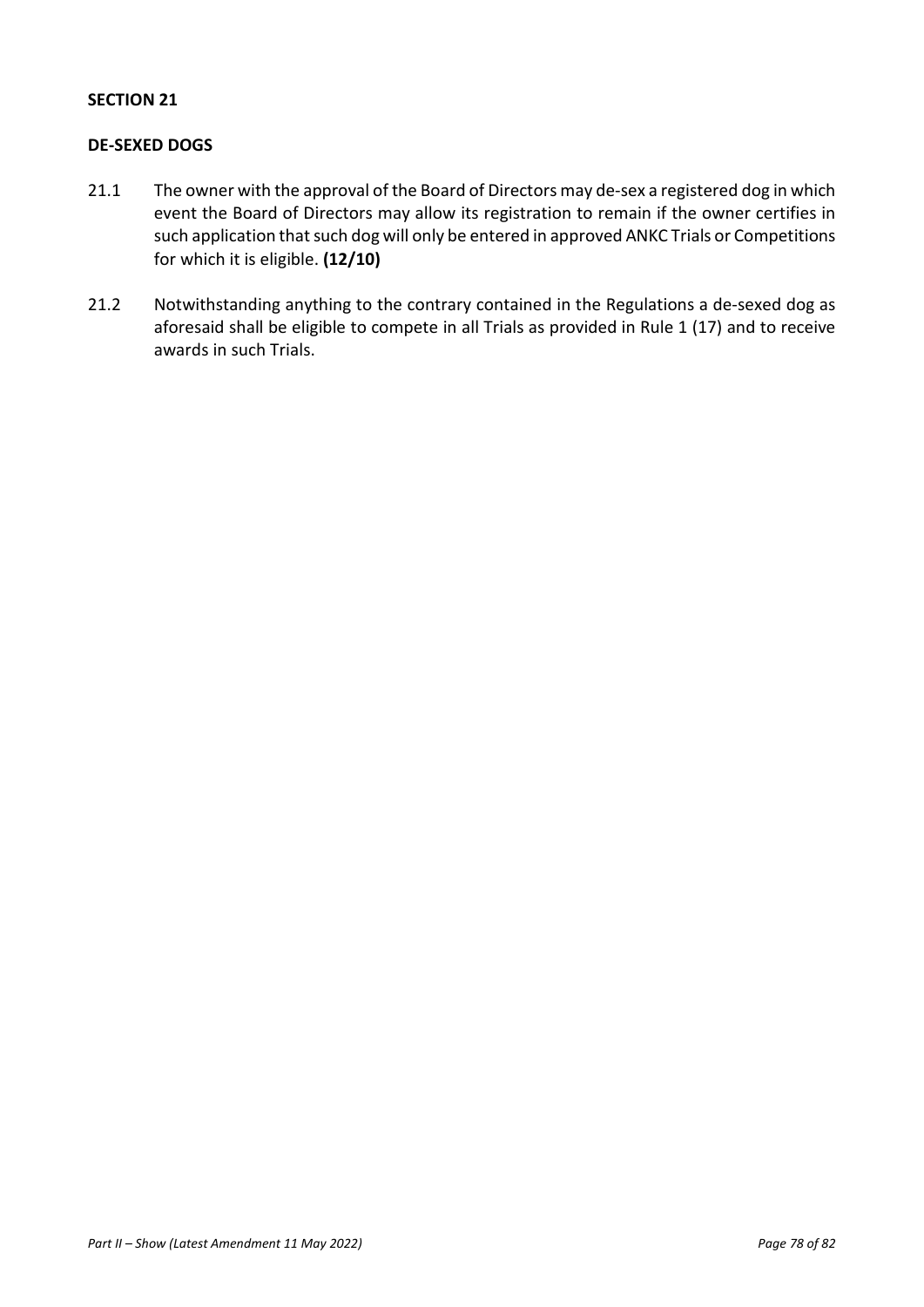# **SECTION 22 (01/90)**

## **FACILITIES AT SHOWS**

- 22.1 No exhibitor shall be required by an Affiliate to pay a fee to gain entrance to a Showground.
- 22.2 (a) An Affiliate shall permit each exhibitor to park without charge one vehicle on or within reasonable proximity to a Showground.
	- (b) If parking cannot be provided on a Showground, exhibitors are nonetheless entitled to reasonable vehicular access to the Showground for the purpose of loading and unloading of an exhibit.
- 22.3 An Affiliate shall issue each exhibitor with:- **(05/90)**
	- (a) one pass for one or two exhibits;
	- (b) two passes for three or four exhibits;
	- (c) three passes for five or six exhibits;
	- (d) four passes for seven or more exhibits; and each such pass shall:-
	- (e) permit the bearer to enter and remain on the Showground for the duration of the Show, and
	- (f) confer on the bearer the vehicular privileges referred to in Regulation 22.2.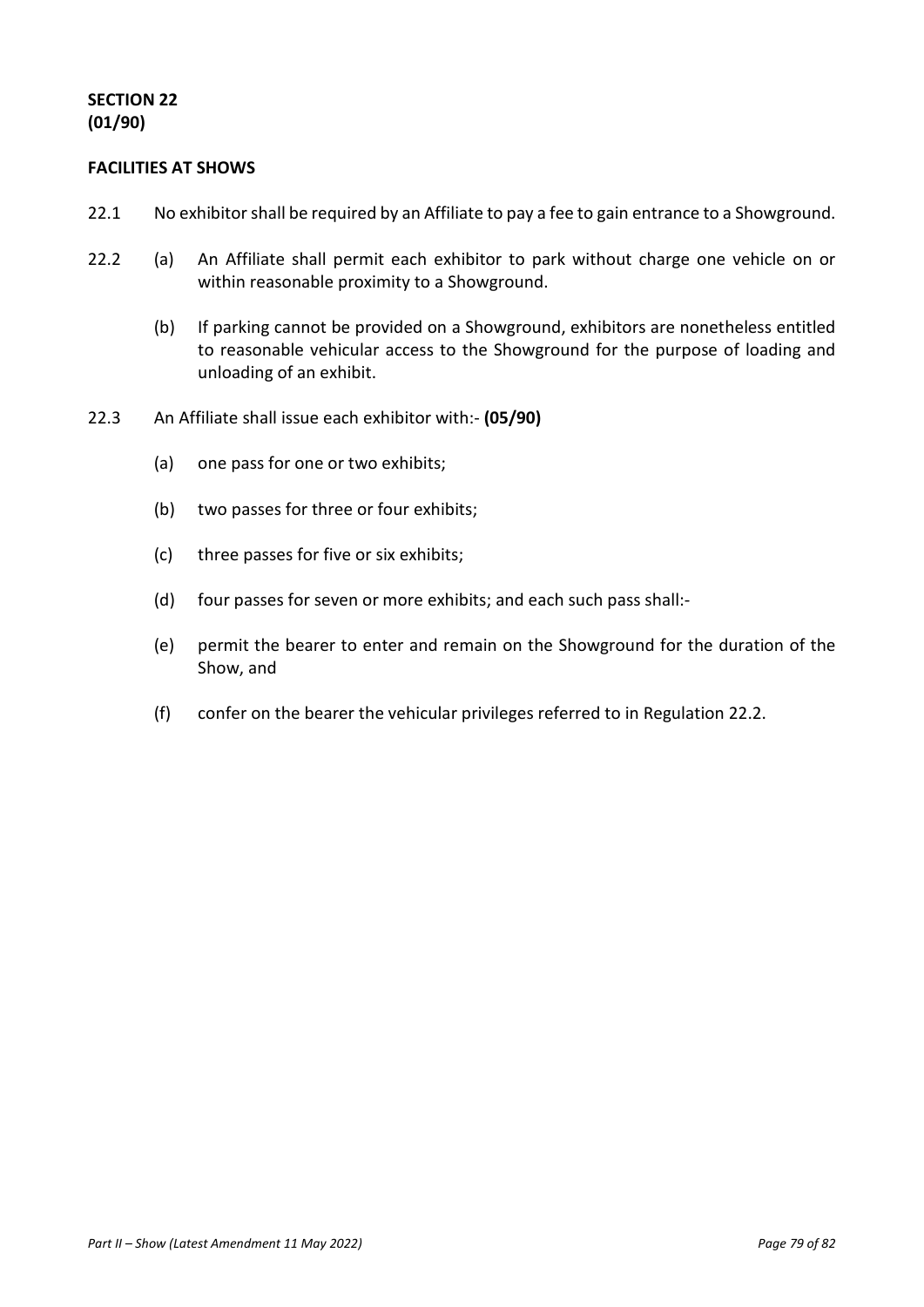**SECTION 23** 

**(11/89); Deleted 11/12**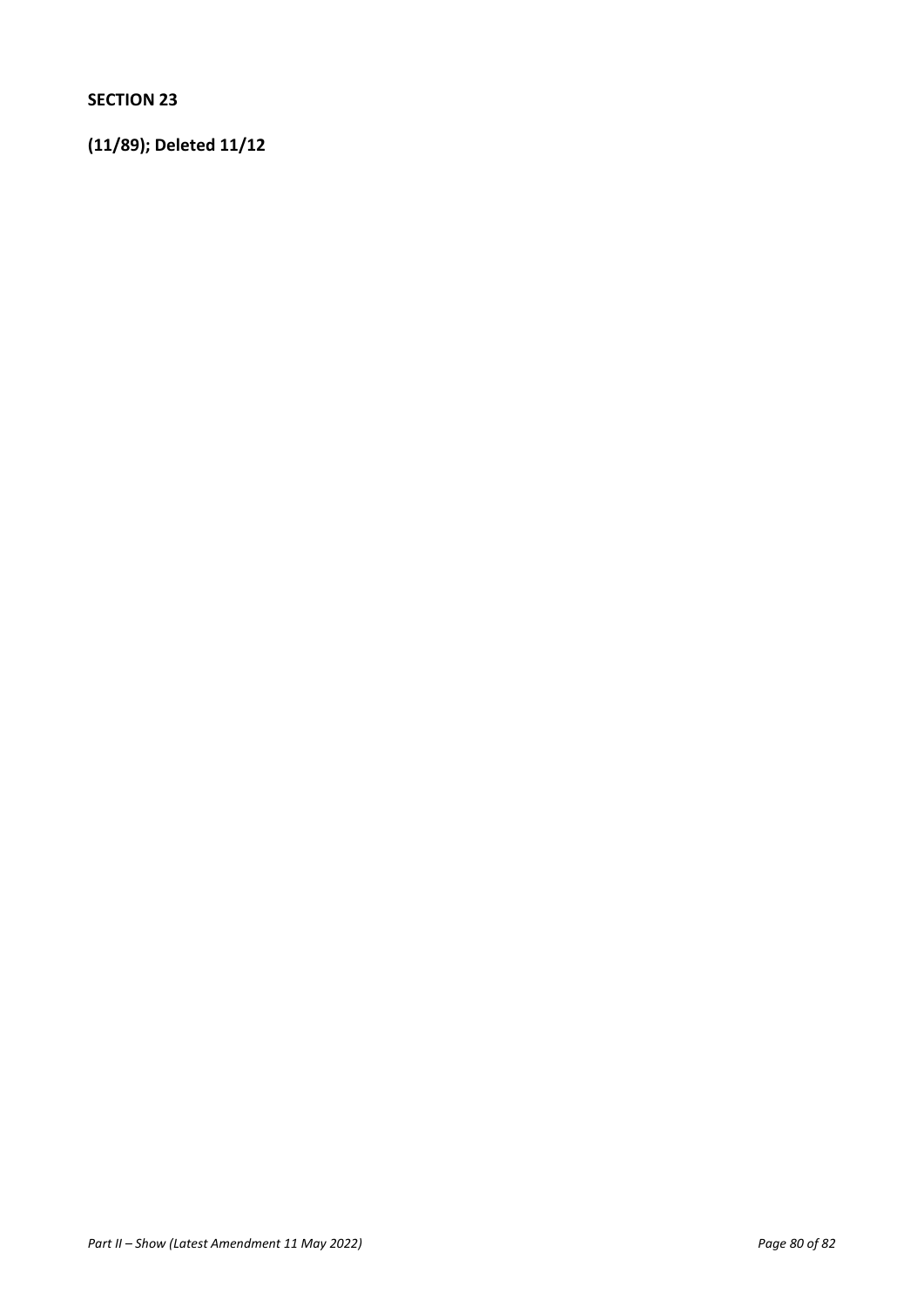## **USE OF PROHIBITED DRUGS**

- 24.1 A dog to which a prohibited drug has been administered ("a disqualified dog") shall not be exhibited at a Show.
- 24.2 It is a condition precedent to any dog being exhibited at a Show that, if required by the Veterinary Officer, the dog be swabbed at any time and from time to time during the Show.
- 24.3 Subject to 24.4, the cost of swabbing a dog will be met by DOGS NSW.
- 24.4 If the swab is found to be positive, the registered owner shall
	- (a) be liable to forthwith pay to DOGS NSW a minimum of \$500.00, and
	- (b) be suspended from membership of DOGS NSW for a period of 6 months.

and any prize awarded to the dog at the Show shall be forfeited.

24.5 If an owner and/or handler refuses to have a dog swabbed the owner will be suspended for 12 months.